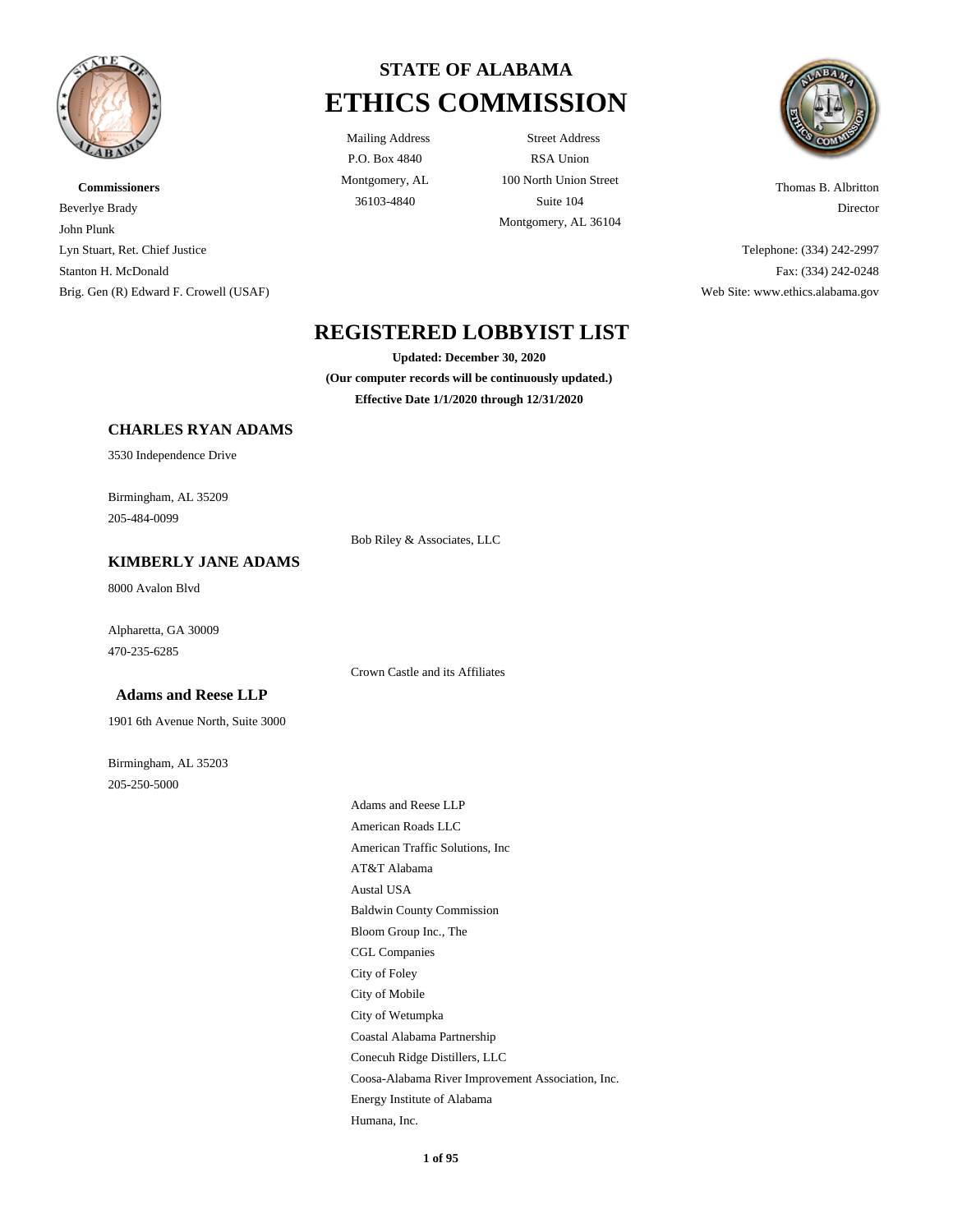International Franchise Association Kid One Transport, Inc. Periscope Holdings, Inc Shipt, Inc SSAB Americas Troy University West Dauphin LLC Wetlands Solutions, LLC Wiley Education Services, Inc. c/o Multistate Associates Inc.

#### **JOHN Q. ADAMS, III**

P.O.Box 240

Montgomery, AL 36101 334-265-2732

> Alabama Poultry & Egg Association Kimberly H. Adams, P.C.

#### **Kimberly H. Adams, PC**

P. O. Box 866

Montgomery, AL 36101 334-301-1783

> Alabama High School Athletic Association Alabama Municipal Court Clerks & Magistrate Association Alabama Tourism Partnership American International Group, Inc (AIG) Association of Alabama Camps Coastal Conservation Association JobKeepers Alliance National Waste & Recycling Association TCBC Development Company

#### **TODD ADKINS**

c/o NRA OGC, 11250 Waples Mill Road

Fairfax, VA 22030 703-267-1250

National Rifle Association of America

### **GLYN AGNEW**

1884 Data Drive

Hoover, AL 35219 205-470-0553

AT&T Alabama

# **SCOTT AIKEN**

112 Dobbs Drive

Athens, GA 30605 615-351-4116

Bristol-Myers Squibb Company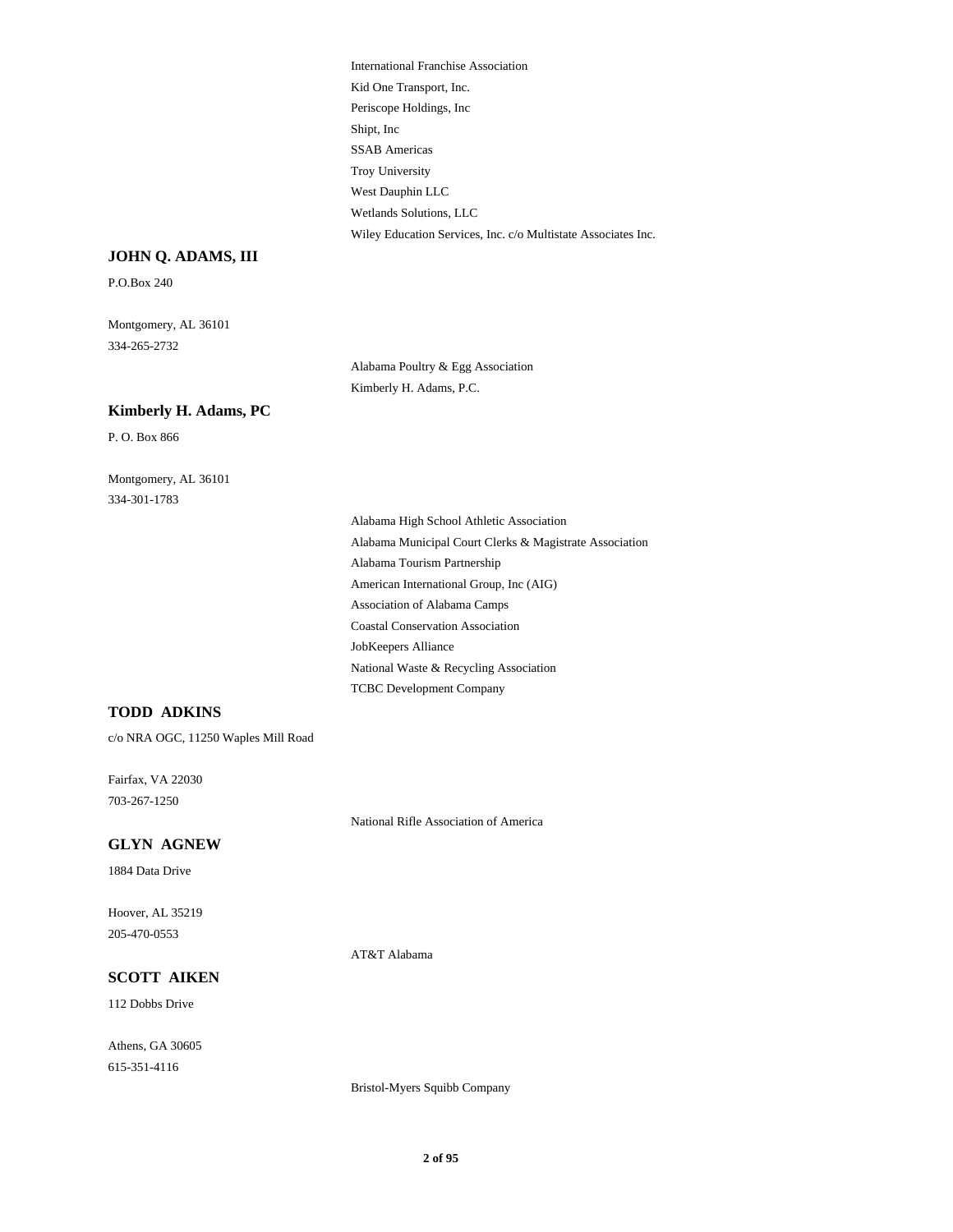#### **DONNA M. ALEXANDER**

125 S. Ripely Street

Montgomery, AL 36104 334-649-4455

Alabama Wholesale Beer Association

### **ALLISON ALLEN**

22 Inverness Center Parkway #200

Birmingham, AL 35242 334-450-7202

League of Southeastern Credit Unions

# **M BAKER ALLEN**

535 Adams Avenue

Montgomery, AL 36104 334-262-2566

Alabama League of Municipalities

# **WILLIE ALLEN**

P.O. Box 4177

Montgomery, AL 36103-4177 334-834-9790

Alabama Education Association

### **AKIESHA N ANDERSON**

309 N Hull Street

Montgomery, AL 36108 334-544-9625

Alabama Appleseed Center for Law & Justice, Inc.

#### **CARMARION ANDERSON**

Human Rights Campaign

Washington, DC 20036 202-216-1583

Human Rights Campaign

### **MICHAEL ANWAY**

215 S. Monroe St.

Tallahassee, FL 32301 202-552-9916

Pharmaceutical Research and Manufacturers of America (PhRMA)

# **J. KNOX ARGO**

6706 Taylor Circle

Montgomery, AL 36117 334-279-0088

> Entertainment Software Association Motion Picture Association, Inc.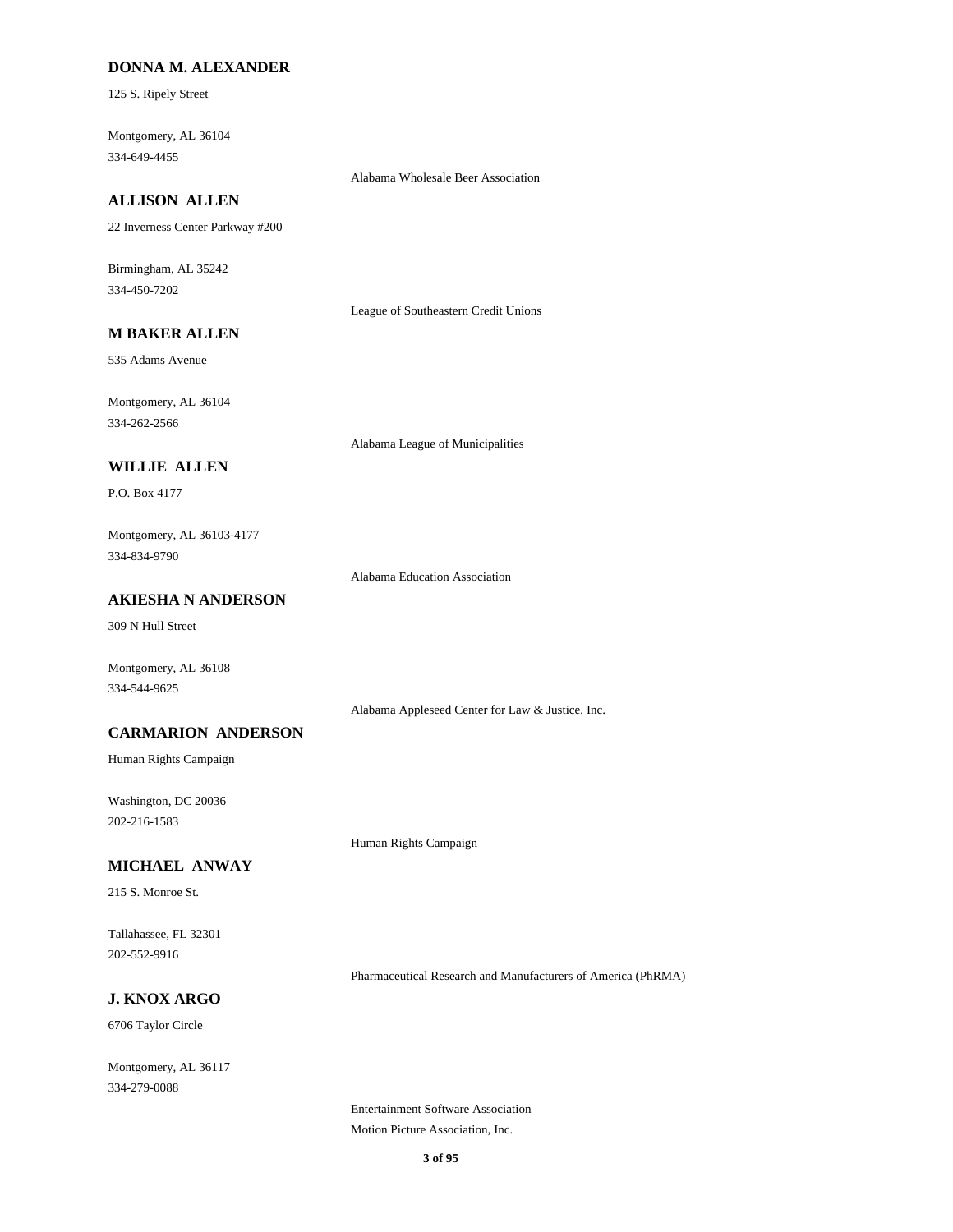### **JEFF ARRINGTON**

19 South Jackson Street

Montgomery, AL 36104 334-954-2570

Alabama Academy of Family Physicians

#### **MORGAN GOODWIN ARRINGTON**

2 North Jackson St, Ste 700

Montgomery, AL 36104 334-263-7594

Association of County Commissions of Alabama

#### **CLAIRE HANNAH AUSTIN**

2603 Wildwood Drive

Montgomery, AL 36111 334-657-9440

> The Austin Group Waste Management, Southern Group

#### **GINGER AVERY**

P.O. Box 1187

Montgomery, AL 36101 334-262-4974

Alabama Association for Justice

# **JACKIE F. AYERS**

4156 Carmichael Road

Montgomery, AL 36106 334-271-6214

Alabama Nursing Home Association

### **FREDA H. BACON**

Post Office Box 59509

Birmingham, AL 35259 205-868-6900

Alabama Self-Insured Workers Compensation Fund

# **RICK BAILES**

P.O. Box 4177

Montgomery, AL 36103-4177 334-834-9790

Alabama Education Association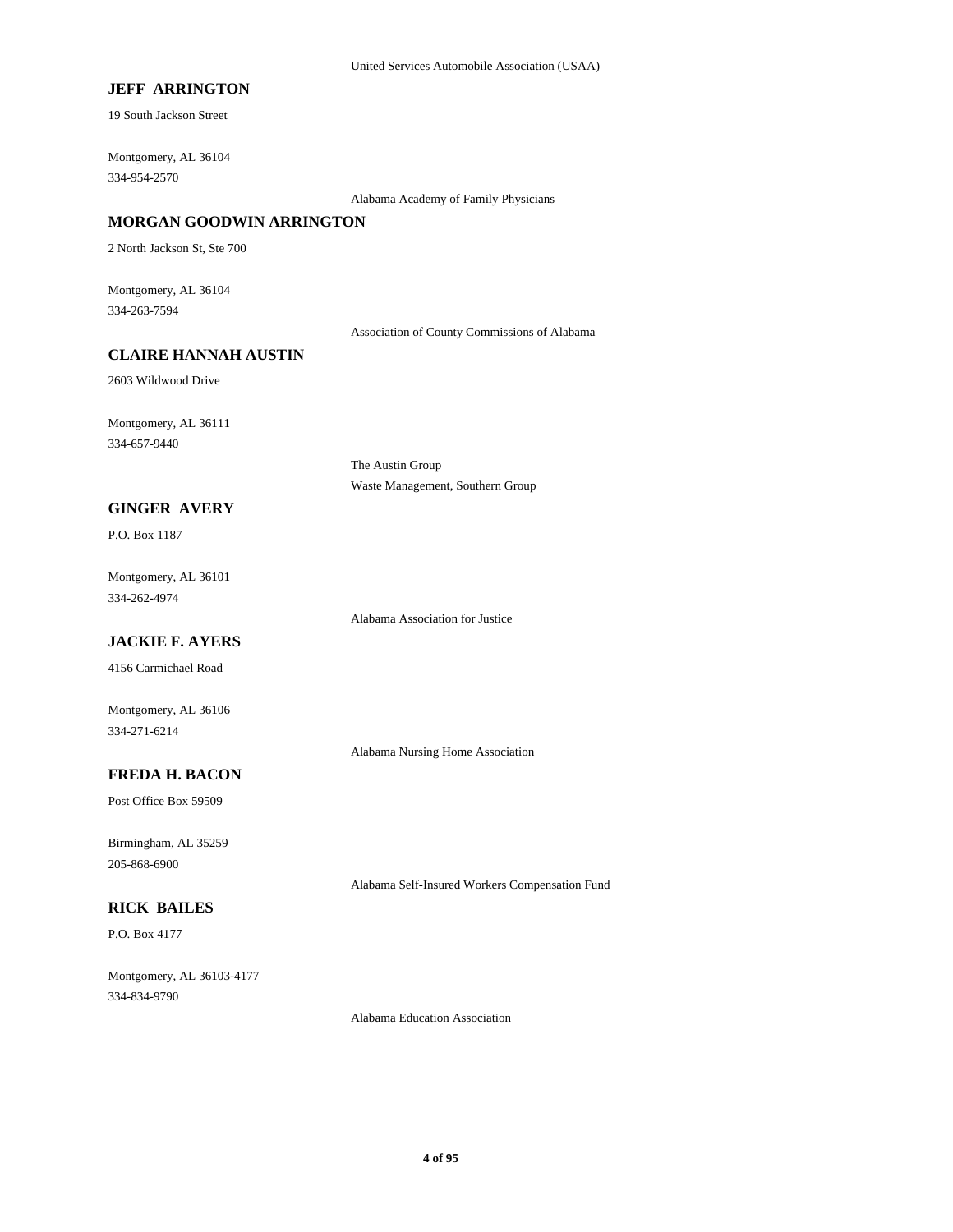#### **JUSTIN T. BAILEY**

P.O. Box 1187

Montgomery, AL 36101 334-262-4974

Alabama Association for Justice

# **ROY BAILEY**

5956 Sherry Lane

Dallas, TX 75225 214-378-3663

Life Science Logistics, LLC

# **CHRISTINE BAKER**

600 N 18th St.

Birmingham, AL 35203 205-257-1617

Alabama Power Company

#### **WIL BAKER**

PO Box 2387

Robertsdale, AL 36567 251-947-6288

Alabama Medical Education Consortium

Alabama Beverage Association

#### **VIRGINIA BEAR BANISTER**

PO Box 2339

Montgomery, AL 36102 334-354-9517

#### **JON D. BARGANIER**

8112 Henslow Court

Montgomery, AL 36117 334-324-8120

> Alabama State Nurses Association Capitol Partners, LLC Dauphin Island Sea Lab Novo Nordisk Inc. Otsuka America Pharmaceutical, Inc. Pharmaceutical Research and Manufacturers of America (PhRMA)

#### **JONATHAN BARGANIER**

401 Adams Avenue, Suite 710

Montgomery, AL 36104 334-386-3000

> Alabama Petroleum Council, A Div. of API Manufacture Alabama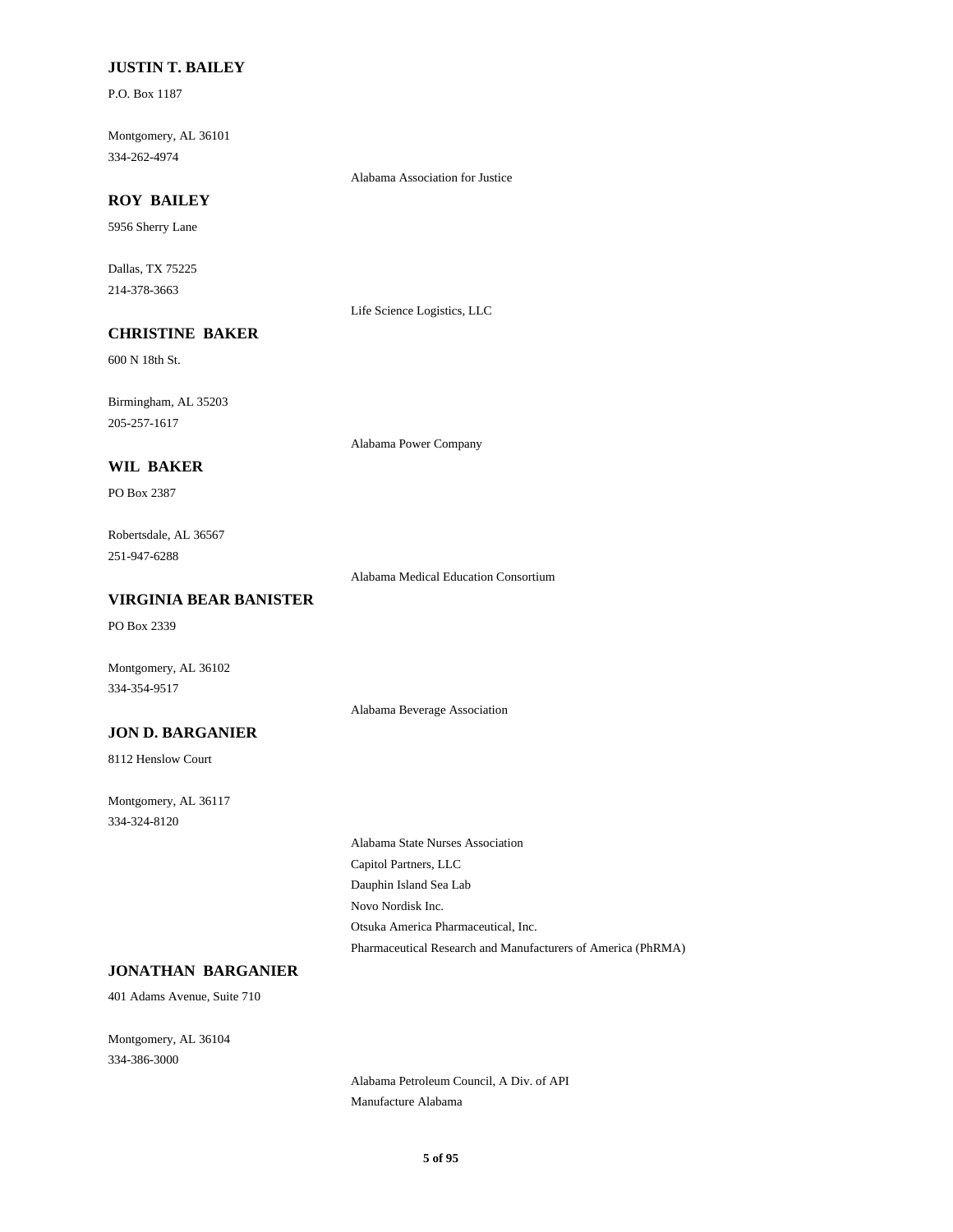### **JIM BARTON**

P O Box 11291

Montgomery, AL 36111 334-356-5628

### Barton & Kinney, PC

### **Barton & Kinney, PC**

P O Box 11291

Montgomery, AL 36111 334-356-5628

> Alabama Beer Association Alabama Dental Association Alabama Probate Judges Association Alabama Retail Association Falcon, Inc. Home Builders Association of Alabama Humane Society of the United States, The Live Nation Entertainment, Inc Petroleum and Convenience Marketers of Alabama Poarch Band of Creek Indians

#### **KAYLA F. BASS**

535 Adams Avenue

Montgomery, AL 36104 334-262-2566

Alabama League of Municipalities

#### **ROGER LEE BATES**

1801 5th Avenue North, Suite 400

Birmingham, AL 35203 205-324-4400

> Alabama Community College System Alabama Primary Health Care Association Nuclear Development, LLC

#### **HOLLY BATES SNOW**

587 N. St. Marys Lane NW

Marietta, GA 30064 404-387-6728

Amgen, Inc.

#### **BRENT BEAL**

100 South Union Street

Montgomery, AL 36104 334-420-0224

CenturyLink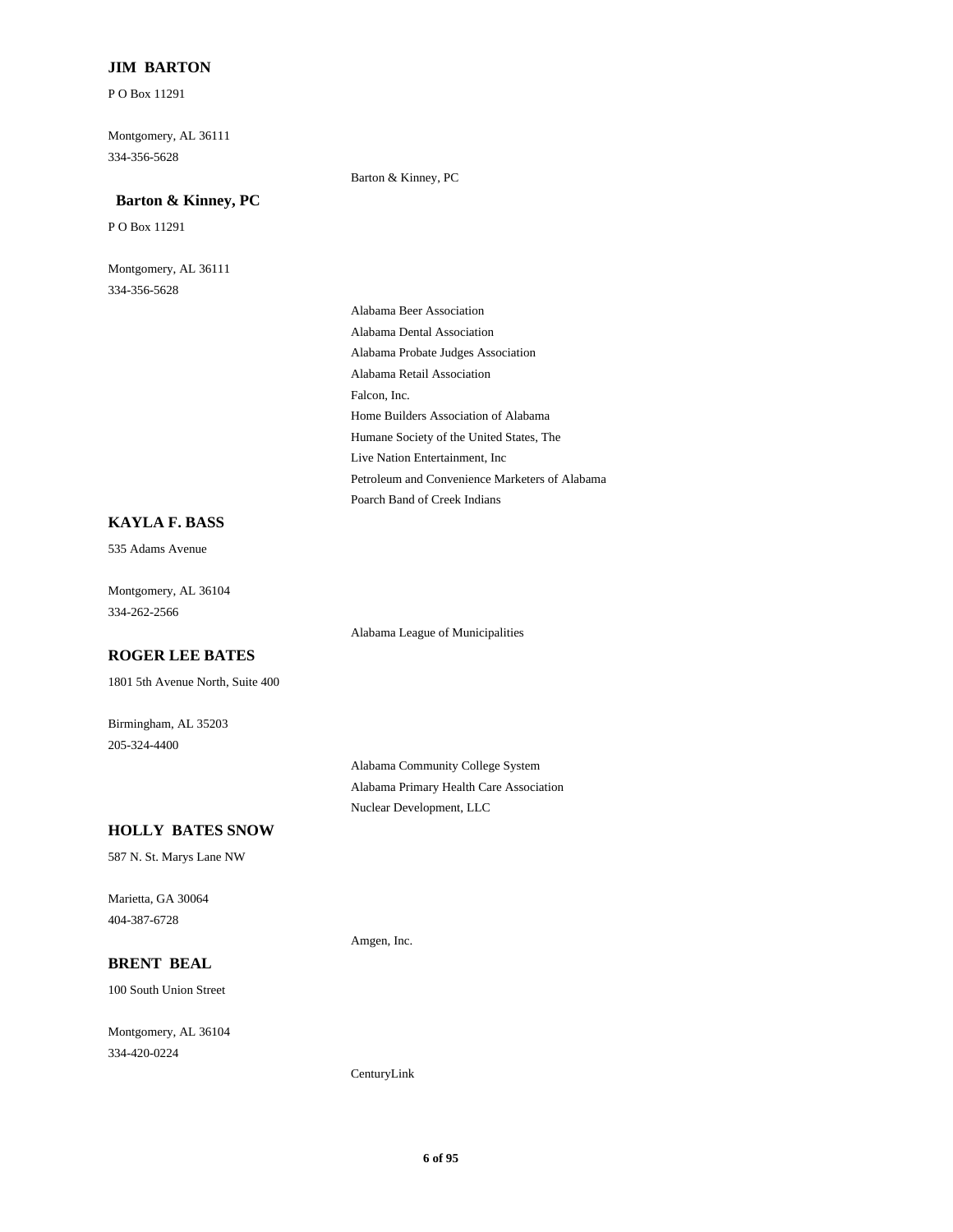#### **CHARLES BEAMS**

2000 Pepperell Pkwy

Opelika, AL 36801 334-528-3473

The East Alabama Health Care Authority

# **ERIN BEASLEY**

201 S Bainbridge St

Montgomery, AL 36104 334-265-1867

Alabama Cattlemen's Association

# **ERIC BECK**

P.O. Box 4177

Montgomery, AL 36103-4177 334-834-9790

Alabama Education Association

#### **MEREDITH BEESON**

99 M Street SE

Washington, DC 20003 202-659-1903

Global Business Alliance

Alabama Farmers Federation/Alfa

#### **SIDNEY BELCHER**

P.O. Box 11000

Montgomery, AL 36191-0001 334-613-4434

#### **RAYMOND L. BELL**

1901 Sixth Avenue North

Birmingham, AL 35203 251-300-6293

> Alabama Criminal Defense Lawyers Association Blue Cross & Blue Shield of Alabama Business Council of Alabama Children's Hospital of Alabama dba Children's of Alabama DaVita, Inc. Dish Network Human Rights Campaign Protect Alabama Jobs Coalition Regions Financial Corporation Rural Urgent Care, LLC Scholarships for Kids, Inc. Self Storage Association UAB Health System Vital Smiles Alabama, P.C.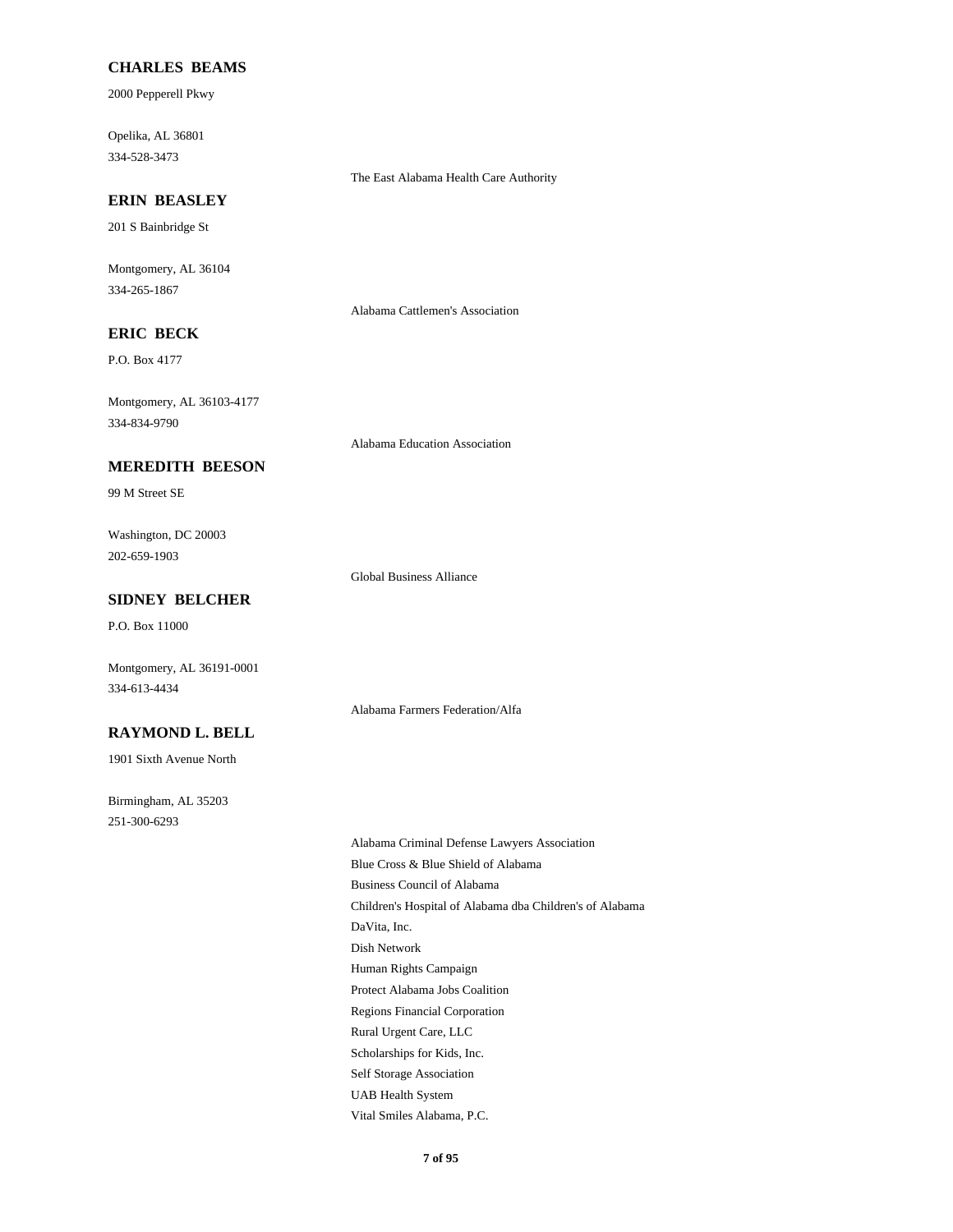#### **KIM S. BENEFIELD**

P O Box 2338

Woodland, AL 36280 256-201-6650

Alabama Circuit Clerks Association

# **JILL BENOIT**

15900 Dooley Rd

Addison, TX 75001 972-221-4646

Holcim (US), Inc. and Aggregate Industries Management, Inc. (AKA LafargeHolcim USA)

# **LA'KEITHA BENSON**

P.O. Box 4177

Montgomery, AL 36103-4177 334-834-9790

Alabama Education Association

#### **MICHAEL A. BERSON**

11 North Water Street

Mobile, AL 36602 205-250-5000

Adams and Reese LLP

Drummond Company Inc.

Alabama Education Association

# **JACK BIDDLE, III**

1000 Urban Center Drive

Vestavia Hills, AL 35242 205-945-6551

#### **TRACEE BINION**

P.O. Box 4177

Montgomery, AL 36103-4177 334-834-9790

#### **MIKE BIRDSONG**

444 Pembrooke Drive

Madison, MS 39110 601-607-7996

Bayer U.S. LLC

### **JEANNINE P. BIRMINGHAM**

1041 Longfield Court

Montgomery, AL 36117 334-834-7650

Alabama Society of Certified Public Accountants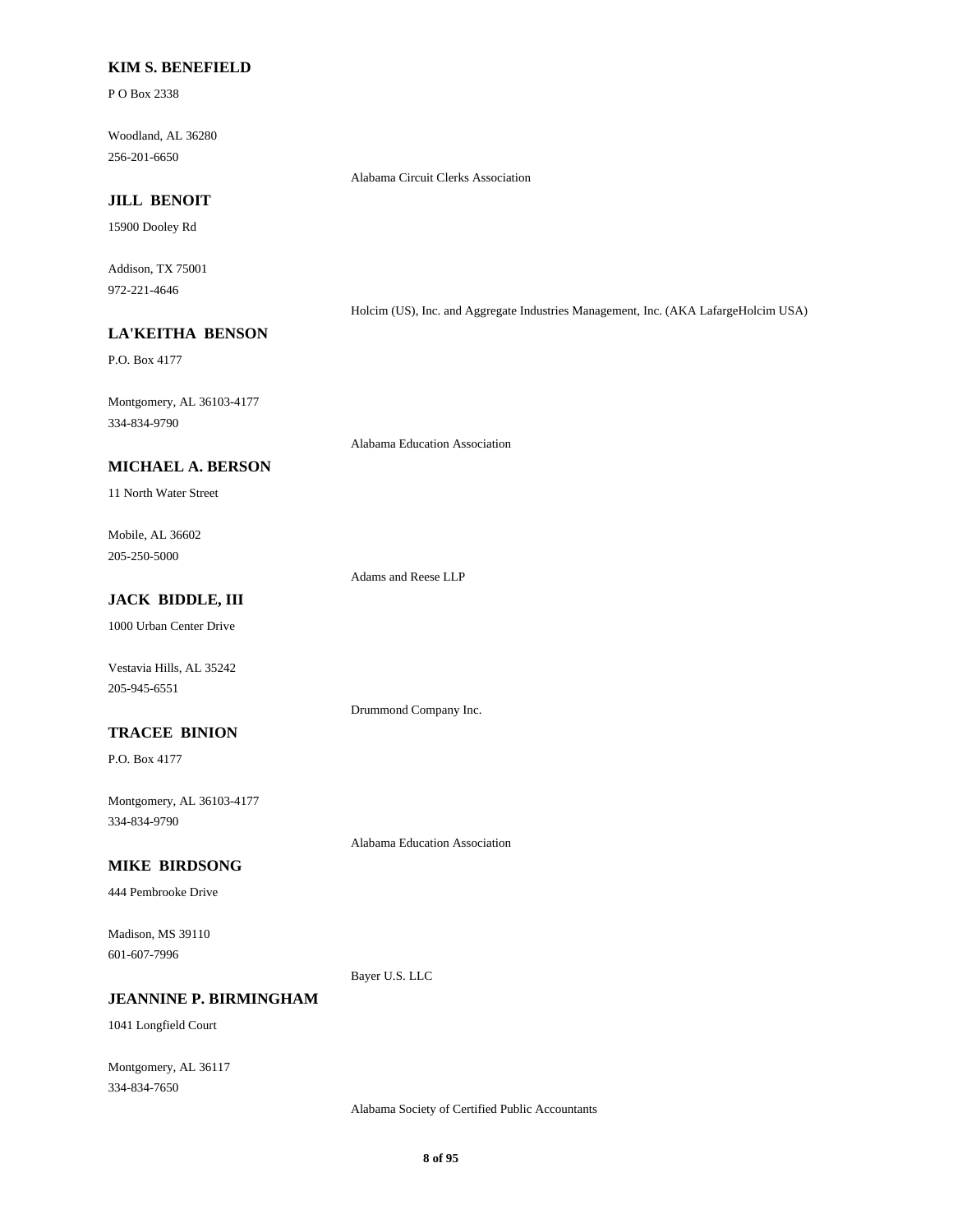#### **JOSH OLIVER BLADES**

445 Dexter Avenue, Suite 9075

Montgomery, AL 36104 334-956-7613

Alabama Association of Realtors Alabama Opportunity Scholarship Fund Alkermes, Inc. Alliance for Automotive Innovation Amusement Park Association Arsenal Insurance Management, LLC Associated Builders & Contractors of Alabama, Inc. Business Council of Alabama Chime Financial Inc. Colonial Management Group Community Choice Financial Compass Alabama LLC DentaQuest, LLC Ductile Iron Pipe Research Association EBSCO Industries, Inc. Economic Development Association of Alabama Inc. Electric Cities of Alabama Elmore County Economic Development Authority Encompass Health Enviva Development Holdings, LLC Facebook, Inc. Fort Morgan Paradise Joint Venture GEO Group, Inc. InState Partners Insurance Auto Auctions Corp. MedImpact Healthcare Systems, Inc. Montgomery County Board of Education NIC Huntsville Senior, LLC PayIt, LLC Pfizer Inc. Redwood Capital Investments Retirement Systems of Alabama Spire Inc. StubHub, Inc Swatek, Vaughn & Bryan Trulieve AL, Inc Tyson Foods Verizon Vulcan Materials Company Warrior Met Coal, Inc

#### **The Bloom Group, Inc.**

401 Adams Avenue

Montgomery, AL 36104 334-244-8948

3M Company and Its Affiliates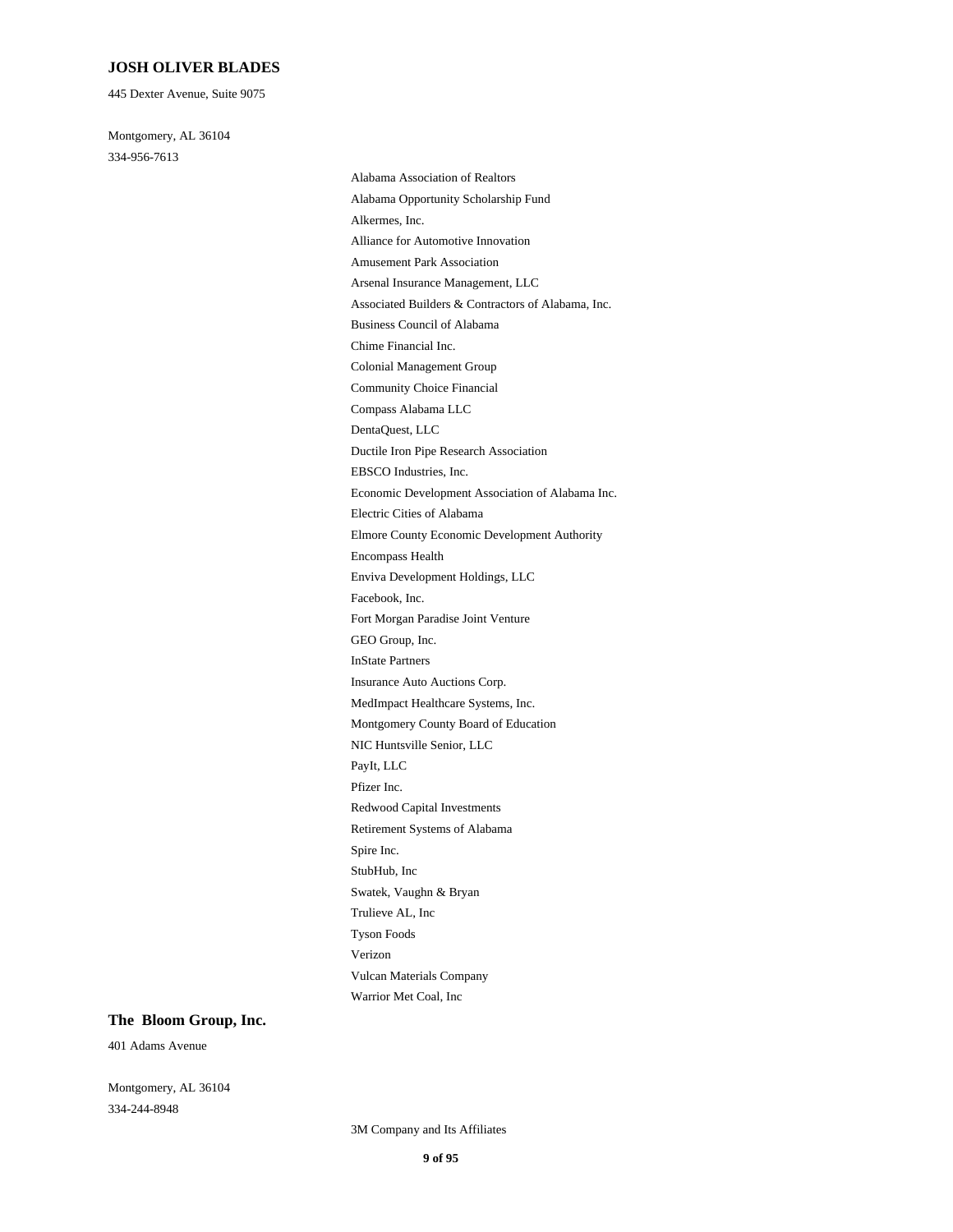Adams and Reese LLP Alabama Association of Conservation Districts Alabama League of Municipalities American /Exchange American Council of Engineering Companies of Alabama (ACECA/Alabama) Better Basics, Inc. Bloom Group Inc., The City of Wetumpka Coosa Valley Medical Center D S I Security Services D. Curt Lee Data Recognition Corporation HMR of Alabama, Inc Johnson Controls, Inc Koch Companies Public Sector, LLC and Affiliates Manufacture Alabama Republic Services, Inc School Superintendents of Alabama (SSA) Sequel TSI Seraaj Family Homes, Inc., The Teachers of Tomorrow Thornton Farrish Incorporated Winsor Learning

#### **HAL W. BLOOM, JR.**

401 Adams Avenue

Montgomery, AL 36104 334-244-8948

Bloom Group Inc., The

#### **C. BRITTON BONNER**

11 North Water Street

Mobile, AL 36633 251-650-0862

Adams and Reese LLP

#### **STEPHEN E. BRADLEY**

2101 Highland Avenue, Suite 420

Birmingham, AL 35205 205-933-6676

> Bayer U.S. LLC Brookwood Baptist Health Decatur-Morgan County Chamber of Commerce FreightCar America Honda Manufacturing of Alabama, LLC Lhoist North America Stephen Bradley & Associates LLC SWWC Utilities Inc Wexford Health Sources Inc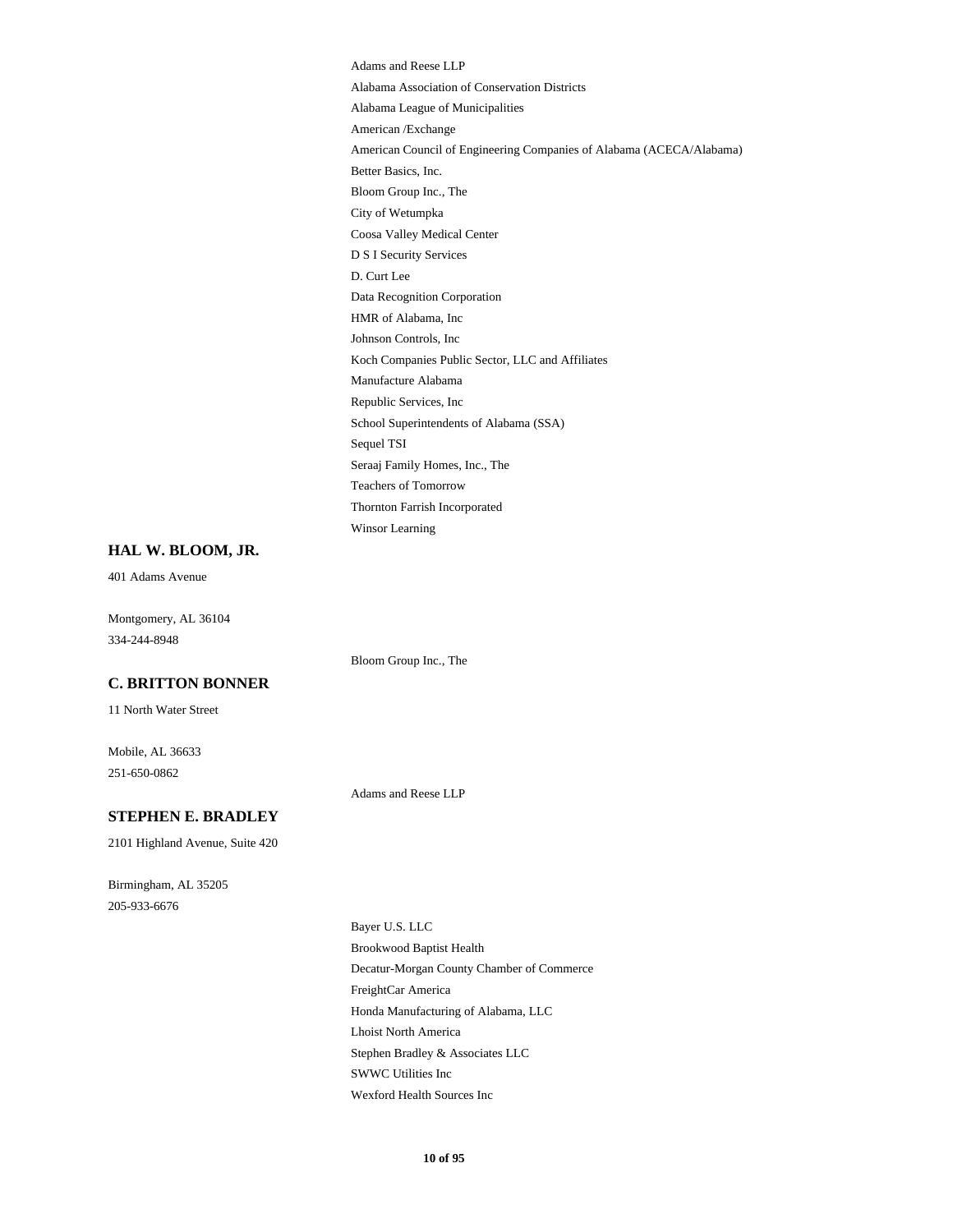#### **JESSE W BRANNEN**

P.O.Box 3710

Phenix City, AL 36868 706-392-6161

> City of Phenix City.Alabama Scenic Properties, LLC

> Prison Fellowship Ministries

#### **SONNY BRASFIELD**

2 North Jackson Street, 7th Floor

Montgomery, AL 36103 334-263-7594

Association of County Commissions of Alabama

# **ANDREW BRASHIER**

44180 Riverside Parkway

Lansdowne, VA 20176 703-554-8503

#### **FRED BRASWELL**

340 TechnaCenter Drive

Montgomery, AL 36117 334-215-2732

Alabama Rural Electric Association of Cooperatives

### **GIFFORD BRIGGS**

215 S. Monroe St.

Tallahassee, FL 32301 850-561-6300

American Petroleum Institute Gulf Coast Region

# **KATIE BRITT**

Business Council of Alabama

Montgomery, AL 36104 334-834-6000

Business Council of Alabama

#### **SCOTT A. BROCK**

901 North Ride

Tallahassee, FL 33303 850-222-3141

Bristol-Myers Squibb Company

# **JAWANDALYN BROOKS**

1420 I85 Parkway

Montgomery, AL 36106 334-832-4842

Alabama Coalition Against Domestic Violence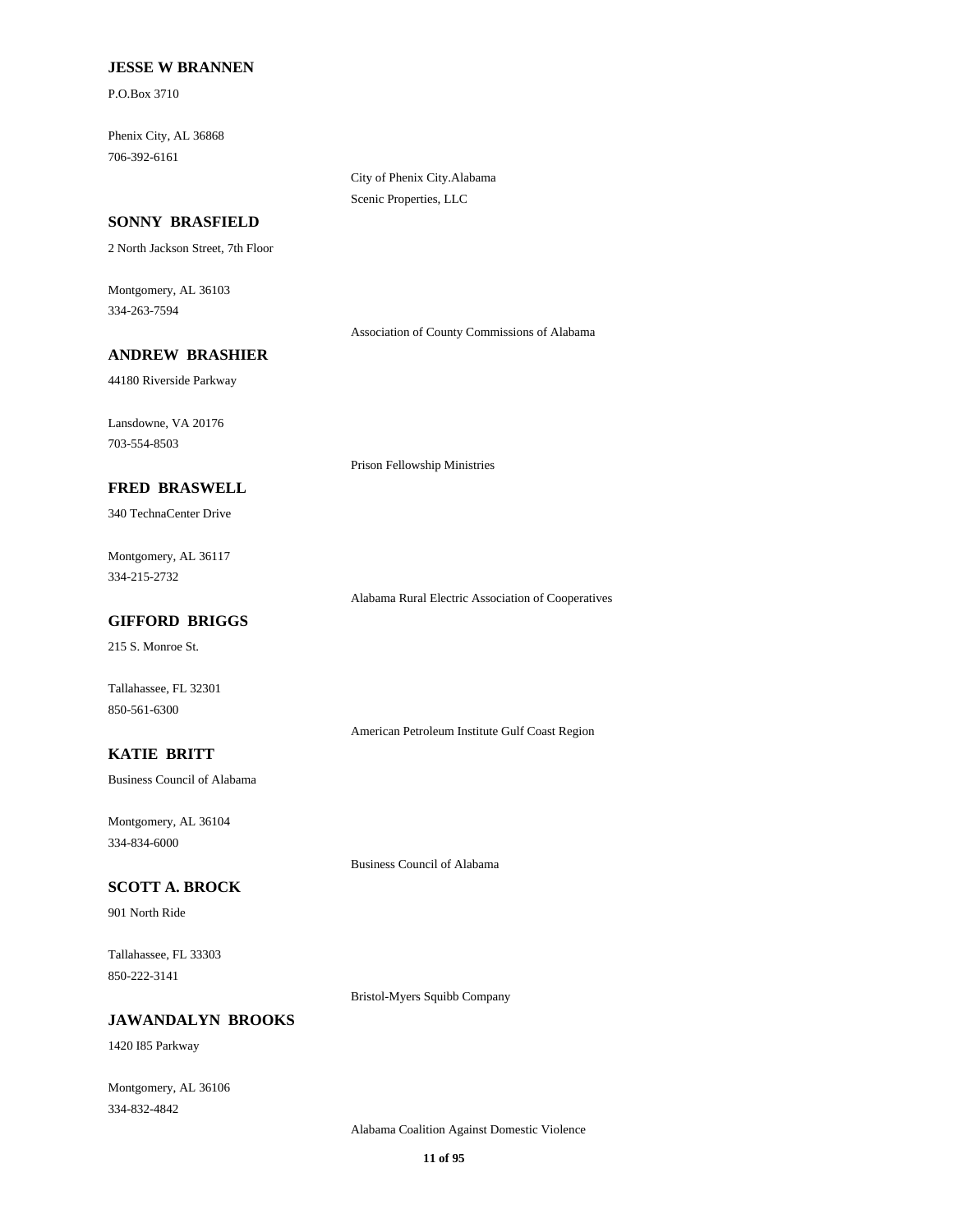#### **AMANDA M BROWN**

8000 Avalon Blvd

Alpharetta, GA 30009 770-375-4945

Crown Castle and its Affiliates

# **CAROL A. BROWN**

2 N. Jackson Street, Suite 300

Montgomery, AL 36104 334-240-7400

The Southern Group

Gadsden Film Group

# **JOHN C BROWN**

140 Oak Circle

Gadsden, AL 35901 256-393-6315

### **KYNESHA BROWN**

P.O. Box 4177

Montgomery, AL 36103-4177 334-834-9790

Alabama Education Association

#### **RICHARD EVANS BROWN**

450 South Union Street

Montgomery, AL 36104 334-834-9116

Alabama Retired State Employees Association

#### **STEVE G BROWN**

8101 Nunn Trace

Montgomery, AL 36117 334-303-9808

> Alabama Recreation and Parks Association Grayson & Associates

#### **RICHARD E. BROWN, JR.**

7265 Halcyon Summit Dr.

Montgomery, AL 36117 334-263-5757

Alabama Retail Association

# **PHILIP BRYAN**

770 Washington Avenue

Montgomery, AL 36104 334-262-5200

Dax R. Swatek & Associates, L.L.C.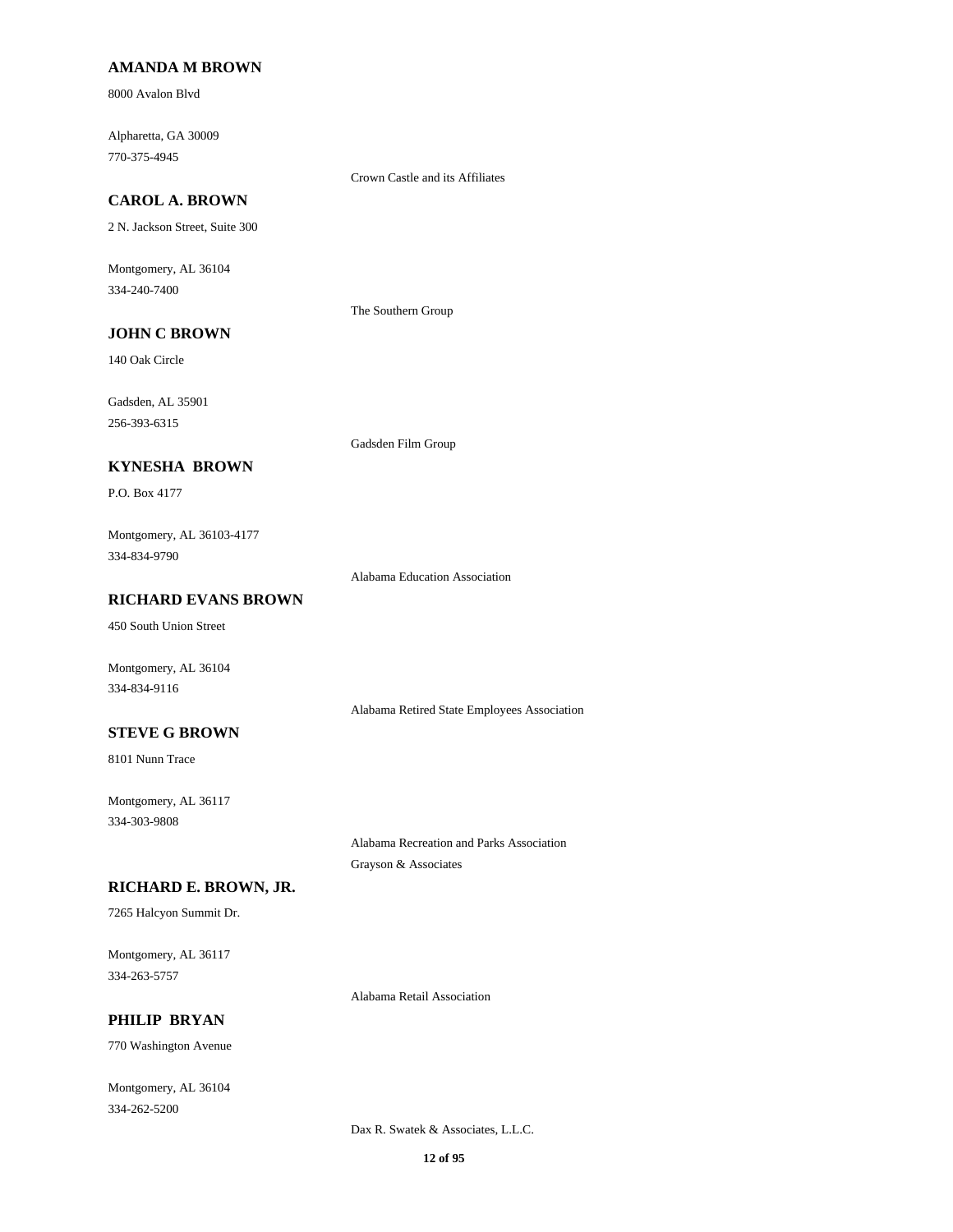Swatek, Vaughn & Bryan

### **SALLIE M. BRYANT**

P O Box 43067

Birmingham, AL 35243 205-568-5610

Alabama Association of Insurance and Financial Advisors

#### **ANNA B. BUCKALEW**

P.O. Box 79

Montgomery, AL 36101 334-240-9423

Montgomery Area Chamber of Commerce

### **RONALD E. BUFORD**

P. O. Box 2641

Birmingham, AL 35203 205-257-2433

Alabama Power Company

### **MARY KATHERINE BURKE**

1220 L Street NW

Washington, DC 20005 202-758-3912

Rape, Abuse & Incest National Network (RAINN)

### **SARA ELIZABETH BURNHAM**

401 Adams Avenue

Montgomery, AL 36104 334-462-6063

Bloom Group Inc., The

# **PATRICK LEE BURNS**

57 Waddell Street

Marietta, GA 30060 678-348-6024

The Brick Industry Association

#### **CHRISTINA LEE BUTLER**

7956 Vaughn Road #134

Montgomery, AL 36116 770-310-9461

> Alabama Interior Design Coalition Christina Butler, LLC Tucker Consulting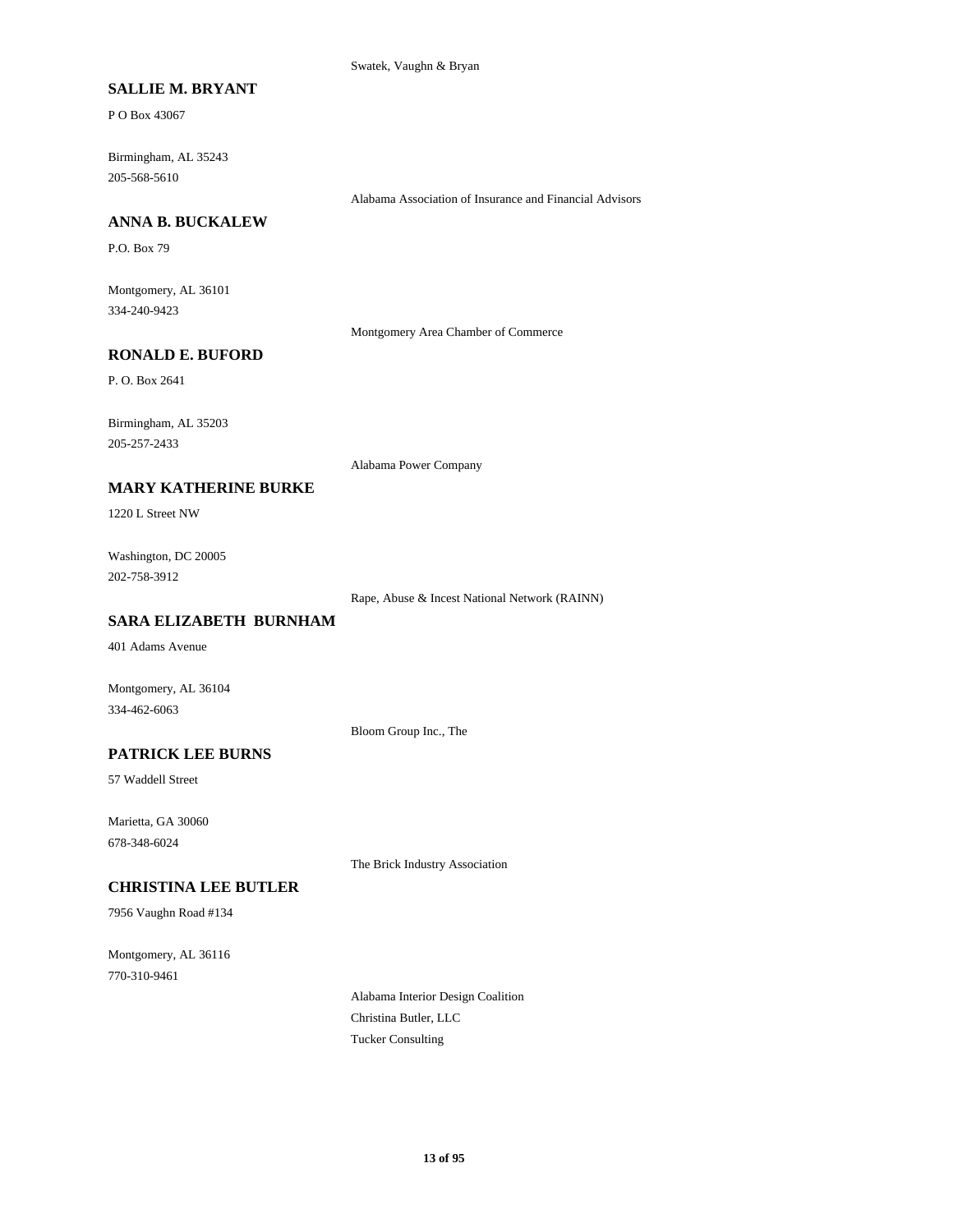### **AMANDA G. BUTTENSHAW**

PO Box 240907

Montgomery, AL 36124-0907 334-273-7895

Alabama Optometric Association

# **STACI BUTTS**

P.O. Box 4177

Montgomery, AL 36103-4177 334-834-9790

Alabama Education Association

# **MOLLY A CAGLE**

2 North Jackson Street

Montgomery, AL 36104 334-834-6000

Business Council of Alabama

#### **PATRICK VINCENT CAGLE**

2 North Jackson Street Suite 402

Montgomery, AL 36104 334-354-0107

Alabama Coal Association

# **DAVID CAMPBELL**

P.O. Box 381236

Birmingham, AL 35238-1236 205-981-7208

Subcontractors Association of Alabama

### **GINNY CAMPBELL**

3054 McGehee Road

Montgomery, AL 36111 334-612-8167

American Cancer Society Cancer Action Network

#### **MINDA RILEY CAMPBELL**

3530 Independence Drive

Homewood, AL 35209 205-484-0099

Bob Riley & Associates, LLC

#### **PATRICIA CANNON**

800 Scudders Mill Road

Plainsboro, NJ 08536 615-962-5341

Novo Nordisk Inc.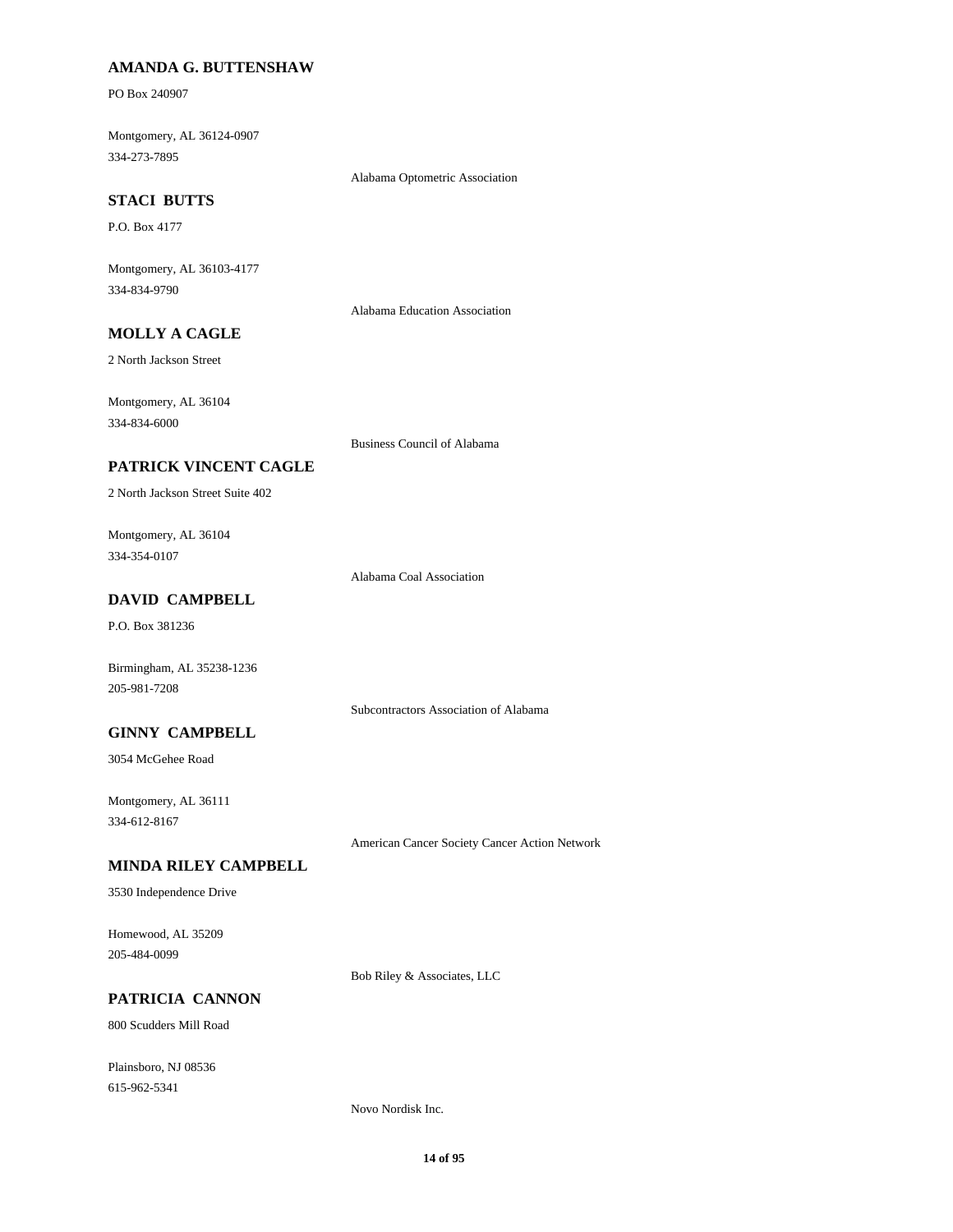### **JIM CARNES**

400 S. Union St.

Montgomery, AL 36104 334-832-9060

Alabama Arise

# **SHAURICE CARR**

P. O. Box 683

Selma, AL 36702 334-421-9561

Cosby Company

# **DAVID LYNN CARROLL**

2200 Jack Warner Parkway

Tuscaloosa, AL 35401 205-391-3447

Hunt Refining Company

#### **MARY MARGARET CARROLL**

423 S Hull Street

Montgomery, AL 36104 334-262-2577

Fine, Geddie & Associates, LLC

Lockheed Martin

### **ADAM CARSON**

5500 County Road 37

Troy, AL 36081 334-670-2135

#### **RICHARD CARSON**

19 South Jackson Street

Montgomery, AL 36104 334-954-2500

Alabama State Society of Anesthesiologists

#### **RENEE CARTER**

The Carter Group

Birmingham, AL 35212 205-314-9810

Alabama Insurance Coalition

#### **RENEE ANNE CASILLAS**

531 Herron St

Montgomery, AL 36104-3321 334-264-1500

American Council of Engineering Companies of Alabama (ACECA/Alabama)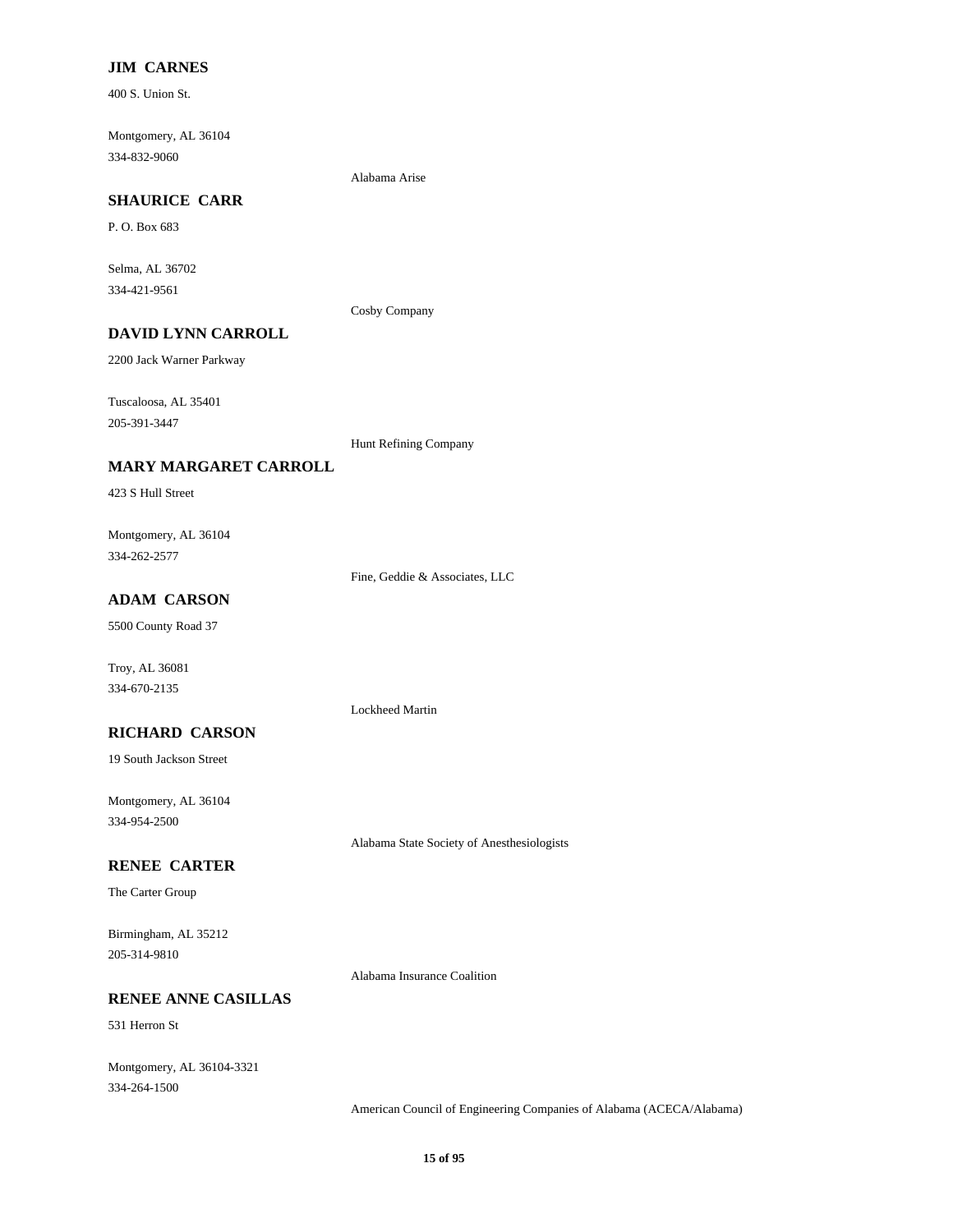#### **LEIGHA CAUTHEN**

P.O. Box 3612

Montgomery, AL 36109 334-834-4006

#### **PRESTON CAUTHEN**

770 Washington Avenue

Montgomery, AL 36104 334-832-3883

Alabama Power Company

Alabama Agribusiness Council

### **BRITTA E CEDERGREN**

3500 Blue Lake Drive, #198

Birmingham, AL 35243 205-588-0501

March of Dimes -- Alabama State Chapter

#### **GRAHAM L. CHAMPION**

Post Office Box 242217

Montgomery, AL 36124-2217 334-324-9306

> American Academy of Pediatrics, Alabama Chapter American Diabetes Association Bank of America Corporation March of Dimes -- Alabama State Chapter NAMI - Alabama Public Strategies, LLC Raytheon Technologies Corporation Stephen Bradley & Associates LLC

#### **LINDA M. CHAMPION**

Post Office Box 242217

Montgomery, AL 36124-2217 334-324-9307

> American Academy of Pediatrics, Alabama Chapter Public Strategies, LLC

### **BETH CHAPMAN**

809 Mill Springs Place

Birmingham, AL 35244 205-243-8753

> Addiction Prevention Coalition Alabama Farmers Federation/Alfa Alabama Fire College & Personnel Standards Commission Alabama Optometric Association Beth Chapman & Associates, LLC City of Hoover Spire Inc. **16 of 95**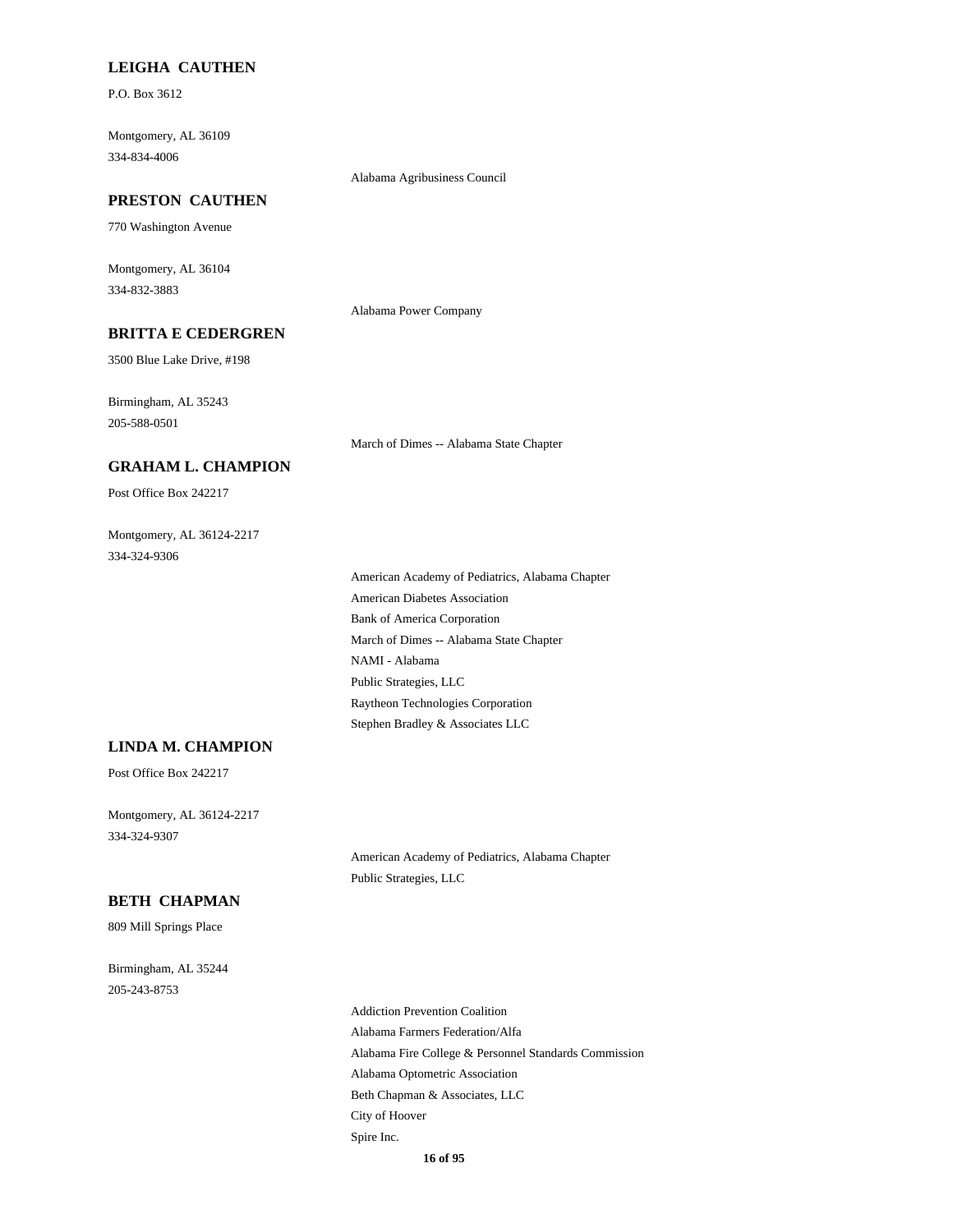#### **MARTIN W. CHRISTIE**

445 Dexter Avenue

Montgomery, AL 36104 334-264-0508

> Alabama Cable and Broadband Association Alabama Concrete Industries Association Alabama Railway Association Alabama Service Providers Association Baldwin County Commission Best Friends Blue Cross & Blue Shield of Alabama Choctaw Resort Development Enterprise City of Demopolis City of Gulf Shores City of Montgomery Columbia Southern University GUMBO International Wines and Craft Beers Jackson Vaughn Public Strategies, LLC obo CNU Online Holdings LLC JM Family Enterprises Inc. Rheem Manufacturing Company Sanofi US United States Steel Corporation United Way of Central Alabama Webster,Henry, Lyons,White,Bradwell & Black PC obo AL Municipal Ins.Corp

#### **JACQUELINE CLARK**

8700 West Bryn Mawr Avenue

Chicago, IL 60631 816-400-9069

Holcim (US), Inc. and Aggregate Industries Management, Inc. (AKA LafargeHolcim USA)

#### **DANA CLEMENT**

P.O. Box 4177

Montgomery, AL 36103-4177 334-834-9790

#### **WILLIAM CHASE COBB**

2 N. Jackson Street, 7th Floor

Montgomery, AL 36103 334-263-7594

Association of County Commissions of Alabama

### **GREGORY D. COCHRAN**

535 Adams Avenue

Montgomery, AL 36104 334-262-2566

Alabama League of Municipalities

Alabama Education Association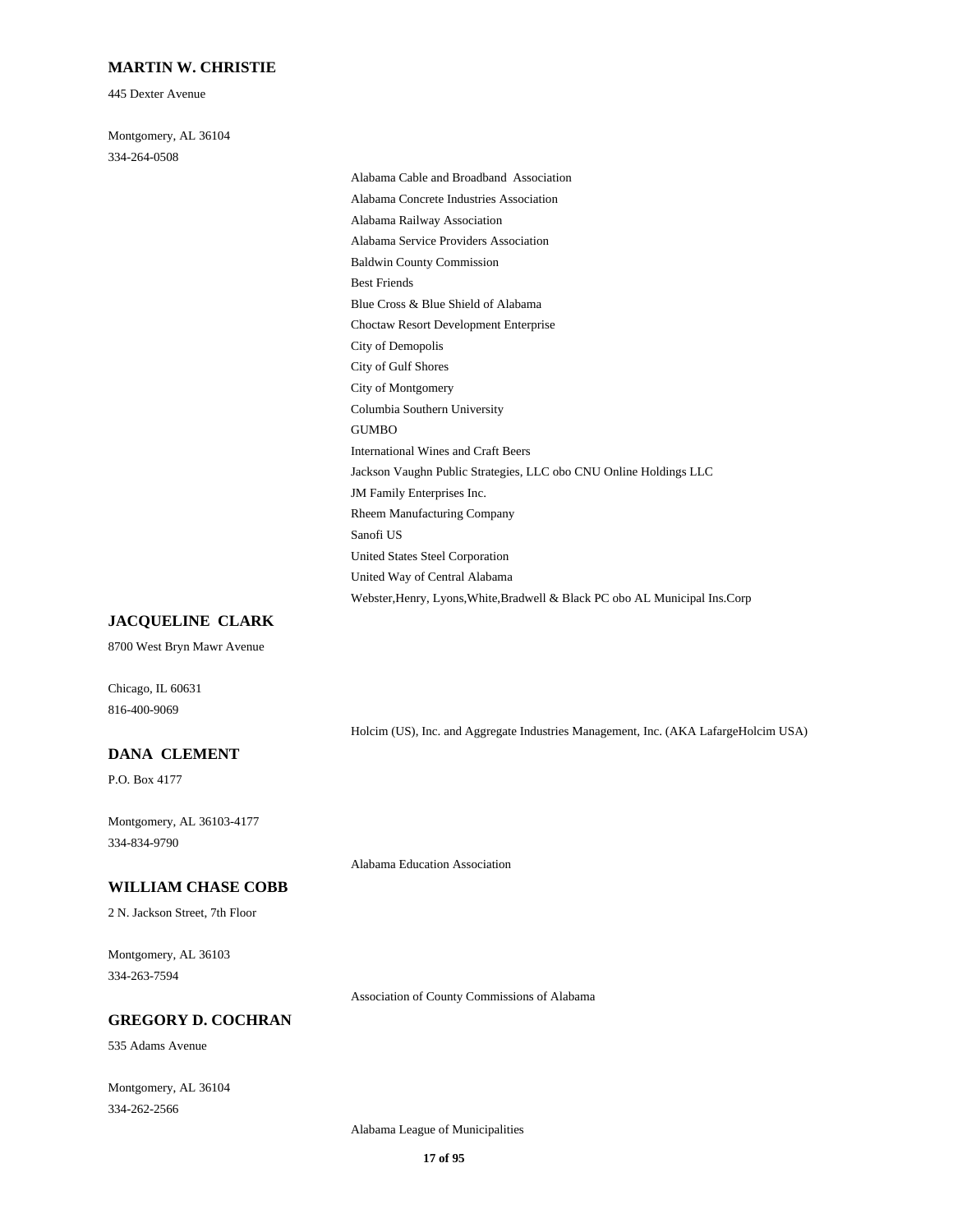#### **THOMAS E. COKER**

Post Office Box 3294

Montgomery, AL 36109 334-265-0024

> Alabama Academy of Ophthalmology Alabama District Attorneys Association Alabama Education Association Alabama Hospital Association Alabama Independent School Association Alabama Power Company American Distilled Spirits Alliance Anheuser-Busch Companies Dean Buttram, Jr. Dillard, McKnight, James & McElroy, LLP Electric Guard Dog, LLC Medical Association of the State of Alabama Sanders Lead Company, Inc. The Southern Group Tom Coker & Associates Troy University USA Research & Technology Corporation

#### **DAVID COLE**

2 North Jackson Street

Montgomery, AL 36104 334-834-6000

#### **P. MICHAEL COLE**

PO Box 1800

Athens, AL 35612 256-337-7143

Business Council of Alabama

Alabama Power Company Alabama Rural Water Association Bright Health City of Huntsville Health Care Authority of Athens & Limestone County, The Hudson-Alpha Institute for Biotechnology Huntsville Hospital Health System James R. Hudson, Jr. Keep Mobile Growing Limestone County Commission Maynard Cooper Gale P. Michael Cole, LLC Plains All American Pipeline, L.P. Spire Inc.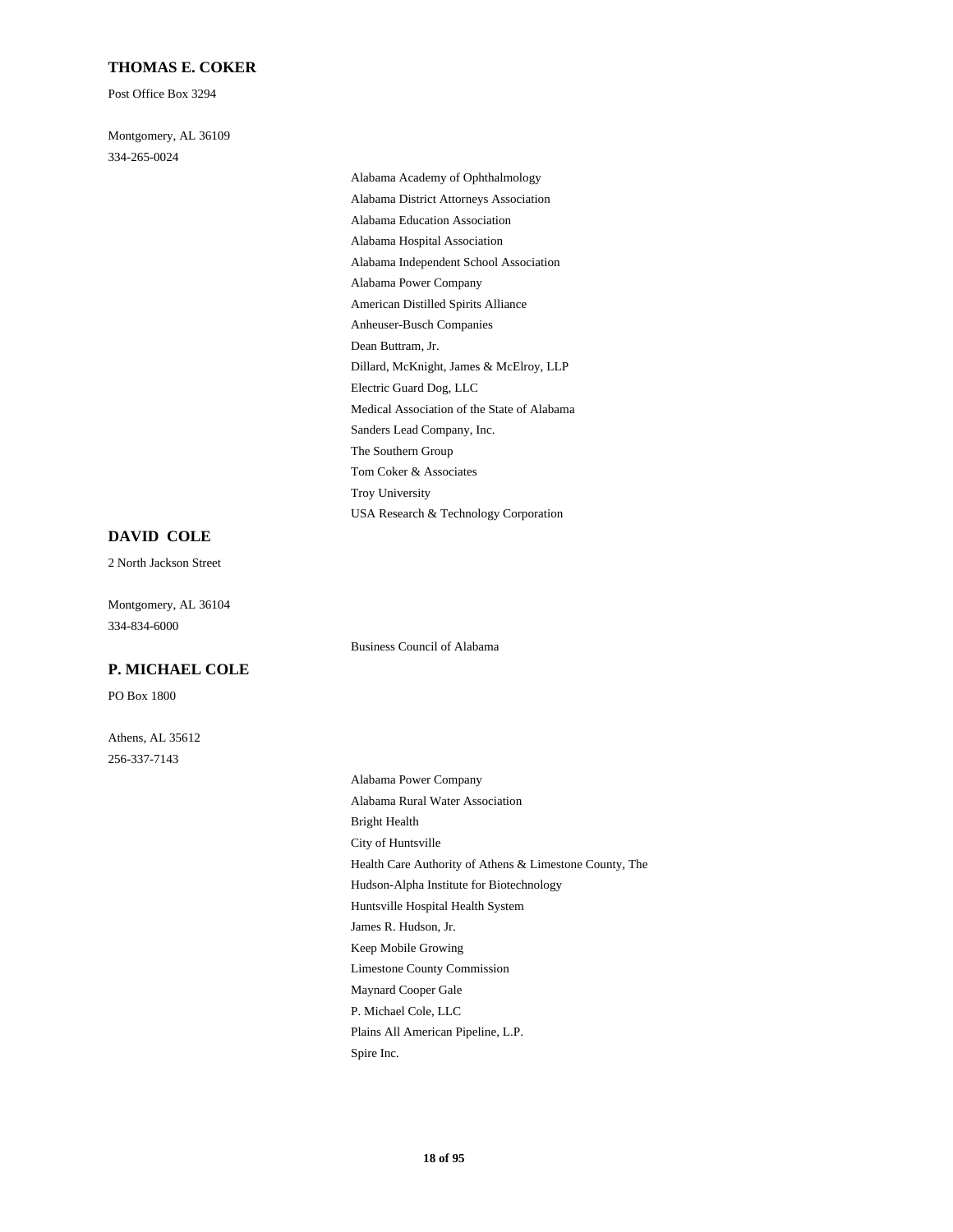#### **DARBY COLEMAN**

P.O. Box 63

Montgomery, AL 36101 334-868-3139

> Alabama Alarm Association Alabama Appleseed Center for Law & Justice, Inc. Alabama Contractors Association Alabama Home Inspectors Defense Association Alabama Physical Therapy Association Bingo Charities of Alabama LLC Community Foundation of Greater Birmingham DC BLOX, Inc. EIWPF Parsons & Whittemore, Inc

#### **MARY DARBY COLEMAN**

423 S Hull Street STE 210

Montgomery, AL 36104 334-294-0080

Heather Davis & Associates

#### **THOMAS LEMUEL COLEMAN, JR**

6006 Forest Grove Ct.

Montgomery, AL 36117 3324-270-9617

Enterprise Technologies, LLC

#### **THOMAS COLEY**

P.O. Box 4177

Montgomery, AL 36103-4177 334-834-9790

Alabama Education Association

#### **ROGER DEAN COLLINS**

6675 Chelsea Gardens Way

Cumming, GA 30040 770-205-4924

Sunovion Pharmaceuticals Inc.

#### **SEAN M. COLLINS**

333 N Point Center East

Alpharetta, GA 30022 678-297-9365

Altria Client Services LLC and its Affiliates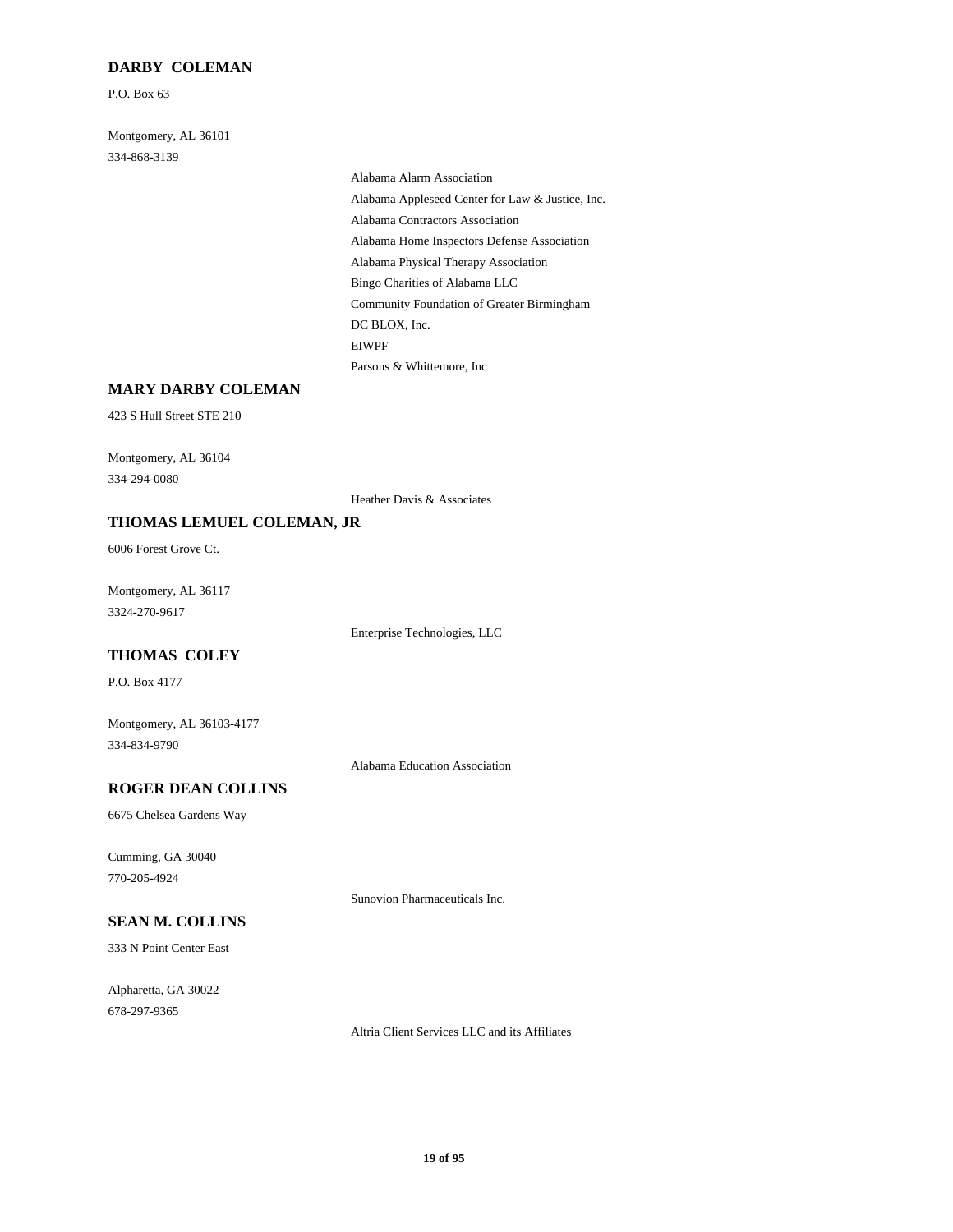#### **MARK COLSON**

7550 Halcyon Pointe Dr.

Montgomery, AL 36117 334-834-3983

Alabama Trucking Association

### **DAVID JACKSON CONNER**

110 Courthouse Square

Bay Minette, AL 36507 251-937-1750

> Baldwin County Sewer Service, LLC City of Spanish Fort, Alabama

Alabama Independent Insurance Agents, Inc.

#### **MARTIN J CONNORS**

236 Weatherly Club Drive

Alabaster, AL 35007 205-908-6617

### **JDANNY COOPER**

3066 Zelda Road #202

Montgomery, AL 36106 334-220-2069

> American Village Citizenship Trust JDanny Cooper Consulting, LLC NOLA Education, LLC

#### **MONICA M. COOPER**

1300 County Road 77

Clanton, AL 35045 205-807-0597

> Alabama Primary Health Care Association CSI Media Consultants. LLC Hand Arendall, LLC

### **SARAH COOPER**

100 Mastonford Road

Radnor, PA 19087 502-296-8806

Emergent BioSolutions

### **NIKO CORLEY**

2 N Jackson Street, Suite 305

Montgomery, AL 36104 334-261-2000

Medical Association of the State of Alabama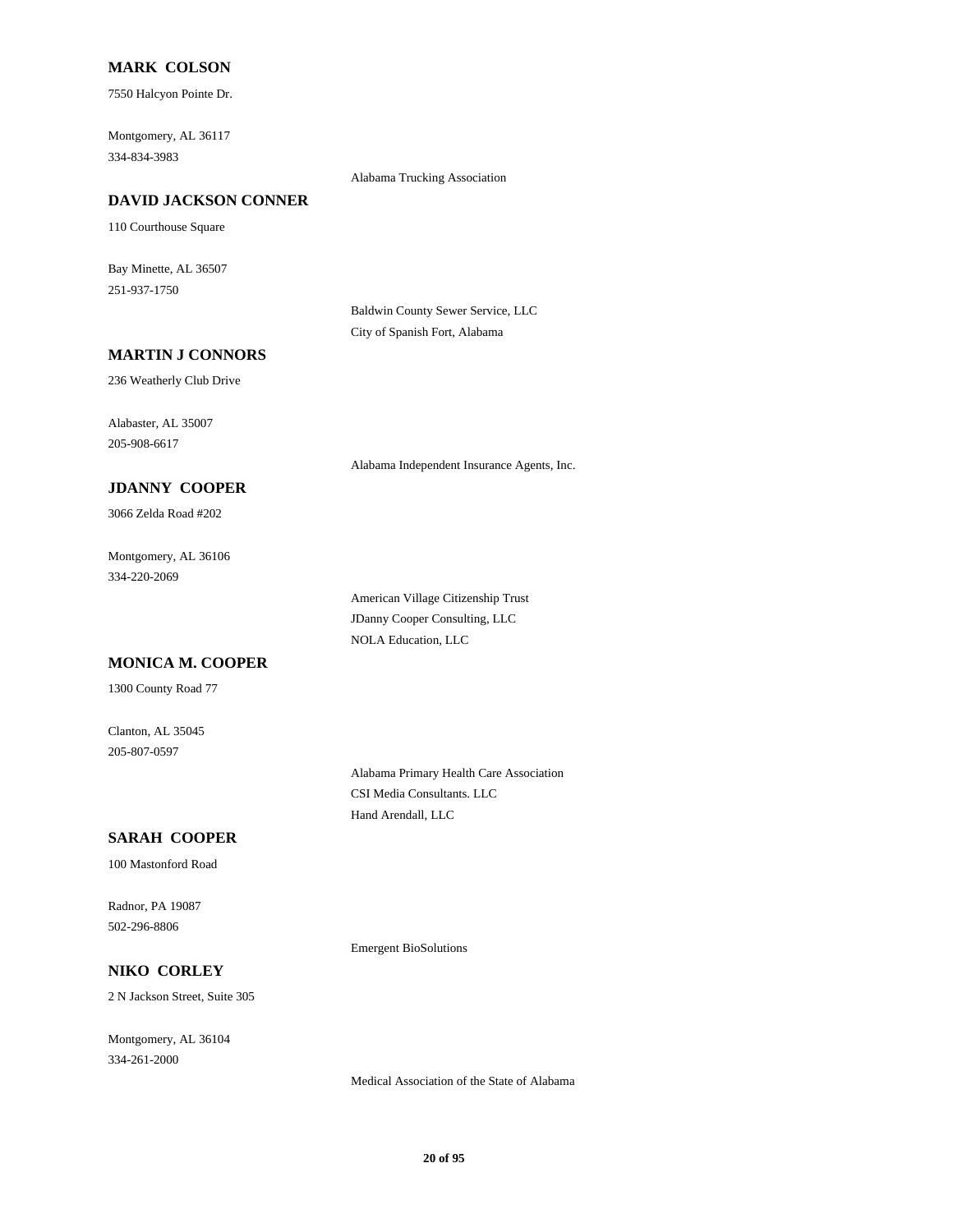#### **DRAYTON HAMILTON COSBY**

P. O. Box 683

Selma, AL 36701 205-410-6822

Cosby Company

### **WILLIAM F. NOOPIE COSBY, JR.**

P.O. Box 683

Selma, AL 36702 334-412-1008

> Alabama Association of RC&D Councils Alabama Association of Regional Councils Alabama Scenic River Trail ASF Foundation Black Belt Treasures Cosby Company Eagles' Wings, Inc Guideway Care Rainbow Omega, Inc.

#### **BRAXTON COMER COUNTS, III**

PO Box 16878

Mobile, AL 36616 251-709-0920

> City of Orange Beach Poarch Band of Creek Indians USS Alabama Battleship Foundation

# **JANE RHEA COVINGTON**

624 Grassmere Park Rd.

Nashville, TN 37211 615-371-6300

CSX Transportation, Inc.

### **STEPHANIE B. CRAFT**

4266 Lomac Street

Montgomery, AL 36106 334-271-8820

> Coosa Valley Medical Center DCH Health System SBC Consulting, LLC

#### **JASON CRAGER**

5500 County Road 37

Troy, AL 36081 334-465-7502

Lockheed Martin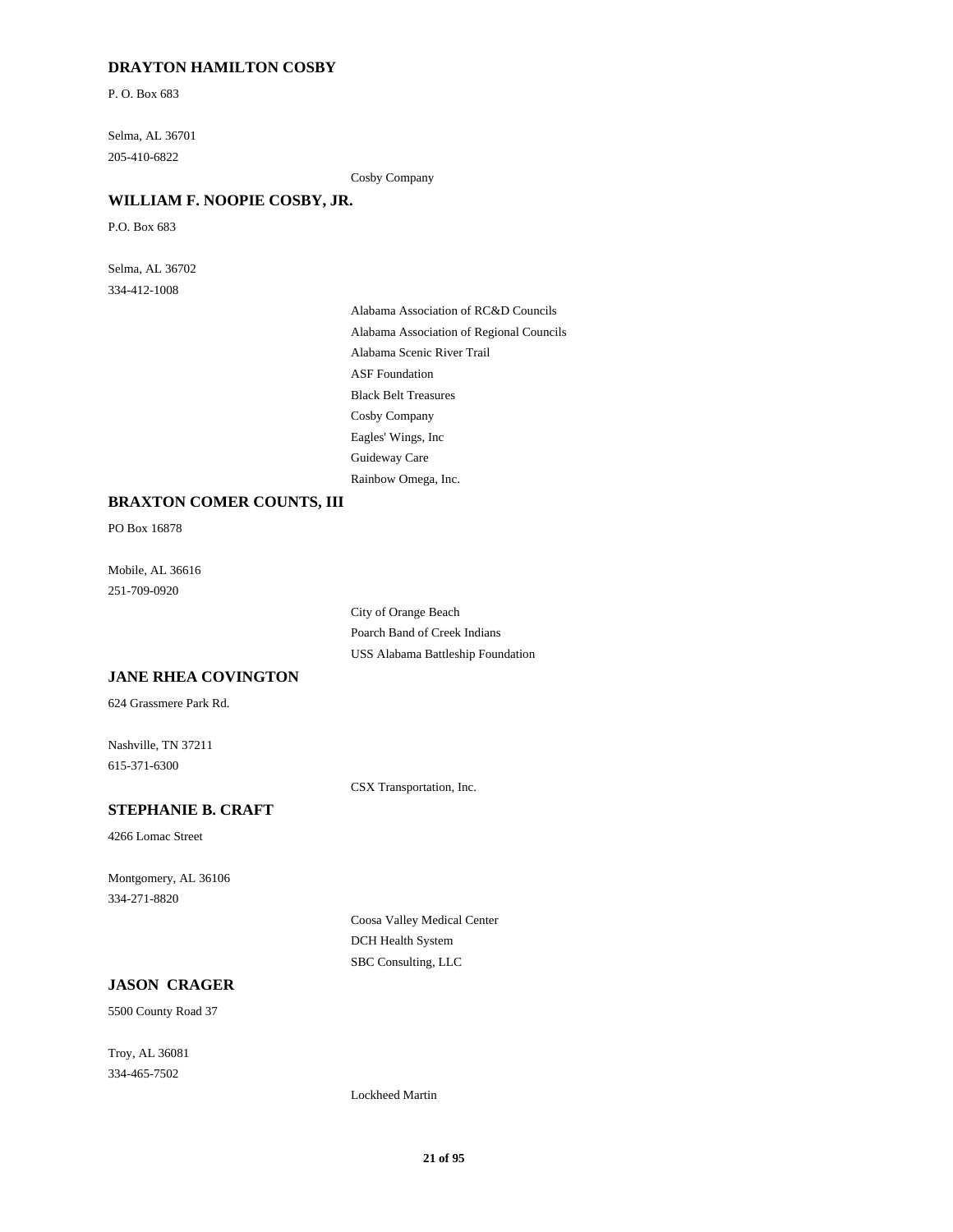### **CASSANDRA CROSBY**

PO Box 5167

Montgomery, AL 36104 334-669-2719

> Crosby Drinkard Group Elmore County Commission Montgomery County Commission

#### **CARLA CROWDER**

309 S. Hull St.

Montgomery, AL 36104 205-305-0735

Alabama Appleseed Center for Law & Justice, Inc.

# **ROBERT T. CROWE**

1316 Wakefield Lane

Vestavia Hills, AL 35243 205-613-7345

> 360 Health Systems, Inc. Alabama Lions Sight Alabama Utility Contractors Association Blue Water Development, LLC BNSF Railway Company Corporate Housing Providers Association (CHPA) JM Veres and Associates Inc. RT Crowe & Associates VativoRx, LLC

### **JENNIFER E CUNNINGHAM**

560 20th St

San Francisco, CA 94107 404-290-4231

> Juul Labs, Inc. Juul Labs, Inc.

### **LARRY DARBY**

441 High St

Montgomery, AL 36104 334-324-7545

Larry Darby

#### **THOMAS R. DART**

Automobile Dealers Association of Alabama, Inc.

Montgomery, AL 36106 334-271-4625

Automobile Dealers Association of Alabama, Inc.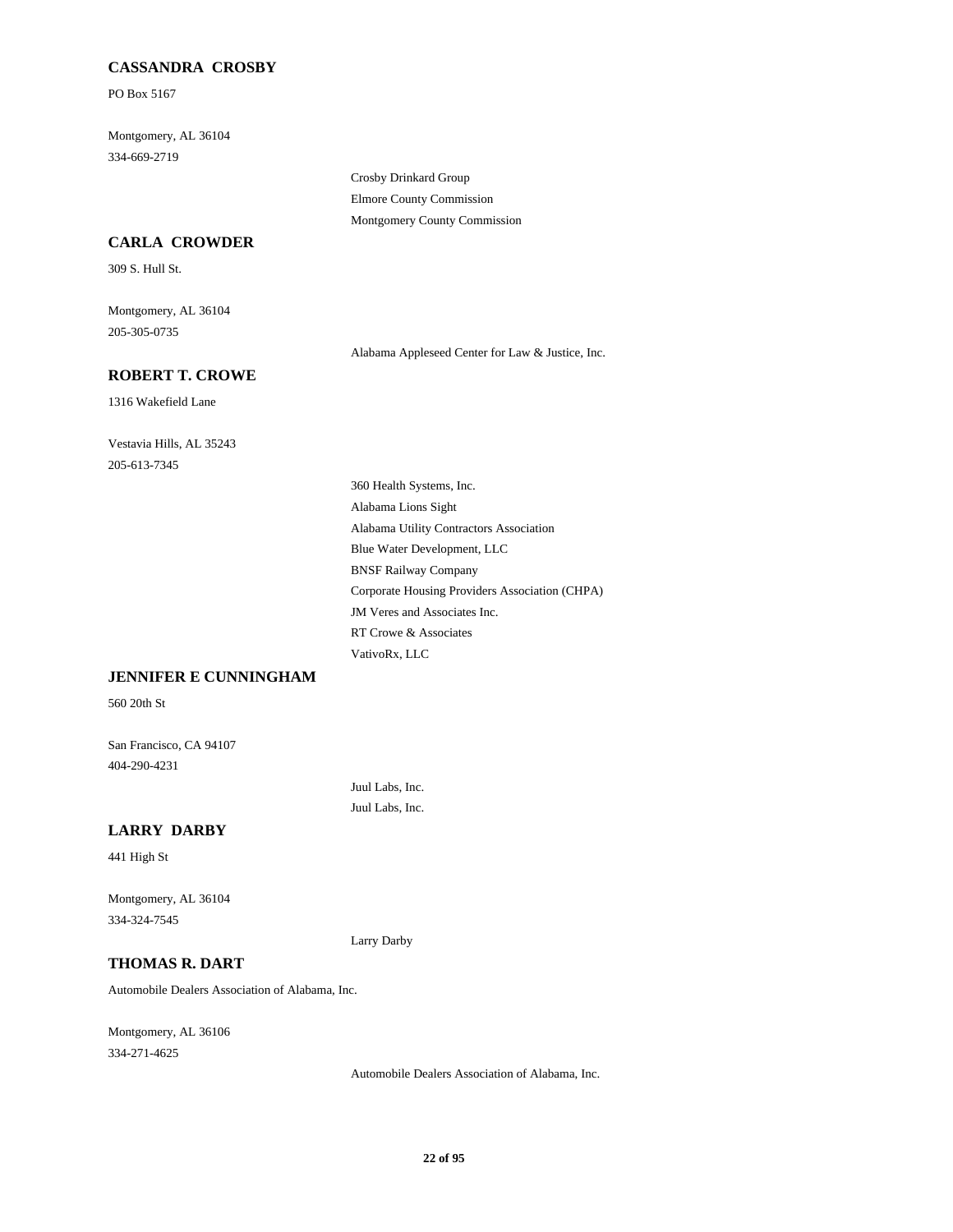### **JOSE DAVILA**

P.O. Box 4184

New York, NY 10163 646-324-8250

Everytown for Gun Safety Action Fund

#### **ABIGAIL DAVIS**

P.O. Box 4177

Montgomery, AL 36103-4177 334-834-9790

Alabama Education Association

# **ANNA DAVIS**

1901 6th Avenue North

Birmingham, AL 35203 205-250-5000

Adams and Reese LLP

#### **JANE DAVIS**

3252 Gatsby Lane

Montgomery, AL 36106 334-430-8787

Behavioral Healthcare Alliance of Alabama

#### **MICHAEL JOSEPH DAVIS**

P.O. Box 306

Birmingham, AL 35201 205-488-5519

> Alabama School of Fine Arts Foundation Jefferson County Commission United-Johnson Brothers of Alabama, LLC

### **ROBERT DAVIS**

One Verizon Place

Alpharetta, GA 30004 770-375-1766

### **WILLIAM JASON DAVIS**

P.O. Box 160

Montgomery, AL 36101 334-832-3886

Alabama Power Company

Verizon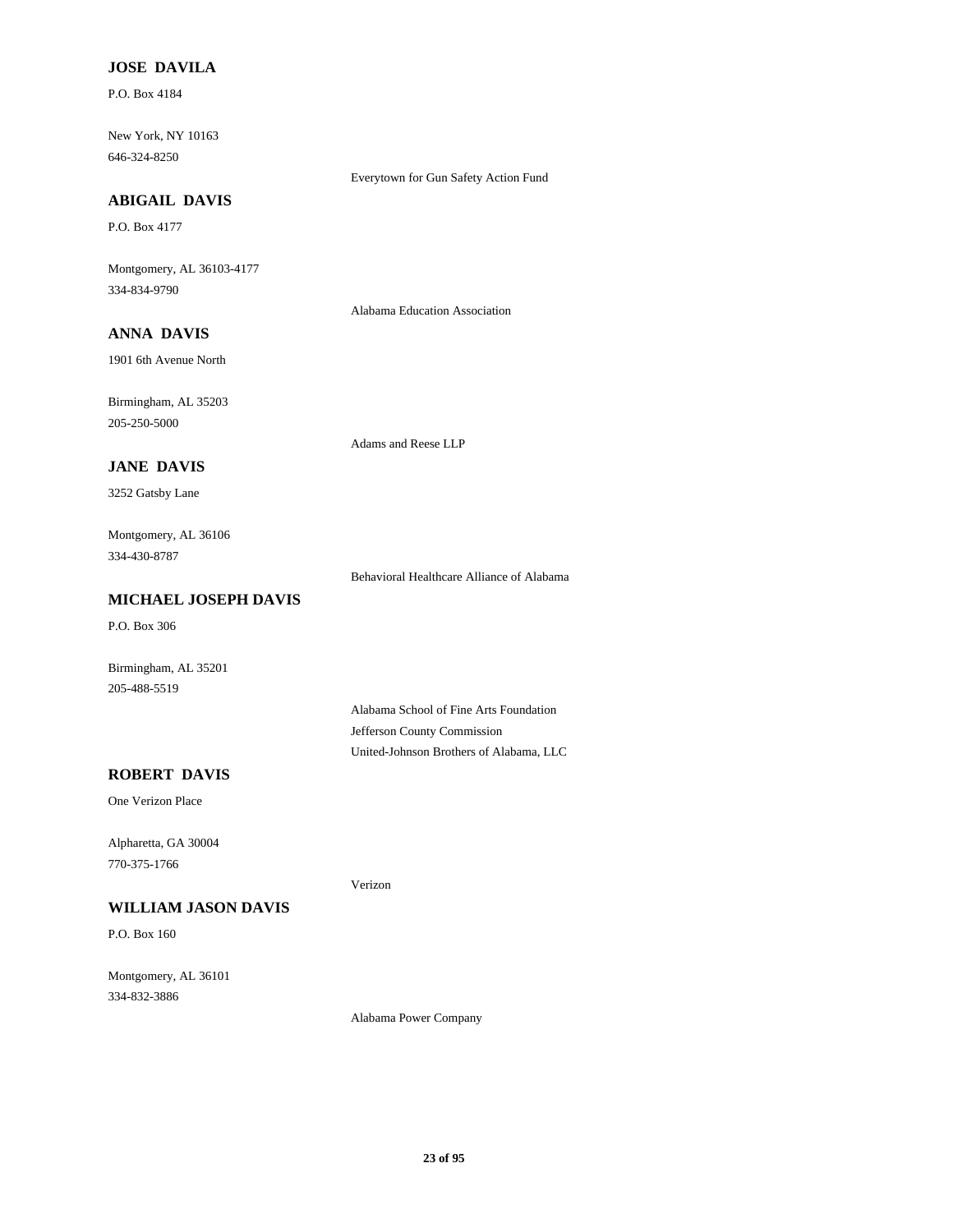### **WILLIAM RUSSELL DAVIS**

7515 Halcyon Summit Drive

Montgomery, AL 36117 334-834-3006

Home Builders Association of Alabama

### **ALEXIA DAWES**

2980 Fairview Park Dr

Falls Church, VA 22042 703-280-2900

Northrop Grumman

### **CHRISTOPHER THOMAS DAWSON**

301 East Pine Street

Orlando, FL 32801 407-244-5682

The Transition House Inc

#### **VERONICA DE LA GARZA**

8907 Ravello Pass

Austin, TX 78749 512-472-9838

American Diabetes Association

#### **GINA DEARBORN**

217 Country Club Park

Birmingham, AL 35213 334-391-4518

> Distilled Spirits Council of the United States Google LLC and its Affiliates Montgomery Airport Authority TMX Finance Toyota Motor North America, Inc. Tucker Consulting Wireless Infrastructure Association c/o MultiState Associates Inc.

#### **CHRISTY CAIN deGRAFFENRIED**

4156 Carmichael Road

Montgomery, AL 36106 334-271-6214

Alabama Nursing Home Association

#### **deGraffenried & Company**

529 South Perry, Suite 10

Montgomery, AL 36104 334-244-2187

> 3M Company and Its Affiliates Alabama Association of Nurse Anesthetists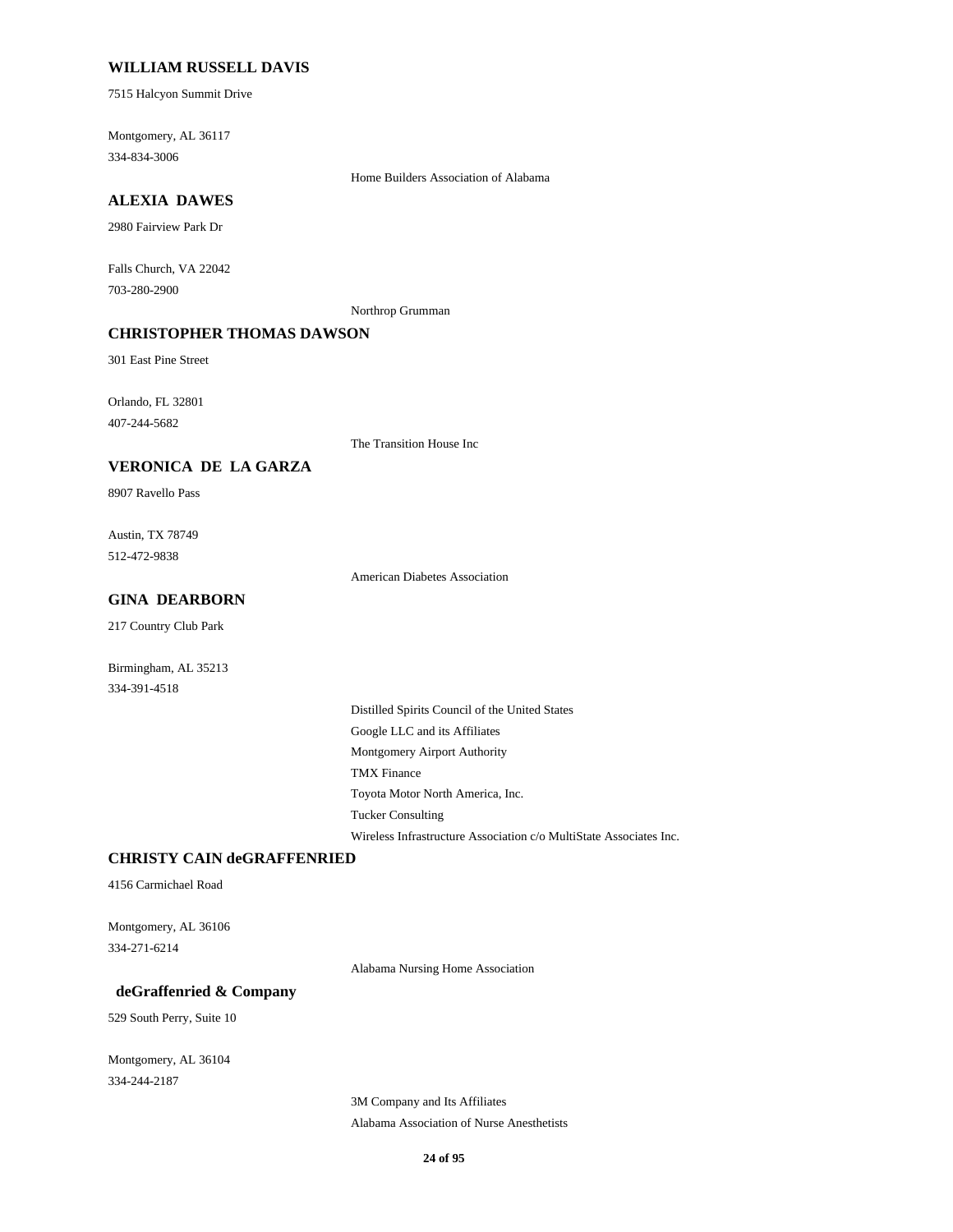Alabama Broadcasters Association AT&T Alabama ATTENTI Bernhard Energy, LLC Bernhard Energy, LLC Citizens for a Better Greene County deGraffenried & Company Everytown for Gun Safety Action Fund Friends of the Alabama Archives General Retirement System for Employees of Jefferson County HDR Engineering MCNA Health Care Holdings, LLC Retired Senior Volunteer Program Southern Glazer's Wine and Spirits State Farm Mutual Automobile Insurance Company, Inc. Town of Pike Road, Alabama

#### **RYAN deGRAFFENRIED,III**

529 South Perry, Suite 10

Montgomery, AL 36104 334-244-2187

deGraffenried & Company

# **ROBERT L. DeMOSS III**

522 Washington Ave

Montgomery, AL 36104 334-262-3808

Alabama Association of Realtors

### **ASENITH DIXON**

1919 M Street NW, Suite 300

Washington, DC 20036 404-337-3979

College Board, The

#### **MARK E DIXON**

P O Box 4433

Montgomery, AL 36103 334-279-1886

#### **DAREEN A. DOUCHI**

5312 Carriage Cape

San Antonio, TX 78261 210-689-7900

A+ Education Partnership

Pear Therapeutics, Inc.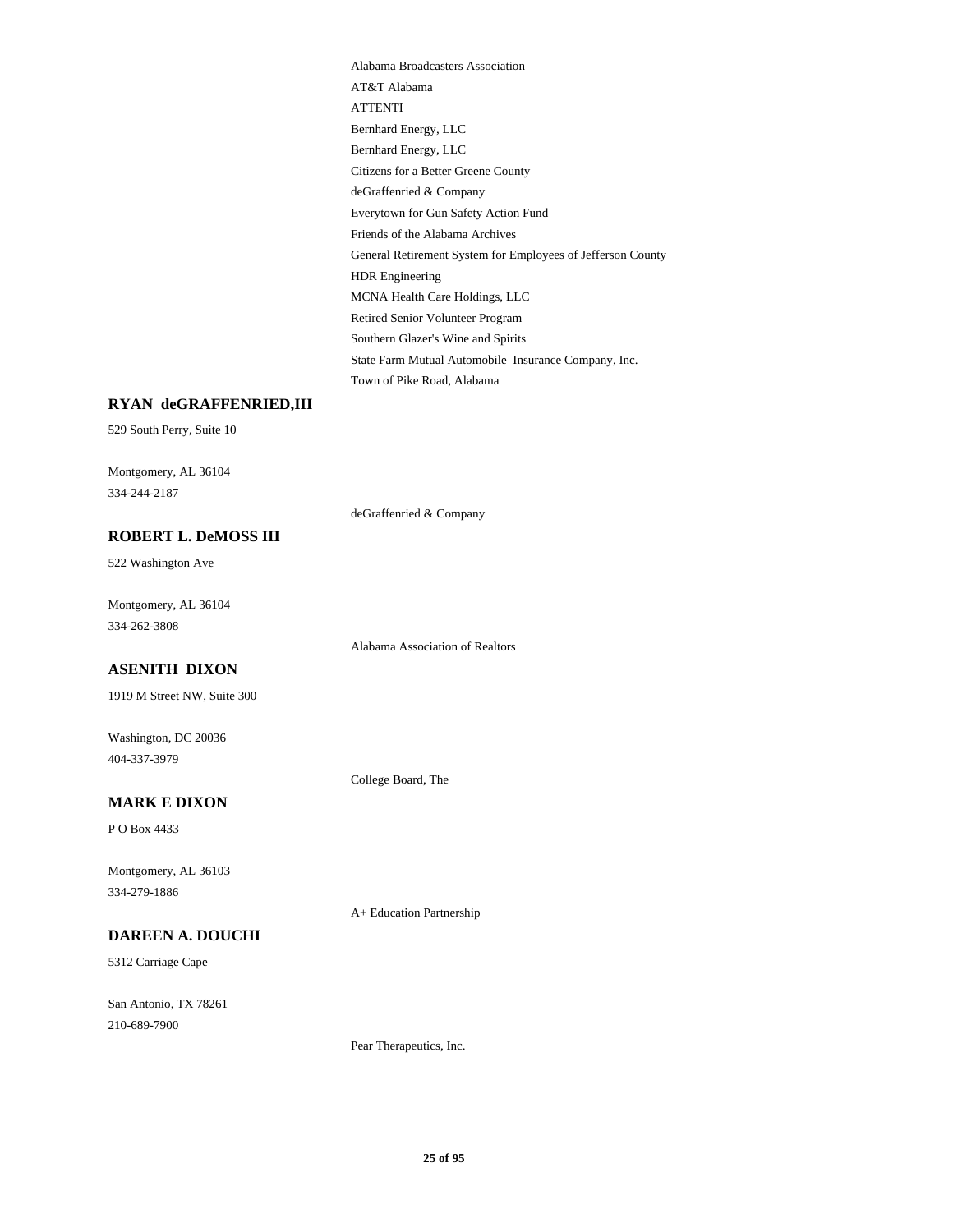#### **ERIC DOUGLAS**

665 Bent Ridge Lane

Barrington, IL 60010 847-722-7662

Prime Therapeutics, LLC

#### **RON DRINKARD**

PO Box 5229

Montgomery, AL 36103 334-399-0123

> Crosby Drinkard Group Elmore County Commission Montgomery County Commission

# **BETTY DUDLEY**

P.O. Box 4177

Montgomery, AL 36103-4177 334-834-9790

Alabama Education Association

#### **JOSEPH ALEXANDER DUKE**

P O Box 1151

Clanton, AL 35046 334-220-2484

ERIS, Inc

# **LIBERTY DUKE** P O Box 1151

Clanton, AL 35046 334-220-2484

> Alabama Association of School Nurses Benjamin Gordon Main, Sr. ERIS, Inc Franklin Field Airport Authority HNH Immunizations Inc

#### **JAMES DUPREE, JR.**

401 Adams Ave.

Montgomery, AL 36104 334-244-8948

> Alabama Network of Children's Advocacy Centers, Inc. (ANCAC) Bloom Group Inc., The UHS of Delaware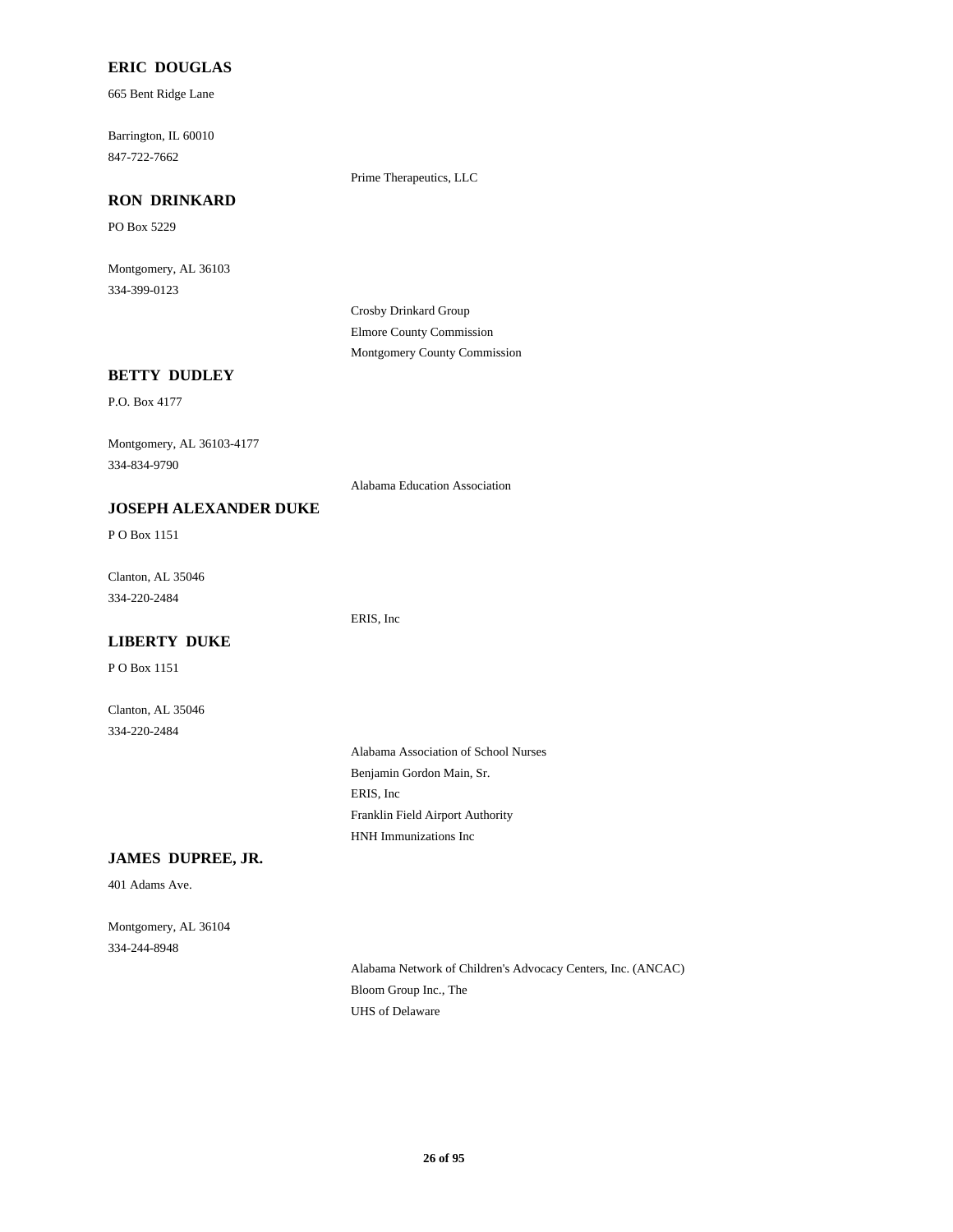#### **MATTHEW DURDIN**

P.O. Box 11000

Montgomery, AL 36191-0001 334-612-5234

Alabama Farmers Federation/Alfa

#### **TRENT H. EDWARDS**

P.O. Box 79

Montgomery, AL 36104 334-240-9423

Montgomery Area Chamber of Commerce

# **TANYA ELDER**

P.O. Box 421

Columbiana, AL 35051 205-516-1499

Coosa Citizens Coalition

### **F. NEAL ELDERS**

402-F South Decatur Street

Montgomery, AL 36104 334-264-8758

SMART-Transportation Division

### **ROSEMARY W. ELEBASH**

7550 Halcyon Summit Dr Ste 115

Montgomery, AL 36117 334-264-2261

National Federation of Independent Business

### **DAWN A ELLIS--MURRAY**

600 S Court St Ste 309

Montgomery, AL 36104-4106 334-356-6841

National Association of Social Workers-Alabama Chapter

#### **SUSIE ELLISON**

PO Box 4177

Montgomery, AL 36103-4177 334-834-9790

Alabama Education Association

#### **MELISSA ENFINGER**

300 Cahaba Park Circle

Birmingham, AL 35242 334-312-3328

ALS Association Alabama Chapter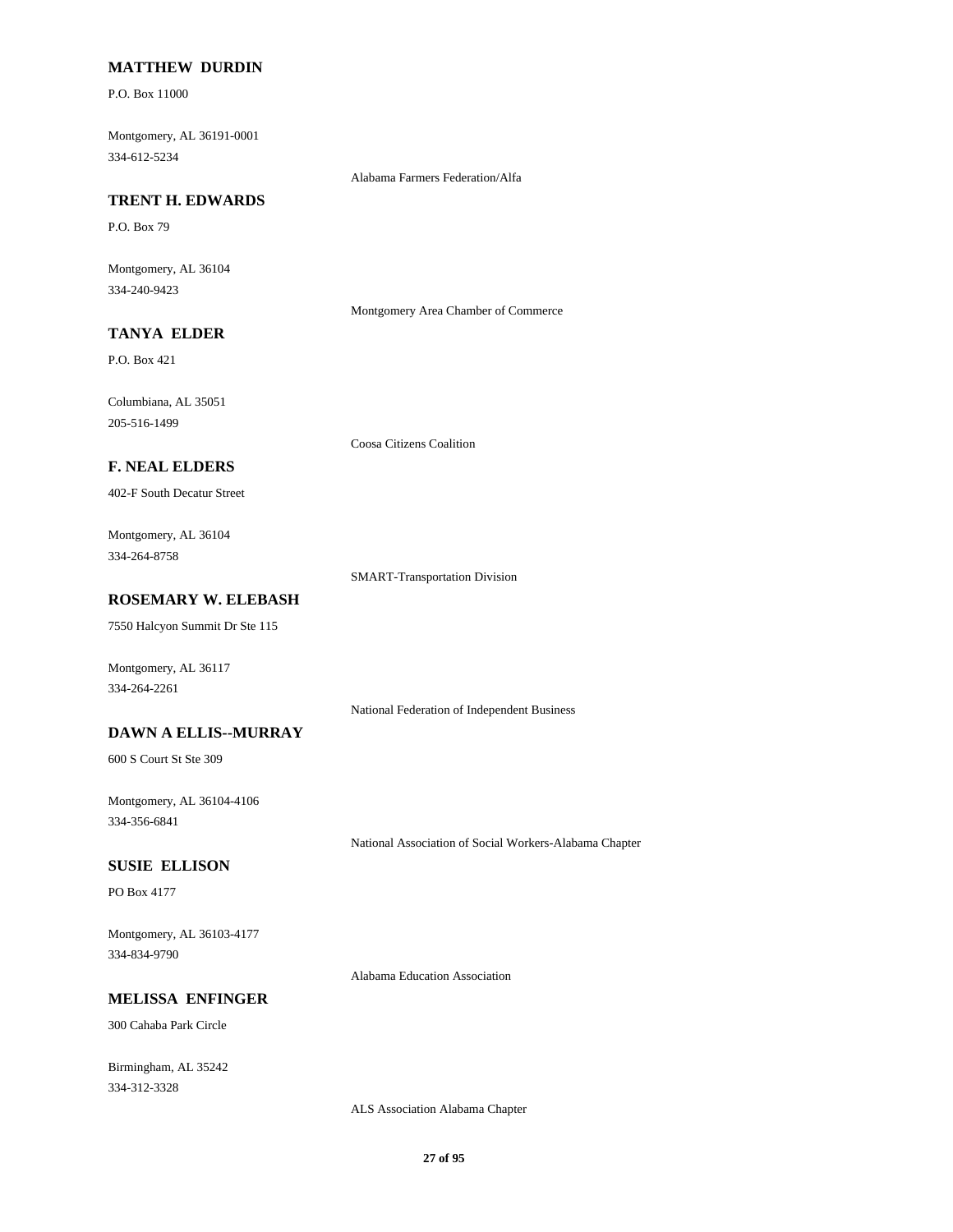#### **BRAD ENGLISH**

3324 Independence Drive

Birmingham, AL 35209 205-871-7737

Alabama Press Association

# **DENISE L EVANS**

571 County Road 121

Jemison, AL 35085 205-646-0453

Alabama Tax Sales Association

# **GREGG B. EVERETT**

2660 Eastchase Lane

Montgomery, AL 36117 334-244-1111

Alabama Hospital Association

### **RONALD E. EZELL**

441 High Street

Montgomery, AL 36104 334-265-8086

Total Political Solutions, LLC

### **SHAY FARLEY**

400 Washington Ave

Montgomery, AL 36104 334-956-8200

SPLC Action Fund

#### **THOMAS BRANDON FARMER**

4156 Carmichael Road

Montgomery, AL 36106 334-281-6214

Alabama Nursing Home Association

#### **LISA FAUST**

P.O. Box 4177

Montgomery, AL 36103-4177 334-834-9790

Alabama Education Association

# **CLARK D. FINE**

423 South Hull Street

Montgomery, AL 36104 334-262-2577

> Alabama A&M University Fine, Geddie & Associates, LLC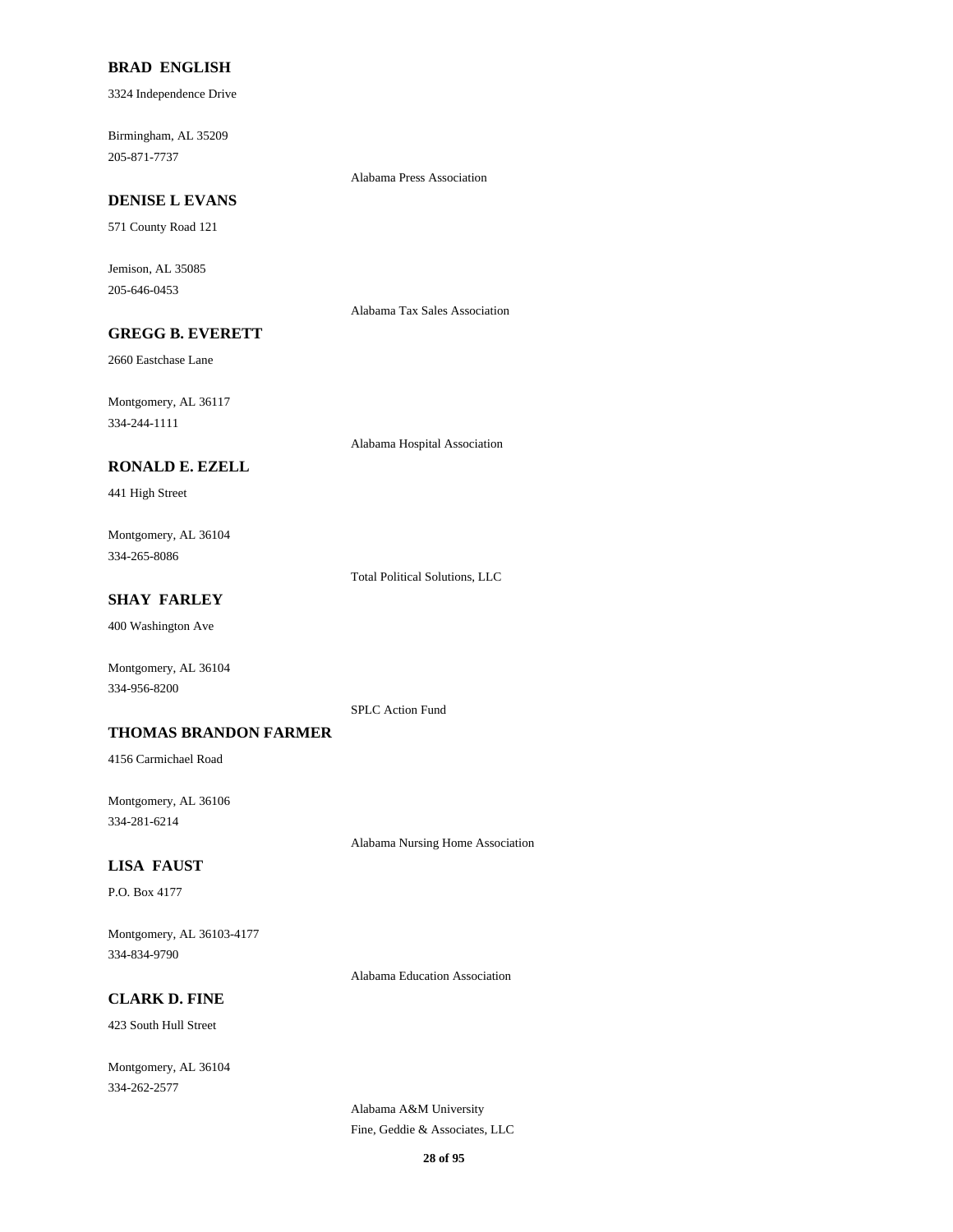#### **JAMES KENNITH FINE**

12181 Highway 25

Calera, AL 35040 205-915-7311

#### **JOE L. FINE**

423 South Hull Street

Montgomery, AL 36104 334-262-2577

Fine, Geddie & Associates, LLC

International Brotherhood of Electrical Workers (I.B.E.W.)

#### **Fine Geddie & Associates, LLC**

423 S. Hull Street

Montgomery, AL 36104 334-262-2577

Advantage Capital Partners, LLC Alabama Community College System Alabama High School Athletic Association Alabama Manufactured Housing Association Alabama Nursing Home Association Alabama Power Company Alabama Road Builders Association Alabama Society of Certified Public Accountants Alabama State Port Authority Alabama Trucking Association Alfa Insurance Group and Affiliates AltaPointe Health Systems, Inc. Altria Client Services LLC and its Affiliates Amazon.com Services, LLC American Family Life Assurance Company (AFLAC) APM Terminals Blue Cross & Blue Shield of Alabama Bradford Health Services Bragg Farms Capitol Holdings LLC CHSPSC, LLC City of Gadsden City of Opelika Colonial Pipeline Company Computer Software Innovations LLC dba Harris Computer Systems Copart, Inc Curriculum Associates LLC CVS Health Dell Technologies, Inc. Drummond Company Inc. Enterprise Leasing Company-South Central, LLC Exxon Mobil Corporation Great Southern Wood Health Group of Alabama

**29 of 95**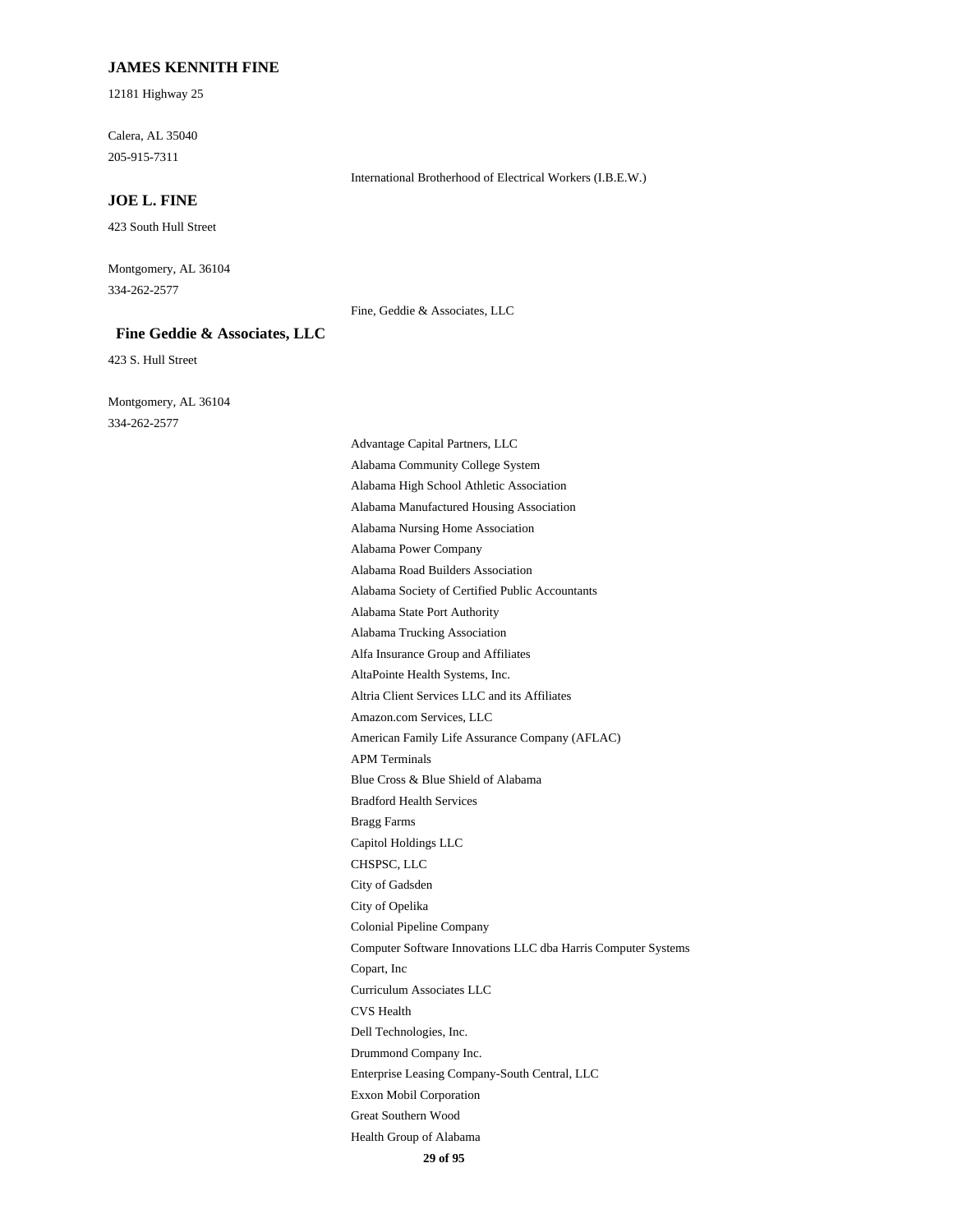McWane, Inc. Medical Association of the State of Alabama Medication Assisted Treatment Association LLC Menawa Group LLC Merck Sharp & Dohme Corp. Microsoft Corporation Montgomery Area Chamber of Commerce National Elevator Industry, Inc. National Information Consortium (NIC) Nucor Corporation Outdoor Advertising Association of Alabama Ozark Striping Company Protect Alabama Jobs Coalition Protective Life Corporation Regions Financial Corporation Retirement Systems of Alabama Sabic Innovative Plastics US LLC Southeast Land Title Association d/b/a Alabama Land Title Association SWWC Utilities Inc Talitrix, LLC Talladega Superspeedway THERAP Services, LLC Tigers Unlimited Foundation UAB Health System Wexford Health Sources Inc Wiregrass Economic Development Corporation

### **ABBY LUKER FITZPATRICK**

2 N. Jackson Street, 7th Floor

Montgomery, AL 36103 334-263-7594

Association of County Commissions of Alabama

#### **ELIZABETH FIVEASH**

c/o 2350 Kerner Blvd., Suite 250

San Rafael, CA 94901 415-389-6800

#### **JAMES B. FLETCHER**

4264 Lomac Street

Montgomery, AL 36106 334-272-3800

Petroleum and Convenience Marketers of Alabama

### **JOHN W. FLOYD**

401 Adams Ave.

Montgomery, AL 36104 334-244-8948

Bloom Group Inc., The

ACT, Inc.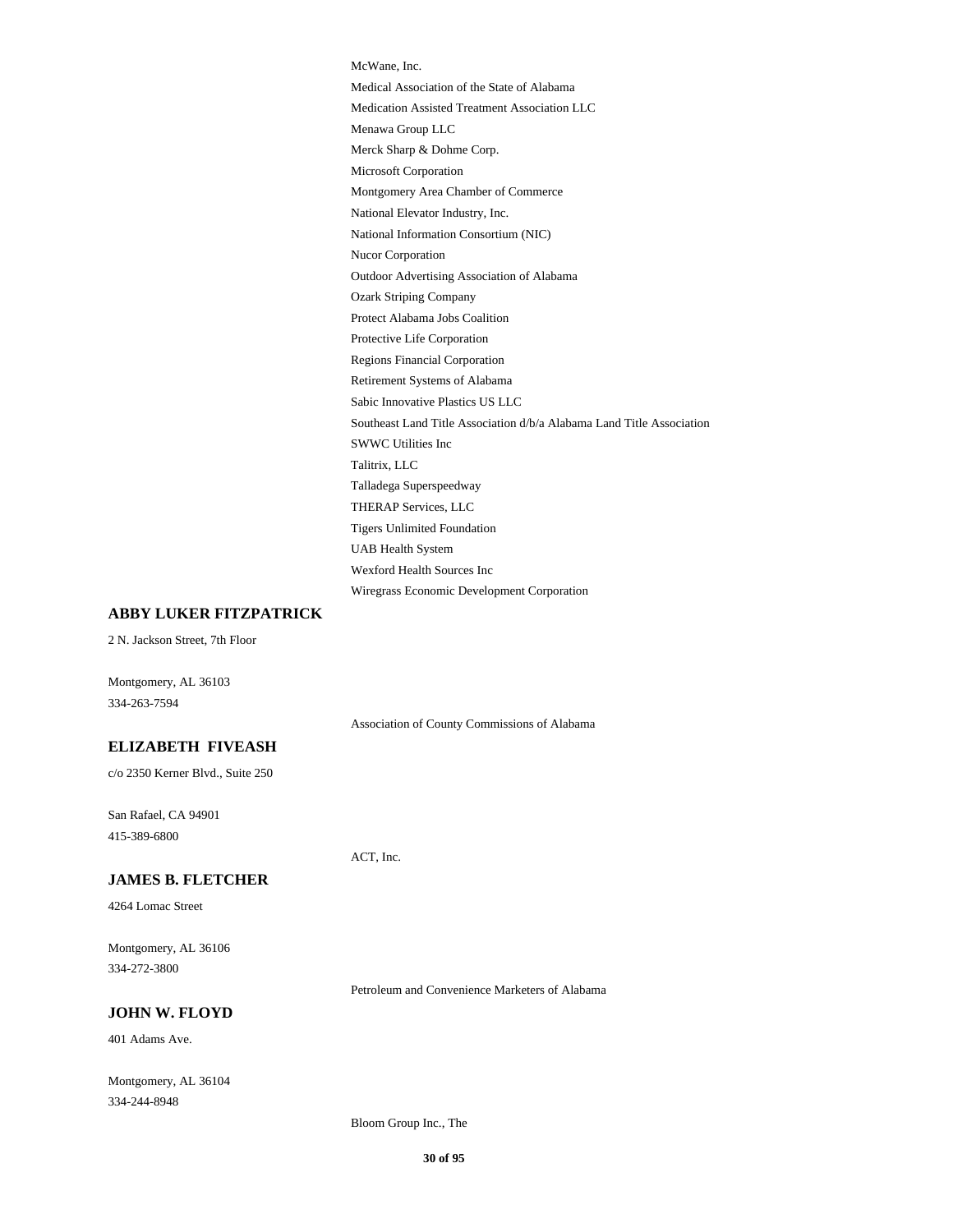### **ROGER MAYO FLYNT, III**

4266 I-55 North, Suite 104

Jackson, MS 39211 601-592-6500

AT&T Alabama

# **JAMES ELISHA FOLSOM**

66 Waterford Dr.

Cullman, AL 35057 256-347-0596

SmithMack LLC

# **PECK FOX**

P O Box 242683

Montgomery, AL 36124 334-676-3404

IBM

### **TENEE R.J FRAZIER**

535 Adams Ave

Montgomery, AL 36104 334-262-2566

Alabama League of Municipalities

Poarch Band of Creek Indians

#### **MIRIAM FRY**

5811 Jack Springs Road

Atmore, AL 36502 251-368-9136

#### **WILL FULLER**

Capitol Resources, LLC

Montgomery, AL 36104 334-262-1800

> Alabama Criminal Defense Lawyers Association Alabama Export Railroad, Inc. Alabama Podiatric Medical Association American Concrete Pavement Association Southeast Chapter Comcast Concierge Testing Solutions Conduent, Inc. and its Affiliates CSX Transportation, Inc. Deloitte Consulting, LLP Holcim (US), Inc. and Aggregate Industries Management, Inc. (AKA LafargeHolcim USA) Kohler Co. Lifeguard Ambulance Service NextEra Energy Resources, LLC Prochamps Retail Services & Systems, Inc.

**31 of 95**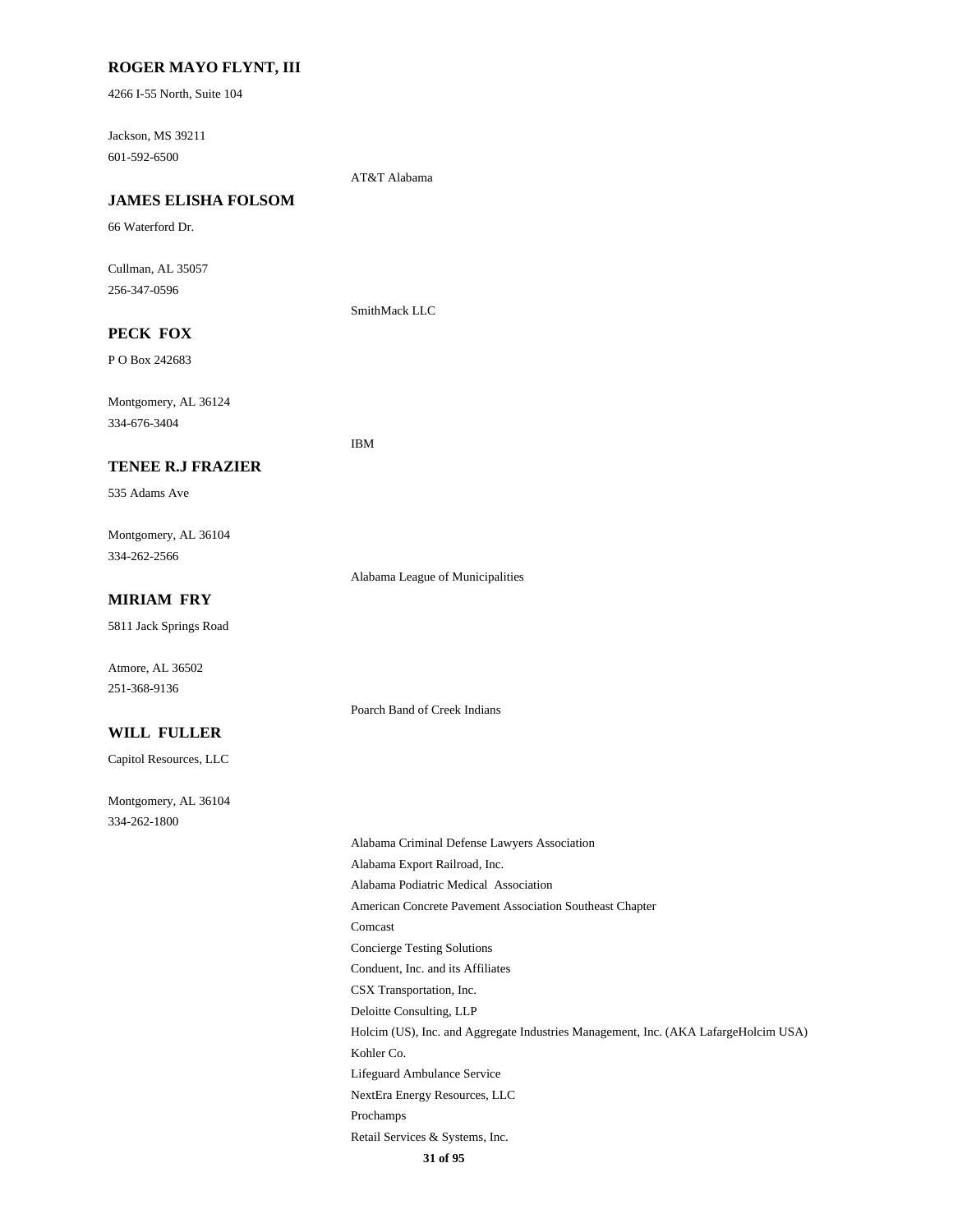Scrap Recyclers Association of Alabama Sourcewell Stride Teach for America Teladoc Health , Inc. Trulieve AL, Inc Uber Technologies, Inc Vertex Pharmaceuticals Voyager Sopris Learning, Inc. WellSky Corporation

### **MARK L. GAINES**

Adams & Reese LLP

Birmingham, AL 35203 205-250-5000

Adams and Reese LLP

# **MICHELLE GAJDA**

P.O. Box 4184

New York, NY 10163 646-324-8250

Everytown for Gun Safety Action Fund

# **BLAINE GALLIHER**

P. O. Box 1949

Montgomery, AL 36102 334-241-0078

> Alabama Power Company Windom, Galliher & Associates

### **CHEY LINDSEY GARRIGAN**

P O Box 1061

Orange Beach, AL 36561 205-644-1824

> A&M Scientific Alabama Cannabis Industry Association Alabama Green Farms- Veteran Owned Baldrock Hemp Farms Birmingham CBD Store, LLC Chey Lindsey Garrigan, LLC Dry Creek Hemp Eddie Boy's Organic Soil Prep., LLC Edward E. Woerner Fairhope Hemp, LLC Greenbridge, LLC HempTek Joseph R. Gilchrist Near to Me CBD Patriot Services Group Relyf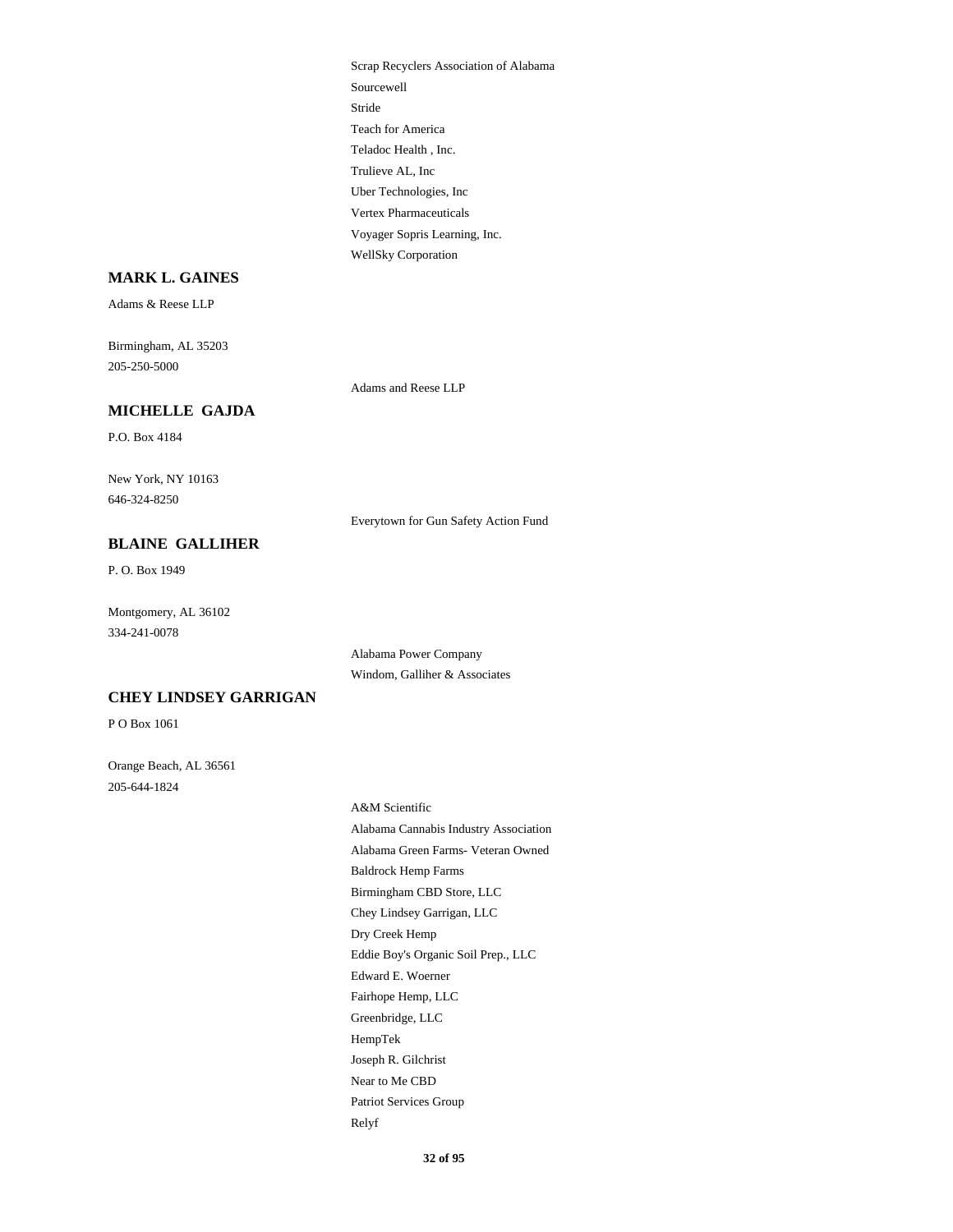Scottland Farms, LLC Sirmon Farms South East Botanical Southern Hemp Industries, LLC Wagon Trail Hemp Farms, Inc.

#### **ROBERT B. GEDDIE, JR.**

423 South Hull Street

Montgomery, AL 36104 334-262-2577

Fine, Geddie & Associates, LLC

**BECKY GERRITSON**

4200 Stone River Circle

Birmingham, AL 35213 334-452-0453

Eagle Forum of Alabama

# **TRAVIS GIBBONS**

601 New Jersey Ave NW

Washington, DC 20001 202-570-8772

Amazon.com Services, LLC

### **MELINDA SUSAN GILBERT**

910 N delaware Ave

jasper, AL 35501 205-471-5541

Humane Society of the United States, The

## **BOBBY GILES**

1770 Field Stone Lane

Auburn, AL 36830 256-505-2256

Alabama Pharmacy Association

### **AIMEE GILROY**

c/o 2350 Kerner Blvd.

San Rafael, CA 94901 415-389-6800

Raytheon Technologies Corporation

#### **KATHERINE WHITEHURST GLENN**

400 Washington Ave

Montgomery, AL 36104 404-688-9300

SPLC Action Fund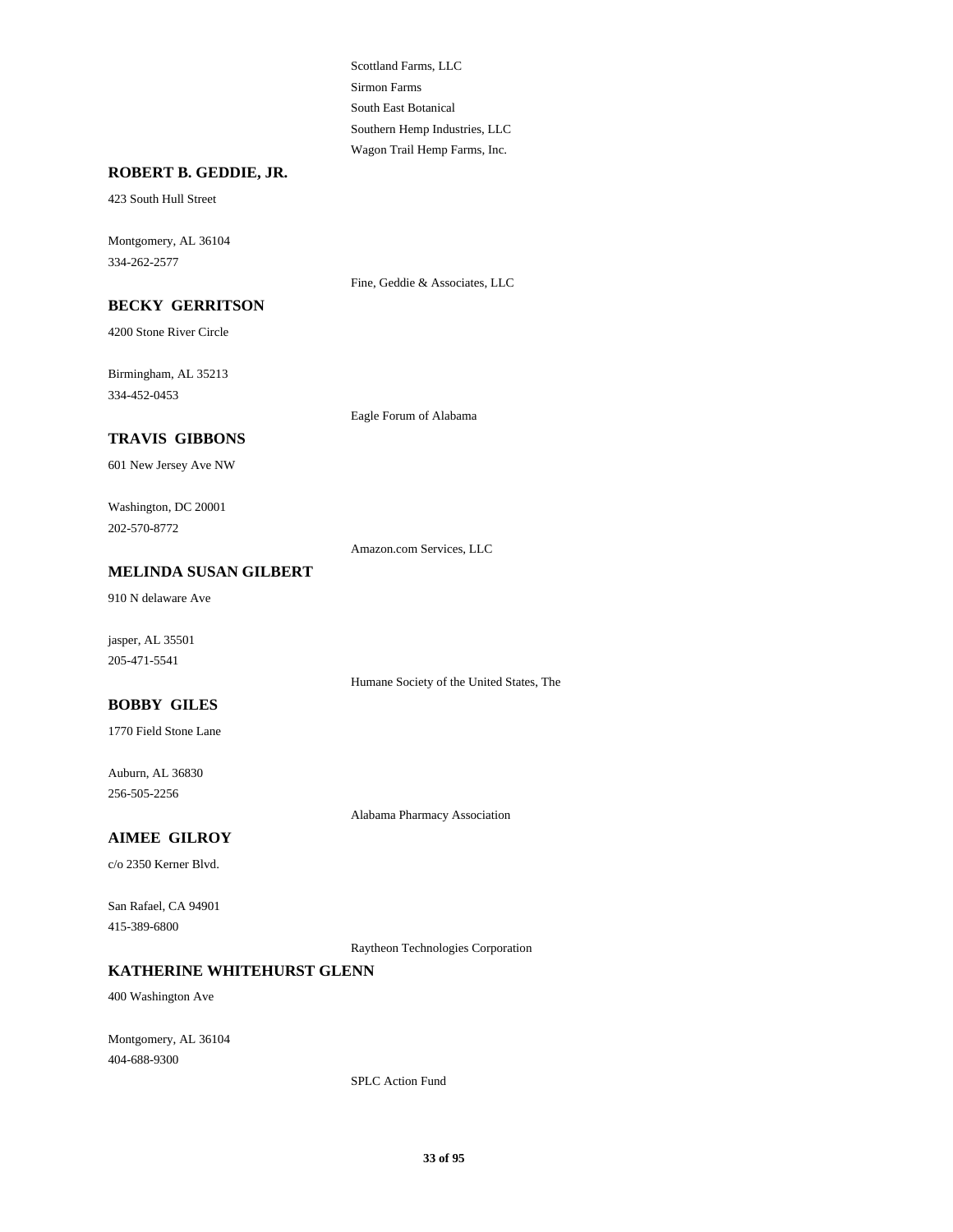### **JOSEPH C. GODFREY**

2376 Lakeside Drive

Birmingham, AL 35244 205-985-6062

Alabama Citizens Action Program(ALCAP)

#### **JULIA GONZALES**

6275 Canoga Ave.

Woodland Hills, CA 91367 310-721-7047

Amplify, Inc

# **JAMES ALAN GOODREAU**

545 Hospital Drive

Wetumpka, AL 36092 205-790-7770

Alabama Ambulance Association

#### **BEVERLY LEEANN GOODSON**

450 Riverchase Parkway East

Birmingham, AL 35244 334-213-6669

Blue Cross & Blue Shield of Alabama

# **WILLIAM GOOLSBY**

311 Pecan Tree Place

Pike Road, AL 36064 334-303-2006

Alabama Association of Realtors

The McWhorter Group, Inc.

#### **Government Corporate Partners, LLC**

441 High Street

Montgomery, AL 36104 334-265-8086

> Alabama Installment Lenders Association Alabama Power Company Poarch Band of Creek Indians Southern Communications Services Inc dba Southern Linc Talladega Superspeedway

#### **JILL C GRAN**

266 Oakwood Trl

Crawfordville, FL 32327 850-251-8988

Otsuka America Pharmaceutical, Inc.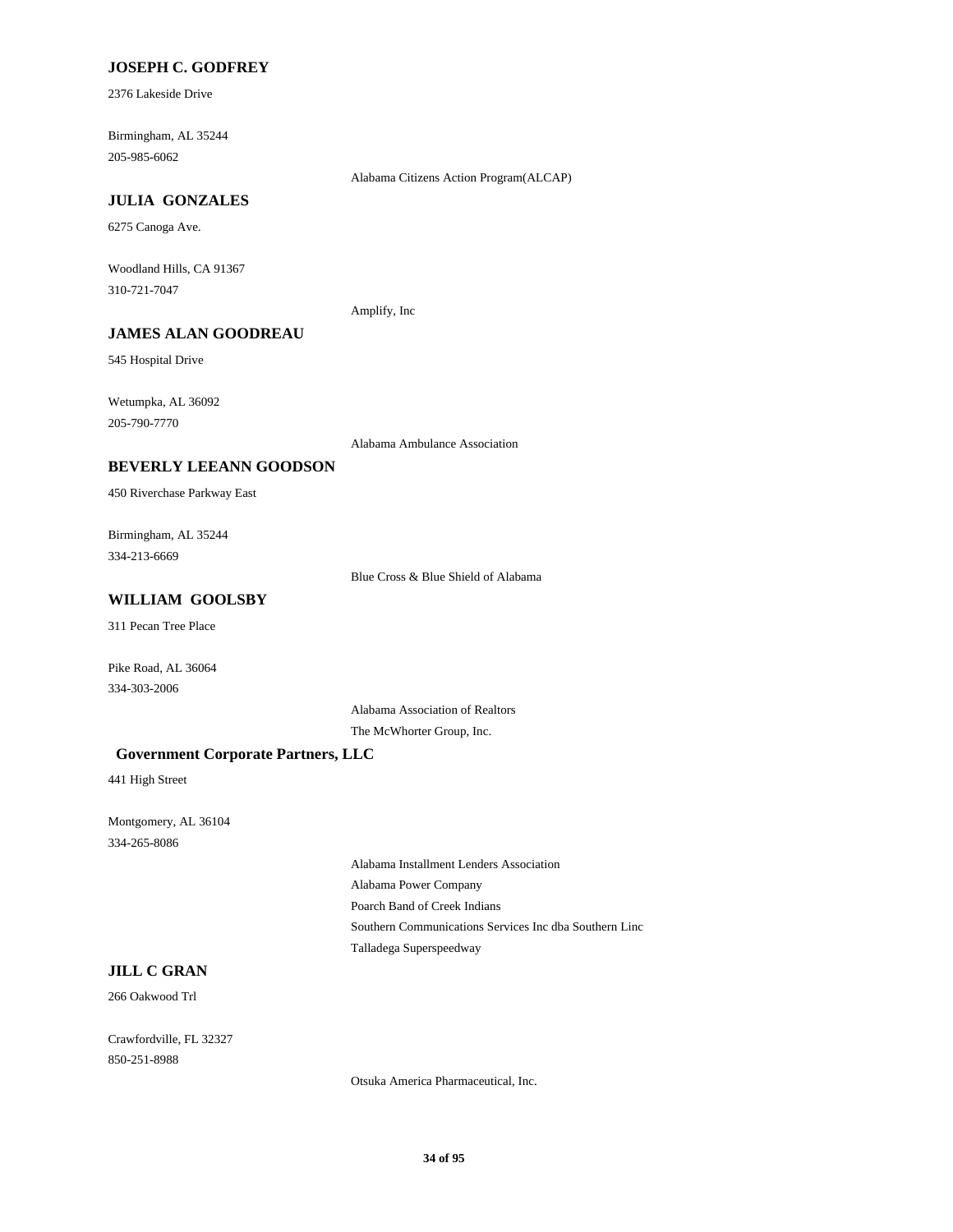### **SHEILA R. GRAVES**

2 North Jackson St, Ste 700

Montgomery, AL 36104 334-263-7594

Association of County Commissions of Alabama

# **LOGAN GRAY**

2 N. Jackson Street, Suite 300

Montgomery, AL 36104 334-240-6900

The Southern Group

# **TOM GREENE**

P.O. Box 10691

Tallahassee, FL 32302 850-391-4200

Excellence in Education National, Inc., d/b/a Excellence in Education in Action

#### **WILLIAM STANLEY GREGORY**

445 Dexter Avenue

Montgomery, AL 36104 334-956-7604

Insurance Auto Auctions Corp.

### **THOMAS GRIGSBY**

5811 Jack Springs Road

Atmore, AL 36502 251-368-9136

Poarch Band of Creek Indians

#### **CAROL GUNDLACH**

P.O. Box 1188

Montgomery, AL 36101 334-832-9060

Alabama Arise

### **JAMES ROSS GUNNELLS**

Warrior Consulting Group

Montgomery, AL 36101 205-799-2245

> Alabama 811 Alabama Academy of Ophthalmology Alabama Deer Association Alabama Wholesale Distributors Association AltaPointe Health Systems, Inc. AT&T Alabama Christian Prison Ministry, Inc. Jones Group, LLC, The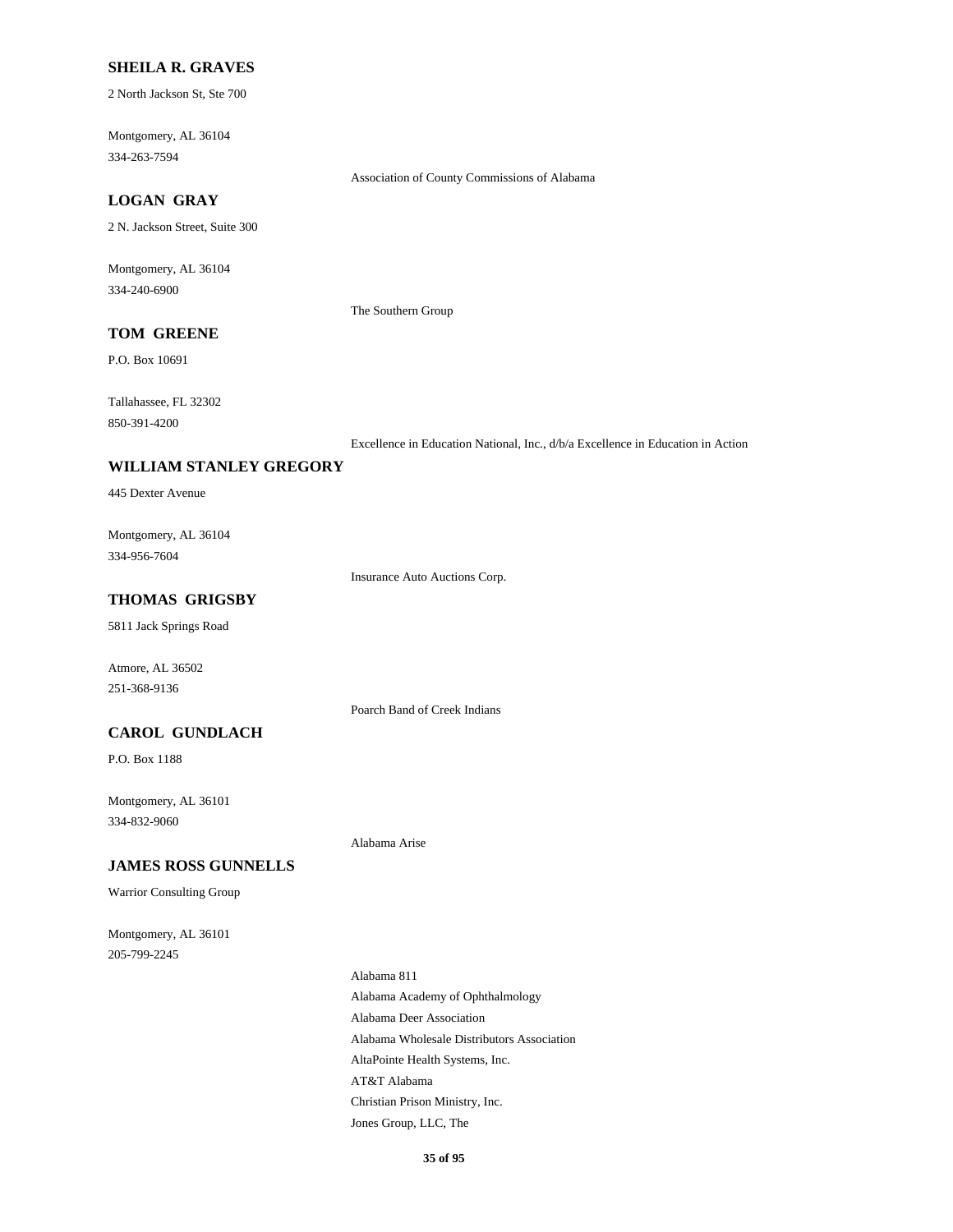National Board for Professional Teaching Standards Warrior Consulting Group, Inc.

#### **JOHN J. GUTHRIE, JR.**

1806 Loch Avenue

Cullman, AL 35055 205-908-3060

> Bloom Group Inc., The City of Fultondale Fultondale Gas Board Jefferson County Mayors Association

#### **JOHN P. HAGOOD**

Capitol Resources, LLC

Montgomery, AL 36104 334-262-1800

> Alabama Criminal Defense Lawyers Association Alabama Export Railroad, Inc. Alabama Podiatric Medical Association American Concrete Pavement Association Southeast Chapter Comcast Concierge Testing Solutions Conduent, Inc. and its Affiliates CSX Transportation, Inc. Deloitte Consulting, LLP Holcim (US), Inc. and Aggregate Industries Management, Inc. (AKA LafargeHolcim USA) Kohler Co. Lifeguard Ambulance Service NextEra Energy Resources, LLC Prochamps Retail Services & Systems, Inc. Scrap Recyclers Association of Alabama Sourcewell Stride Teach for America Teladoc Health , Inc. Trulieve AL, Inc Uber Technologies, Inc Vertex Pharmaceuticals Voyager Sopris Learning, Inc. WellSky Corporation

#### **ERIC HAMILTON**

215 S. Monroe Street

Tallahassee, FL 32301 850-561-6300

American Petroleum Institute Gulf Coast Region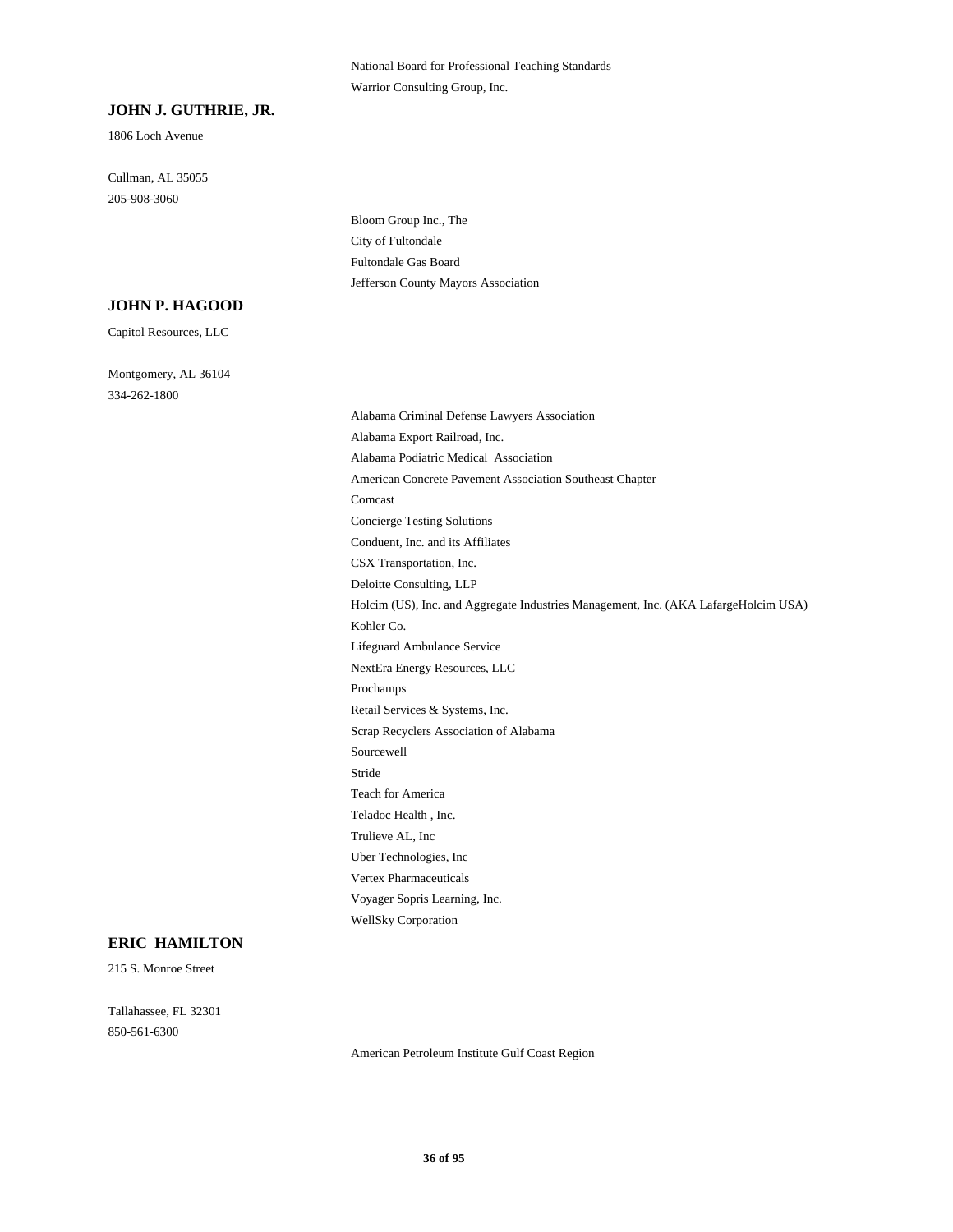### **MINDY B HANAN**

3 South Jackson Street

Montgomery, AL 36104 334-244-1320

Alabama Restaurant and Hospitality Association

# **JONATHAN HAND**

P.O. Box 1550

Montgomery, AL 36102 334-954-3221

Electric Cities of Alabama

# **PAUL M. HANKINS**

4266 Lomac Street

Montgomery, AL 36106 334-356-2220

Alabama Association of Independent Colleges & Universities

### **SUSAN R. HANSEN**

529 South Perry, Suite 10

Montgomery, AL 36104 334-244-2187

deGraffenried & Company

### **DAN HARBEKE**

c/o 28 Liberty Ship Way, Suite 2815

Sausalito, CA 94965 415-903-2800

Google LLC and its Affiliates

## **JONATHAN DANIEL HARDING**

1000 Abernathy Road NE

Atlanta, GA 30328 404-219-7154

WestRock Company

#### **BLAKE HARDWICH**

1901 6th Avenue North

Birmingham, AL 35203 205-250-5000

Adams and Reese LLP

#### **DAVID JOSEPH HARER**

580 Russet Bend Dr.

Hoover, AL 35244 256-348-4240

Professional Fire Fighters of Alabama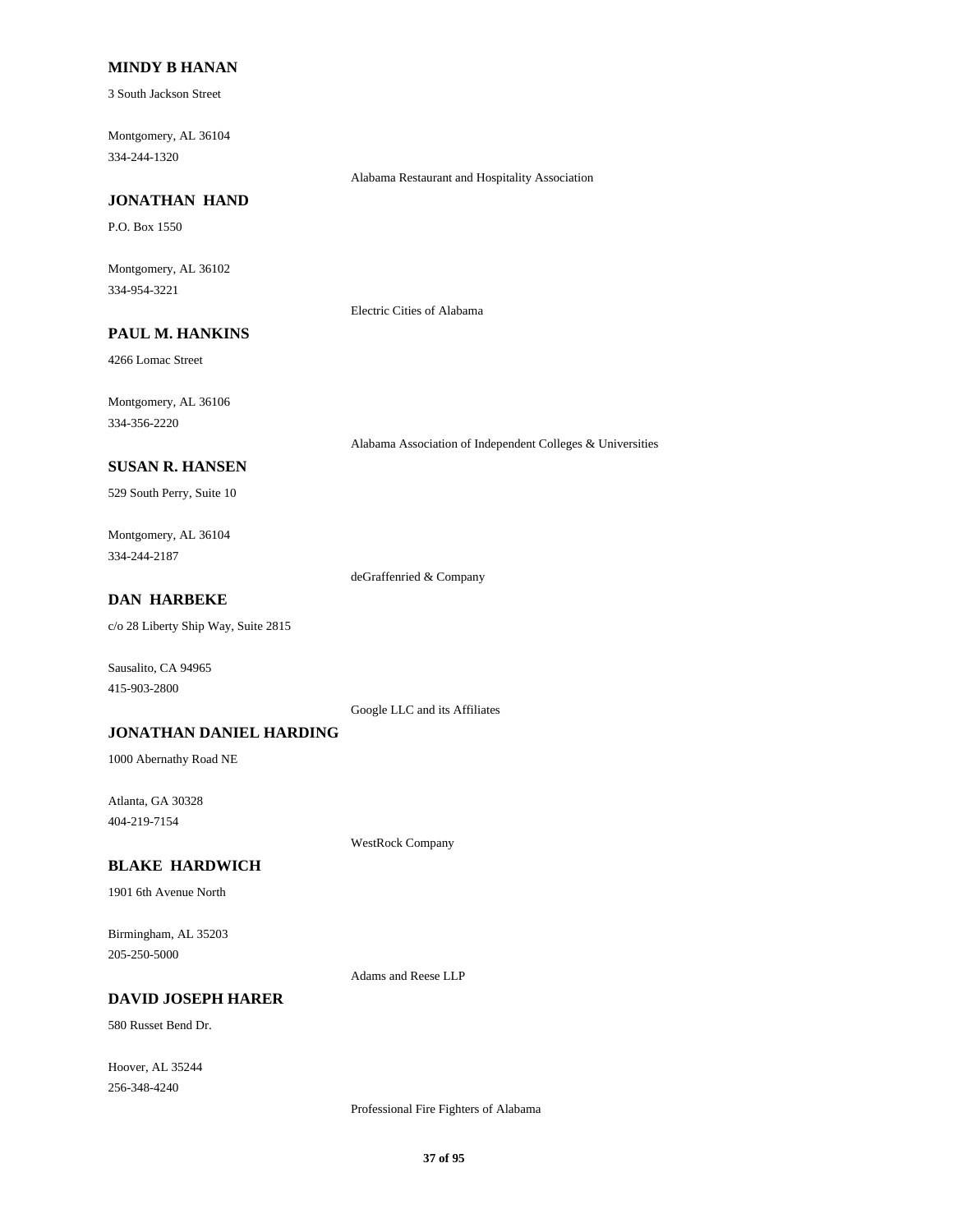## **DAVID BRIAN HARGROVE**

308 Clinton Avenue West

Huntsville, AL 35801 256-603-0920

AT&T Alabama

## **BRANDER CAPPAERT HARPER**

1830 Hartford Hwy

Dothan, AL 36301 228-861-9528

Wiregrass Construction Company

## **DREW HARRELL**

2 North Jackson Street

Montgomery, AL 36104 334-834-6000

Business Council of Alabama

### **GEORGE HARRIS**

PO Box 43485

Birmingham, AL 35243 334-462-7665

> Black Belt Energy Gas District City of Center Point, Alabama City of Thomasville, Alabama Clarke Mobile Counties Gas District Law Offices of George Harris, LLC

## **LAMONICA HARRIS**

P.O. Box 4177

Montgomery, AL 36103-4177 334-834-9790

Alabama Education Association

## **THOMAS A HARRIS**

PO Box 2641

Birmingham, AL 35203 205-257-2925

Alabama Power Company

# **WILLIAM M HARRIS**

555 Alabama St

Montgomery, AL 36104 334-265-8733

Alabama Forestry Association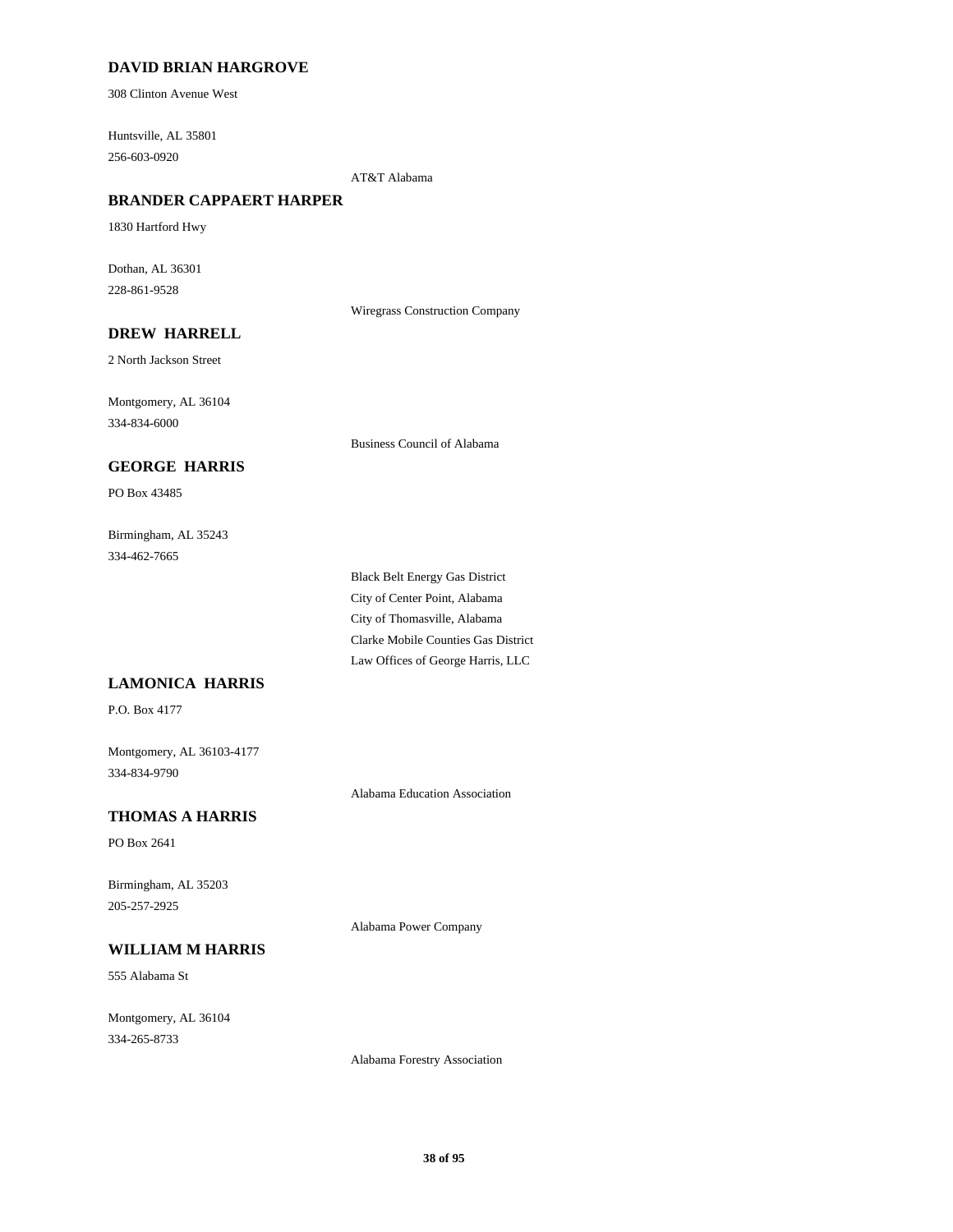## **BIANCA MONIQUE HAWK**

1449 Medical Park Drive

Birmingham, AL 35213 205-510-1525

American Heart Association

## **QUINTIN HAWKINS**

QH Consulting

Montgomery, AL 36101 334-233-1307

> Alabama Nursing Home Association Alabama Road Builders Association GoPuff QH Consulting, LLC

## **ROBERT HEAD**

2121 Crystal Drive

Arlington, VA 22202 703-413-6964

Lockheed Martin

## **RAYMOND HERNDON**

807 N. Columbia Street

Covington, LA 70433 571-212-7985

### **AMY B. HERRING**

1348 Magnolia Curve

Montgomery, AL 36106 334-315-8003

Alabama Association for Justice

Alabama Power Company Greystone Public Affairs, LLC

SPLC Action Fund

The Conservation Fund

**RHONDA HICKS**

P.O. Box 4177

Montgomery, AL 36103-4177 334-834-9790

Alabama Education Association

## **LAMAR HIGGINS**

423 South Hull Street

Montgomery, AL 36104 334-262-2577

> Alabama A&M University Alliance of Alabama YMCA's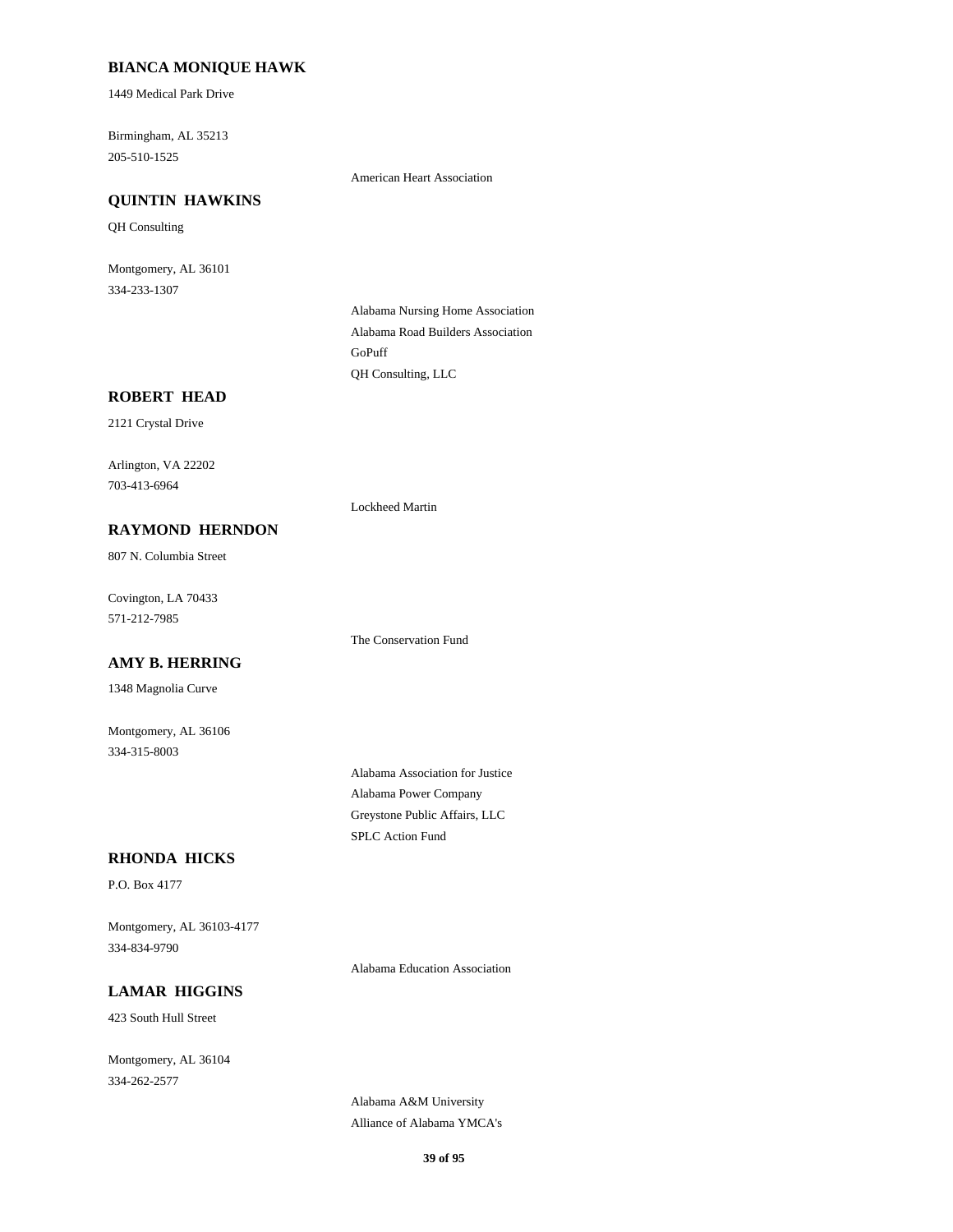## **LISA FOUNTAIN HILL**

173 Medical Center Drive

Prattville, AL 36066 334-358-9590

Alabama Propane Gas Association

### **Hillman Legal Strategies Inc**

28887 Canal Road

Orange Beach, AL 36561 334-799-1200

Alabama Sheriffs Association

## **J. D. HOBBIE**

2155 Highway 42 South

McDonough, GA 30252-7636 770-389-5391

Southern States Police Benevolent Association, Inc.

### **LAUREN HODGE**

450 S. Union Street

Montgomery, AL 36104 334-834-9116

Alabama Retired State Employees Association

## **JAMES RYAN HOLLINGSWORTH**

534 Adams Avenue

Montgomery, AL 36104 334-262-0014

School Superintendents of Alabama (SSA)

## **LISA HOLMAN**

2151 Highland Avenue South

Birmingham, AL 35205 205-379-8065

Alzheimer's Association

#### **PERRY O HOOPER, JR.**

2037 Hazel Hedge Lane

Montgomery, AL 36106 334-399-0554

Strategic Resource Group LLC

# **KELLIE HOPE**

2 North Jackson Street

Montgomery, AL 36104 334-834-6000

Business Council of Alabama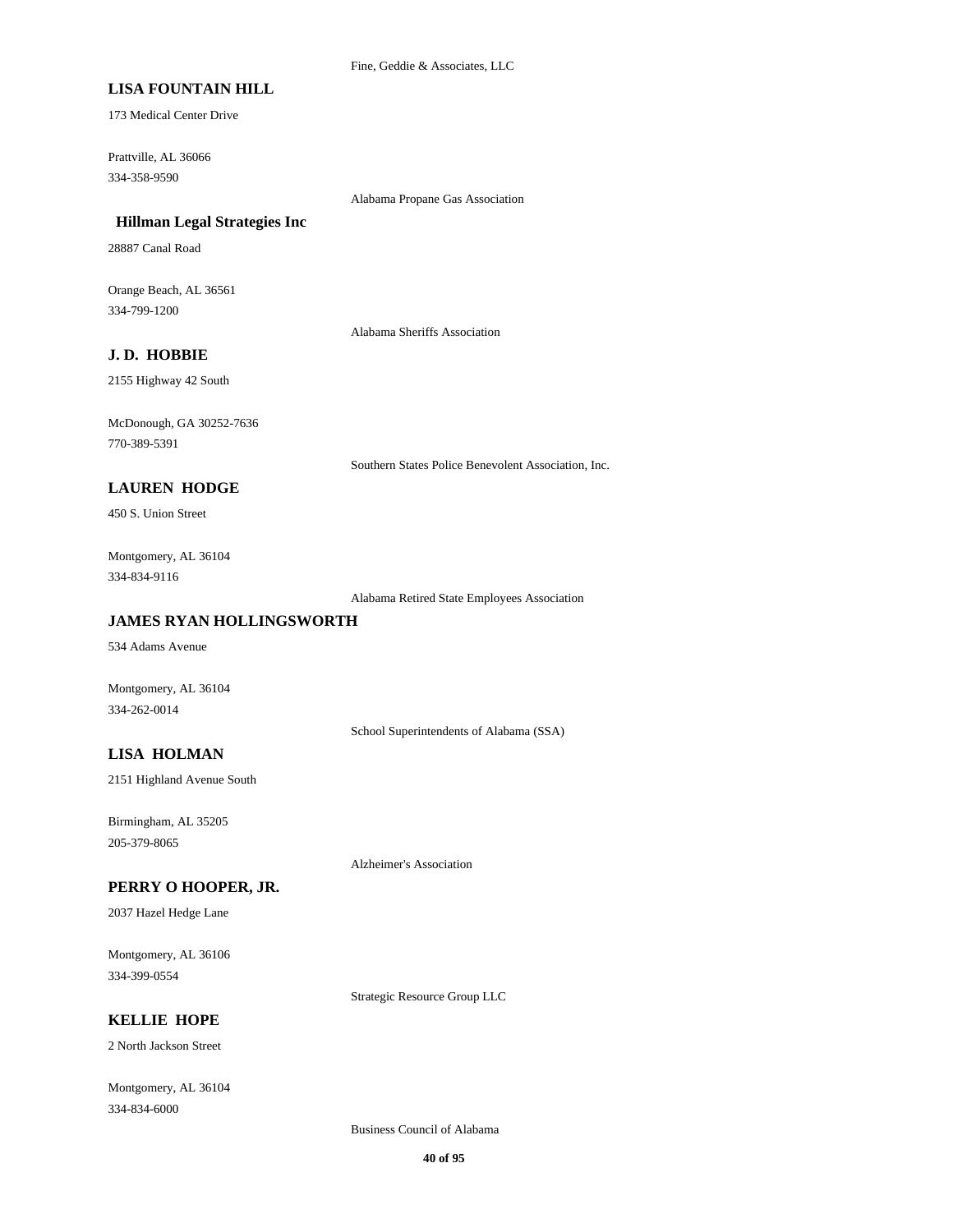### **ALISON S. HOSP**

7265 Halcyon Summit Drive

Montgomery, AL 36117 334-263-5757

## **EDWARD A. HOSP**

450 Riverchase Parkway East

Birmingham, AL 35244 334-213-6680

Blue Cross & Blue Shield of Alabama

Alabama Retail Association

# **DANNE J. HOWARD**

770 Washington Avenue

Montgomery, AL 36104 334-272-8781

Alabama Hospital Association

## **EBONY HOWARD**

400 Washington Ave

Montgomery, AL 36104 334-956-8200

SPLC Action Fund

## **SUZANNE HUFFAKER**

415 Dexter Avenue

Montgomery, AL 36104 334-549-2534

> Alabama Circuit and District Judges Association Alabama State Bar

## **NICHOLAS COLE HUGHES**

475 Providence Main Street

Huntsville, AL 35806 334-279-0088

J. Knox Argo, P.C.

## **SCOTT HUGHES**

c/o Politicom Law LLP

Sausalito, CA 94965 415-903-2800

Apple Inc.

## **BRITTNEY HULL**

4724 Amelia

Hahira Circle, GA 31632 847-482-2418

Packaging Corporation of America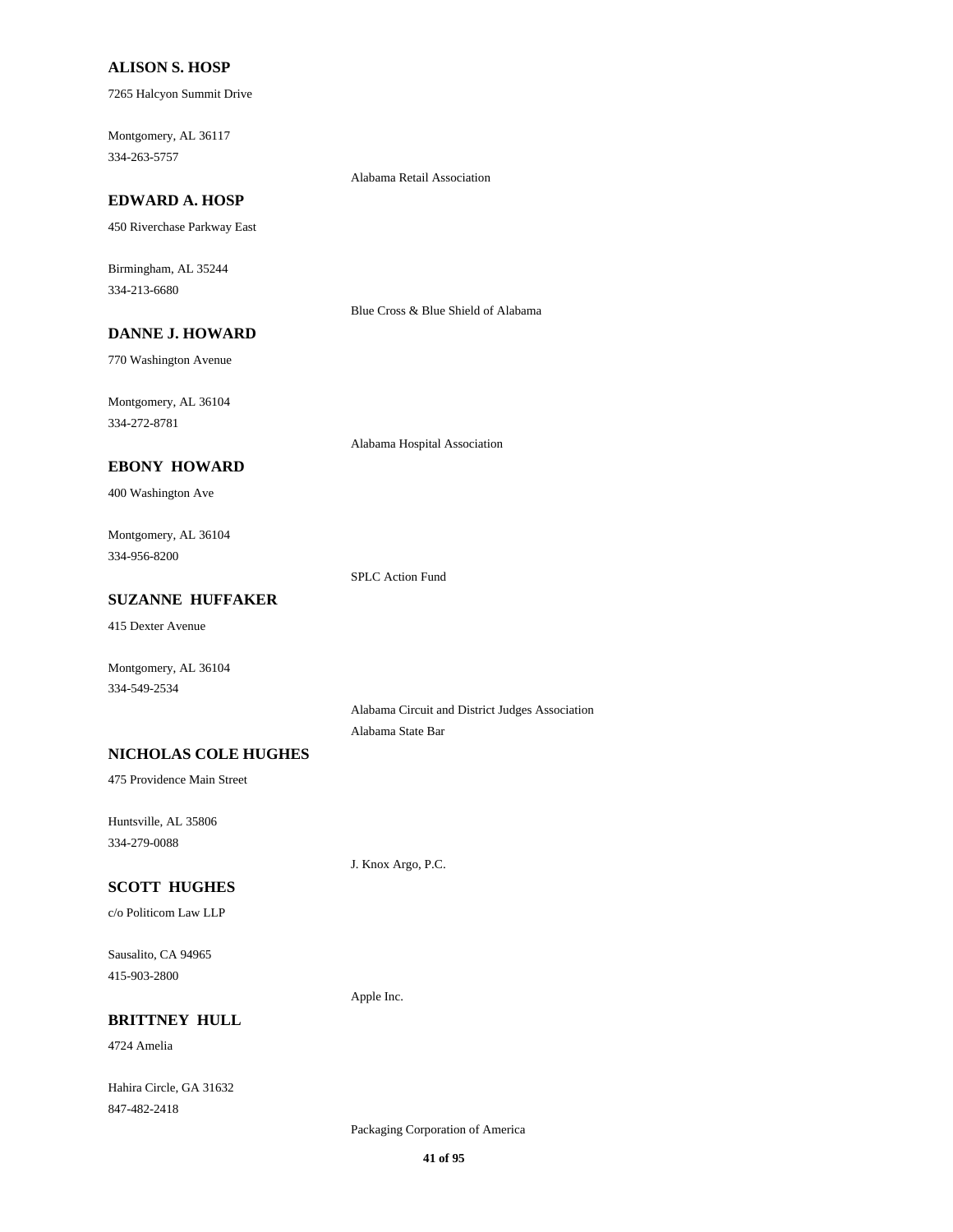### **MICHAEL W HUMBER**

1816 Hardwood View Drive

Birmingham, AL 35242 205-999-7544

Alabama Association of Nurse Anesthetists

### **COURTNEY HUNTER**

351 N 24th Street #2002

Birmingham, AL 35203 205-837-8179

Hunter Consulting Group, LLC

## **C. WAYNE HUTCHENS**

1884 Data Drive

Birmingham, AL 35244 205-988-5355

AT&T Alabama

### **CAMERON LANCE HYCHE**

1150 Greymoor Road

Shoal Creek, AL 35242 205-789-1446

> Alabama Association for Justice American Kratom Association BamaCarry Inc. Council for Leaders in Alabama Schools (CLAS) Dish Network DraftKings, Inc FanDuel, Inc. Greystone Public Affairs, LLC Impact Alabama MT Distribution , LLC S I Group Client Services Swatek, Vaughn & Bryan Tom Coker & Associates

## **ROBYN NOEL HYDEN**

PO Box 1188

Montgomery, AL 36101 334-832-9060

Alabama Arise Action

## **DORIS HYDRICK**

Post Office Box 241607

Montgomery, AL 36124-1607 334-244-7828

Alabama Manufactured Housing Association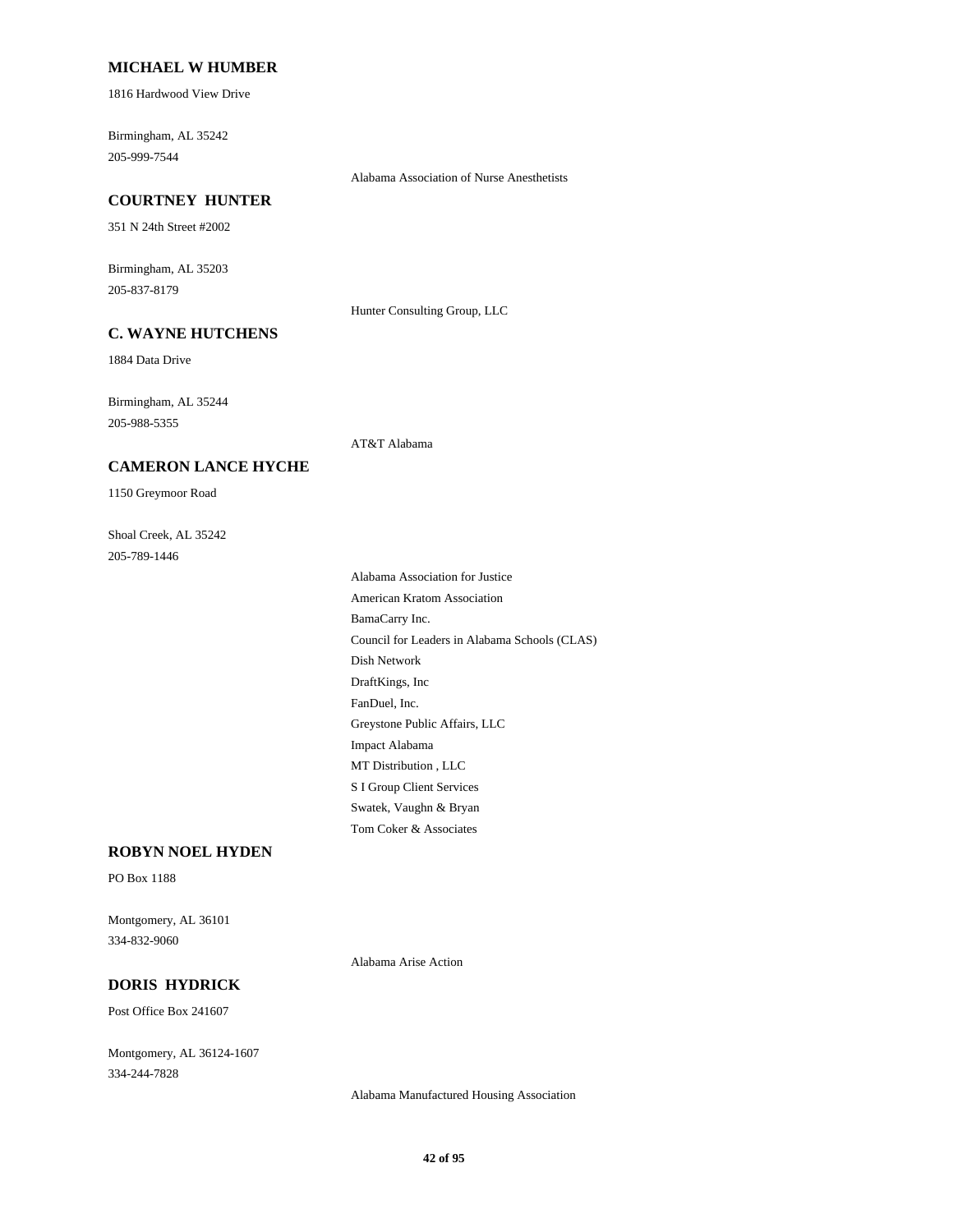## **ANGIE INGRAM**

8185 Taylor Road E

Montgomery, AL 36116 205-746-8561

Alabama Puppy Mill Project

# **RAGAN INGRAM**

9221 Stillforest Court

Montgomery, AL 36117 334-782-6850

> Blue Cross & Blue Shield of Alabama Windom, Galliher & Associates

## **CHRIS V. ISAACSON**

555 Alabama Street

Montgomery, AL 36104-4395 334-265-8733

Alabama Forestry Association

## **JASON ISBELL**

445 Dexter Avenue

Montgomery, AL 36104-3375 334-244-9456

> Alabama Bankers Association, Inc. Mortgage Bankers Association of AL

## **CAMILLE IVY-O'DONNELL**

201 St Charles Street

New Orleans, LA 70170 415-389-6800

Chevron U.S.A., Inc. and its Affiliates

## **JILL E JACKSON**

828 Washington Avenue

Montgomery, AL 36104 334-262-4177

Alabama Education Retirees Association

# **KYLE M JACKSON**

3230 Indian Hills Drive

Marietta, GA 30068 614-795-3177

United HealthCare Services, Inc.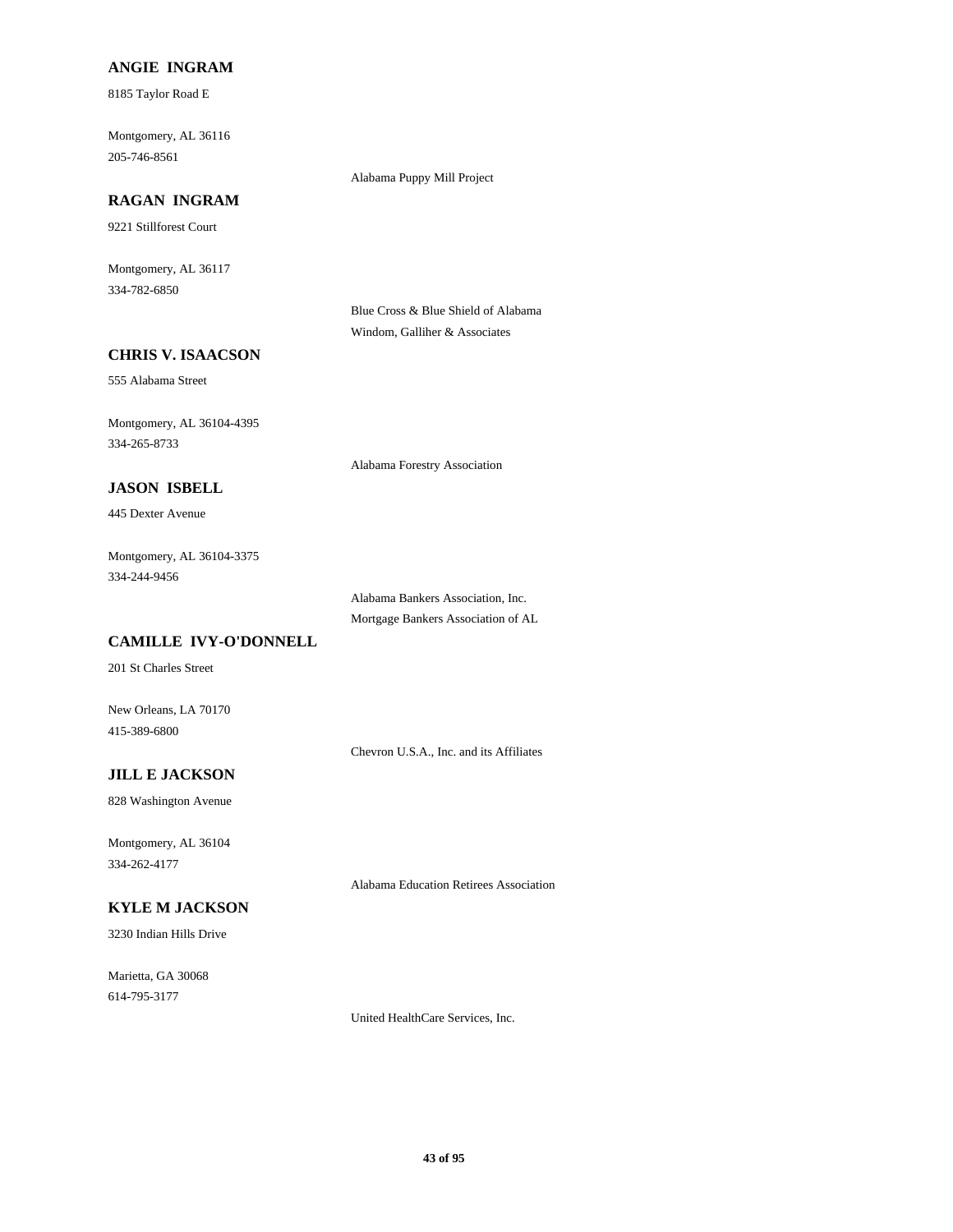## **ROBERT MARK JACKSON**

19 S Jackson Street

Montgomery, AL 36104 334-954-2500

Medical Association of the State of Alabama

## **RONALD V JACKSON**

2107 N. Decatur Rd.

Decatur, GA 30033 404-261-8834

American Property Casualty Insurance Association (APCIA)

# **MICHELLE JACQUIS**

3810 Buck Lake Road #B204

Tallahassee, FL 32317

617-341-6100

### **JASON MARVIN JAMES**

908 Butler Drive

Mobile, AL 36693 251-661-2011

Communications Workers of America

Vertex Pharmaceuticals

## **JESSICA JAMES**

3123 Audubon Rd.

Montgomery, AL 36106 205-789-3502

> American Research and Policy Institute Politika, Inc.

# **GARRETT JEMISON**

401 Adams Avenue, Suite 701

Montgomery, AL 36104 334-386-3000

### **LA'KISKA JIMMAR**

P.O. Box 4177

Montgomery, AL 36103-4177 334-834-9790

Alabama Education Association

# **AIMEE JOHNSON**

2151 Highland Avenue South

Birmingham, AL 35205 205-379-8065

Alzheimer's Association

Manufacture Alabama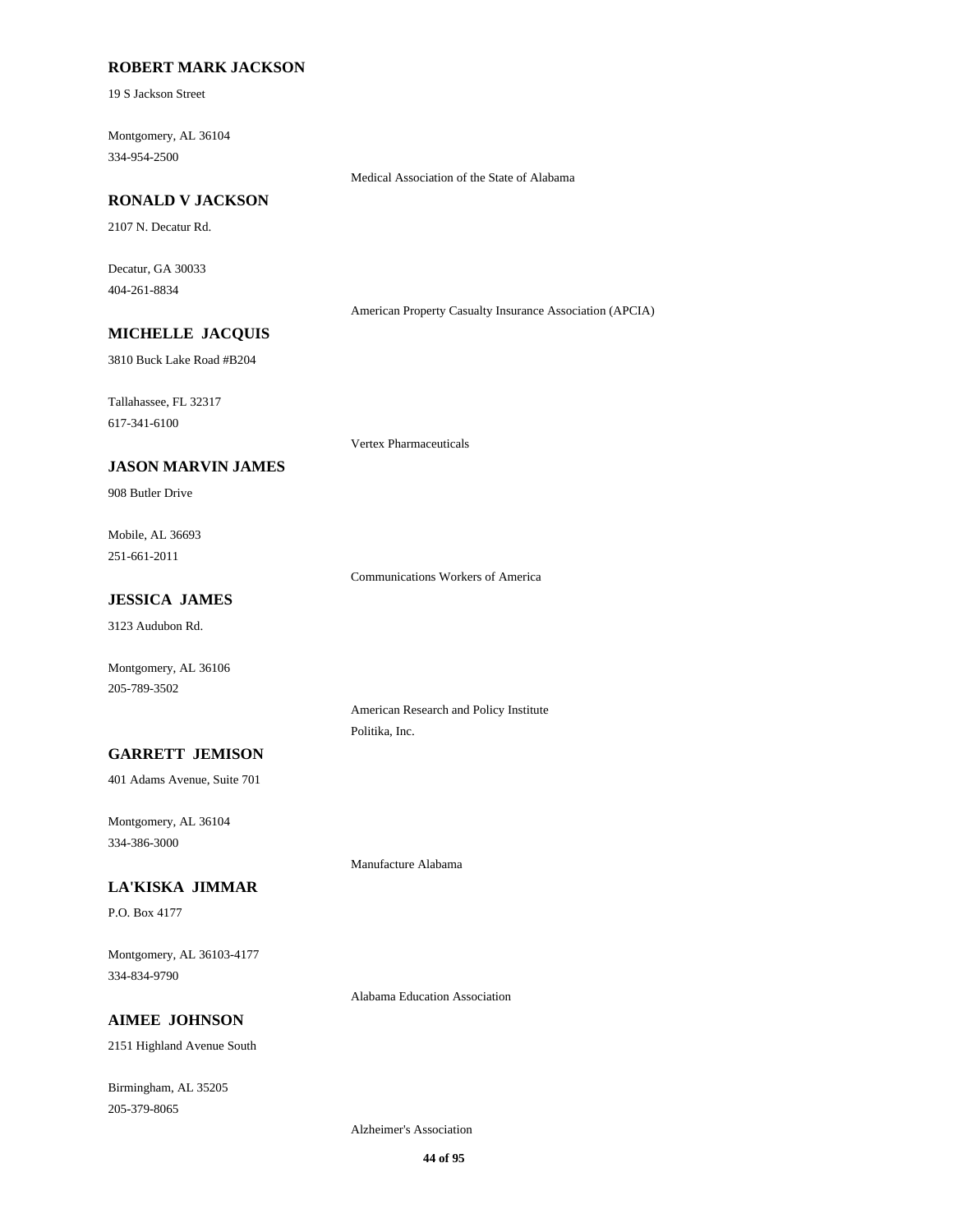### **BRETT A. JOHNSON**

3414 Governors Dr. SW Suite 215

Huntsville, AL 35805 800-239-0005

Liberty Learning Foundation

#### **FRANKLIN R JOHNSON**

522 Washington Avenue

Montgomery, AL 36104 334-262-3808

Alabama Association of Realtors

## **JAMES FREDERICK JOHNSON**

PO Box 217

Rainsville, AL 35986 256-638-2144

Farmers Telecommunications Cooperative, Inc.

### **VERONICA ROCHELLE JOHNSON**

2012 26th Avenue N

Birmingham, AL 35091 205-531-4671

Tate Consulting, LLC

## **ALAN ERIC JOHNSTON**

Suite 107

Birmingham, AL 35242 205-408-8893

Citizens for A Better Alabama

### **HAMILTON ROBERT JOHNSTON**

535 Adams Avenue

Montgomery, AL 36104 334-262-2566

Alabama League of Municipalities

## **KEITH JOHNSTON**

2829 2nd Ave South

Birmingham, AL 35233 205-745-3060

Southern Environmental Law Center

## **GREGORY JONES**

P. O. Box 5278

Montgomery, AL 36103 334-834-7400

Jones Group, LLC, The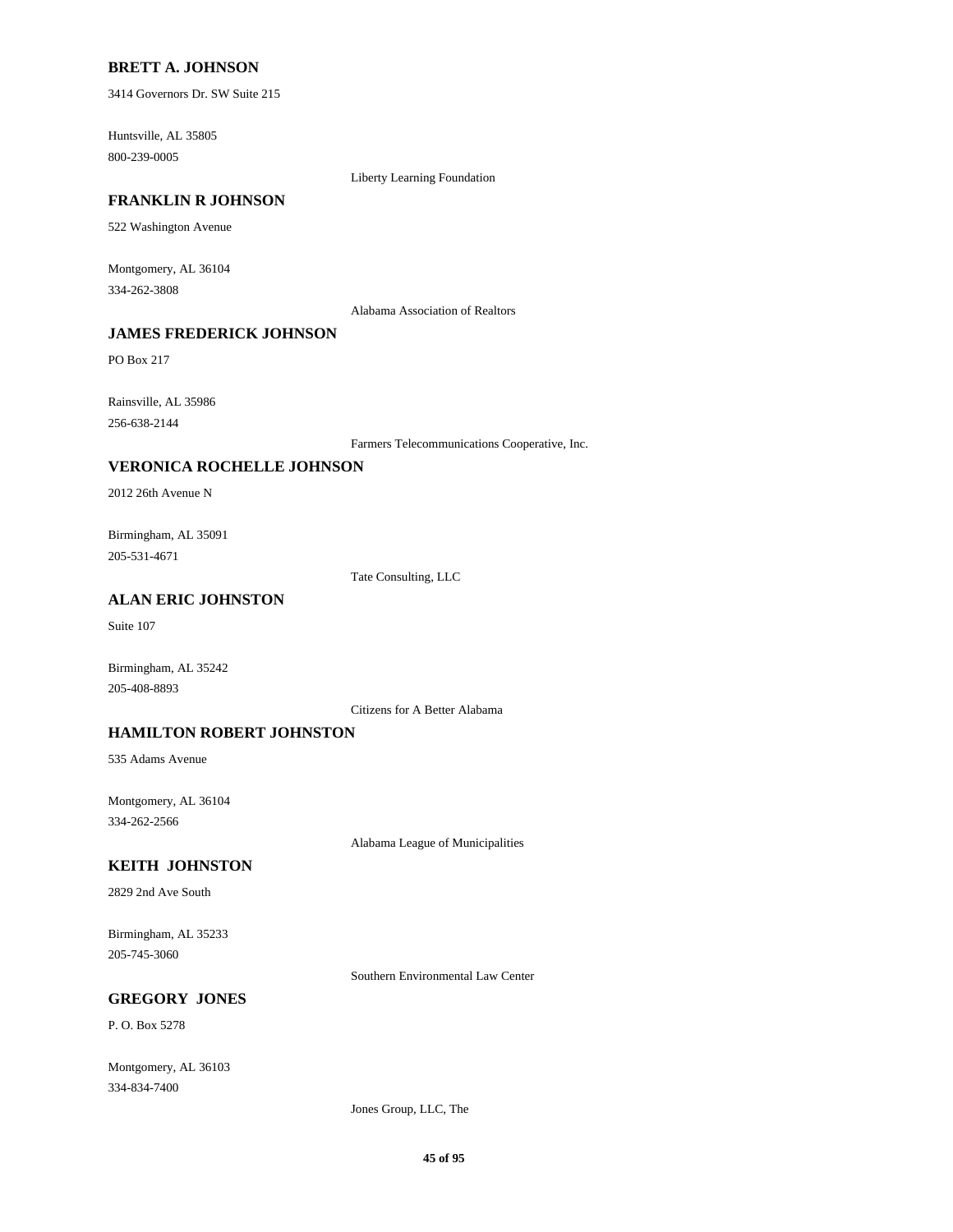### **MICHELLE JONES**

100 Matsonford Road

Radnor, PA 19087 844-232-7811

#### **RANDY E JONES**

120 Vulcan Road

Birmingham, AL 35209 205-942-1000

#### **The Jones Group, LLC**

10 Court Square

Montgomery, AL 36104 334-834-7400

Emergent BioSolutions

Alabama Alliance of Boys & Girls Clubs, Inc. Alabama Gamefowl Breeders Association Alabama Poverty Project, Incorporated Alabama State University American Heart Association Apple Inc. Birmingham Airport Authority Birmingham-Jefferson County Port Authority Blue Cross & Blue Shield of Alabama City of Birmingham, Alabama City of Montgomery Community Action Association of Alabama Dish Network Ed Farm GEO Group, Inc. Greene Track Incorporated Jefferson County Commission Jefferson County Racing Association, Inc. Jones Valley Teaching Farm LKQ Corporation Pfizer Inc. Talladega College The John Lewis Bridge Project The Water Works Board of the City of Birmingham The World Games 2021 yes. every kid., Inc. Youth Advocate Programs, Inc.

Alabama Independent Auto Dealers Association, Inc

# **GUY JORDAN**

c/o Politicom Law LLP

Sausalito, CA 94965 415-903-2800

Pfizer Inc.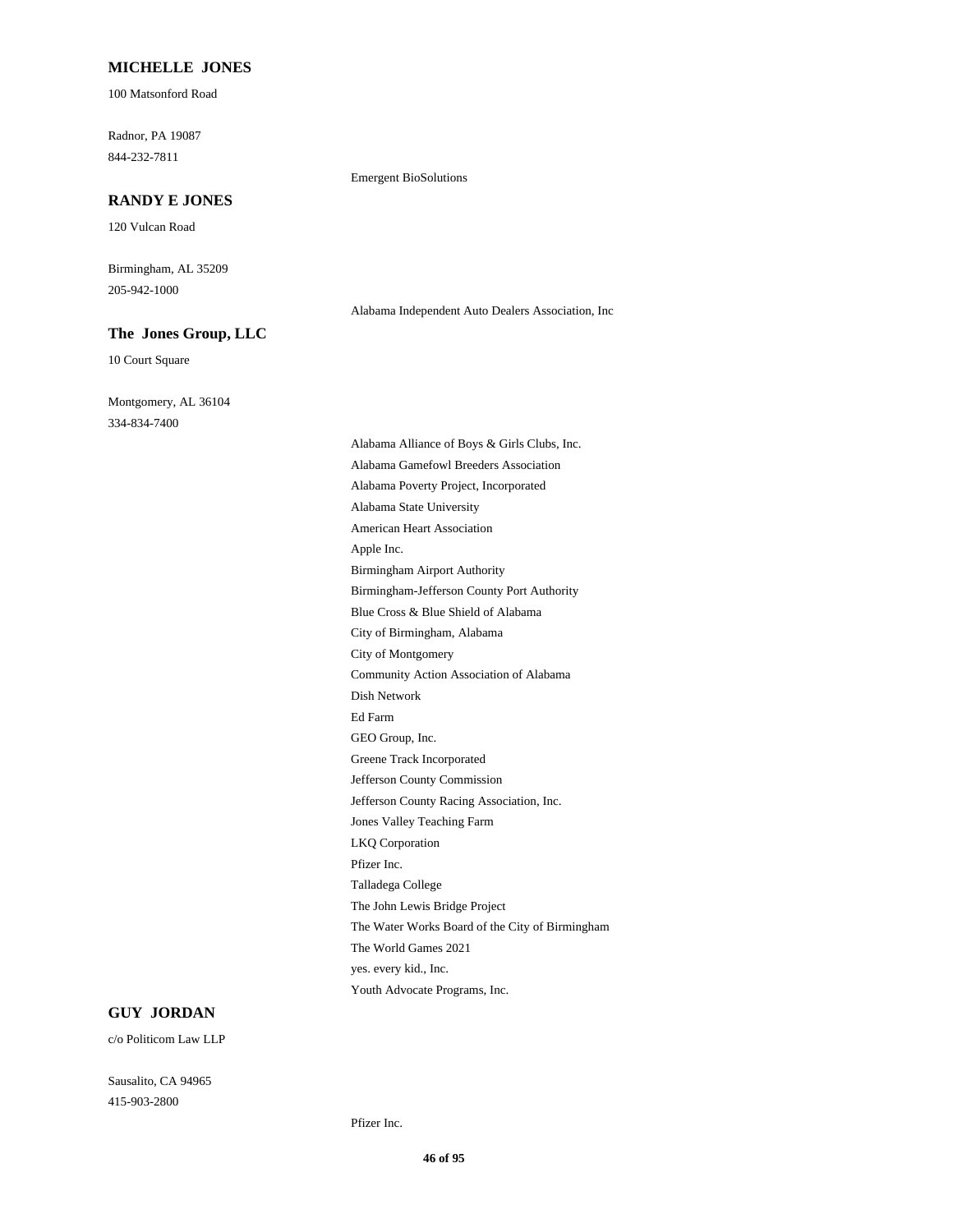### **VIVIANA JORDAN**

c/o 2350 Kerner Blvd., Suite 250

San Rafael, CA 94901 415-389-6800

#### Airbnb, Inc.

# **DAYNISE JOSEPH**

c/o 28 Liberty Ship Way, Suite 2815

Sausalito, CA 94965 415-903-2800

Google LLC and its Affiliates

# **NICHOLAS JULIANO**

1201 Peachtree Street

Atlanta, GA 30363 404-790-1585

Uber Technologies, Inc

### **ROBERT KEARLEY**

1409 Secretariat Lane

Waxhall, NC 28173 202-379-6721

3M Company and Its Affiliates

Alabama Education Association

## **ADAM KELLER**

P.O. Box 4177

Montgomery, AL 36103-4177 334-834-9790

**LIANE KELLY**

450 South Union Street

Montgomery, AL 36104 334-834-9116

Alabama Retired State Employees Association

## **JAMES KENNEDY**

6195 Grier Road

Wetumpka, AL 36092 334-514-9993

Southern Crop Production Association

#### **KATHERYN I KENNEDY**

825 Bayshore Drive, Suite 507

Pensacola, FL 32507 251-333-9077

Alabama Corrections Officers Association, LLC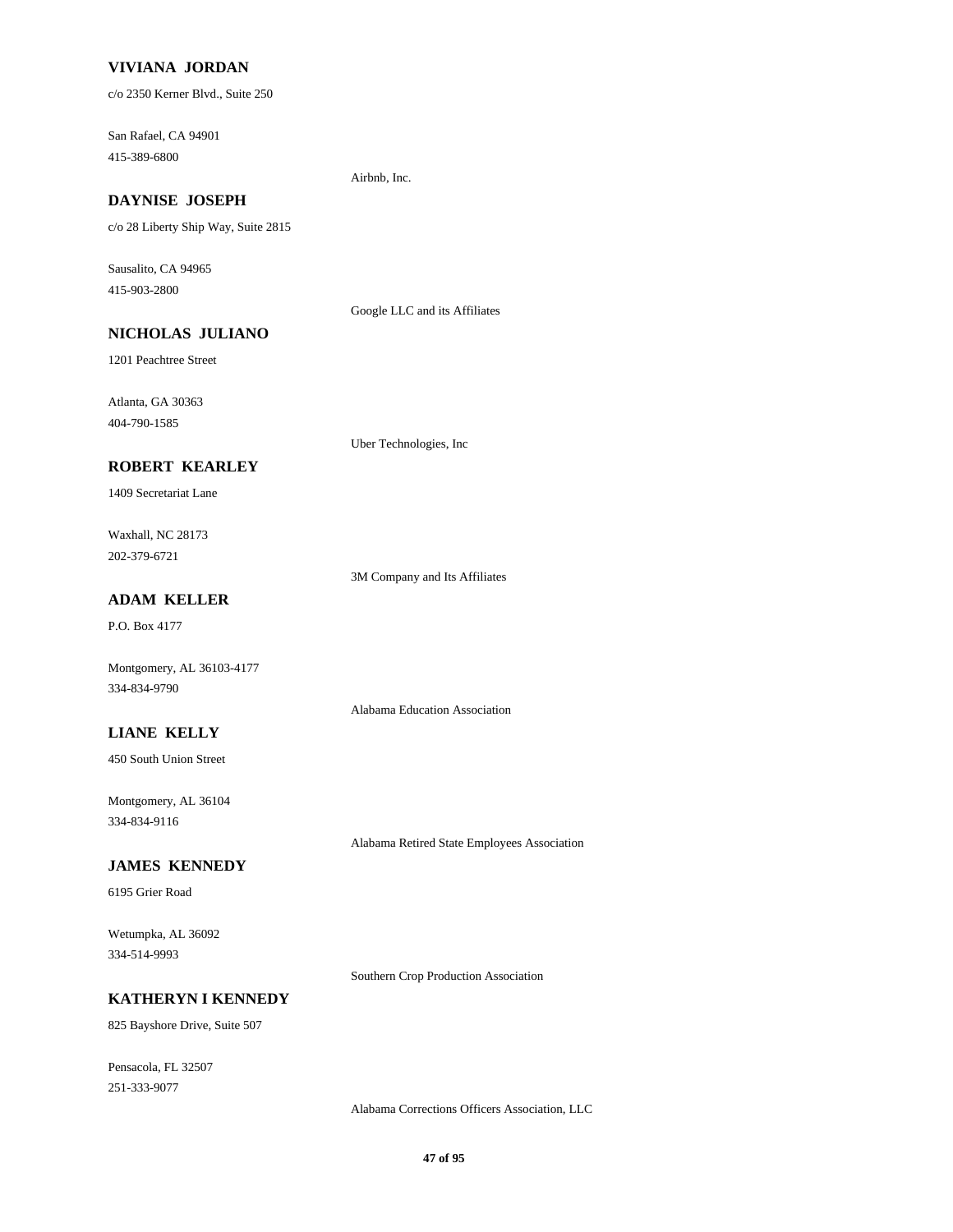### **SUSAN E. KENNEDY**

1223 32nd Street North

Birmingham, AL 35234 334-546-8123

> Jones Group, LLC, The Jones Valley Teaching Farm Womens Fund of Greater Birmingham

### **STEVE KETTERBAUGH**

1114 Olde Cameron Lane

Franklin, TN 37067 615-828-7037

Sanofi US

## **ALLISON KING**

P.O. Box 4177

Montgomery, AL 36103-4177 334-834-9790

Alabama Education Association

## **BILL KING**

828 Washington Avenue

Montgomery, AL 36104 334-262-4177

Alabama Education Retirees Association

## **NICHOLE KING**

P.O. Box 4177

Montgomery, AL 36103-4177 334-834-9790

Alabama Education Association

## **JENNA KING-SHEPHERD**

16 Glenview Cir

Mountain Brook, AL 35213 256-506-5910

Planned Parenthood Southeast

# **ALISON M. KINNEY**

P O Box 11291

Montgomery, AL 36111 334-356-5628

Barton & Kinney, PC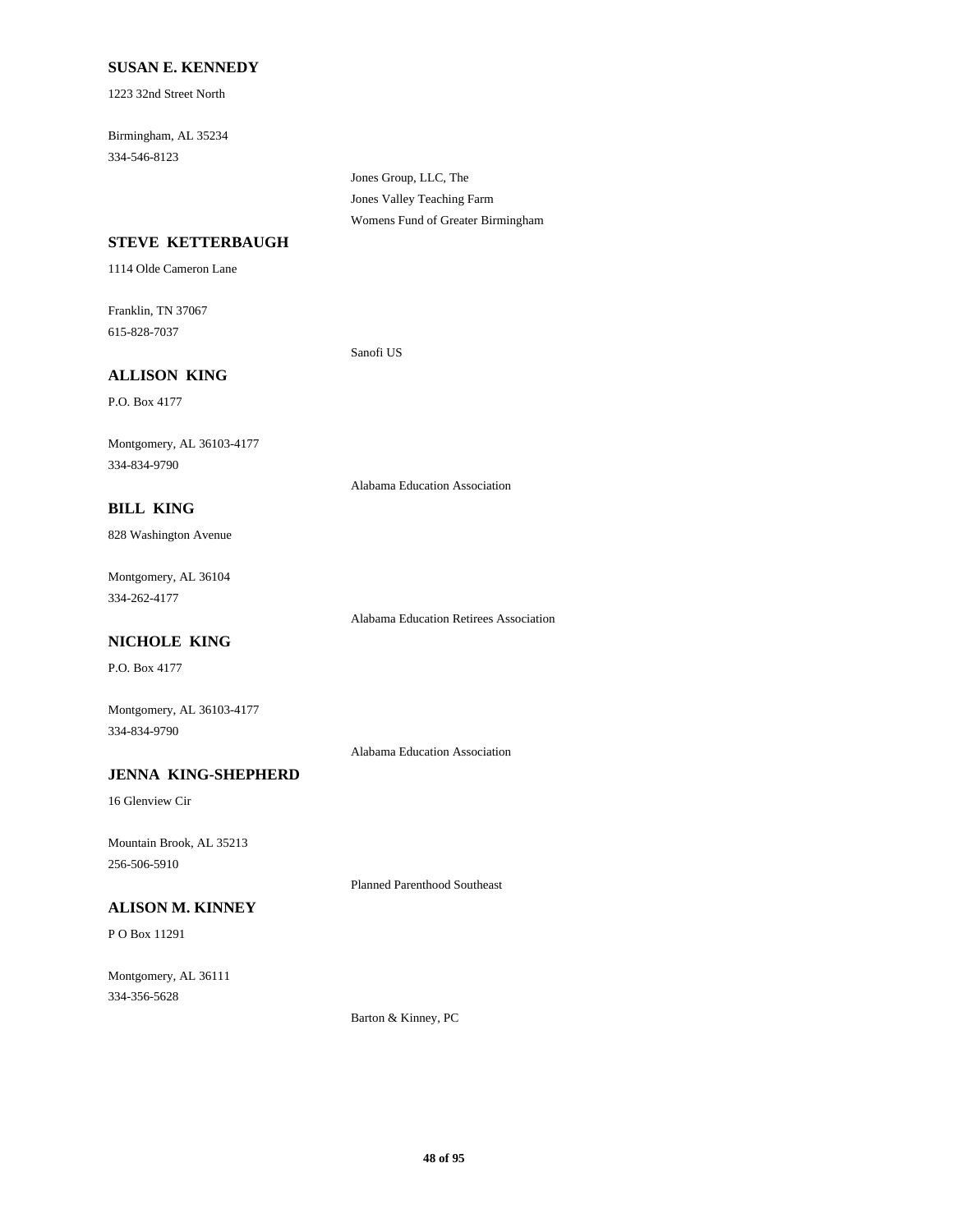### **PHILLIP E. KINNEY**

P O Box 11291

Montgomery, AL 36111 334-356-5628

Barton & Kinney, PC

# **TAMMY KNIGHT-FLEMING**

P O Box 6574

Montgomery, AL 36106 334-782-2053

> Greene Track Incorporated Knight Fleming & Associates, LLC

### **MICHAEL ANTHONY KNIZEL**

P.O. Box 3243

Tuscaloosa, AL 35403 205-365-9938

Alabama Private Investigators Association

# **RICKEY KORNEGAY**

435 South McDonough Street

Montgomery, AL 36104 334-834-1061

Alabama AFL-CIO

## **JAMES KOTAS**

50 Northern Avenue

Boston, MA 02210-1862 617-341-6100

Vertex Pharmaceuticals

## **PETER KUPFER**

P.O. Box 4177

Montgomery, AL 36103-4177 334-834-9790

Alabama Education Association

## **JOHN F. KVACH**

3414 Governors Dr. SW Suite 215

Huntsville, AL 35805 256-731-9055

Liberty Learning Foundation

# **LILLI LAND**

555 Homewood Drive

Auburn, AL 36830 334-740-0404

Alabama Children First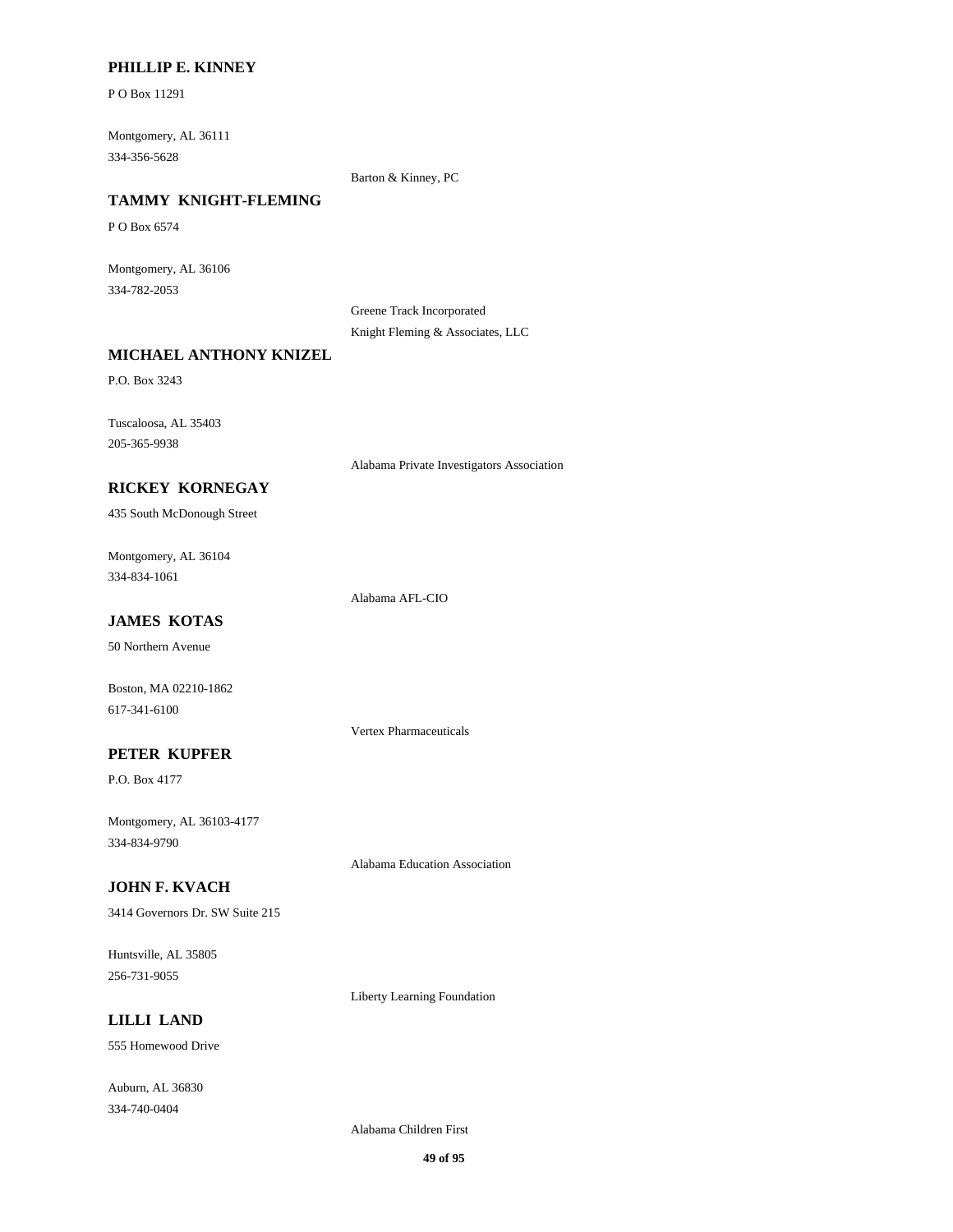Alabama Counseling Association Alabama Kidney Foundation, Inc.

#### **WENDY LANG**

P.O. Box 4177

Montgomery, AL 36103-4177 334-834-9790

Alabama Education Association

## **JERRY LANKFORD**

5501 Virginia Way

Brentwood, TN 37027 615-263-6944

CoreCivic

## **KATIE ROSE LARSON**

11 North Water Street

Mobile, AL 36602 571-217-4657

SSAB Americas

### **LANCE LEE LATHAM**

7245 Halcyon Summit Drive, Suite B

Montgomery, AL 36117 334-244-7828

Alabama Manufactured Housing Association

# **SCOTT LATHAM**

445 Dexter Avenue

Montgomery, AL 36104-3375 334-244-9456

Alabama Bankers Association, Inc.

# **C. DENNIS LATHEM**

P.O. Box 361392

Hoover, AL 35236 205-492-6191

Coalbed Methane Association of Alabama

### **ELIZABETH KENNEDY LAWLOR**

770 Washington Avenue

Montgomery, AL 36104 334-262-7602

Norfolk Southern Corporation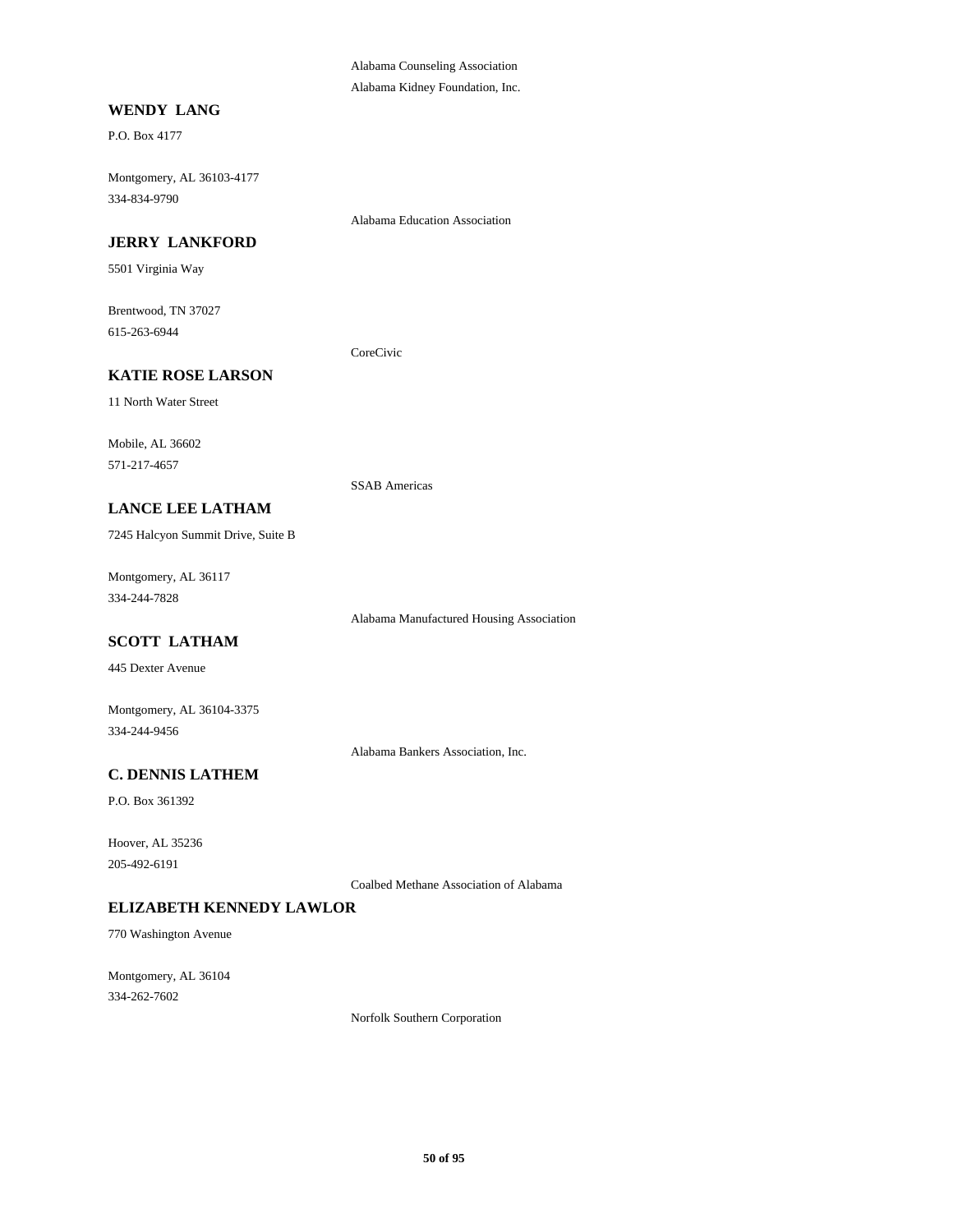### **MARY PAT LAWRENCE**

2801 Highway 280 South

Birmingham, AL 35223 202-297-3103

Protective Life Corporation

## **TOM LAYFIELD**

630 Adams Avenue

Montgomery, AL 36104 334-832-4331

Alabama Road Builders Association

## **WINSTON J LEAVELL**

1348 Magnolia Curve

Montgomery, AL 36106 334-328-6063

> ACLU of Alabama, Inc. Cigar Association of America, Inc. Epilepsy Foundation of Alabama

#### **PATRICK ALEXANDER LEBERTE**

2230 Moody Pkwy

Moody, AL 35004 205-577-7309

Hemp 205

# **COLIN LECROY**

P.O. Box 5052

Frisco, TX 75035 972-826-4486

# Human Coalition

**ARCH MCDOWELL LEE**

1212 Adams Avenue

Montgomery, AL 36104 334-300-4034

> AAA - Alabama Motorists Assn., Inc. Government Corporate Partners, LLC Poarch Band of Creek Indians

## **CURT LEE**

PO Box 1605

Jasper, AL 35502 205-387-0015

> Alabama Association for Justice Alabama Athletic Trainers Association Alabama Vending Association AT&T Alabama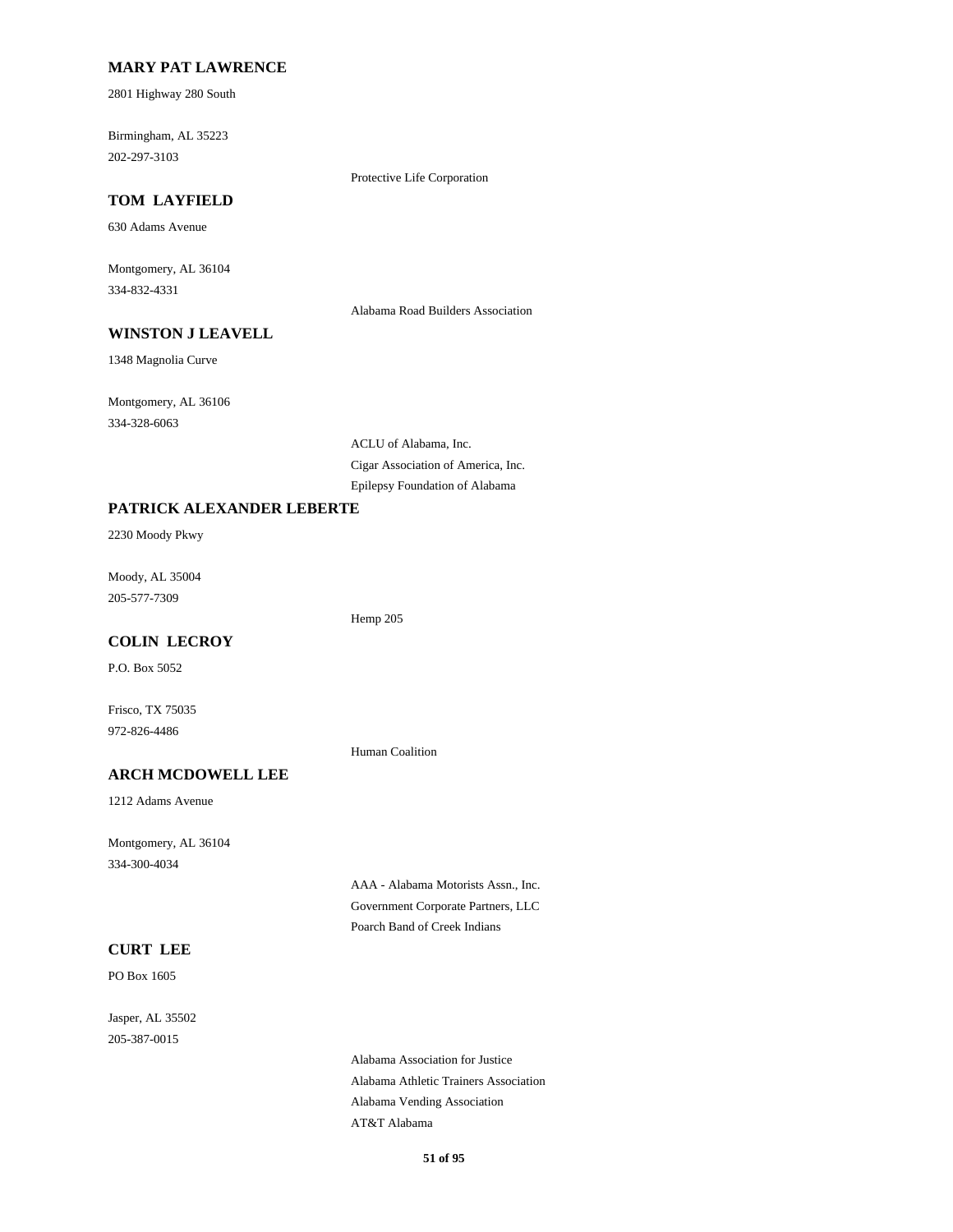Bloom Group Inc., The G2Lytics, LLC Miller Development Group Morgan Creek Vineyards Republic Services, Inc

## **LINDA LEE**

19 South Jackson Street

Montgomery, AL 36104 334-954-2543

American Academy of Pediatrics, Alabama Chapter

### **LORELEI A. LEIN**

535 Adams Avenue

Montgomery, AL 36104 334-262-2566

Alabama League of Municipalities

## **TRACY LeSIEUR**

P.O. Box 4177

Montgomery, AL 36103-4177 334-834-9790

Alabama Education Association

## **ANGELA MARIE LEWIS**

3139 Enclave Lane

Fultondale, AL 35068 205-572-8525

### **CHARMELLE LEWIS**

P.O. Box 4177

Montgomery, AL 36103-4177 334-834-9790

Alabama Education Association

Angela Lewis

### **ELAINE D LITTLE**

4200 Stone River Circle

Birmingham, AL 35213 205-879-7096

Eagle Forum of Alabama

## **CLAY LOFTIN**

2 North Jackson Street

Montgomery, AL 36104 334-262-2116

Blue Cross & Blue Shield of Alabama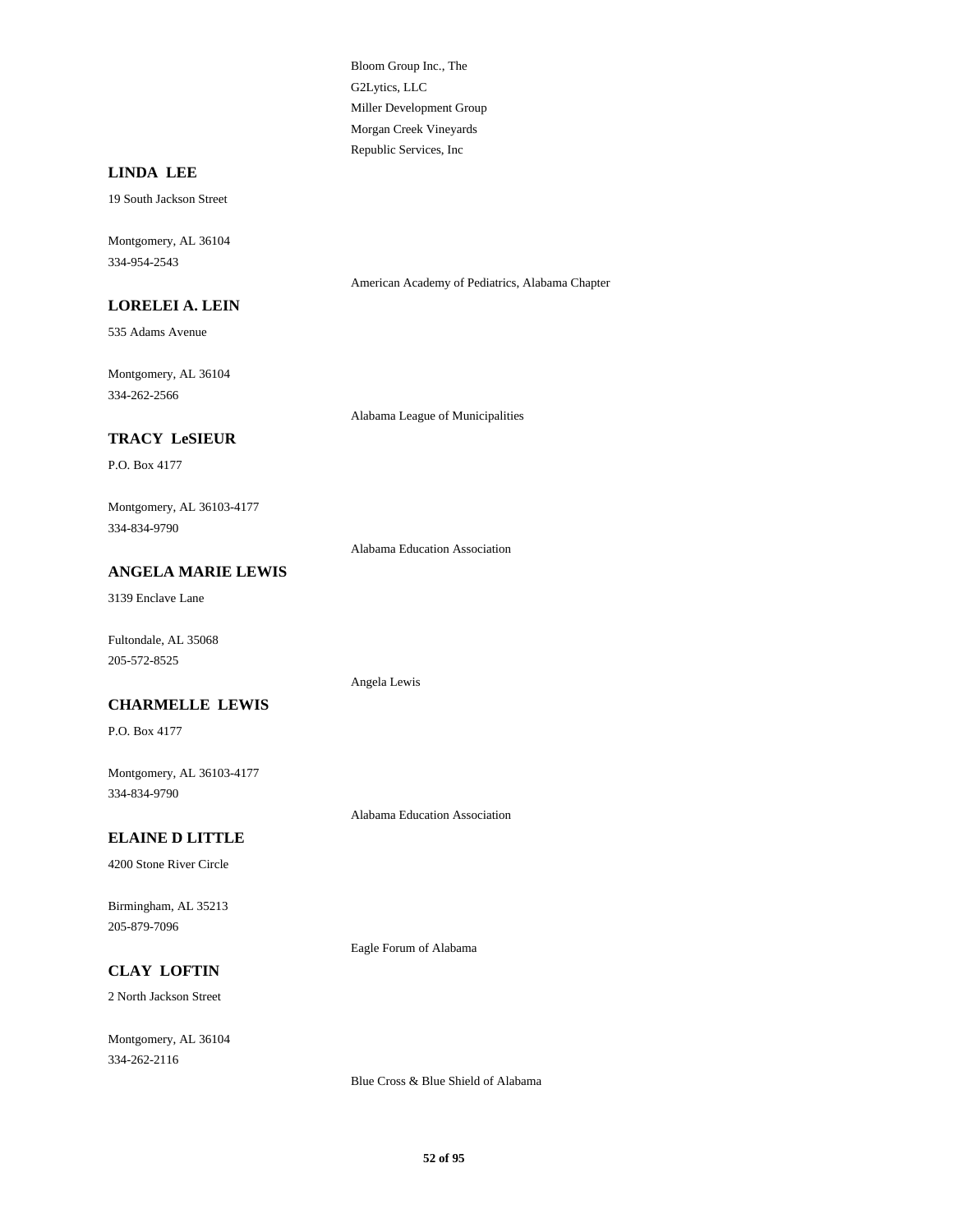## **CHARLES LONG**

2829 Downing Circle

Birmingham, AL 35242 205-266-6251

SWWC Utilities Inc

### **O. WESLEY LONG**

1321 Gunter Avenue

Guntersville, AL 35976 256-582-2878

O.W. Long & Associates LLC

## **O.W. Long & Associates LLC**

1321 Gunter Avenue

Guntersville, AL 35976 256-582-2878

> Major League Fishing Angler Association OPPORTUNITY SOLUTIONS PROJECT

### **JULIUS KENNETH LOVE**

2501 Bell Rd

Montgomery, AL 36117 334-224-0822

> Alabama Association of Independent Colleges & Universities PowerSchool Smart Work Ethics Talladega College Thriveway Consulting Voices for Alabama's Children

#### **DAVID W. LOWERY**

1543 McGaughy Rd

Gardendale, AL 35071 205-222-7133

> Alabama Press Association Fraternal Order Police Birmingham United Ability

# **CHARLES LEE LUKER**

1681 Coosa County Road 40

Kellyton, AL 35089 256-212-4447

Association of Alabama Tax Administrators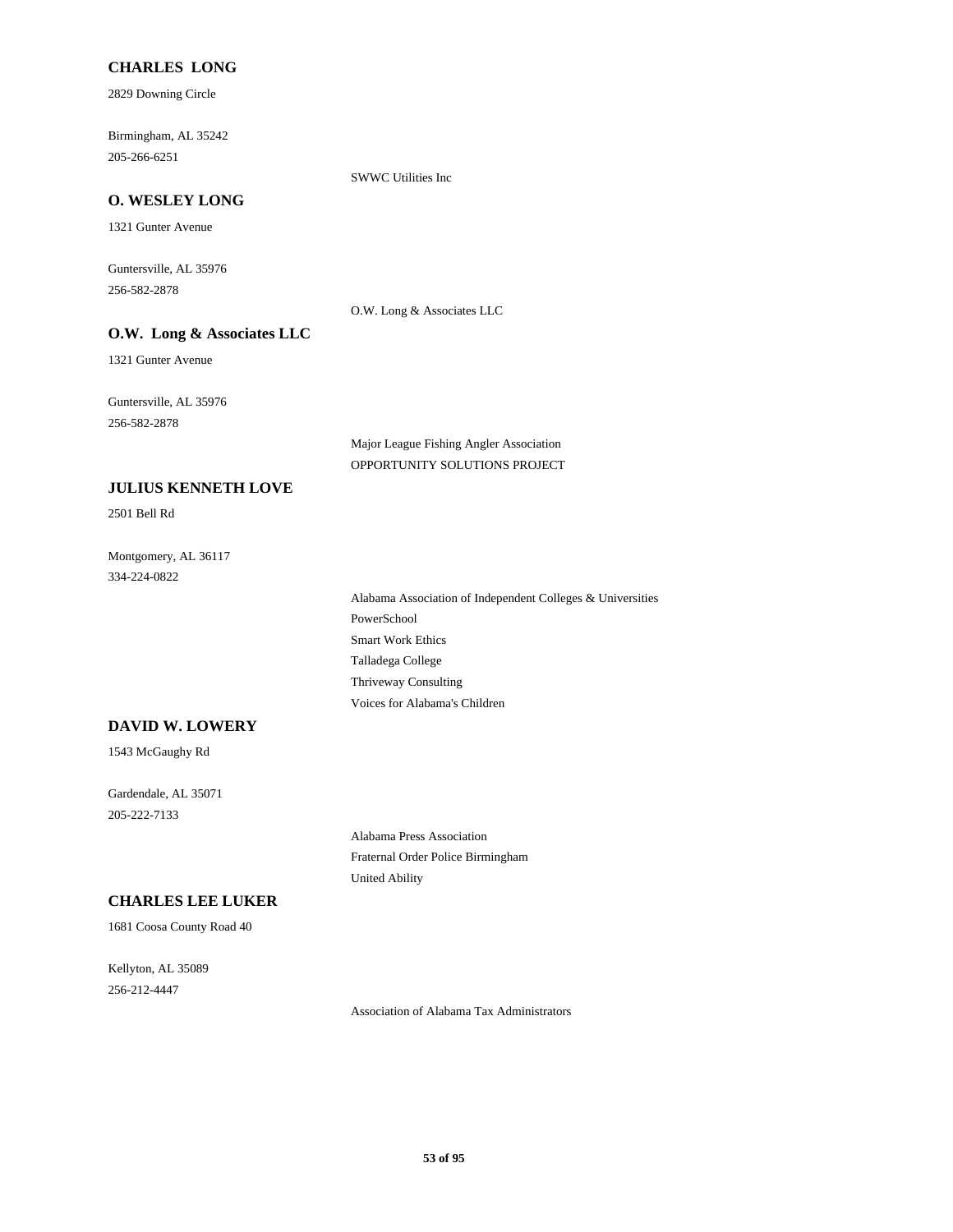## **ASHLEY LYERLY**

PO Box 43263

Vestavia, AL 35243 205-968-2266

American Lung Association

#### **BETH MARIETTA LYONS**

9 North Conception Street

Mobile, AL 36602 251-690-9111

> Alabama Coastal Greenhouse Growers City of Mobile Mercy LIFE of Alabama Mobile Airport Authority Mobile Area Chamber of Commerce Mobile Bar Pilots, LLC Mobile County Commission Mobile New Car & Truck Dealers Association

## **LABARRON MACK**

P.O. Box 4177

Montgomery, AL 36103-4177 334-834-9790

Alabama Education Association

# **RYAN MAHONEY**

c/o Politicom Law LLP

Sausalito, CA 94965 415-903-2800

### **JOHN MALLOY**

5501 Virginia Way

Brentwood, TN 37027 615-263-6908

### **MELVIN L. MARAMAN**

453 South Hull Street

Montgomery, AL 36104 334-303-6458

Apple Inc.

CoreCivic

Bloom Group Inc., The Consumer Healthcare Products Association James Dupree NHS Management LLC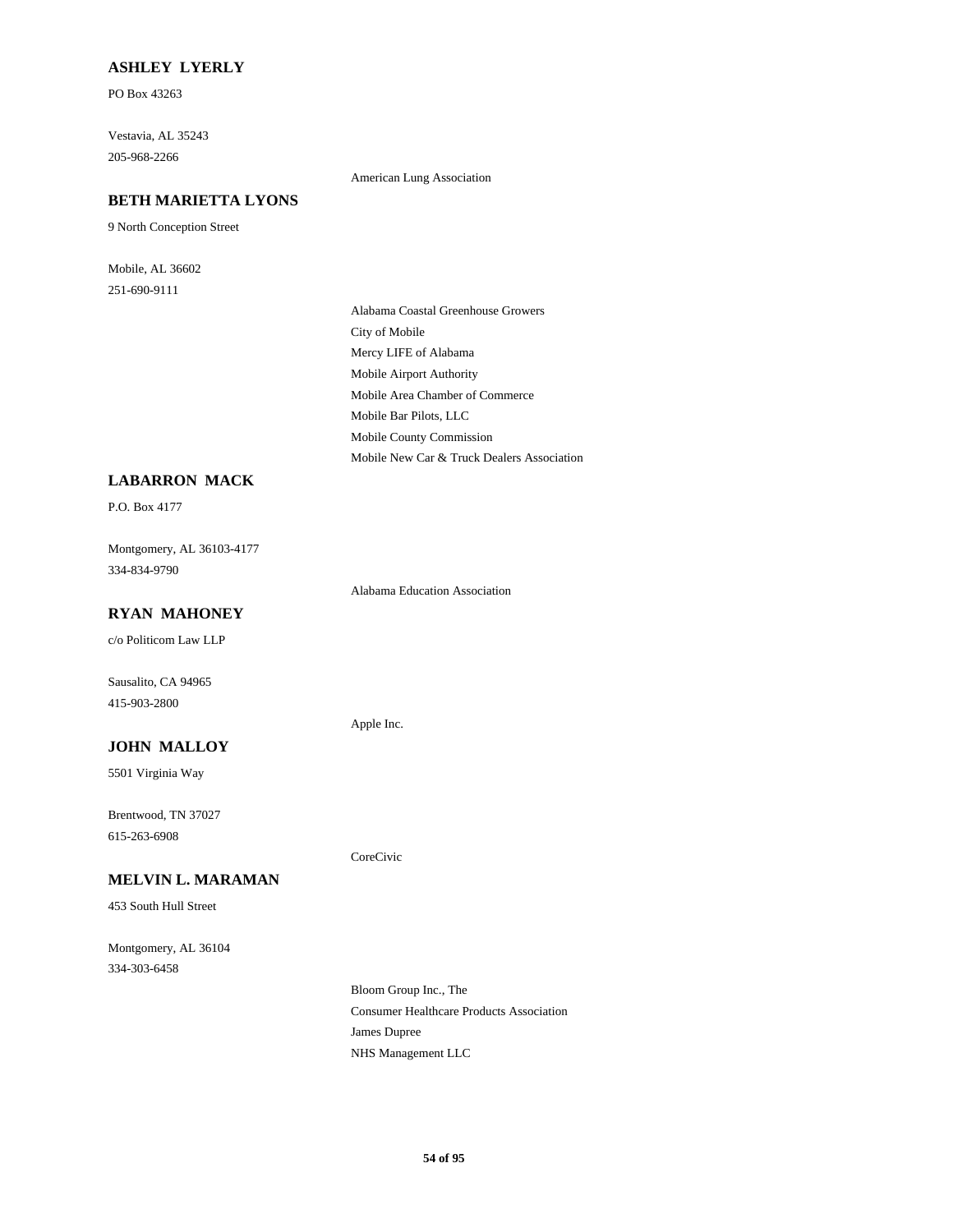### **AMY H. MARLOWE**

Post Office Box 4177

Montgomery, AL 36103-4177 334-834-9790

Alabama Education Association

## **ELFRIEDE MARSH**

P.O. Box 4177

Montgomery, AL 36103-4177 334-834-9790

Alabama Education Association

Strategic Resource Group LLC

# **DAN MARTIN**

2037 Hazel Hedge Lane

Montgomery, AL 36106 334-868-3723

#### **JEFF A. MARTIN**

3145 Rolling Rd

Montgomery, AL 36111 334-221-5882

> Alabama Veterinary Medical Association Conservation Alabama RAM Publications, Inc.

## **BRIAN MASSEY**

810 St. Vincent's Drive

Birmingham, AL 35205 205-930-2134

Ascension Alabama

## **BRIAN S MASSEY**

P.O. Box 4177

Montgomery, AL 36103-4177 334-834-9790

Alabama Education Association

## **ADRIENNE MATHISON**

5811 Jack Springs Rd.

Atmore, AL 36502 251-359-8531

Poarch Band of Creek Indians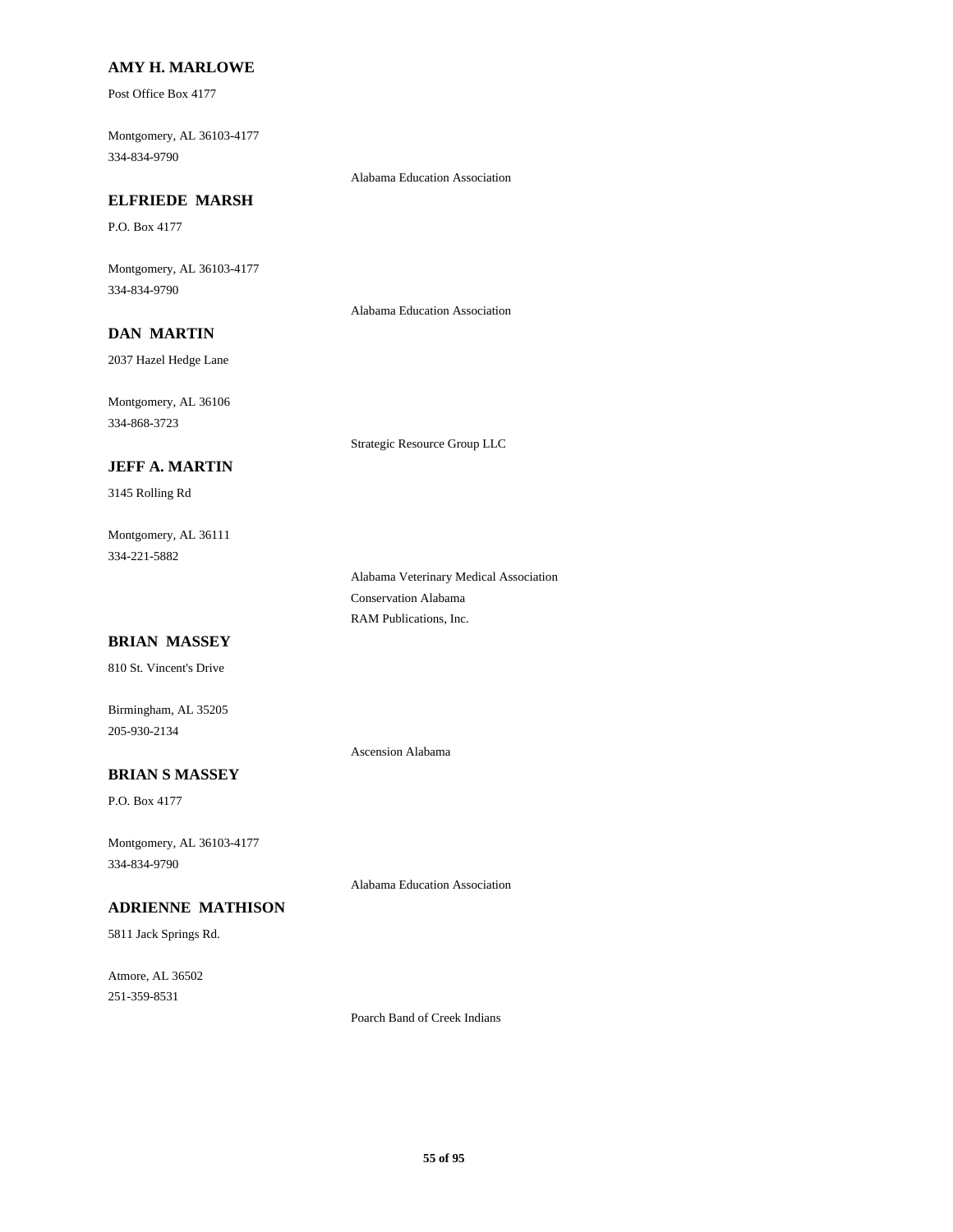## **JANET THOMAS MAY**

P O Box 11552

Montgomery, AL 36111 334-324-1462

> Central Alabama Crimestoppers Thomas-May & Associates

#### **EDWIN J. (Mac) McARTHUR**

110 North Jackson Street

Montgomery, AL 36104 334-293-3022

Alabama State Employees Association

#### **LORA H. MCCLENDON**

P.O. Box 79

Montgomery, AL 36101 334-240-9423

Montgomery Area Chamber of Commerce

## **HOLLY CARAWAY MCCORKLE**

P.O. Box 6576

Montgomery, AL 36106 205-999-2420

Alabama Council of Community Mental Health Boards

## **STEPHEN CHASE MCCORMICK**

500 North East Blvd.

Montgomery, AL 36117 334-272-8781

Alabama Hospital Association

## **JESSE MCDANIEL**

P.O. Box 4177

Montgomery, AL 36103-4177 334-834-9790

Alabama Education Association

#### **CECIL LAMAR MCDAVID**

3123 Fieldcrest Drive

Montgomery, AL 36106 334-467-2400

Enterprise Technologies, LLC

## **MATTHEW C. McDONALD**

RSA Battle House Tower

Mobile, AL 36602 251-439-7576

American Property Casualty Insurance Association (APCIA)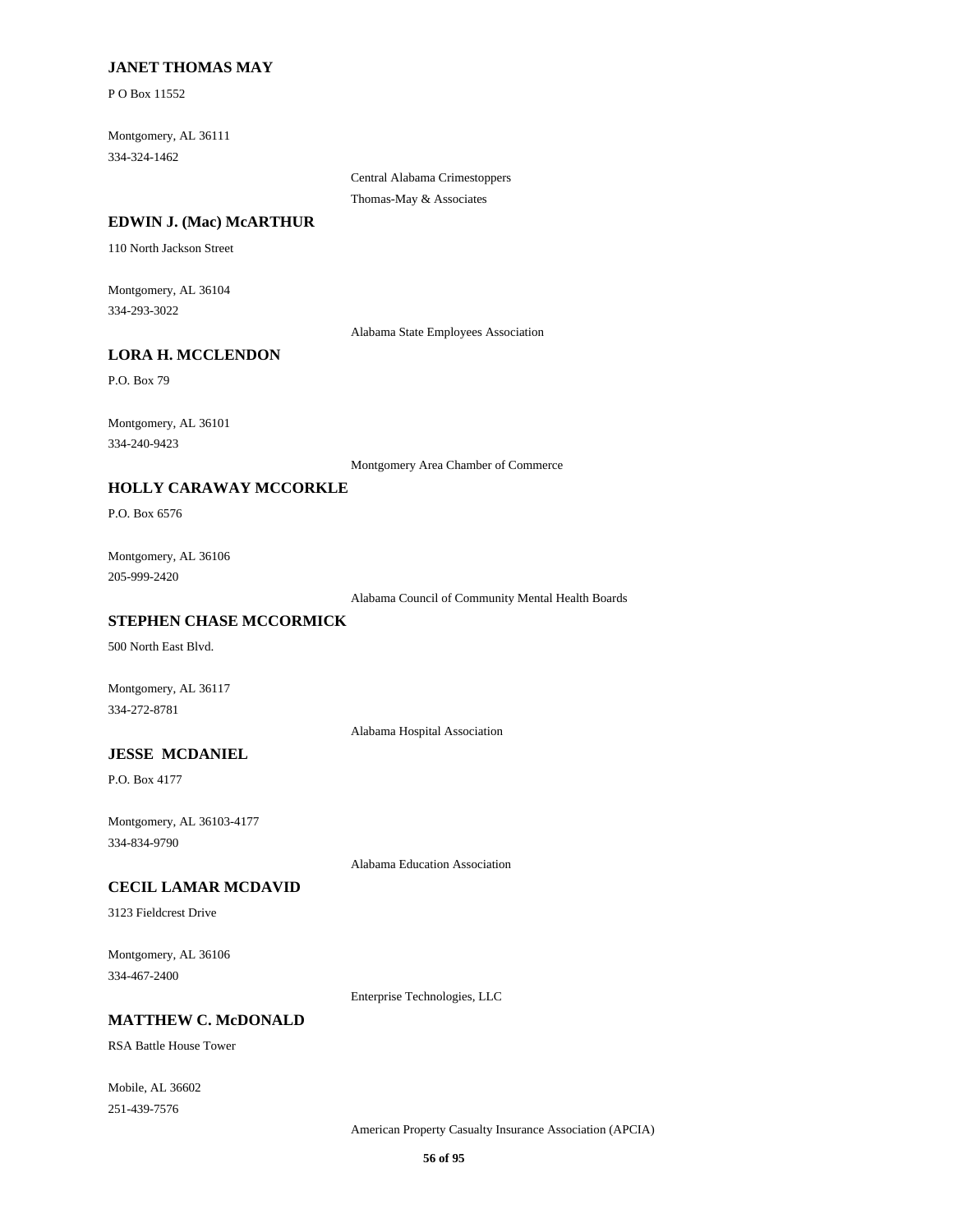## **LOGAN MCFADDIN**

215 South Monroe Street, Suite 720

Tallahasse, FL 32301 847-553-3614

American Property Casualty Insurance Association (APCIA)

## **ROBERT MCGHEE**

5811 Jack Springs Road

Atmore, AL 36502 251-368-9136

Poarch Band of Creek Indians

## **RANDALL K MCGILBERRY**

825 Bayshore Drive, Suite 507

Pensacola, FL 32507 251-604-5379

Alabama Corrections Officers Association, LLC

## **THEODORE BRUCE MCGOWIN**

104 St. Francis Street

Mobile, AL 36602 251-432-5511

> Hunt Refining Company Keep Mobile Growing

# **ASHLEY MCLAIN**

P.O. Box 4177

Montgomery, AL 36103-4177 334-834-9790

Alabama Education Association

## **TOM MCMAHON**

2700 South Quincy Street

Arlington, VA 22206 571-255-7786

Association of Unmanned Vehicle Systems International (AUVSI)

# **HARRY M. McMILLAN**

Post Office Box 241651

Montgomery, AL 36124-1651 334-244-9119

McMillan & Associates LLC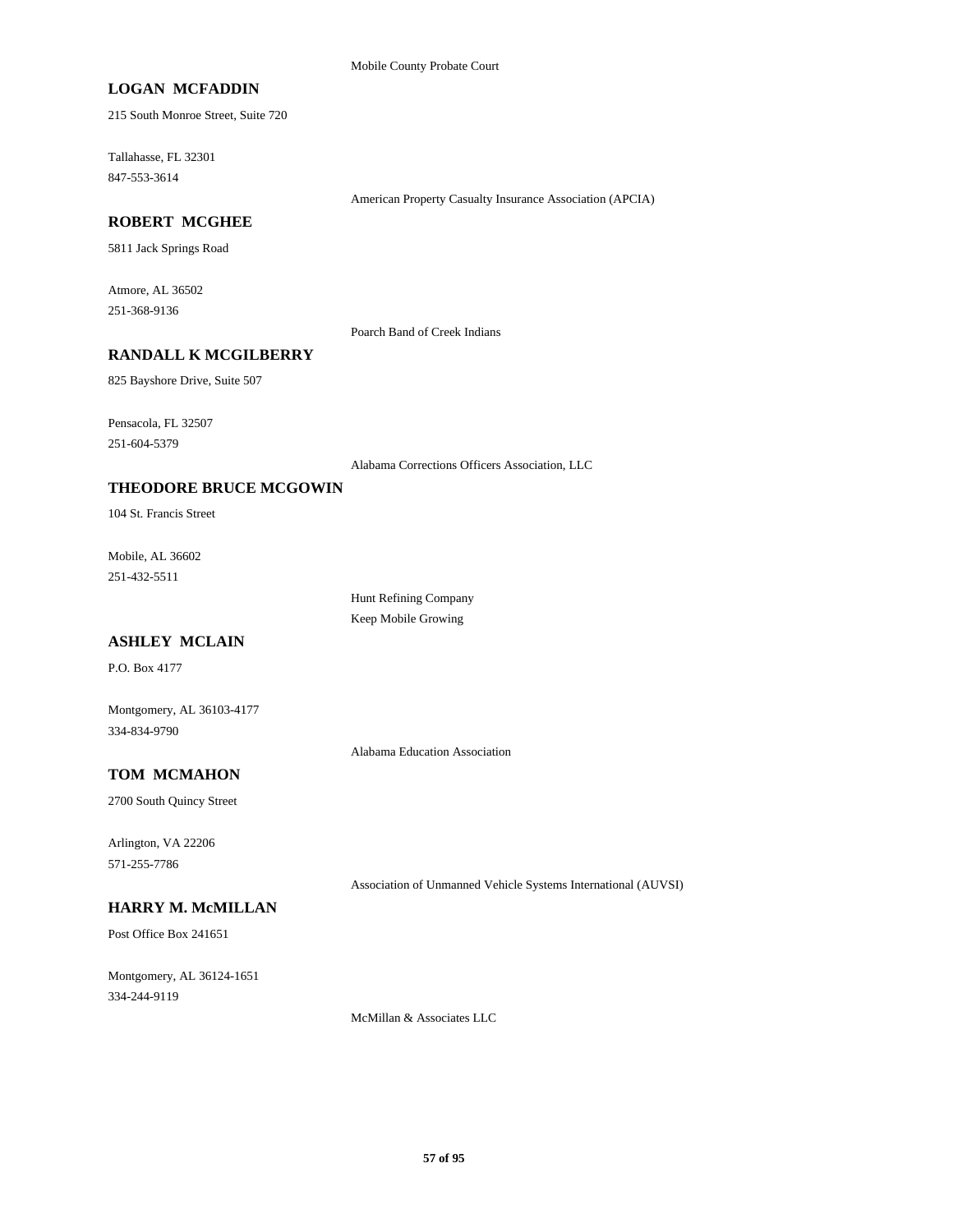### **JAKE L. MCMILLAN**

153 Payne Road

Montgomery, AL 36116 334-322-7462

> Alabama Society for Hearing Healthcare Providers H.U.N.T. Alabama Helen Keller Foundation, The Lee H. Sims Architecture,PC dba Studio Scarab McMillan & Associates LLC

## **ROBERT SCOTT MCMILLAN**

1335 Cameron Ct.

Montgomery, AL 36117 334-657-6142

> Alabama Black Belt Adventures Association R.S. McMillan, LLC Tuskegee University ( CAENS)

#### **McMillan & Associates, LLC**

P. O. Box 241651

Montgomery, AL 36124 334-244-9119

> Alabama Association of School Boards Alabama Onsite Wastewater Association Alabama Water & Waste Water Institute AT&T Alabama McMillan & Associates LLC Tuskegee University ( CAENS)

#### **ERICKA MCNEAL**

5772 Martin Luther Ave

Birmingham, AL 35228 205-420-2821

Planned Parenthood Southeast

### **EDGAR RANDALL MCRAE, JR.**

4770A Woodmere Blvd.

Montgomery, AL 36106 334-272-8780

International Paper Company

#### **PATRICK D MCWHORTER**

Post Office Box 241281

Montgomery, AL 36124 334-221-0220

> Alabama Grocers Association Allstate Insurance Companies Assurant Inc. Shelton Fireworks **58 of 95**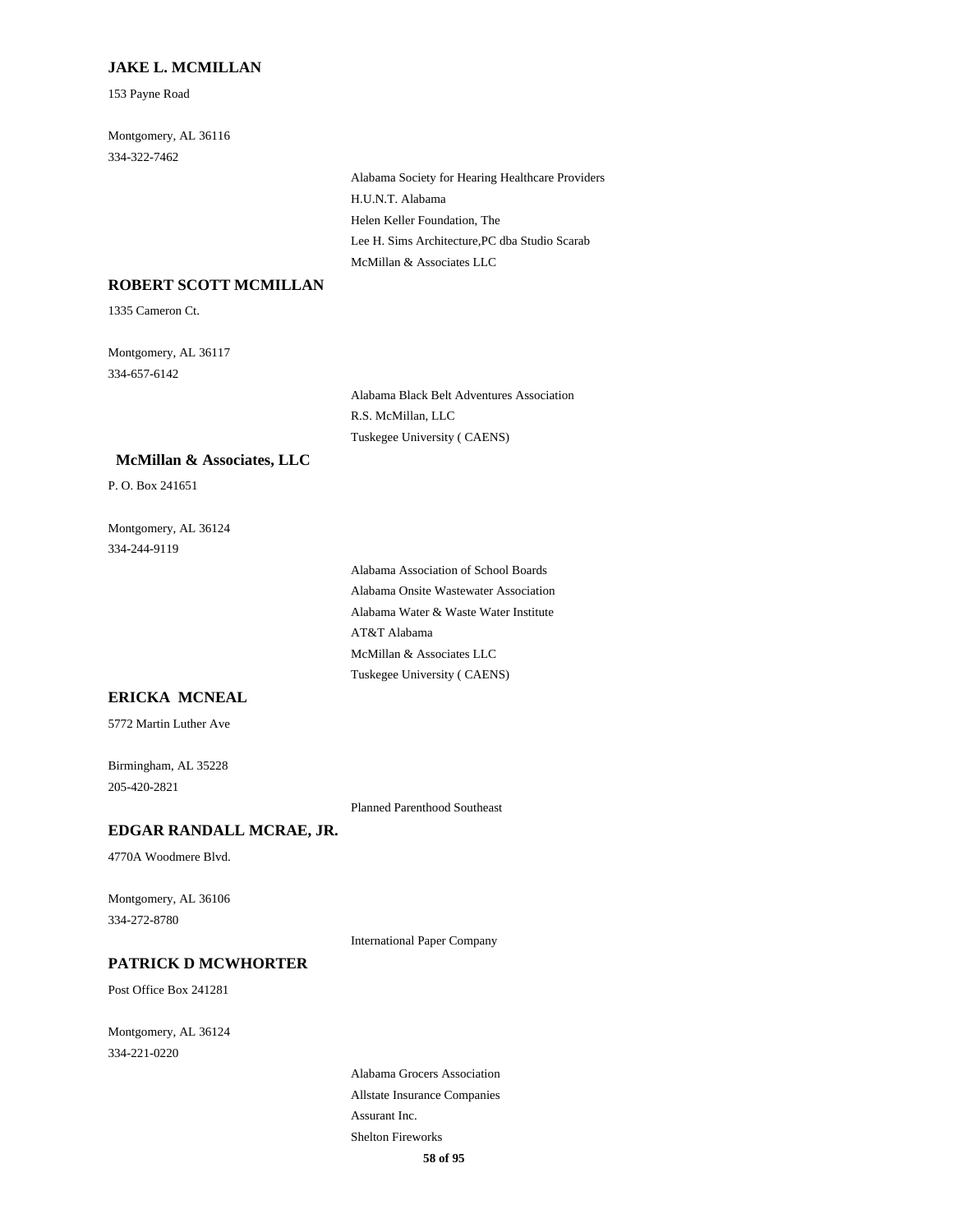The McWhorter Group, Inc.

## **J. ROBIN MEARS**

2534 Decatur Highway

Gardendale, AL 35071 205-631-3000

### **TERESA T. MENDEZ**

1085 Chesson Hill Drive

Fitzpatrick, AL 36029 334-657-6575

Alabama Orthopaedic Society

Alabama Christian Education Association

### **TRACEY A. MEYER**

P.O. Box 4980

Montgomery, AL 36103 334-277-9700

### **KK MIDDLETON**

3012 Woodley Park Dr

Montgomery, AL 36116 334-312-3284

Middleton Consulting Firm LLC

Alabama Association of School Boards

## **CHRIS MILLER**

1455 Market Street

San Francisco, CA 94103 202-794-7387

Uber Technologies, Inc

## **DEBORAH K. MILLER**

3 South Jackson Street

Montgomery, AL 36104 334-264-5537

Miller Development Group

### **JEFF M. MILLER**

3 South Jackson Street

Montgomery, AL 36104 334-264-5537

Miller Development Group

## **Miller Development Group**

3 S Jackson St

Montgomery, AL 36104 334-264-5537

Alabama Restaurant and Hospitality Association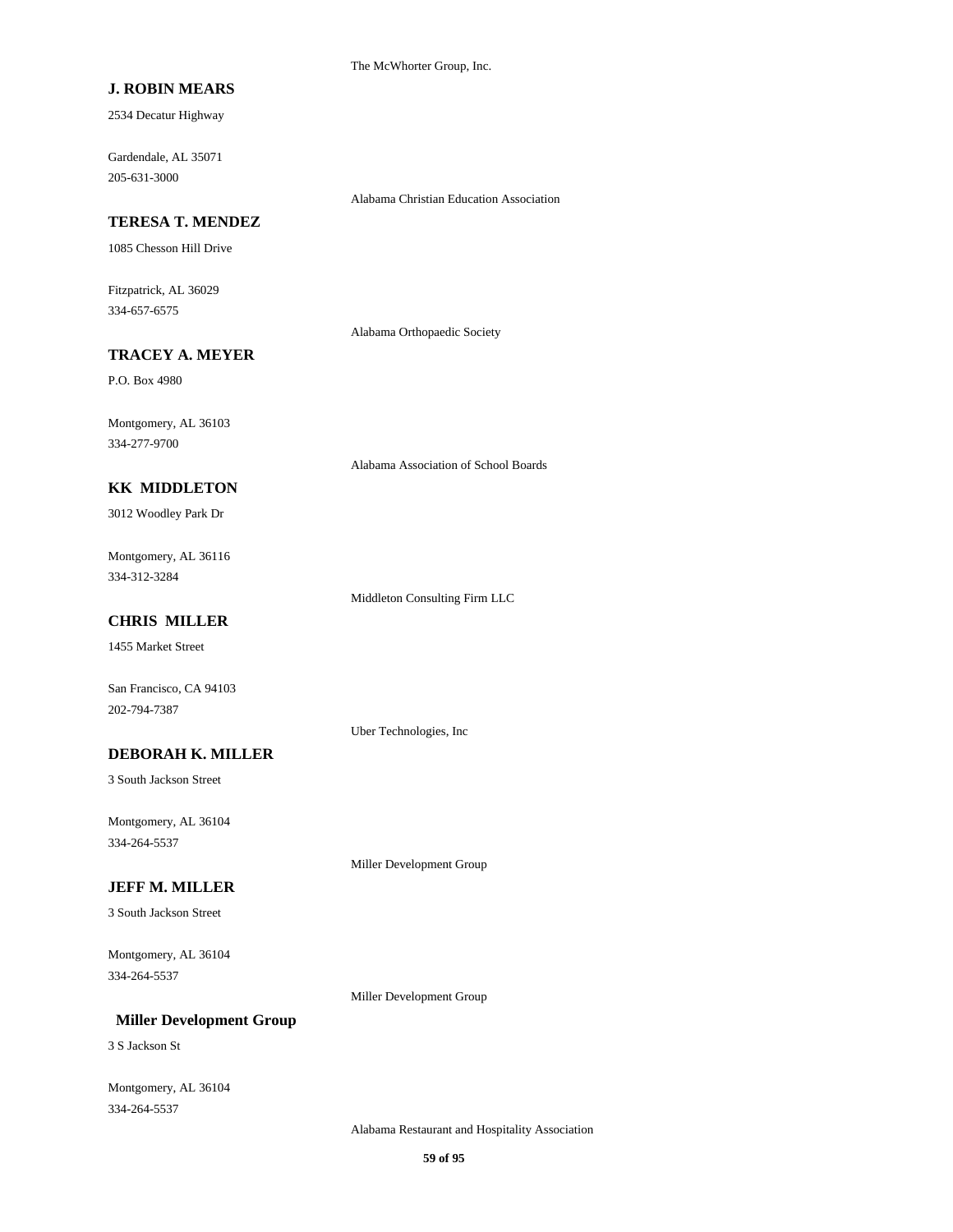Alabama State Chiropractic Association ARHA Foundation CGI Technologies & Solutions City of Anniston City of Birmingham, Alabama City of Troy Coalition of Ignition Interlock Manufacturers Deborah K. Miller, LLC Gilead Sciences, Inc. Integrated Computer Systems, Inc. Jacksonville State University Miller Development Group Pike County Commission Polaris Industries Professional Services Group Subcontractors Association of Alabama Troy CableVision Vision Research Corporation Zoom Motorsports, LLC

#### **DANIEL ROSS MITCHELL**

1130 22 Street S

Birmingham, AL 35205 205-715-5820

Brookwood Baptist Health

Johnson & Johnson

### **JESSICA W MONROE**

354 Cornell Ave

Baton Rouge, LA 70808 225-205-3503

#### **JOEL F MOON**

555 Alabama Street

Montgomery, AL 36104 334-265-8733

#### **JERRY MOORE**

295 W. Sunset Dr

Talladega, AL 35160 205-907-5103

Anthem, Inc., and its Affiliates

Alabama Forestry Association

# **JOHN H MOORE**

441 High Street Suite 112

Montgomery, AL 36104 334-324-7636

> Government Corporate Partners, LLC Poarch Band of Creek Indians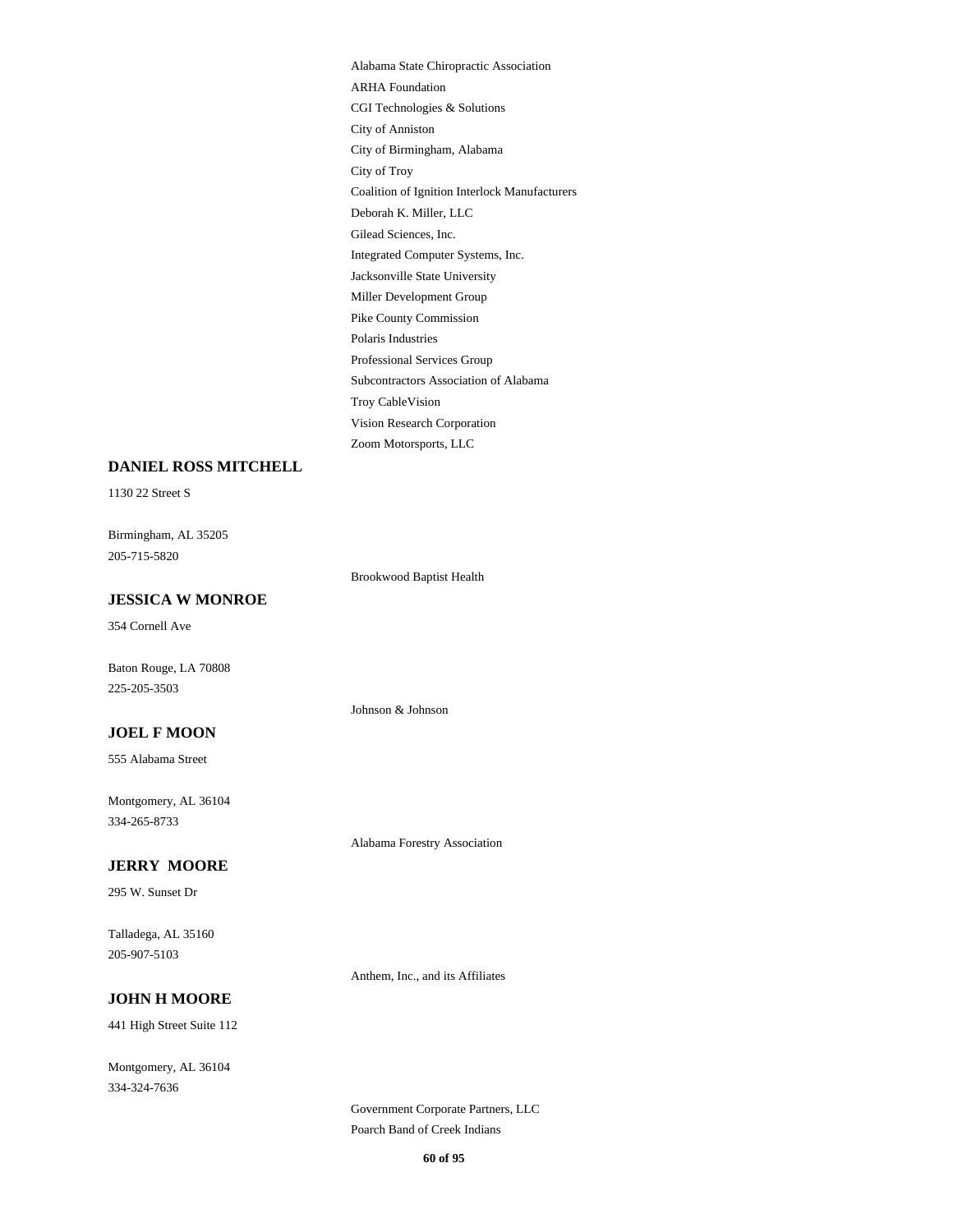## **TRACY MOORE**

P.O. Box 4177

Montgomery, AL 36103-4177 334-834-9790

Alabama Education Association

### **HAROLD DEAN MOOTY, JR.**

600 Clay Street

Montgomery, AL 36104 334-264-0400

Petroleum and Convenience Marketers of Alabama

## **ANGELA MORGAN**

P.O. Box 4177

Montgomery, AL 36103-4177 334-834-9790

Alabama Education Association

## **GENEVIEVE MORRIS**

5801 E Shirley Ln 814

Montgomery, AL 36117 334-328-0205

Genevieve Morris

### **JEREMIAH MICHAEL MOSLEY**

3530 Independence Drive

Birmingham, AL 35209 205-484-0099

Bob Riley & Associates, LLC

# **RICHARD L MOULD**

103 Masters Dr.

Athens, AL 35613 256-777-7742

> Athens City Schools Athens State University

#### **ALLISON MUHLENDORF**

PO Box 4433

Montgomery, AL 36103 334-279-7188

A+ Education Partnership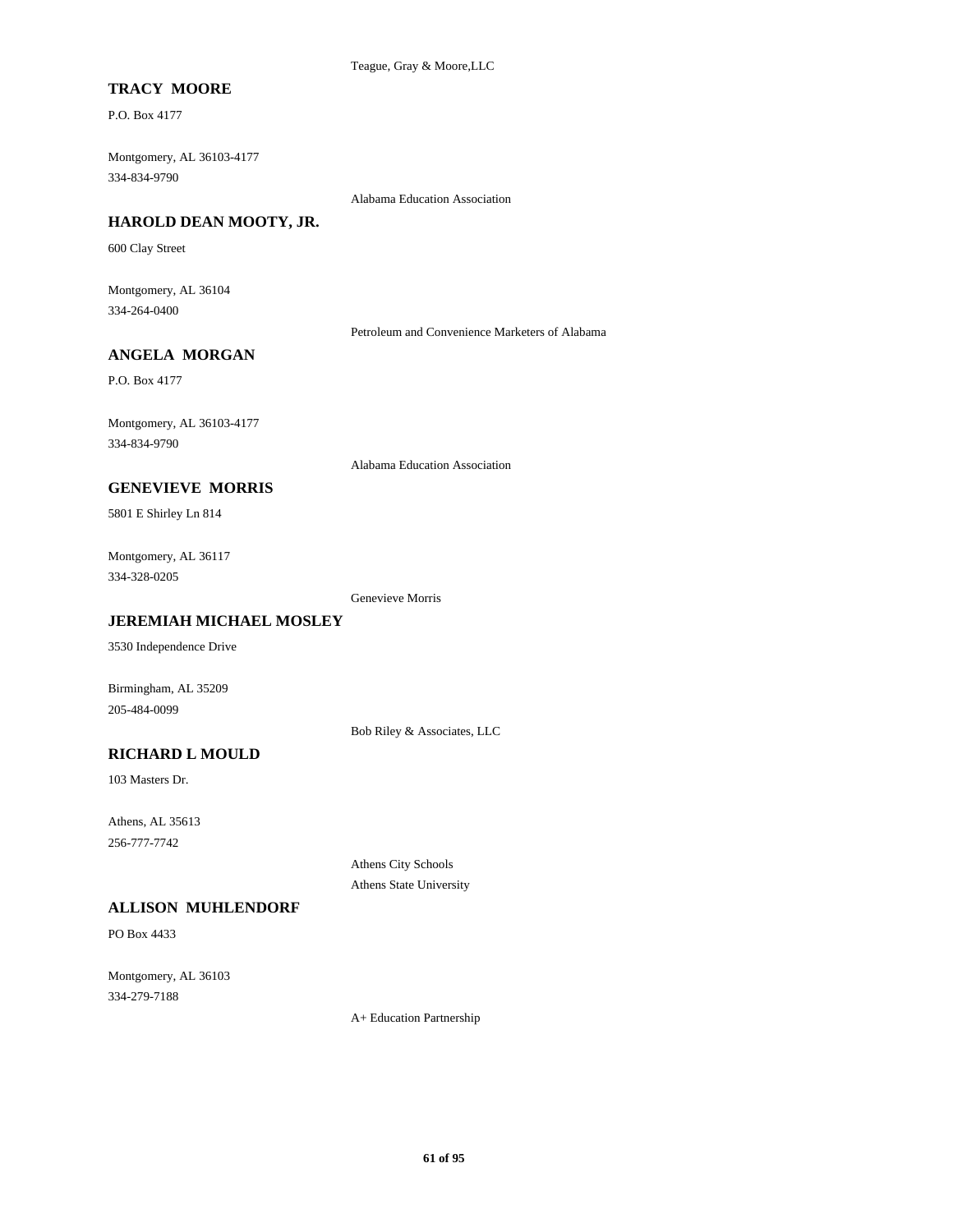### **KATHERINE MUNAL**

P.O. Box 10691

Tallahassee, FL 32302 850-391-4200

#### **CAITLIN MURRAY**

3601 Vincennes Road

Indianapolis, IN 46268 317-875-5250

National Association of Mutual Insurance Companies (NAMIC)

Excellence in Education National, Inc., d/b/a Excellence in Education in Action

# **JAY MURRILL**

3530 Independence Drive

Birmingham, AL 35209 205-879-5000

> AIDS Alabama, Inc. Alabama Occupational Therapy Association Innocence Project Speech and Hearing Association of Alabama

## **GUY DENNIS NABORS**

184 Commerce Street

Montgomery, AL 36104 334-224-1618

> Knoxville Ventures, LLC RMTDD Anchor Group, LLLP

## **JASON NEERMAN**

c/o 28 Liberty Ship Way

Sausalito, CA 94965 415-903-2800

Greenwich Biosciences, Inc.

## **LEAH ARIEL NELSON**

PO Box 4864

Montgomery, AL 36103 334-868-3361

Alabama Appleseed Center for Law & Justice, Inc.

## **DILLON NETTLES**

P.O. Box 6179

Montgomery, AL 36106 334-420-1745

ACLU of Alabama, Inc.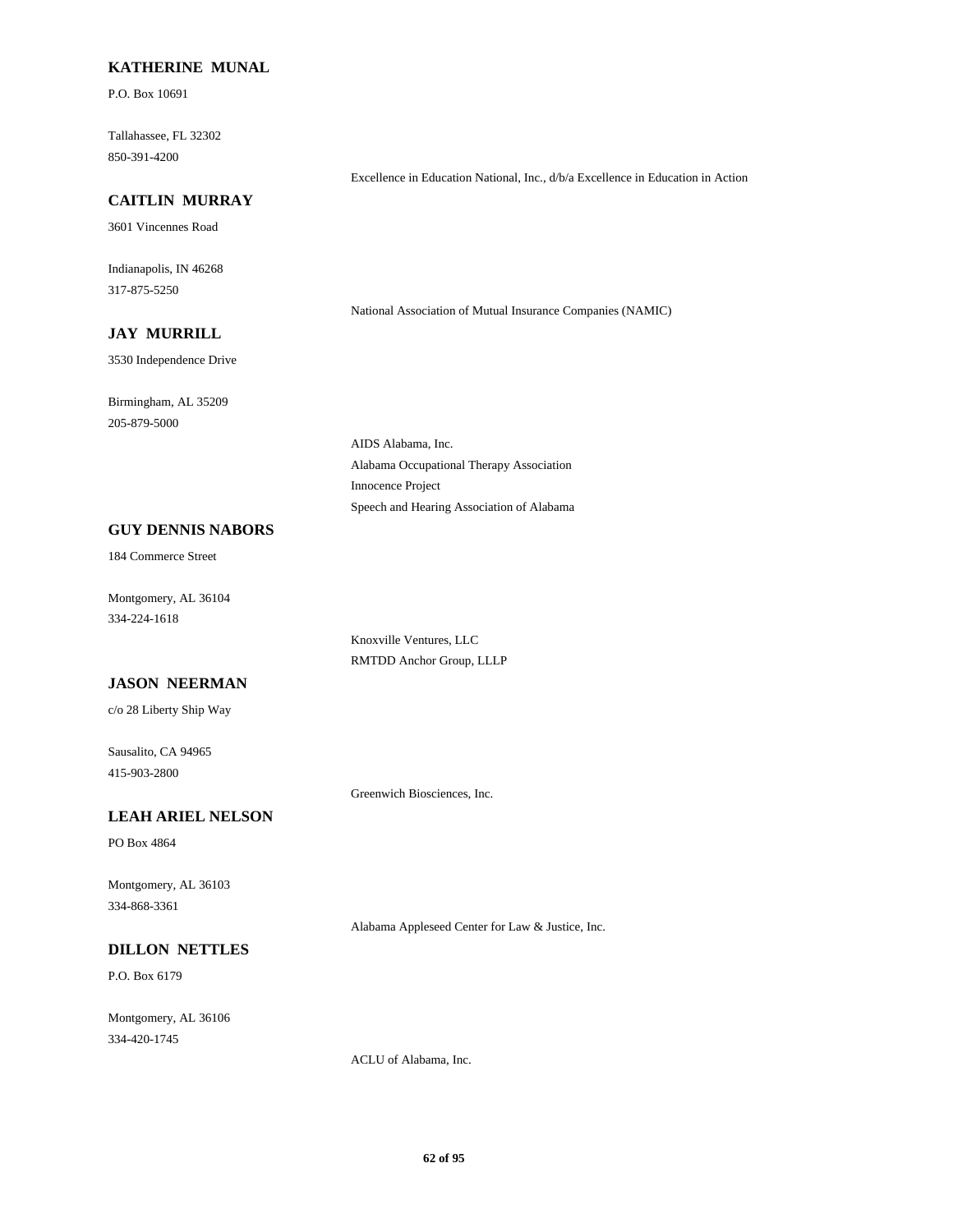### **HEIDI NETTLES**

P.O. Box 4177

Montgomery, AL 36103-4177 334-834-9790

Alabama Education Association

## **TERESA NOELL**

828 Washington Avenue

Montgomery, AL 36104 334-262-4177

Alabama Education Retirees Association

## **STEPHANIE B. NORRELL**

Post Office Box 241651

Montgomery, AL 36124-1651 334-244-9119

McMillan & Associates LLC

## **BARBARA S. O'BRIEN**

2261 Brookhollow Plaza Dr

Arlington, TX 76006 817-533-3403

Jackson Vaughn Public Strategies, LLC obo CNU Online Holdings LLC

### **KAREN O'KEEFE**

2370 Champlain NW

Washington, DC 20009 202-462-5747

Marijuana Policy Project

### **MICHAEL O'MALLEY**

3 South Jackson Street

Montgomery, AL 36104 334-264-5537

> Alabama Association of Health Plans Delta Dental Insurance Co. Outdoor Preservation Alabama

## **EDWARD ASBURY O'NEAL**

1901 Sixth Avenue North

Birmingham, AL 35203-2618 205-254-1868

> Alabama Criminal Defense Lawyers Association Blue Cross & Blue Shield of Alabama Business Council of Alabama Children's Hospital of Alabama dba Children's of Alabama Clayton Homes DaVita, Inc.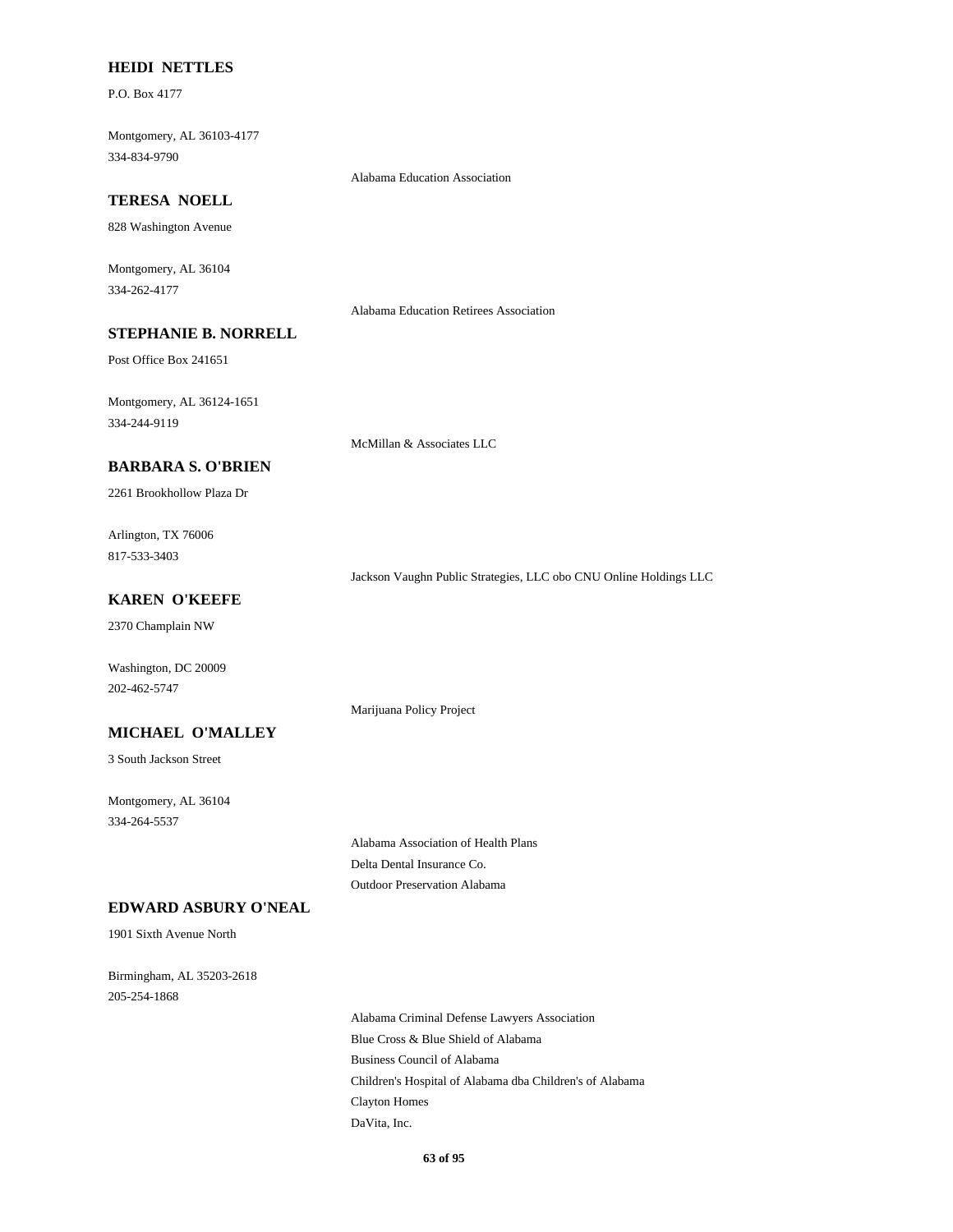Dish Network Human Rights Campaign Protect Alabama Jobs Coalition Regions Financial Corporation Rural Urgent Care, LLC Scholarships for Kids, Inc. Self Storage Association UAB Health System Vital Smiles Alabama, P.C.

## **CATHRYN OAKLEY**

1640 Rhode Island Ave NW

Washington, DC 20009 202-216-1583

Human Rights Campaign

### **MORGAN "Major" O OGILVIE, JR**

2570 Ruffner Road

Birmingham, AL 35210 205-986-4800

Ready Mix USA, LLC

**BRANDON OWENS**

3914 Watermelon Rd #8B

Northport, AL 35473 205-454-7151

Alabama Beverage Licensees Association

#### **BRYAN D PARKER**

535 Adams Avenue

Montgomery, AL 36104 334-262-2566

Alabama League of Municipalities

#### **ROBERT DOUGLAS PARTEN**

2300 W Eisenhower Blvd

Loveland, CO 80537 251-234-9553

National Association for Gun Rights

#### **JANICE PASKINS**

P.O. Box 4177

Montgomery, AL 36103-4177 334-834-9790

Alabama Education Association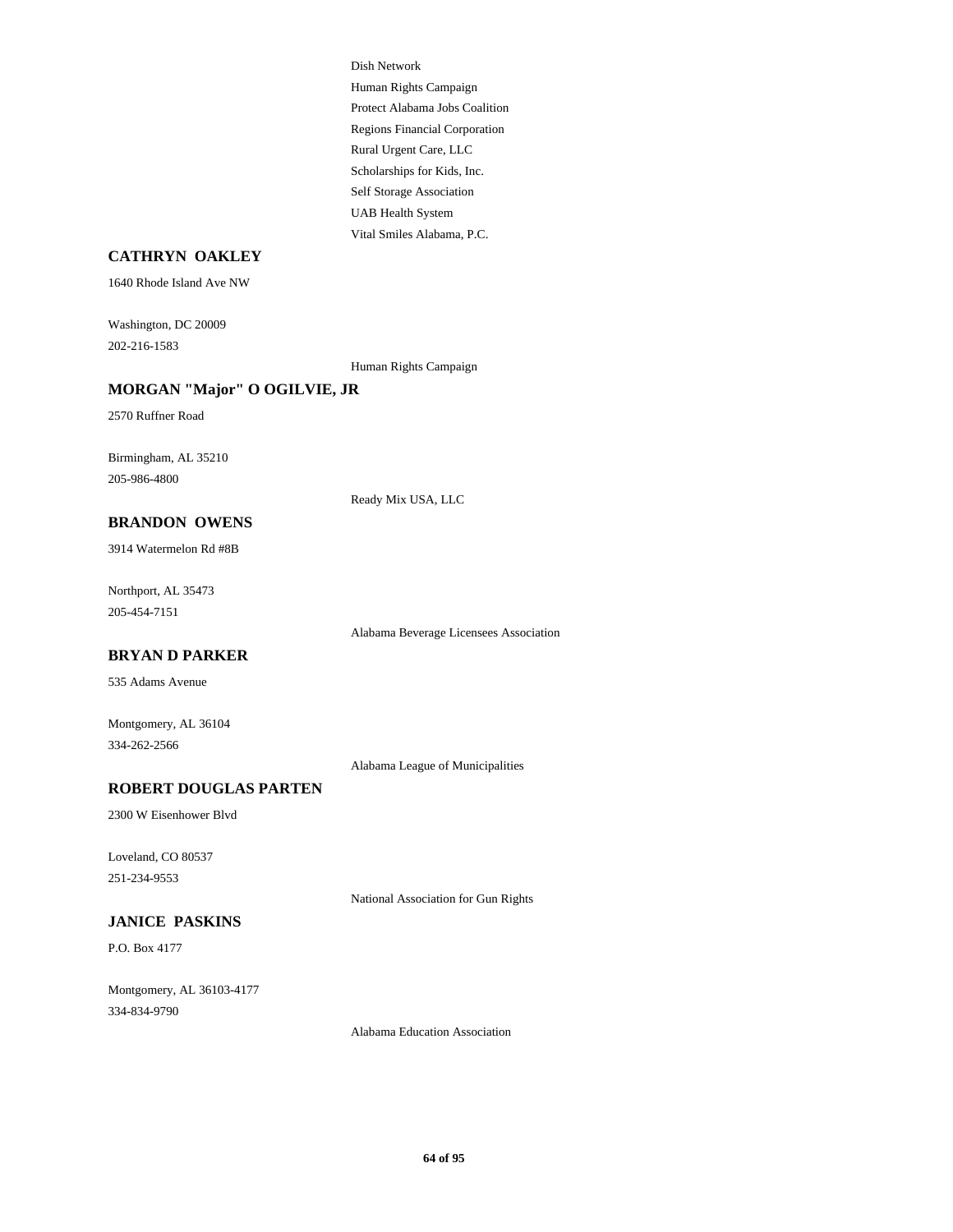## **G. FERRELL PATRICK**

6251 Kathmoor Drive

Montgomery, AL 36117 334-315-1353

> Alabama ID/DD 310 Association American Pharmacy Cooperative, Inc. American Pharmacy Network Solutions Creative Game Technologies DXC Technology Company Eastman Chemical Company Edgenuity Falcon, LLC Gainwell Technologies LLC Gold Dome Link iteach Knowles and Sullivan, LLC Patrick Company, The RAI Service Company The Carpenter Health Network

### **BENJAMIN W. PATTERSON**

423 S. Hull Street

Montgomery, AL 36104 334-262-2577

Fine, Geddie & Associates, LLC

### **KEITH PATTERSON**

2102 Rocky Brook Rd

Opelika, AL 36801 334-332-0320

Communications Workers of America (CWA) APLC

## **BRANDON TYLER PECK**

1401 K St NW

Washington, DC 20005 617-922-9219

Johnson Controls, Inc

## **STEVE R PEGUES**

233 Windchase Drive

Birmingham, AL 35242 205-369-9352

Steve Pegues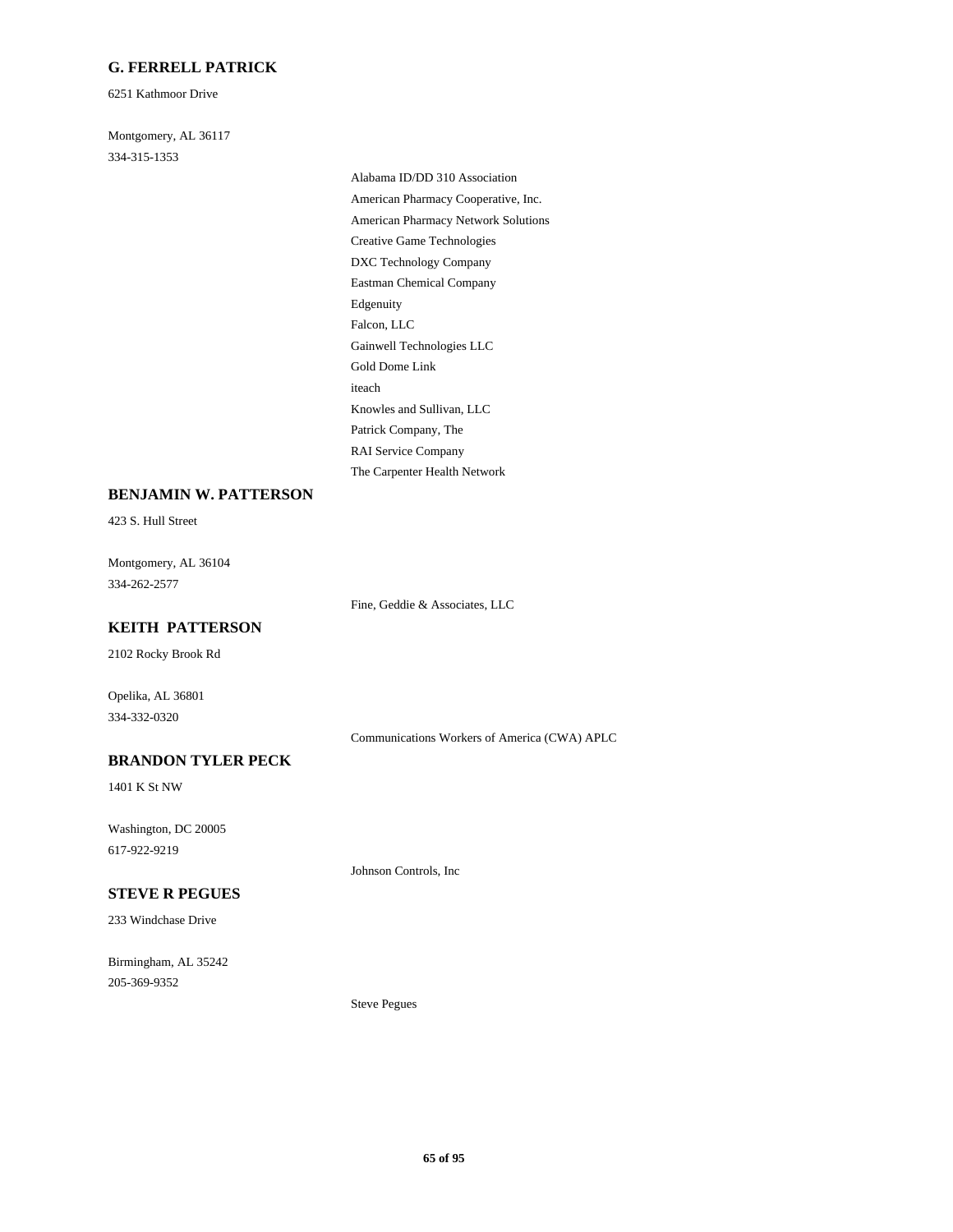## **JAMES V PERDUE**

3 South Jackson

Montgomery, AL 36104 334-399-1655

#### **DARYL OSCAR PERKINS**

1600 5th Street NW

Center Point, AL 35215 205-533-4871

Jim Perdue & Associates, LLC Miller Development Group

Birmingham Business Alliance Master Solutions, LLC REV Birmingham University of West Alabama WATCO Companies

#### **LYNN PETTWAY**

P.O. Box 4177

Montgomery, AL 36103-4177 334-834-9790

Alabama Education Association

## **CURTIS C PICKENS**

The Pickens Group, LLC

Birmingham, AL 35202 205-475-5900

> Alabama Education Association AT&T Alabama THE PICKENS GROUP, LLC

### **PAUL PINYAN**

Post Office Box 11000

Montgomery, AL 36191-0001 334-613-4204

Alabama Farmers Federation/Alfa

#### **SUSAN POLING**

3066 Zelda Road, Box 215

Montgomery, AL 36561 334-721-4115

ALA Leaders in Educational Technology

# **CHEAIRS M PORTER**

19 South Jackson Street

Montgomery, AL 36104 334-954-2540

Medical Association of the State of Alabama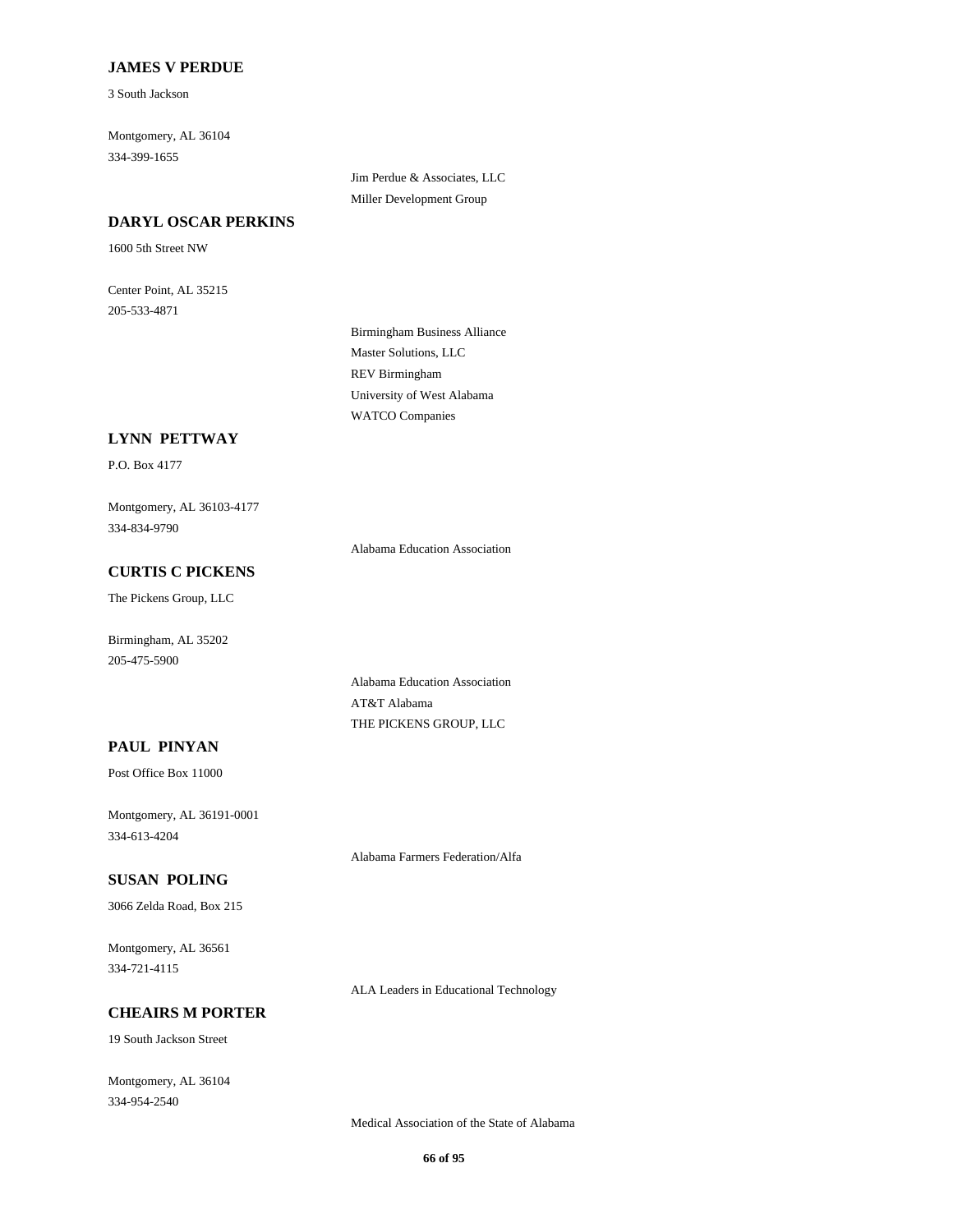## **ANNA MERRILL PRITCHETT**

400 South Union Street

Montgomery, AL 36104 334-954-3065

AARP Alabama

### **JEFFREY ADAM RABREN**

1900 Fifth Ave, N

Birmingham, AL 35203 205-264-4240

Regions Financial Corporation

# **STEPHEN RABY**

116 Jefferson Street

Huntsville, AL 35801 256-546-9967

> Charter Communications City of Huntsville City of Tuscaloosa Tom Coker & Associates

Yellowhammer Fund

## **MIA RAVEN**

821 South Perry Street

Montgomery, AL 36104 334-549-8606

### **CHARLIE JAY REED**

1830 28th Avenue South

Birmingham, AL 35209 205-870-9768

Associated Builders & Contractors of Alabama, Inc.

## **JASON TODD REID**

7515 Halycon Summit Dr., Suite 200

Montgomery, AL 36117 334-834-3006

Home Builders Association of Alabama

## **MITCHELL LAWRENCE REID**

2100 First Avenue North, Suite 500

Birmingham, AL 35203 205-732-2608

The Nature Conservancy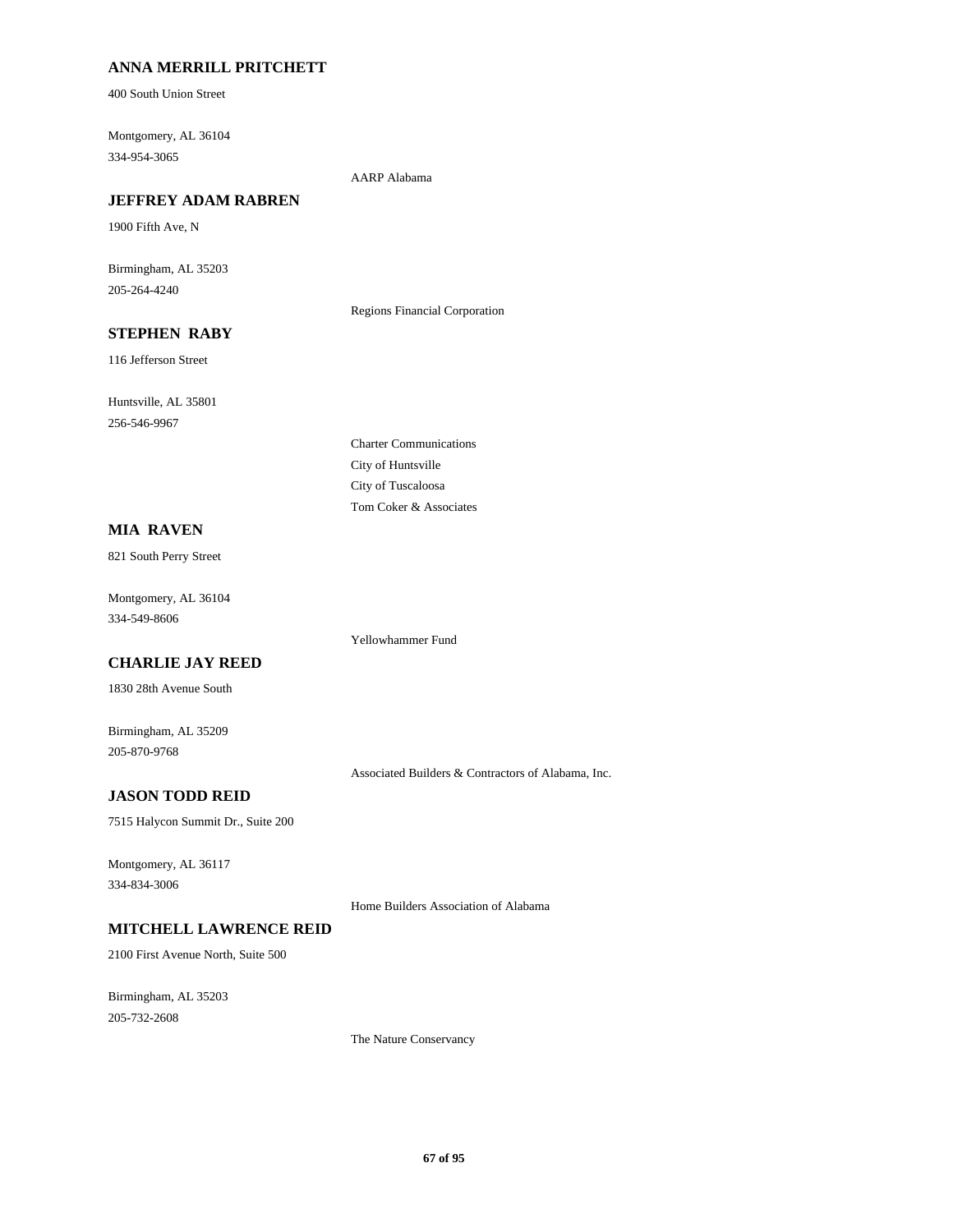## **Andre Reid & Associates**

4346 Forrest Park Drive

Eight Mile, AL 36613 334-324-4270

> AT&T Alabama HPW, Inc. Mobile County Public School System Public Affairs Counsel, Inc. Shore Acres Plant Farm Windom, Galliher & Associates

#### **BRIAN E RELL**

P O Box 306

Birmingham, AL 35201 205-488-5517

Westervelt

## **M. SUZANNE RESPESS**

1600 7th Avenue South

Birmingham, AL 35233 205-638-9652

Children's Hospital of Alabama dba Children's of Alabama

## **ELIZABETH REYNOLDS**

3933 Victoria Lakes Drive South

Jacksonville, FL 32226 317-417-5618

National Association of Mutual Insurance Companies (NAMIC)

## **JOSEPH RICE**

12257 S WADSWORTH BLVD

Littleton, CO 80125-8504 303-977-6521

Lockheed Martin

### **KATIE SANDERS RICHARD**

522 Washington Avenue

Montgomery, AL 36104 334-386-5369

Alabama Association of Realtors

## **EUGENE ALLEN RICHARDSON**

133 Peachtree Street, NE

Atlanta, GA 30303 404-652-5349

Koch Companies Public Sector, LLC and Affiliates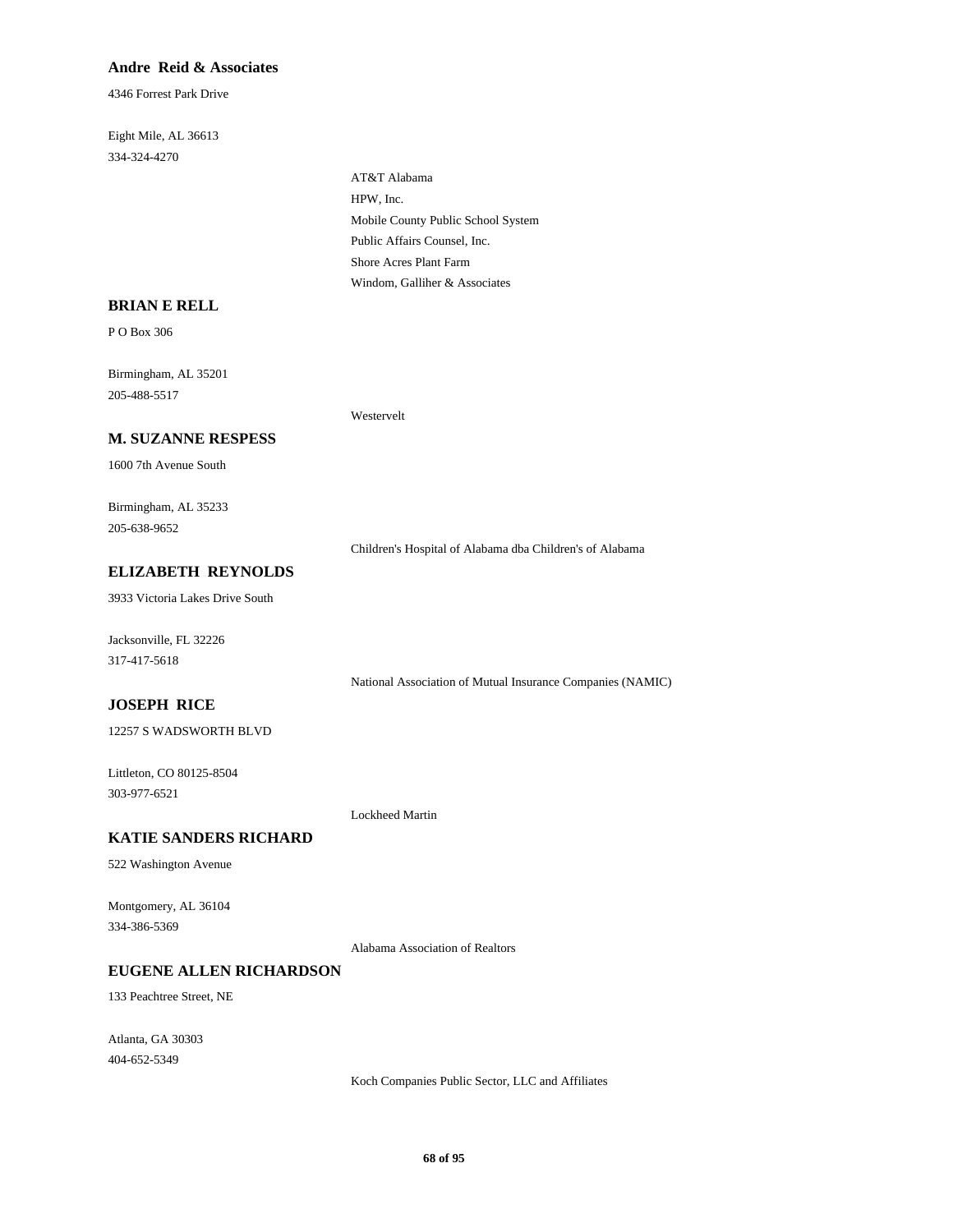### **KENNETH RIDDLE**

450 Plymouth Road

Plymouth Meeting, PA 19462 217-303-6667

#### **DARRELL BREN RILEY**

435 South McDonough Street

Montgomery, AL 36104 334-834-1061

Alabama AFL-CIO

Braeburn Inc.

## **ROBERT RENFROE RILEY**

3530 Independence Drive

Birmingham, AL 35209 205-484-0099

Bob Riley & Associates, LLC

#### **Bob Riley & Associates, LLC**

3530 Independence Drive

Birmingham, AL 35209 205-484-0099

> Abel Healthcare Enterprises, LLC. Airbus Americas Alabama Affordable Housing Association Austal USA Bob Riley & Associates, LLC Brett Real Estate Robinson Development Co., Inc. City of Orange Beach Crown Castle and its Affiliates Halmore, Inc Qualico Steel Co., Inc. RA-LIN Southern Towers, LP

## **COURTNEY L ROARK**

734 15th Street NW

Washington, DC, DC 20005 202-965-7701

URGE: Unite for Reproductive & Gender Equity

### **DAN ROBERTS**

PO Box 55924

Birmingham, AL 35255 256-724-2191

Alabama Brewers Guild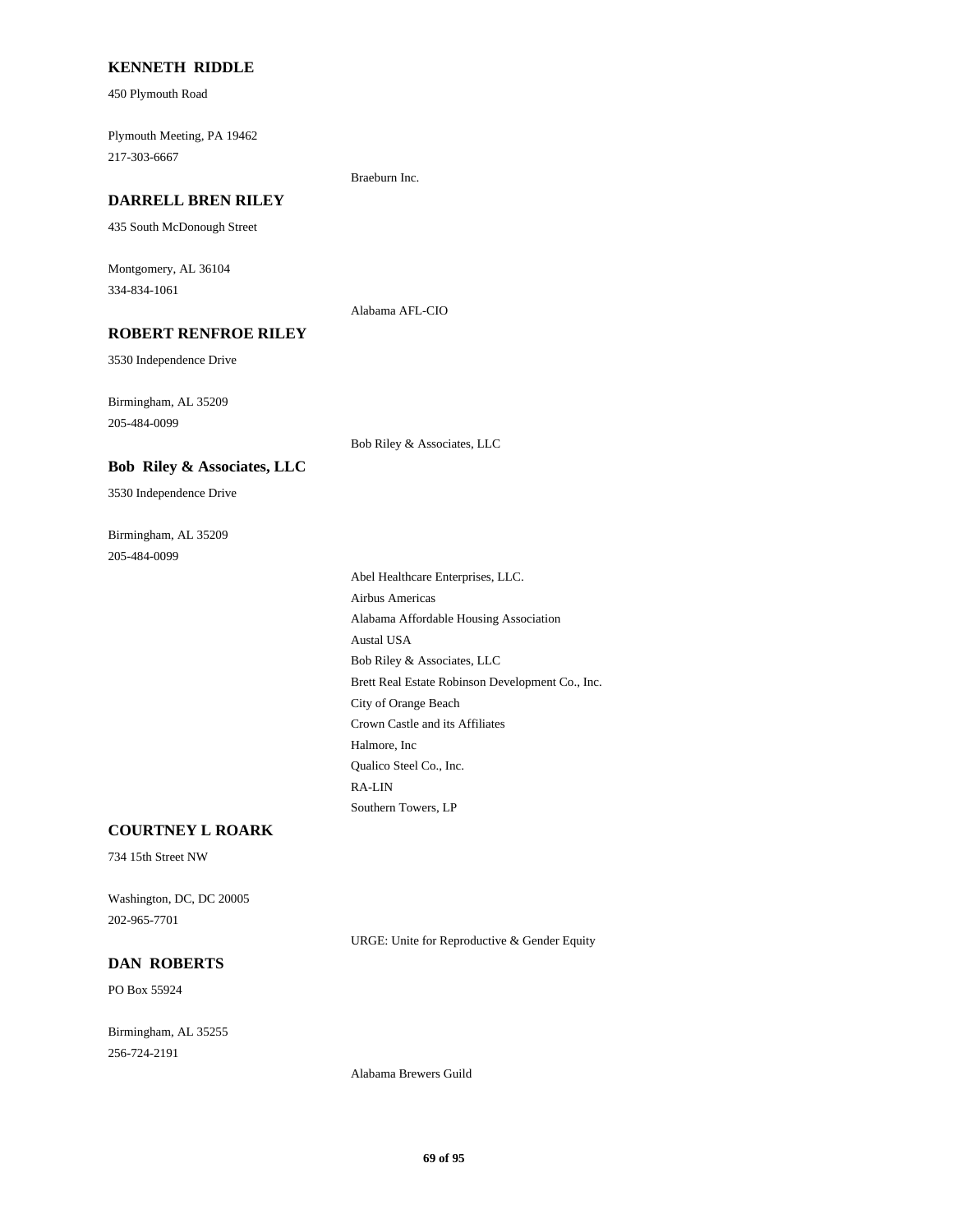### **GARY MACK ROBERTS**

49 Emerald Mountain Expressway

Wetumpka, AL 36093 334-318-9510

American Roads LLC

# **LAURIE ROBERTS**

40 Worth Street

New York, NY 10013 212-364-5344

Innocence Project

# **PRESTON ROBERTS**

P.O. Box 11000

Montgomery, AL 36191-0001 334-288-3900

Alabama Farmers Federation/Alfa

### **GILBERT BROUGHTON ROGERS**

2829 2nd Ave S.

Birmingham, AL 35233 205-745-3060

Southern Environmental Law Center

## **JASON KYLE ROGERS**

2101 6th Ave North

Birmingham, AL 35203 205-645-7722

#### Spire Inc.

**JAY MICHAEL ROSS**

11 North Water Street

Mobile, AL 36602 205-250-5000

Adams and Reese LLP

## **QUINTLON ROSS**

P.O. Box 4177

Montgomery, AL 36103-4177 334-834-9790

Alabama Education Association

## **MICHELLE ROTH**

PO Box 230666

Montgomery, AL 36123 334-271-2281

Alabama Cable and Broadband Association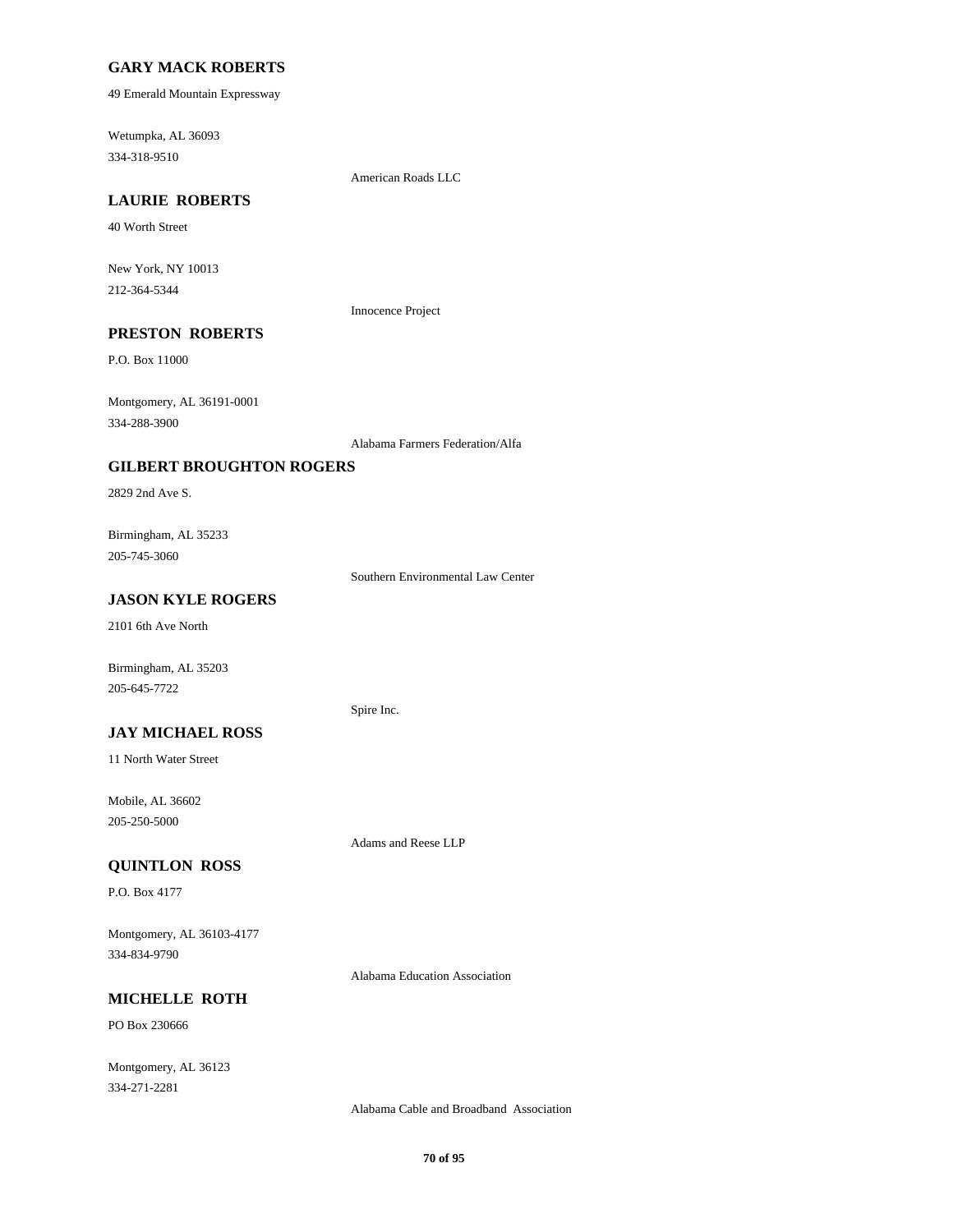## **TOBIN BERNARD ROTH**

Capitol Resources, LLC

Montgomery, AL 36104 334-262-1800

Alabama Criminal Defense Lawyers Association Alabama Export Railroad, Inc. Alabama Podiatric Medical Association American Concrete Pavement Association Southeast Chapter Comcast Concierge Testing Solutions Conduent, Inc. and its Affiliates CoreCivic CSX Transportation, Inc. Deloitte Consulting, LLP Holcim (US), Inc. and Aggregate Industries Management, Inc. (AKA LafargeHolcim USA) Kohler Co. Lifeguard Ambulance Service NextEra Energy Resources, LLC Prochamps Retail Services & Systems, Inc. Scrap Recyclers Association of Alabama Sourcewell Stride Teach for America Teladoc Health , Inc. Trulieve AL, Inc Uber Technologies, Inc Vertex Pharmaceuticals Voyager Sopris Learning, Inc. WellSky Corporation

#### **DAVID RUSSELL**

P O Box 31136

Birmingham, AL 35214 205-382-5346

Russell & Associates

## **ANNE RUZIC**

6 Montcrest Drive

Mountain Brook, AL 35213 205-516-7131

Boehringer Ingelheim Pharmaceuticals, Inc.

### **MARLENE LOUISE SANDERS**

c/o 2350 Kerner Blvd., Ste. 250

San Rafael, CA 94901 415-389-6800

Merck Sharp & Dohme Corp.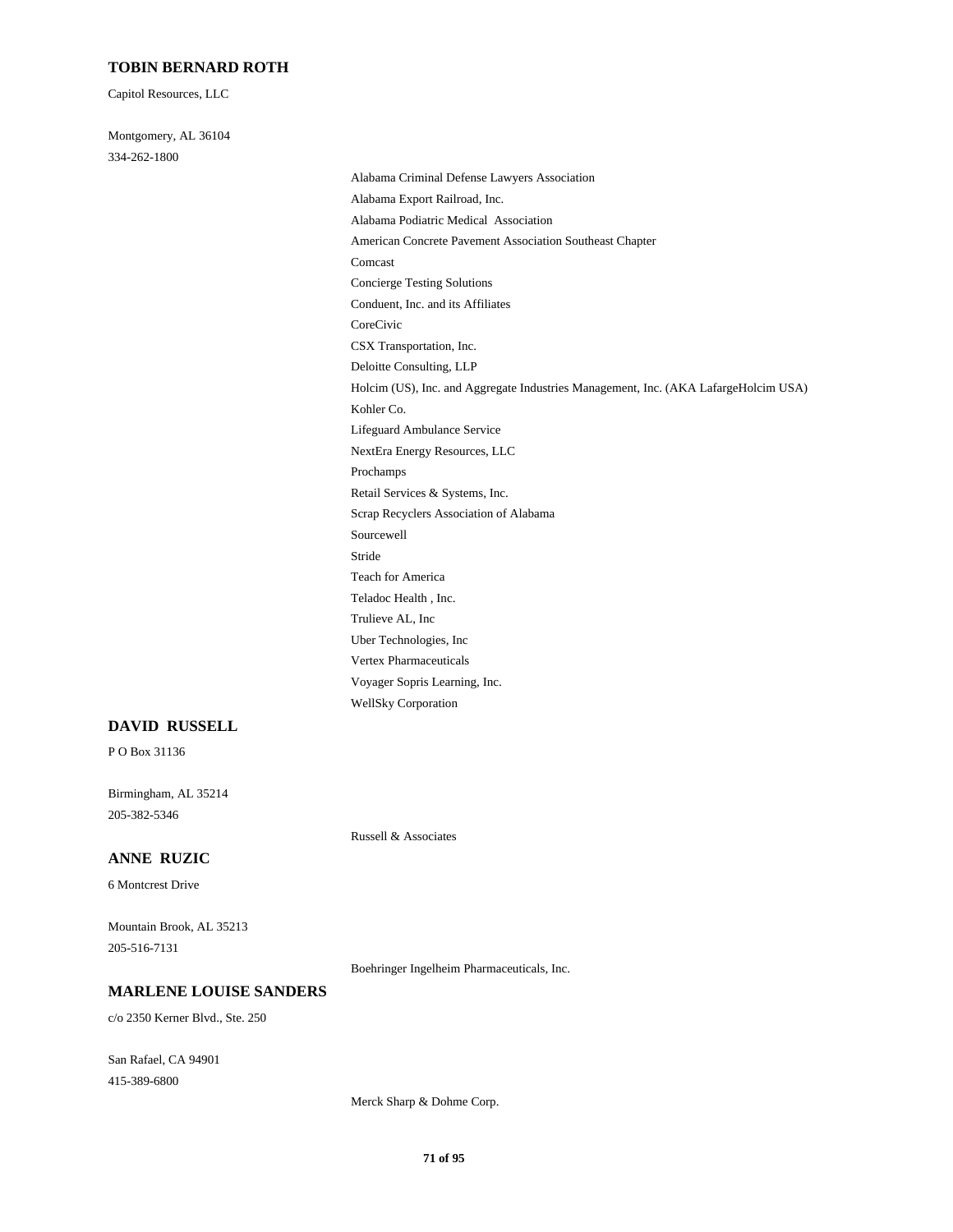### **ALLEN SANDERSON**

401 Adams Avenue, Suite 710

Montgomery, AL 36104 334-244-8948

Bloom Group Inc., The

# **PAUL L SANFORD**

218 Westchester Avenue

Huntsville, AL 35801 256-763-3675

The Sanford Group, Inc.

## **STEPHEN SCOTT SARGENT**

420 20th Street North

Birmingham, AL 35203 205-244-3813

#### BBVA USA

#### **THOMAS JOSEPH SAUNDERS**

555 Alabama Street

Montgomery, AL 36104 334-265-8733

Alabama Forestry Association

## **ZENILLE SAUNDERS**

21255 Hwy 1 South

Plaquemine, LA 70764 225-353-1211

Dow Chemical Company

## **KAITLIN SCHMIDTKE**

1401 New York Ave NW

Washington, DC 20005 202-429-4931

Consumer Energy Alliance

#### **CHARLES ANDREW SCHOCK**

100 Peachtree Street, NW

Atlanta, GA 30303 404-221-0405

The Conservation Fund

### **JOHN SCHREMSER**

3123 Audubon Rd.

Montgomery, AL 36106 334-531-2985

> American Research and Policy Institute Politika, Inc.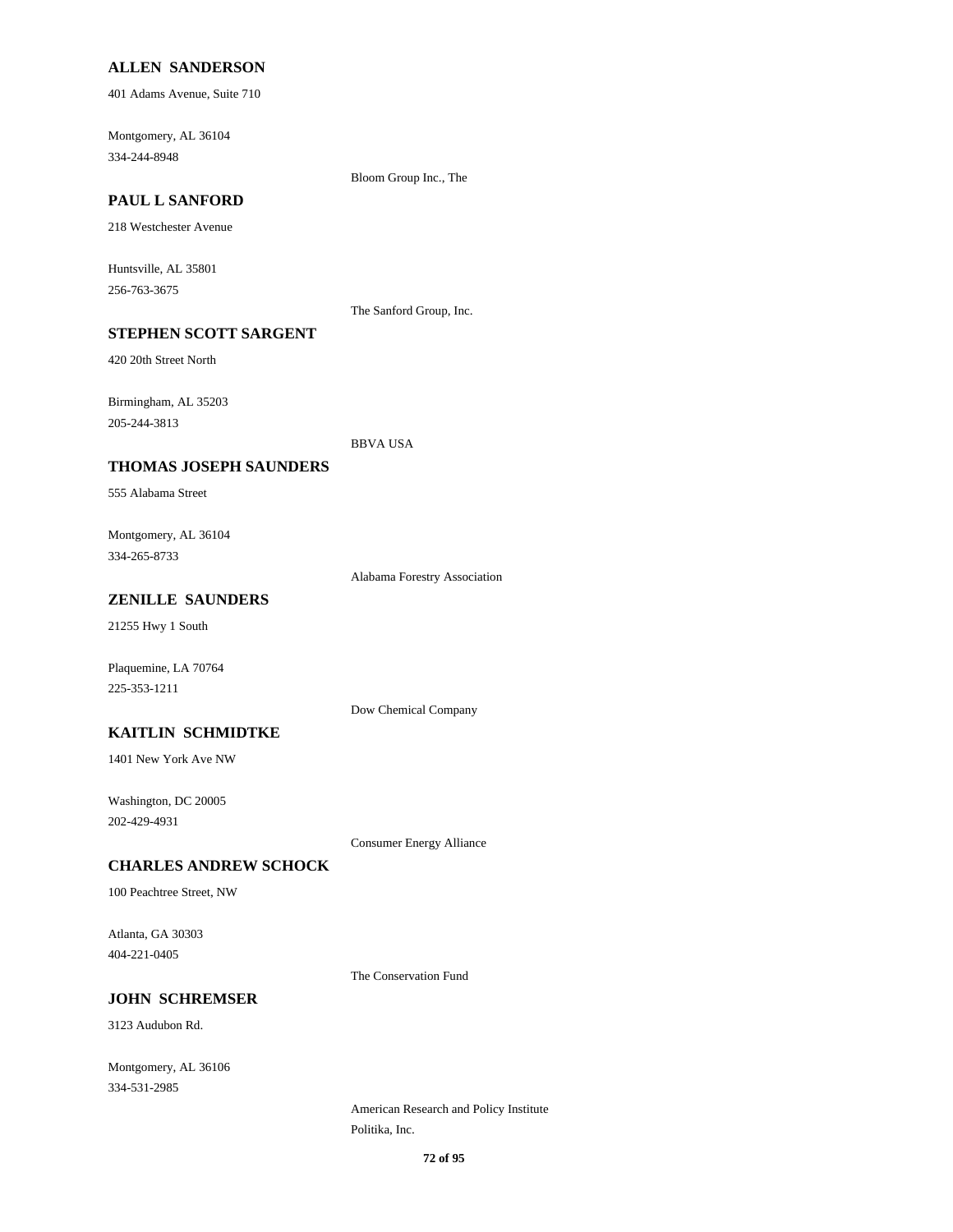## **EMILY SCHULTZ**

1101 15th Street, NW

Washington, DC 20005 205-577-8704

National Alliance for Public Charter Schools

# **ERICA SECHRIST**

Orrick, Herrington & Sutcliffe LLP

Washington, DC 20005 202-339-8400

> Dish Network DraftKings, Inc FanDuel, Inc.

#### **EDWIN G SELLERS**

P. O. Box 1087

Gardendale, AL 35071 205-602-7670

Sellers Export Consulting

#### **JADA LYNN SHAFFER**

1449 Medical Park Drive

Birmingham, AL 35213 334-233-3674

American Heart Association

# **ASHLEY SHELBY**

4408 Kennesaw Drive

Mountain Brook, AL 35213 251-776-2672

Lilly, USA

# **KENNETH CASEY SHELTON**

IBEW

Calera, AL 35040 205-668-1905

International Brotherhood of Electrical Workers (I.B.E.W.)

## **JOHN SHIRLEY**

39 South Harper Street

Tallassee, AL 36078 205-915-7311

International Brotherhood of Electrical Workers (I.B.E.W.)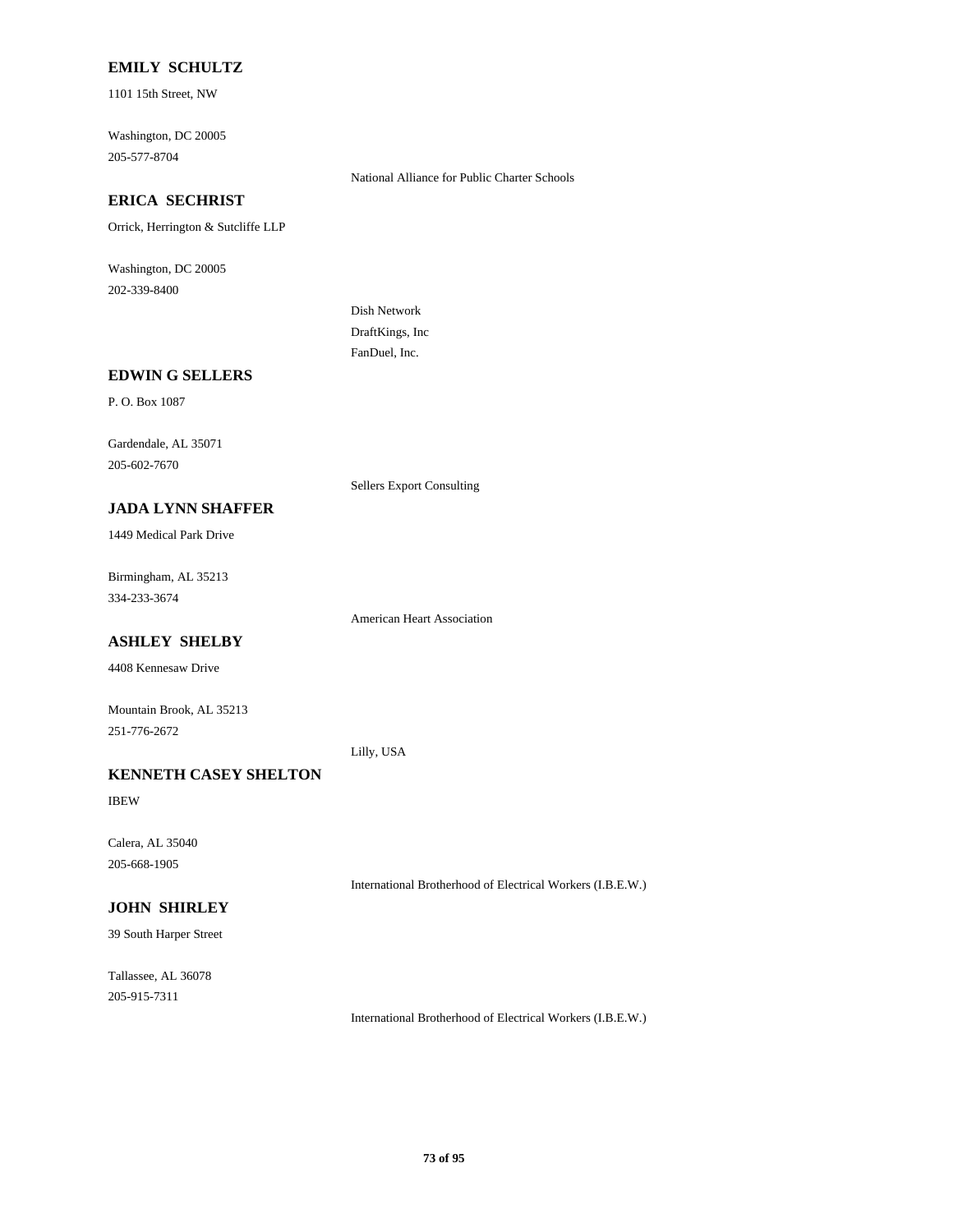### **LINDA SHIRLEY**

P.O. Box 4177

Montgomery, AL 36103-4177 334-834-9790

Alabama Education Association

## **ALEX SHIVELY**

9115 Volunteer Dr

Alexandria, VA 22309 202-262-2756

Petra Strategies

# **MONTGOMERY C SIMPSON**

5 Concourse Pkwy

Atlanta, GA 30328 770-829-6304

Weyerhaeuser Company and its Affiliates

#### **BEVERLY SIMS**

P.O. Box 4177

Montgomery, AL 36103-4177 334-834-9790

Alabama Education Association

## **JACQUELINE OLIVIA SINGLETON**

P.O. Box 4576

Montgomery, AL 36103-4576 334-213-2410

Voices for Alabama's Children

### **DARRYL SINKFIELD**

P.O. Box 4177

Montgomery, AL 36103 334-834-9790

Alabama Education Association

#### **JAMIE TODD SIZEMORE**

720 Leslie Ave

Tuscumbia, AL 35674 256-335-5524

Brotherhood of Locomotive Engineers & Trainmen

## **MEGAN SKIPPER**

One Retail Drive, 3rd Flr West

Montgomery, AL 36110 334-279-1888

A+ Education Partnership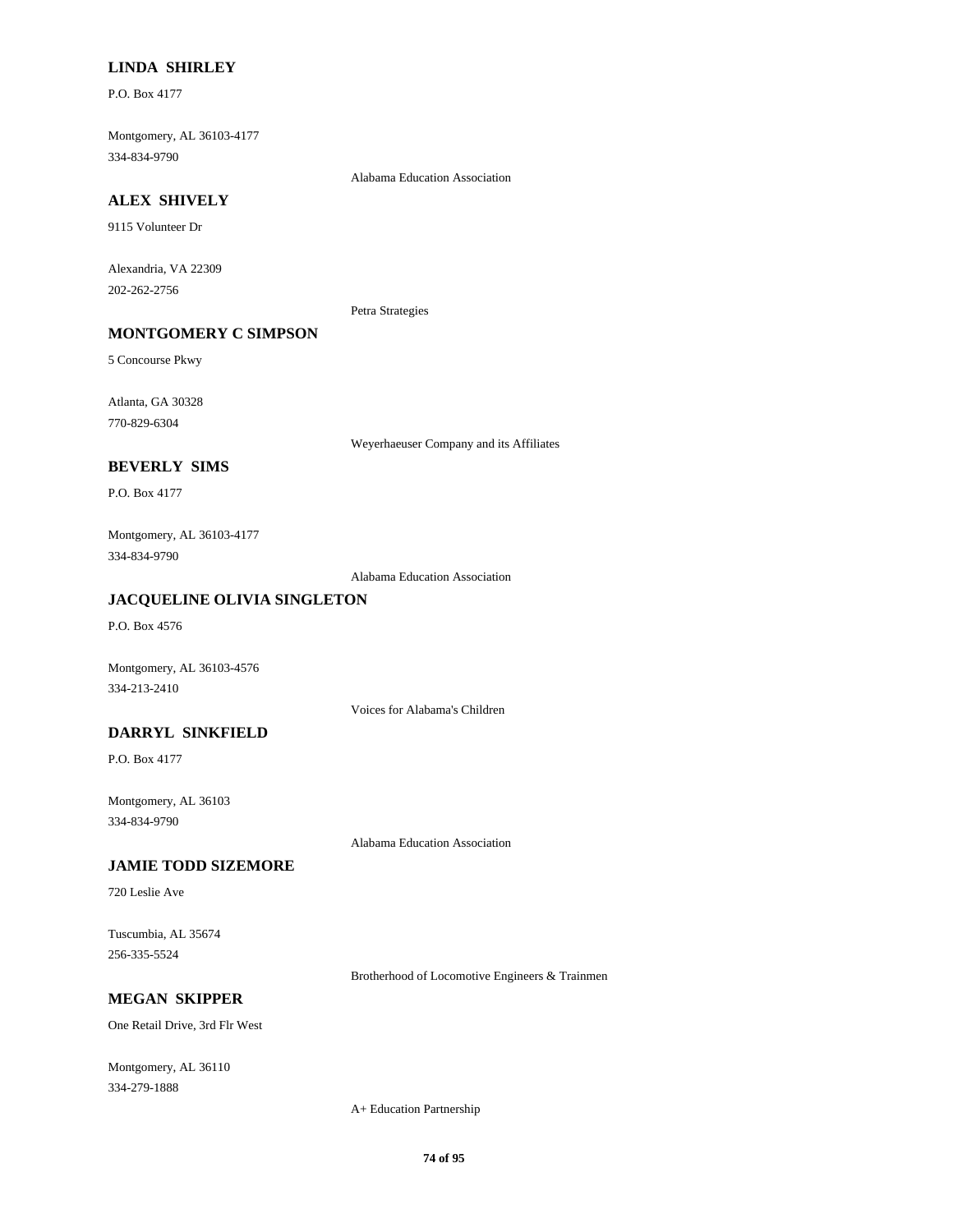## **Skipper Group**

Post Office Box 1484

Auburn, AL 36830 256-282-7444

Poarch Band of Creek Indians

# **TRACY SMALLEY**

1644 Abby Rd

Auburn, AL 36830 706-332-1316

Amgen, Inc.

# **CHARLES Chuck C. SMITH**

PO Box 29

Demopolis, AL 36732 251-752-3351

WestRock Company

## **EUNICE SMITH**

4200 Stone River Circle

Birmingham, AL 35213 205-879-7096

Eagle Forum of Alabama

Alabama Power Company

## **HOUSTON SMITH**

770 Washington Avenue

Montgomery, AL 36104 334-832-3826

#### **JIM SMITH**

50 Greeno Rd South

Fairhope, AL 36532 251-279-0665

American Research and Policy Institute

#### **JOHN KENNETH SMITH**

535 Adams Avenue

Montgomery, AL 36104 334-262-2566

Alabama League of Municipalities

#### **JOHNNIE B SMITH**

Alabama Association for Justice

Montgomery, AL 36104 334-262-4974

Alabama Association for Justice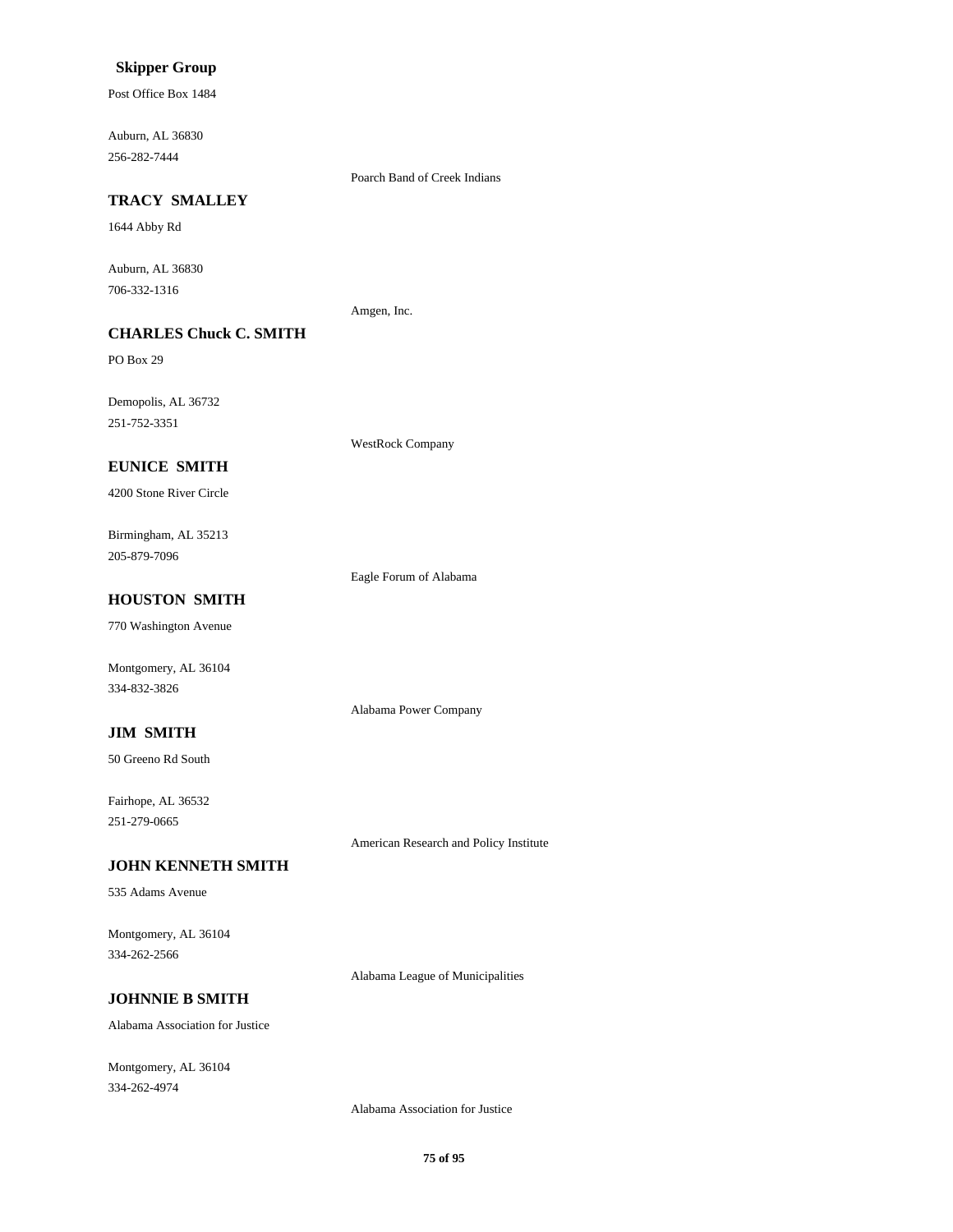### **MATTHEW L SMITH**

One Retail Drive, 3rd Floor West

Montgomery, AL 36110 334-279-1886

A+ Education Partnership

Charter Communications

## **MICHAEL STEVEN SMITH**

45 Magnolia Place Drive

Wetumpka, AL 36093 334-850-0000

> MS Strategic Consulting Southern Communications Services Inc dba Southern Linc

#### **ROBERT LEON SMITH**

151 London Parkway

Birmingham, AL 35211 205-531-6318

#### **SALLY B. SMITH**

Post Office Box 4980

Montgomery, AL 36103 334-277-9700

Alabama Association of School Boards

# **JOHN SORRELL**

1745 Platt Place

Montgomery, AL 36117 334-549-1902

Alabama Concrete Industries Association

SPLC Action Fund

# **DIEGO SOTO**

400 Washington Ave

Montgomery, AL 36104 334-956-8200

**JERRY W. SPENCER**

The Spencer Group, LLC

Pike Road, AL 36064 334-354-3220

> Alabama Installment Lenders Association Government Corporate Partners, LLC Poarch Band of Creek Indians Veritec Solutions LLC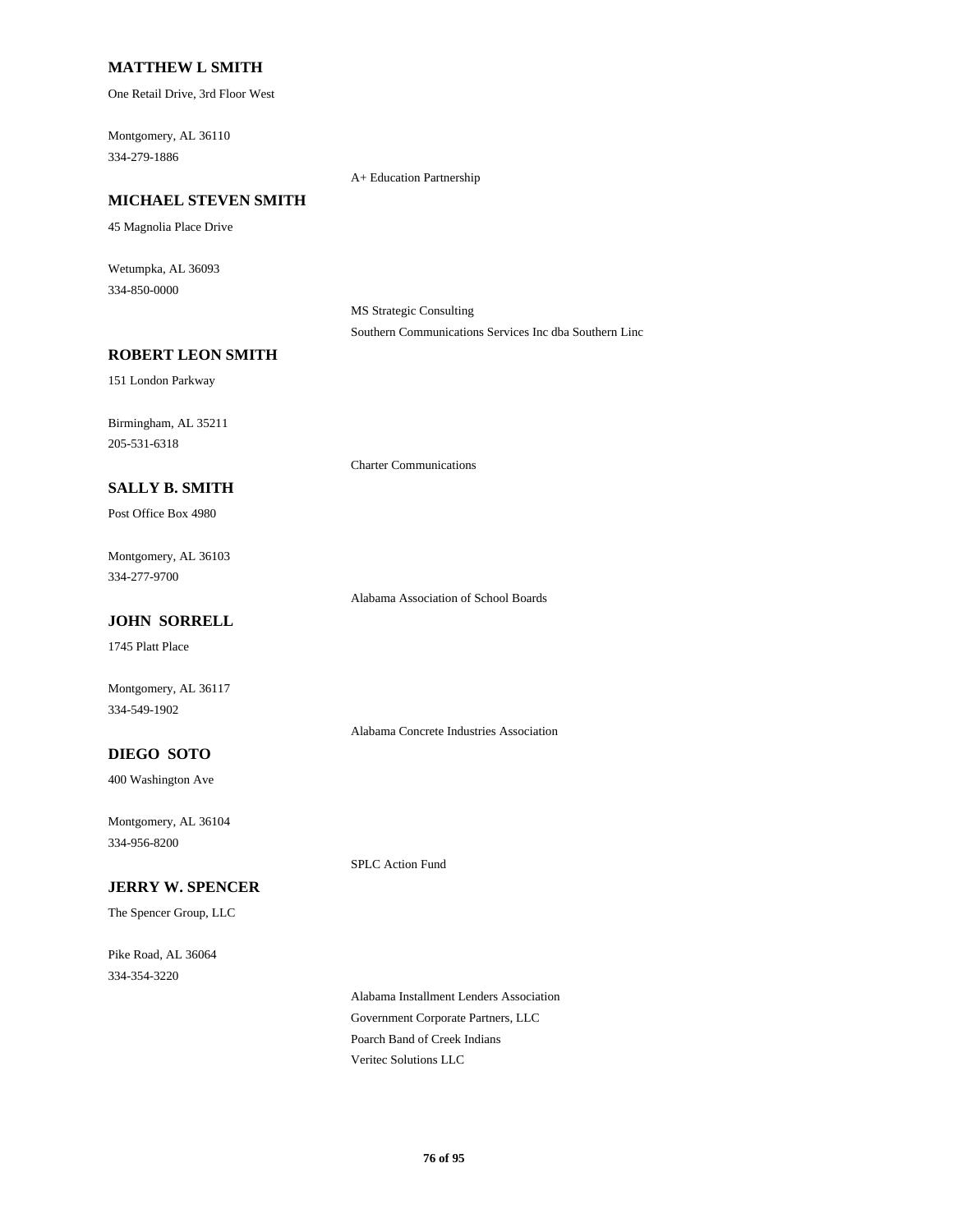## **THOMAS SRI**

c/o 2350 Kerner Blvd.

San Rafael, CA 94901 415-389-6800

Raytheon Technologies Corporation

## **MICHAEL CHRISTOPHER STALEY**

1097 AL SEIER ROAD

HOOVER, AL 35226 205-907-2239

> Applied Research Center of Alabama Digital Diagnostics Medela, LLC.

## **ANGI HORN STALNAKER**

PO Box 476

Troy, AL 36081 334-224-3482

Virtus Solutions, Inc.

## **IZAAK STANDRIDGE**

P.O. Box 4177

Montgomery, AL 36103-4177 334-834-9790

Alabama Education Association

# **LANE STEPHENS**

111 N. Calhoun St, Suite 6

Tallahassee, FL 32301 850-933-9583

Alabama Dog Hunters Association

# **WILLIAM CARTER STERN**

716 East 10th 1/2 Street

Houston, TX 77008 713-503-1198

Lyft, Inc

# **STEPHEN STETSON**

445 Dexter Ave Suite 4050

Montgomery, AL 36104 334-372-2576

Sierra Club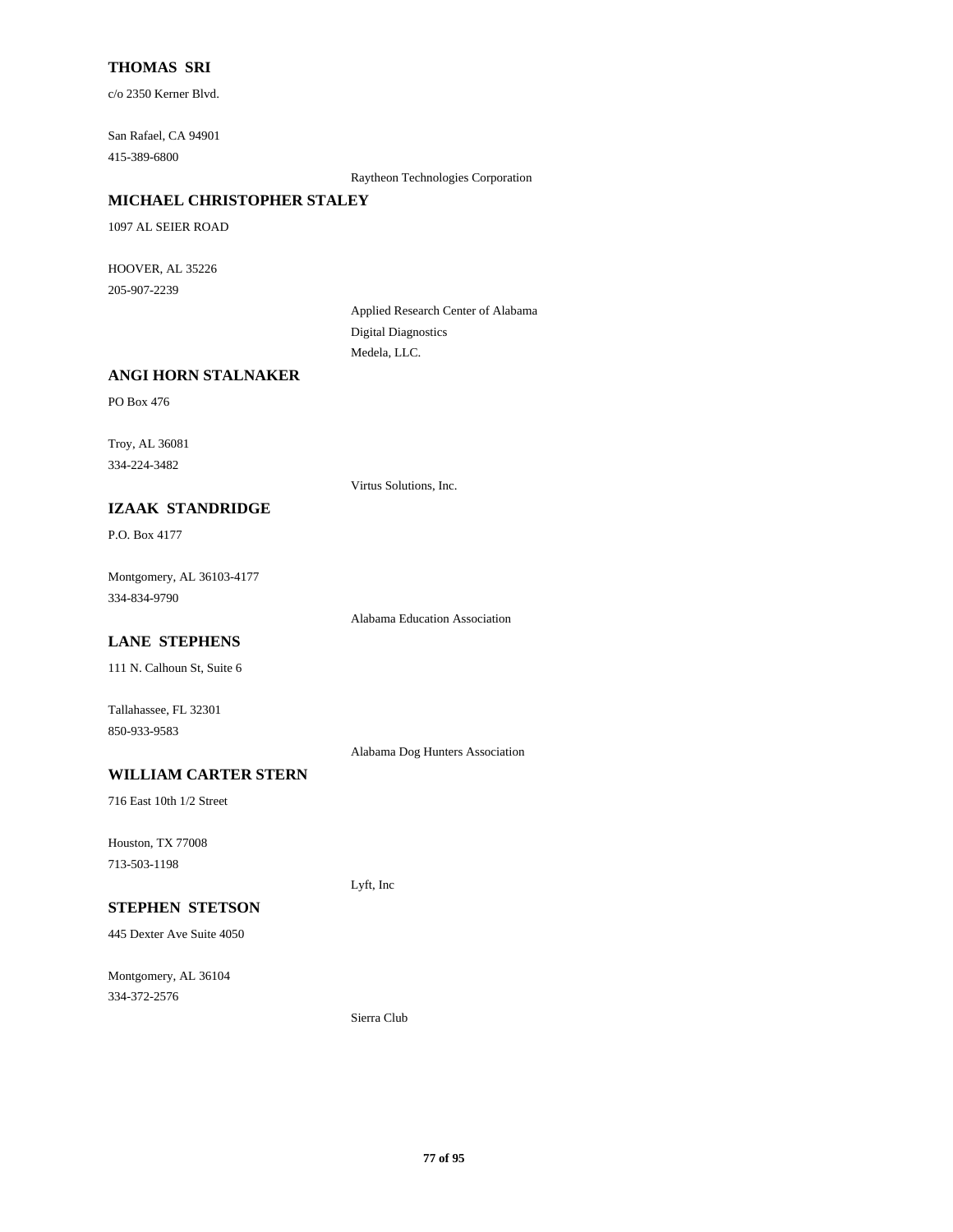#### **KEM STEWARD**

P.O. Box 4177

Montgomery, AL 36103-4177 334-834-9790

#### **J. DAVIS STEWART III**

One Federal Place

Birmingham, AL 35203 205-521-8861

Alabama Education Association

Alabama Association of Realtors Alabama Opportunity Scholarship Fund Alkermes, Inc. Alliance for Automotive Innovation Amusement Park Association Arsenal Insurance Management, LLC Associated Builders & Contractors of Alabama, Inc. Business Council of Alabama Chime Financial Inc. Colonial Management Group Community Choice Financial Compass Alabama LLC DentaQuest, LLC Ductile Iron Pipe Research Association EBSCO Industries, Inc. Economic Development Association of Alabama Inc. Electric Cities of Alabama Elmore County Economic Development Authority Encompass Health Enviva Development Holdings, LLC Facebook, Inc. Fort Morgan Paradise Joint Venture GEO Group, Inc. InState Partners Insurance Auto Auctions Corp. MedImpact Healthcare Systems, Inc. Montgomery County Board of Education NIC Huntsville Senior, LLC PayIt, LLC Pfizer Inc. Redwood Capital Investments Retirement Systems of Alabama Spire Inc. StubHub, Inc Swatek, Vaughn & Bryan Trulieve AL, Inc Tyson Foods Verizon Vulcan Materials Company Warrior Met Coal, Inc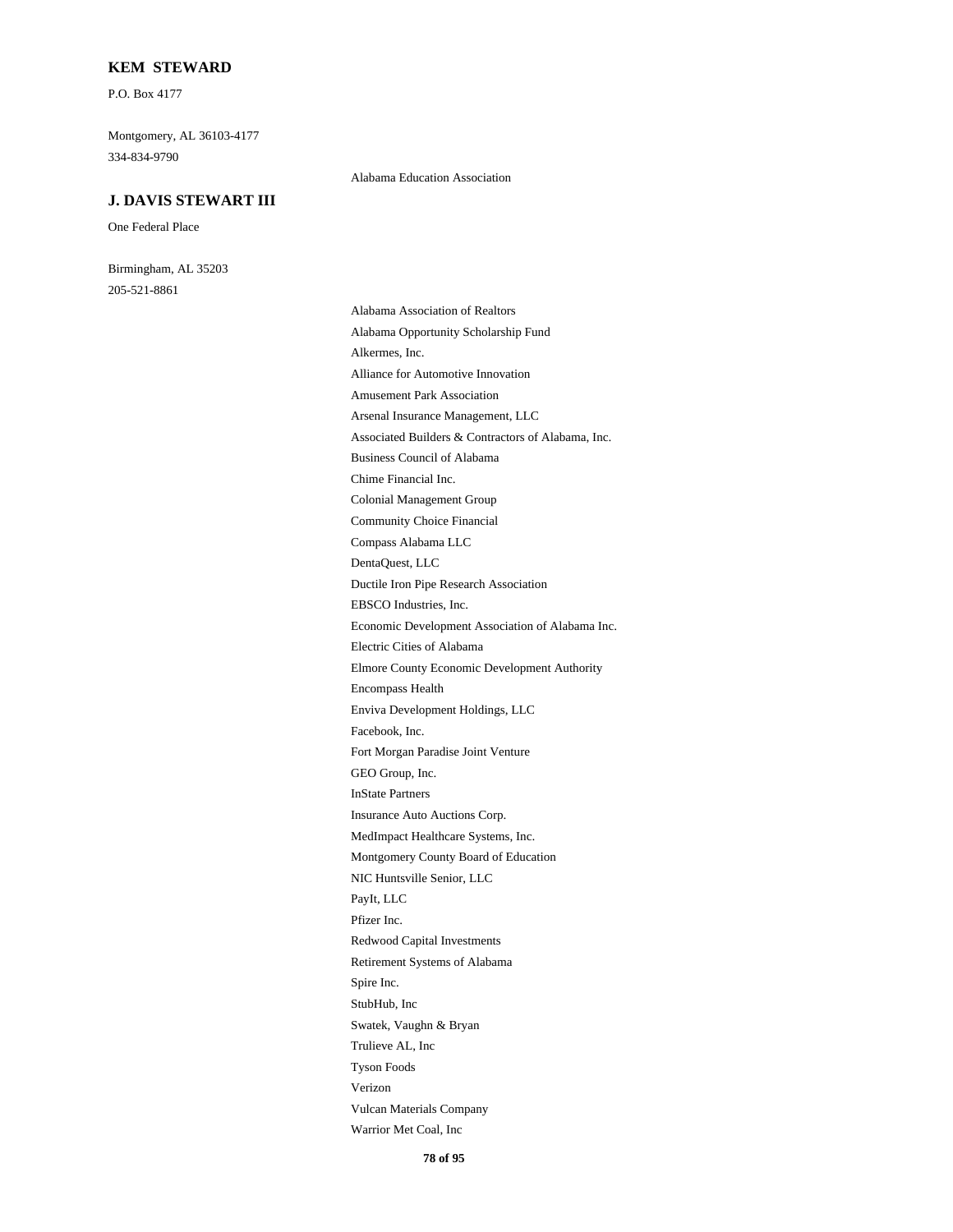#### **MARTY STOKES**

2 North Jackson St, Ste 700

Montgomery, AL 36104 334-263-7594

#### **SARAH STOKES**

2829 2nd Ave South

Birmingham, AL 35233 205-745-3060

Southern Environmental Law Center

Association of County Commissions of Alabama

# **THERON STOKES**

P.O. Box 4177

MONTGOMERY, AL 36103-4177 334-834-9790

Alabama Education Association

#### **J ROBIN STONE**

2 No2415 Moores Mill Road

Auburn, AL 36830 334-799-4479

> Blue Cross & Blue Shield of Alabama McMillan & Associates LLC Robin Stone Company

# **R. JOHN STONE**

1600 Seventh Avenue South

Birmingham, AL 35233 205-638-6769

Children's Hospital of Alabama dba Children's of Alabama

# **DAVID STOUT**

3122 Malone Drive

Montgomery, AL 36106 334-328-2650

#### **NICK STOWELL**

110 N Carpenter St

Chicago, IL 60607 708-490-8325

Alabama Arise Action SPLC Action Fund

McDonald's Corporation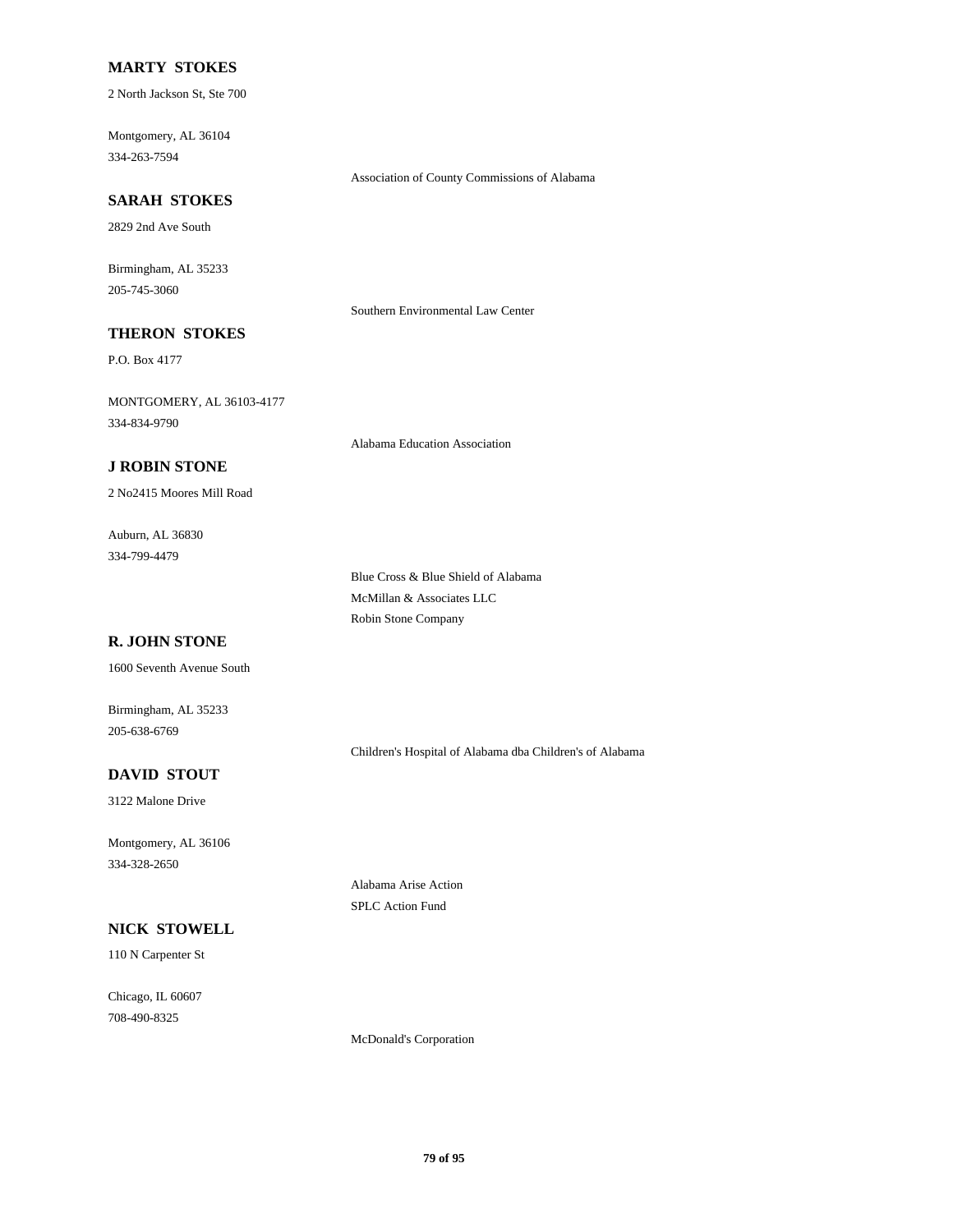## **Strategic Resource Group LLC**

2037 Hazel Hedge Lane

Montgomery, AL 36106 334-868-3723

#### **SEAN STRICKLER**

340 TechnaCenter Drive

Montgomery, AL 36117 334-215-2732

Alabama Rural Electric Association of Cooperatives

# **ZACK STUDSTILL**

836 Washington Avenue

Montgomery, AL 36104 334-265-1684

**MICHAEL W. SULLIVAN**

Alabama Dental Association

BBB Educational Enterprises Joy to Life Foundatiom

Birmingham, AL 35203 205-241-9607

2229 1st Avenue North

Alliance for Responsible Consumer Legal Funding Check into Cash Inc. Modern Financial Services Association of Alabama The Lobbyist Group Wine Institute, The

## **THOMAS A SUTER**

1385 White Star Lane

Tallahassee, FL 32312 850-597-9372

Novartis Services, Inc.

## **SABRA SUTTON**

100 S. Union Street, Suite 338

Montgomery, AL 36104 334-353-1969

Alabama Association of Conservation Districts

## **JULIE SWANN**

P.O. Box 4177

Montgomery, AL 36103-4177 334-834-9790

Alabama Education Association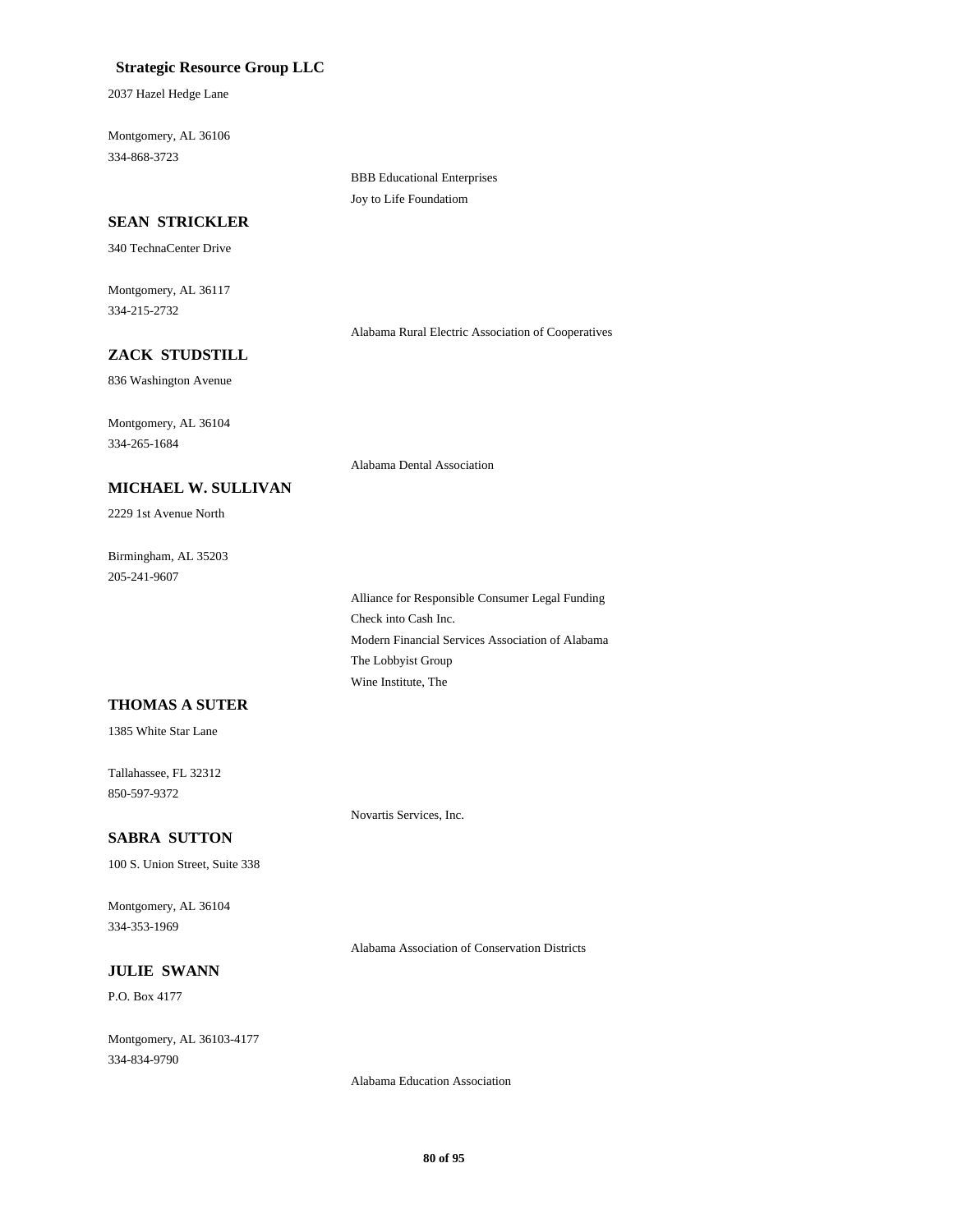## **DAX SWATEK**

770 Washington Ave

Montgomery, AL 36104 334-262-5200

#### **Swatek, Vaughn & Bryan**

770 Washington Ave

Montgomery, AL 36104 334-262-5200

Dax R. Swatek & Associates, L.L.C. Swatek, Vaughn & Bryan

Advance America Cash Advance, Inc Alabama & Gulf Coast Railway, LLC Alabama Asphalt Pavement Association Alabama Power Company Alabama Sports Council, Inc. BetMGM, LLC Blue Cross & Blue Shield of Alabama C Spire CHSPSC, LLC City of Florence, Alabama City of Madison City of Montgomery Corizon Health Dax R. Swatek & Associates, L.L.C. DraftKings, Inc Encompass Health FanDuel, Inc. Fresenius Medical Care North America GEO Group, Inc. Grandview Medical Center Greystone Public Affairs, LLC Juul Labs, Inc. LCE - Life Changing Experiences Ltd. Meridian & Bigbee Railroad, L.L.C. New Schools for Alabama People for Bikes Protect Alabama Jobs Coalition Protective Life Corporation Select Management Resources, Inc. Sight Savers of America Southern Communications Services Inc dba Southern Linc Southern Research ST Bunn Construction Co, Inc. Stride The Bay Line Railroad, L.L.C. The Health Care Authority for Baptist Health, an affiliate of UAB Health System Turo Inc. UAB Health System University of West Alabama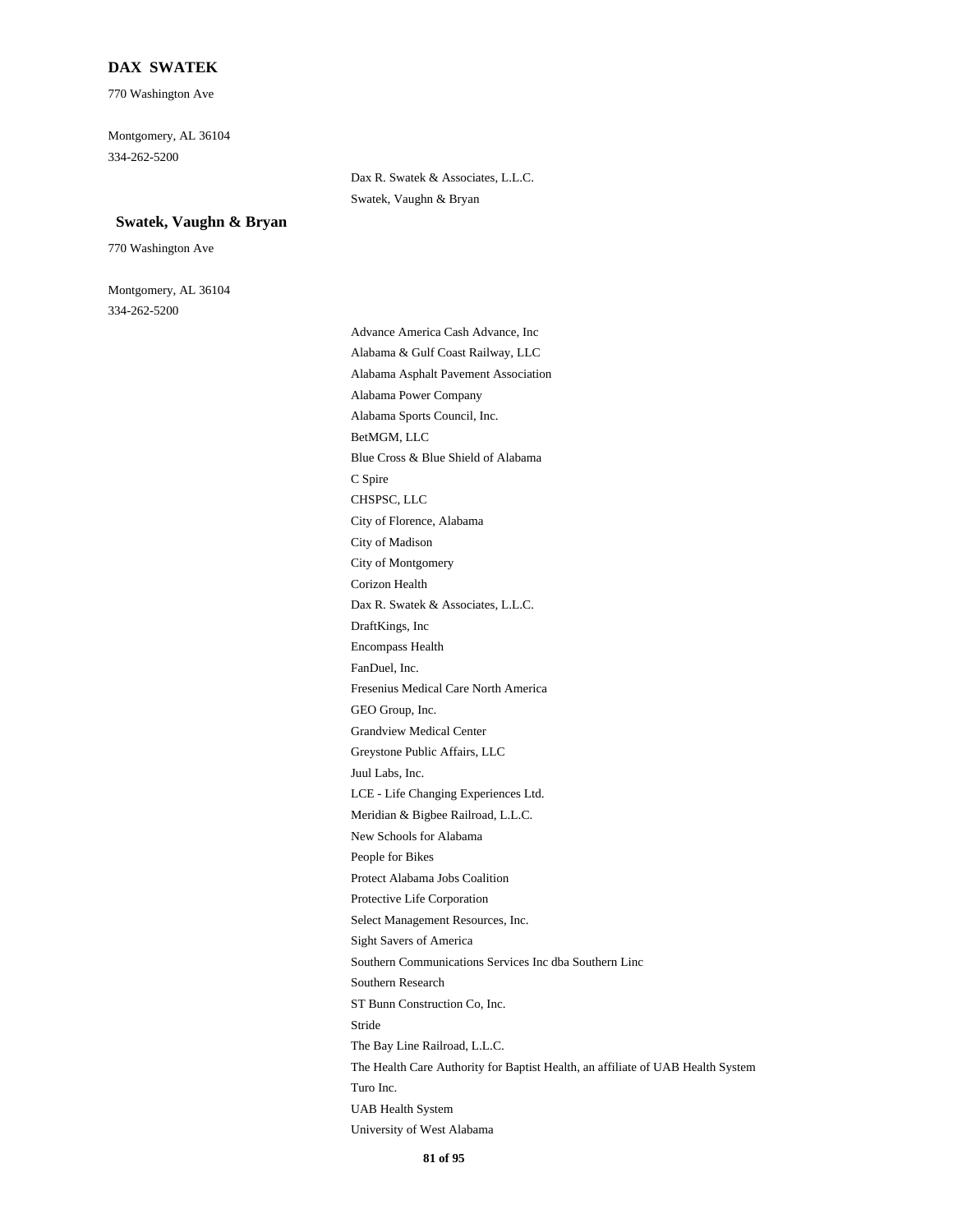## Verify 4 Incorporated Wells Fargo & Co. Whitaker Contracting

#### **DANA THOMAS PAUL SWEENEY**

309 North Hull Street

Montgomery, AL 36107 334-263-0086

Alabama Appleseed Center for Law & Justice, Inc.

## **MICHAEL TAFELSKI**

400 Washington Ave

Montgomery, AL 36104 334-956-8200

SPLC Action Fund

Energy Alabama

Verizon

Dexcom, Inc.

## **DANIEL LOUIS TAIT**

PO Box 1381

Huntsville, AL 35803 256-303-7773

## **JOHN F. TANNER**

PO BOX 380832

Birmingham, AL 35238 205-733-0054

**JUSTIN TANNER**

One Verizon Place, 2nd Floor

Milton, GA 30004 678-920-1246

#### **BRUCE TAYLOR**

13001 Bridgeview Court

McCordsville, IN 46055 317-565-3274

**ELLIE TAYLOR** 300 Vestavia Parkway, Suite 3500

Birmingham, AL 35216 205-823-5498

Alabama Crown Distributing Co. Georgia Crown Distributing Company Republic National Distributing Company Wine & Spirits Wholesalers of America, Inc

Alabama Grocers Association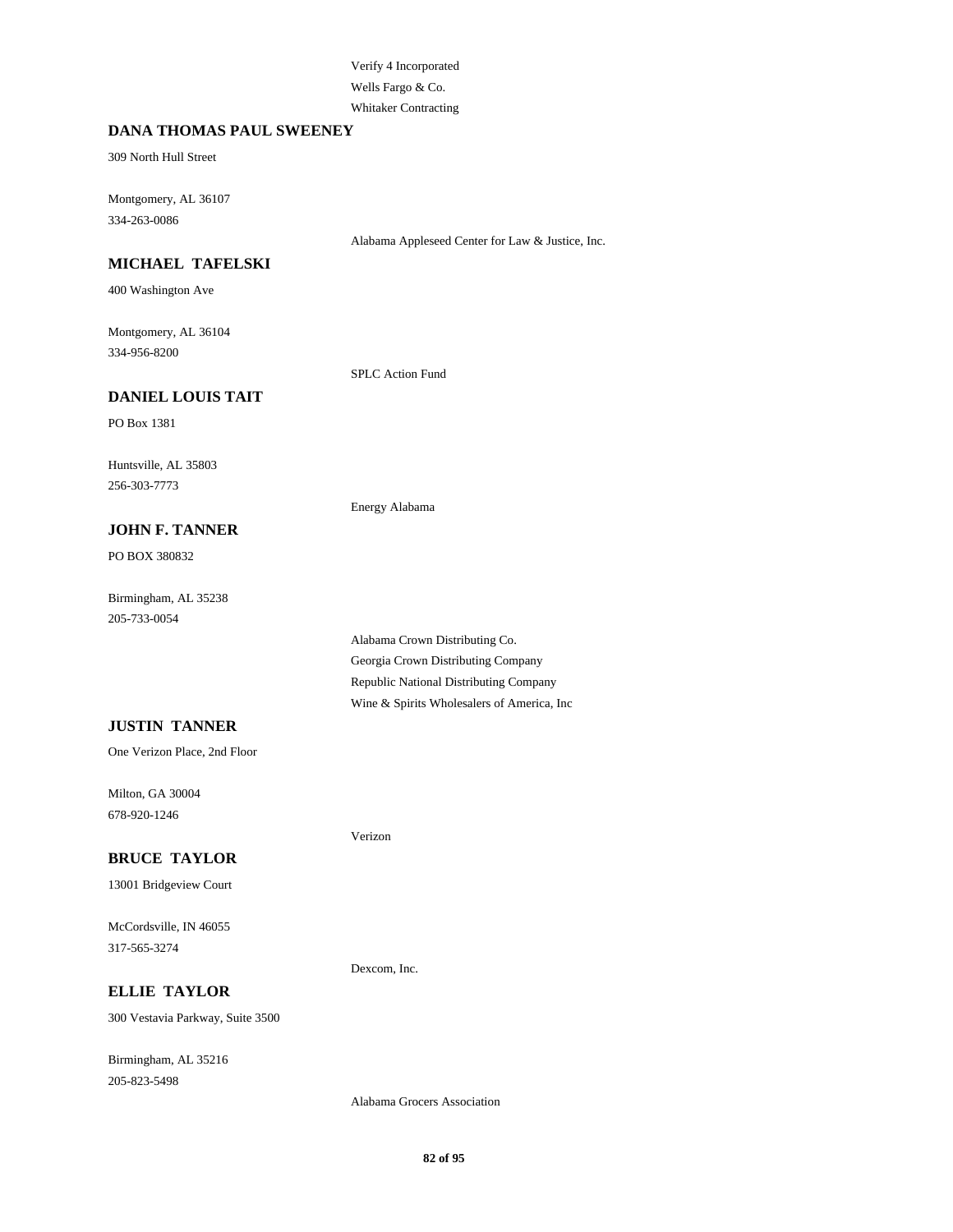#### **JOHN A. TEAGUE**

Government Corporate Partners, LLC

Montgomery, AL 36104 334-265-8086

> First Southern Services, Inc Government Corporate Partners, LLC Ocoee Management Inc. Teague, Gray & Moore,LLC Total Political Solutions, LLC

## **TAMI EZELL TEAGUE**

Government Corporate Partners, LLC

Montgomery, AL 36104 334-265-8086

> Alabama Installment Lenders Association Alabama Prosthetic and Orthotic Assoc. Government Corporate Partners, LLC Teague, Gray & Moore,LLC Total Political Solutions, LLC

Government Corporate Partners, LLC

#### **JOHN A TEAGUE II**

441 High St

Montgomery, AL 36104 334-265-8086

#### **The Southern Group**

2 N. Jackson Street

Montgomery, AL 36104 334-240-6900

> Alabama Association of Housing & Redevelopment Authorities Alabama Board of Pharmacy Alabamians for Alcohol Regulation and Control American Registry of Radiologic Technologists AT&T Alabama Enbridge, Inc and its Affiliates Rx Development Southland Benefit Solutions, LLC Telecommunications Association of the Southeast Tenaska, Inc. The Southern Group Tom Coker & Associates Utility Infrastructure Management, LLC

# **DAVID L. THOMAS**

1181 Falls Crest Place

Auburn, AL 36830 334-209-0508

Eagle 1 Resources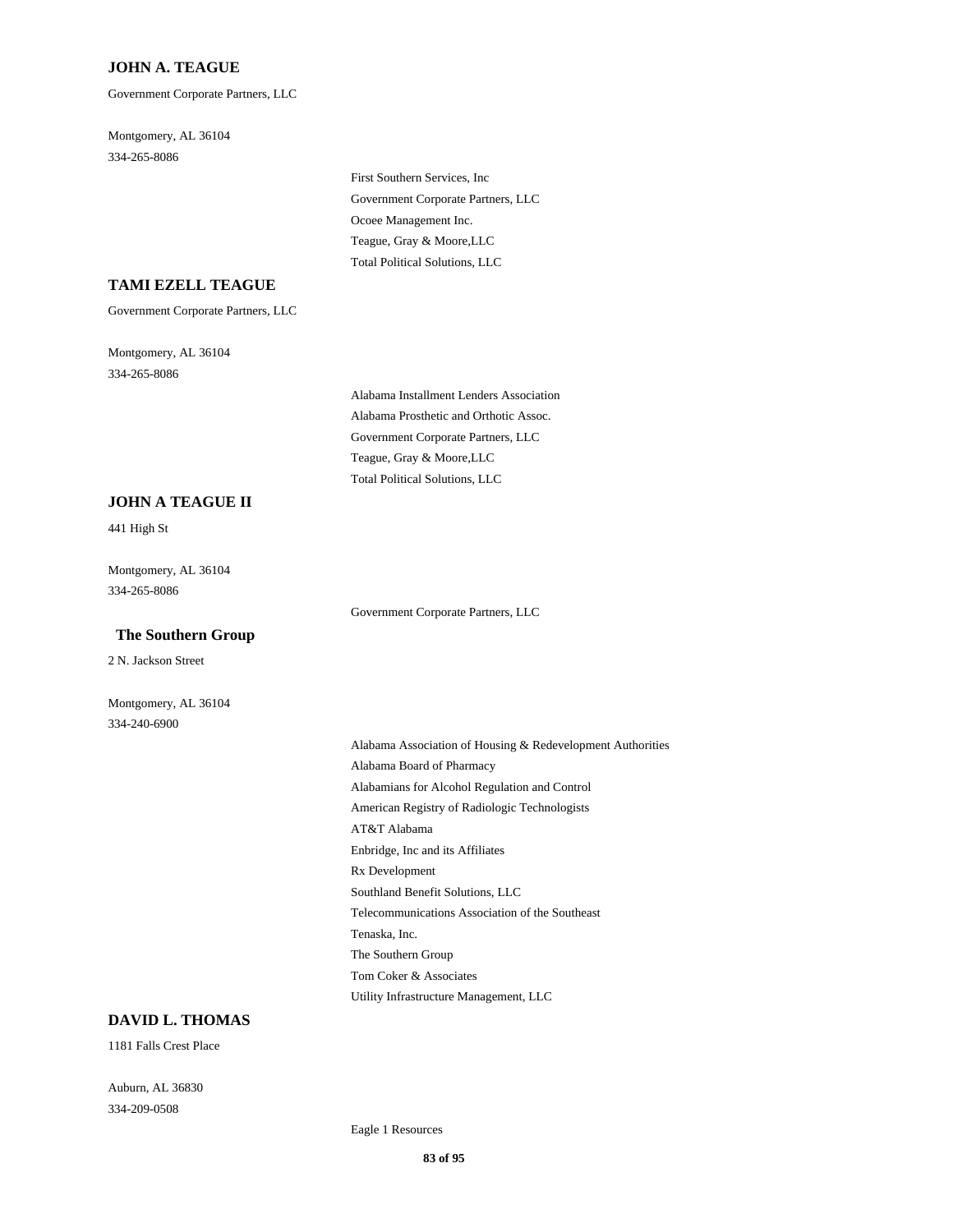## **ARTHUR THOMM, II**

c/o NRA OGC, 11250 Waples Mill Rd

Fairfax, VA 22030 703-267-1250

National Rifle Association of America

#### **STAFFORD THOMPSON**

828 Washington Avenue

Montgomery, AL 36104 334-262-4177

Alabama Education Retirees Association

## **CHRISTINA ANDREEN TIDWELL**

2829 2nd Ave. South

Birmingham, AL 22902 205-745-3060

Southern Environmental Law Center

#### **ROBERT D TIMMONS**

514 Washington Avenue

Montgomery, AL 36104-4385 334-264-7827

Alabama Sheriffs Association

## **PATRICIA TODD**

1320 58th St S

Birmingham, AL 35222 205-567-9410

Jobs to Move America

### **BARTLEY E. TOMLINSON III**

PO Box 866

Montgomery, AL 36101-0866 334-782-6603

Kimberly H. Adams, P.C.

#### **DUPLE JANTELLE TRAVILLION**

942 South Shady Grove Road

Memphis, TN 38120 901-818-7558

FedEx Corporation

#### **JERE COOPER TRENT**

167 South Georgia Avenue

Mobile, AL 36604 256-777-6837

Windom, Galliher & Associates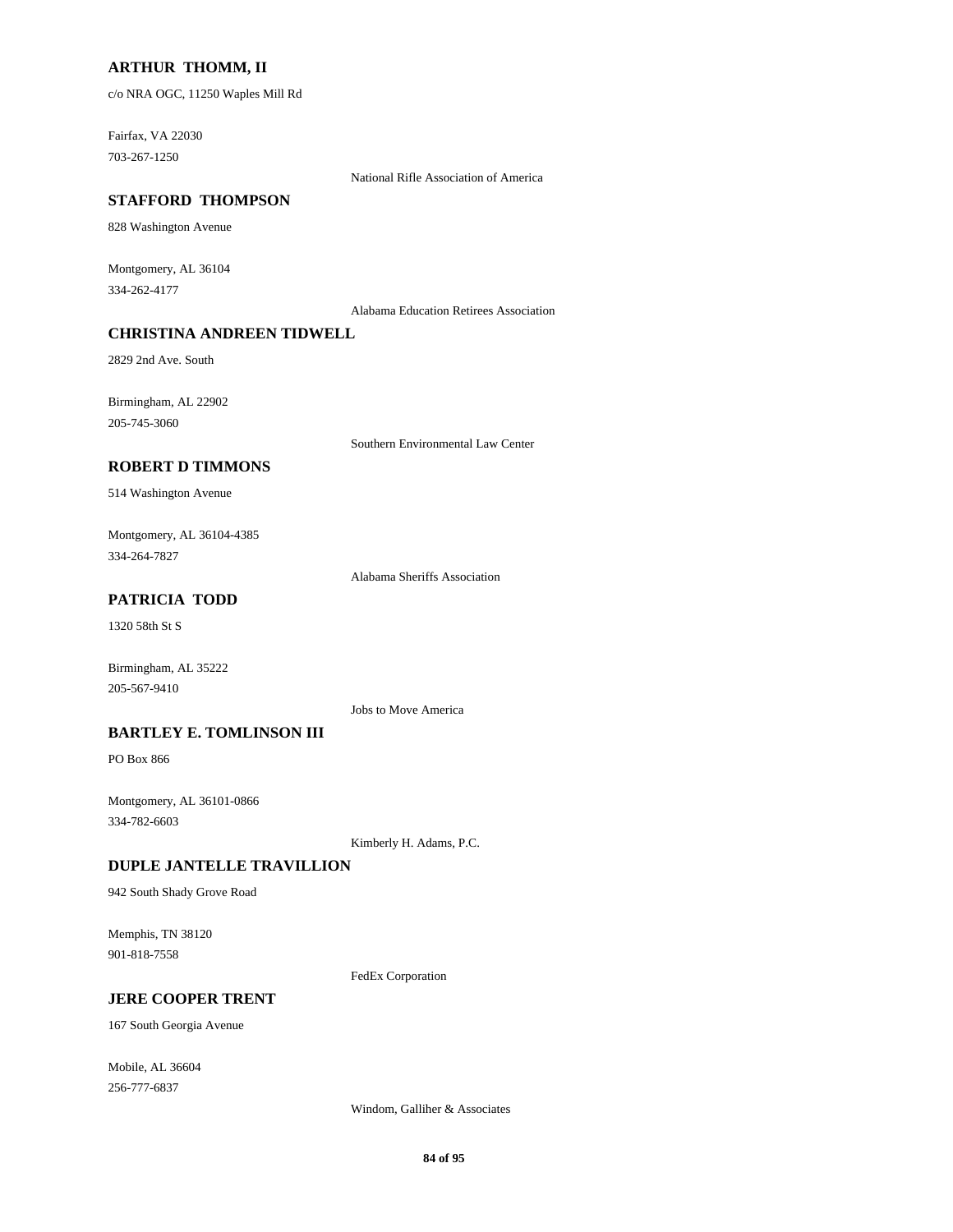#### **KENNETH J. TUCKER**

P.O. Box 240002, M/C JB-50

Huntsville, AL 35813-6402 256-937-5532

Boeing Company, The

# **LISSA A. TUCKER**

P.O. Box 4980

Montgomery, AL 36103 334-277-9700

Alabama Association of School Boards

# **WILLIAM TUNNELL**

P.O. Box 4177

Montgomery, AL 36103-4177 334-834-9790

Alabama Education Association

## **LORENA G TURNER**

One Ravinia Drive

Atlanta, GA 30346 678-462-8279

T-Mobile USA, Inc.

# **JACQUELINE TWIGGS**

2350 KERNER BLVD., STE. 250

SAN RAFAEL, CA 94901 415-389-6800

ACT, Inc.

#### **PATRICIA KANE VAN SICKLEN**

PO Box 36456

Birmingham, AL 35236 919-816-3720

American Kennel Club, Inc.

#### **SOMMER H. VAUGHN**

770 Washington Ave

Montgomery, AL 36104 334-262-5200

> Dax R. Swatek & Associates, L.L.C. Swatek, Vaughn & Bryan

#### **MARCUS RONALD VEAZEY**

145 Atlantic Street

Corpus Christi, TX 78404 404-317-8221

Amplify, Inc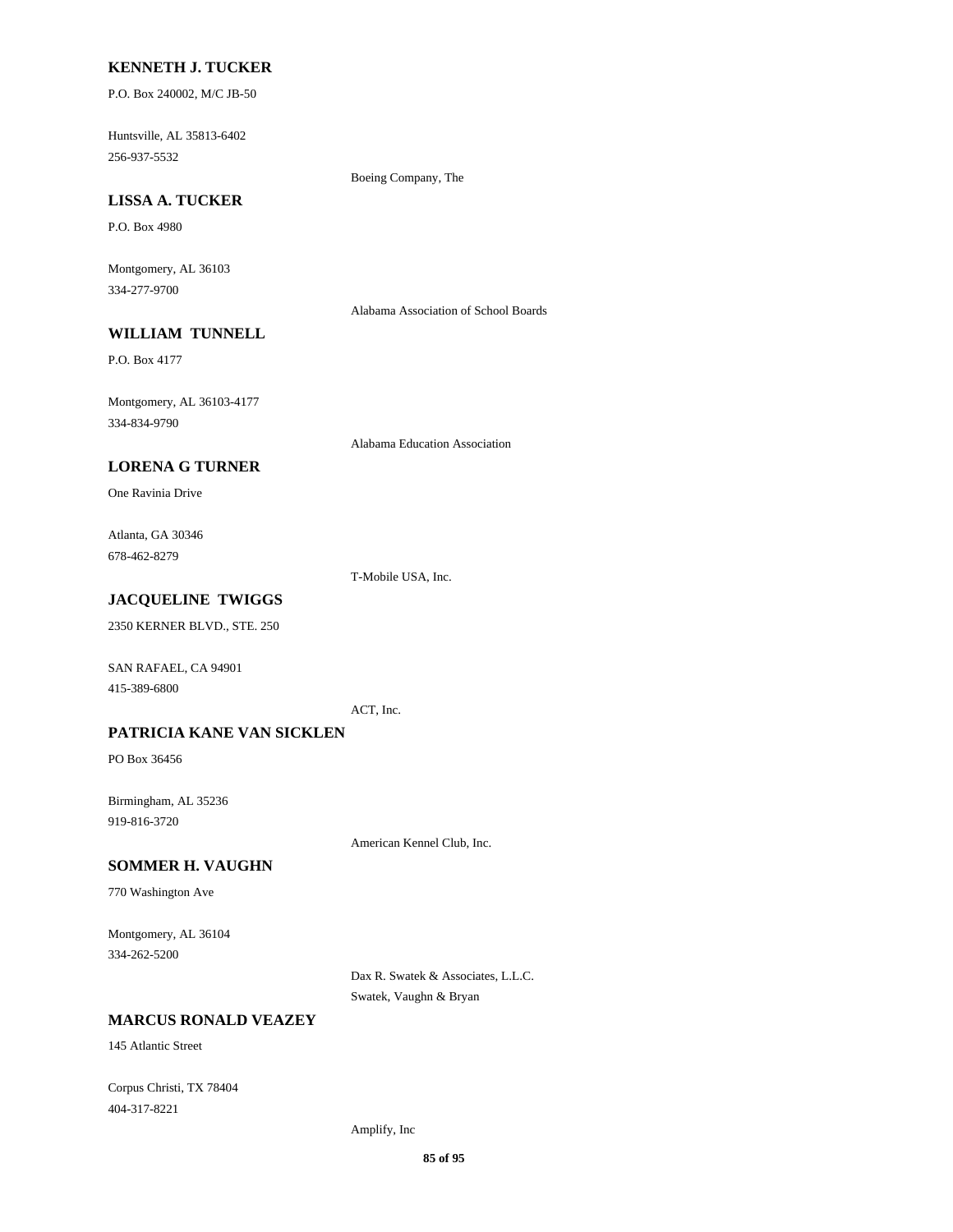Gaggle.Net Inc. Imagine Learning Tutor.com, Inc

Eljen Corporation

#### **FRED V VENGROUSKIE**

90 Meadow Rd

Windsor, CT 06095 256-280-6935

#### **TAYLOR C VICE**

151 London Parkway

Birmingham, AL 35211 334-235-8830

Charter Communications

Physicians ProMed Solutions, LLC

# **BETTY VINCENT**

103 N. Memorial Drive

Prattville, AL 36067 205-294-5772

#### **LARRY A. VINSON**

P.O. Box 240757

Montgomery, AL 36124-0757 334-260-7970

> Alabama Civil Justice Reform Committee Alabama Council of the American Institute of Architects Alabama Self-Insurers Association Group Management Services

#### **CAROL VUCOVICH**

4266 Lomac Street

Montgomery, AL 36106 334-356-2220

Alabama Association of Independent Colleges & Universities

#### **AUBREY DE VORE (Dev) WAKELEY**

400 S Union St.

Montgomery, AL 36104 334-832-9060

Alabama Arise

## **ALEX WALDRON**

200 State St, 13th Floor

Boston, MA 02109 617-335-3636

Pear Therapeutics, Inc.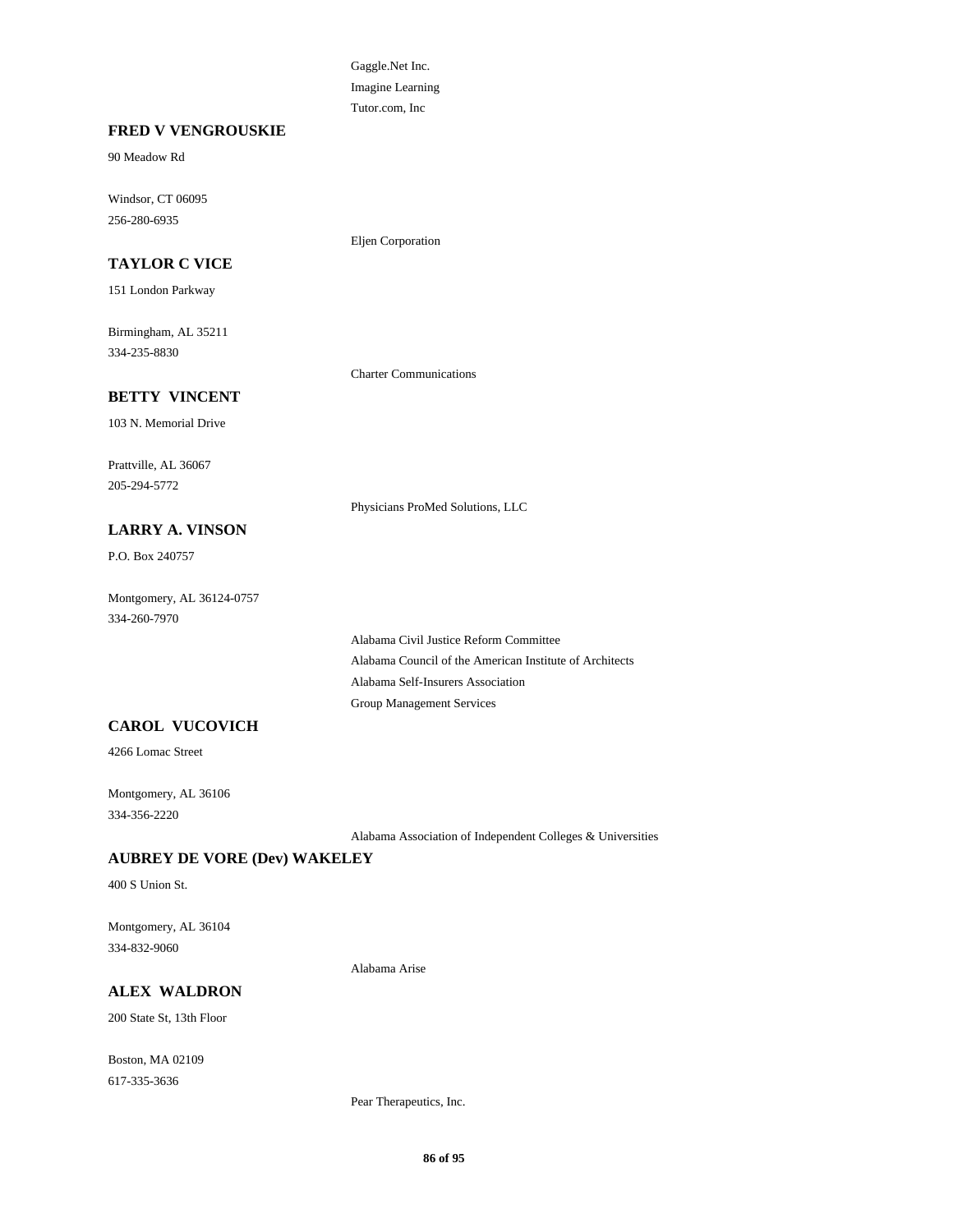#### **JEREMY S WALKER**

522 Washington Avenue

Montgomery, AL 36104 334-262-3808

Alabama Association of Realtors

# **MAECI WALKER**

445 Dexter Avenue

Montgomery, AL 36104 334-264-0598

> Christie Strategy Group T-Mobile USA, Inc.

#### **ROCHESTER WALKER**

770 Washington Avenue

Montgomery, AL 36104 334-832-3890

Alabama Power Company

## **TODD WALKER**

1830 28th Avenue South

Birmingham, AL 35209 205-870-9768

Associated Builders & Contractors of Alabama, Inc.

#### **THOMAS G. WALKER, JR.**

Post Office Box 6

Montevallo, AL 35115 205-665-3535

American Village Citizenship Trust

## **JACQUELYN WANG**

1220 L St NW

Washington DC, DC 20005 202-335-7890

Rape, Abuse & Incest National Network (RAINN)

#### **JOHN MATTHEW WARD**

11245 Chantilly Parkway Court

Montgomery, AL 36117 334-834-1848

Automotive Aftermarket Association Southeast

# **MICHAEL D. WARD**

225 Church Street

Huntsville, AL 35801 256-535-2030

Chamber of Commerce Huntsville/Madison County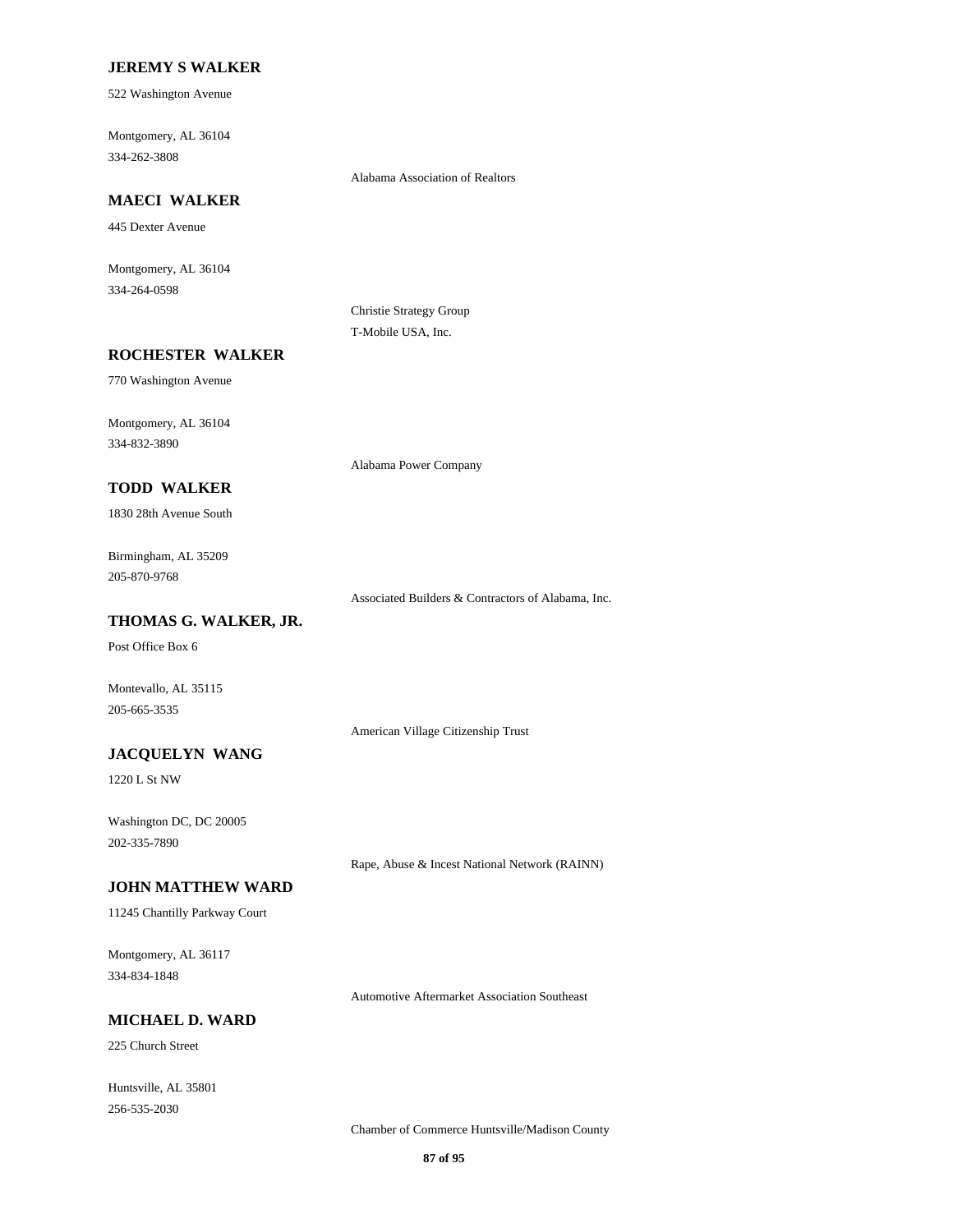## **PAMELA R. WARE**

770 Washington Ave. Ste. 430

Montgomery, AL 36104 334-832-3826

Alabama Power Company

# **MICHELE WAREN**

836 Washington Avenue

Montgomery, AL 36104 334-265-1684

Alabama Dental Association

# **KEITH E. WARREN**

2777 ZELDA RD

MONTGOMERY, AL 36106 334-269-9990

Warren & Company Inc.

## **CLEO WASHINGTON**

445 Dexter Avenue, Suite 416

Montgomery, AL 36104 334-834-9050

AT&T Alabama

#### **LONNIE A WASHINGTON, SR**

1429 2nd Avenue North

Bessermer, AL 35020 205-641-3549

Alabama Real Estate, Insurance & Investments, Co., Inc.

#### **RAYMOND GEORGE WAUGH, JR**

6870 Coltrane Mill Road

Randleman, NC 27317 203-915-1545

Nationwide Mutual Insurance Company

#### **MIKE WEEKS**

Post Office Box 56

Montgomery, AL 36101-0056 334-300-3336

> Alabama Cemetery Association Alabama Pawnbrokers Association Alabama Propane Gas Association America's Health Insurance Plans American Council of Life Insurers Association of Alabama Life Insurance Companies Warren & Company Inc.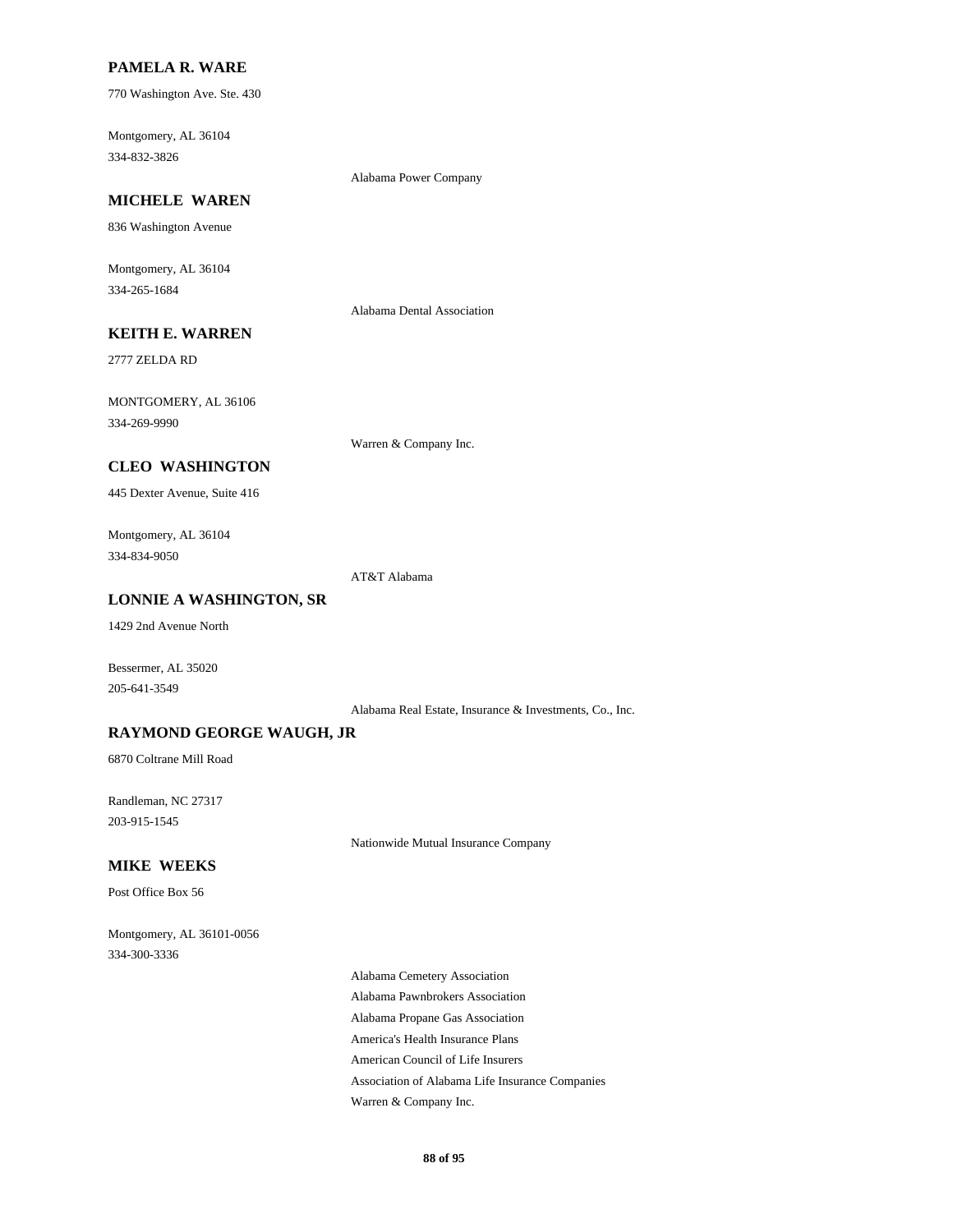#### **ANNE ALLEN WELDEN**

1901 Sixth Avenue North

Birmingham, AL 35203 917-476-4724

Alabama Criminal Defense Lawyers Association Blue Cross & Blue Shield of Alabama Business Council of Alabama Children's Hospital of Alabama dba Children's of Alabama Clayton Homes DaVita, Inc. Dish Network Human Rights Campaign Protect Alabama Jobs Coalition Regions Financial Corporation Rural Urgent Care, LLC Scholarships for Kids, Inc. Self Storage Association UAB Health System Vital Smiles Alabama, P.C.

#### **ALAN WEST**

1101 Pennsylvania Ave, NW

Washington, DC 20004 202-879-6805

Citigroup Washington, Inc.

#### **DONNA WEST**

P.O. Box 4177

Montgomery, AL 36103-4177 334-834-9790

Alabama Education Association

## **JACK WEST**

2014 6th Avenue North

Birmingham, AL 35203 205-322-6395

Alabama Rivers Alliance

# **MICAH WEST**

400 Washington Avenue

Montgomery, AL 36104 334-956-8200

SPLC Action Fund

## **DAVIS BLAKE WESTBROOK**

22 Inverness Center Pkwy, Suite 200

Birmingham, AL 35242 205-437-2164

> League of Southeastern Credit Unions **89 of 95**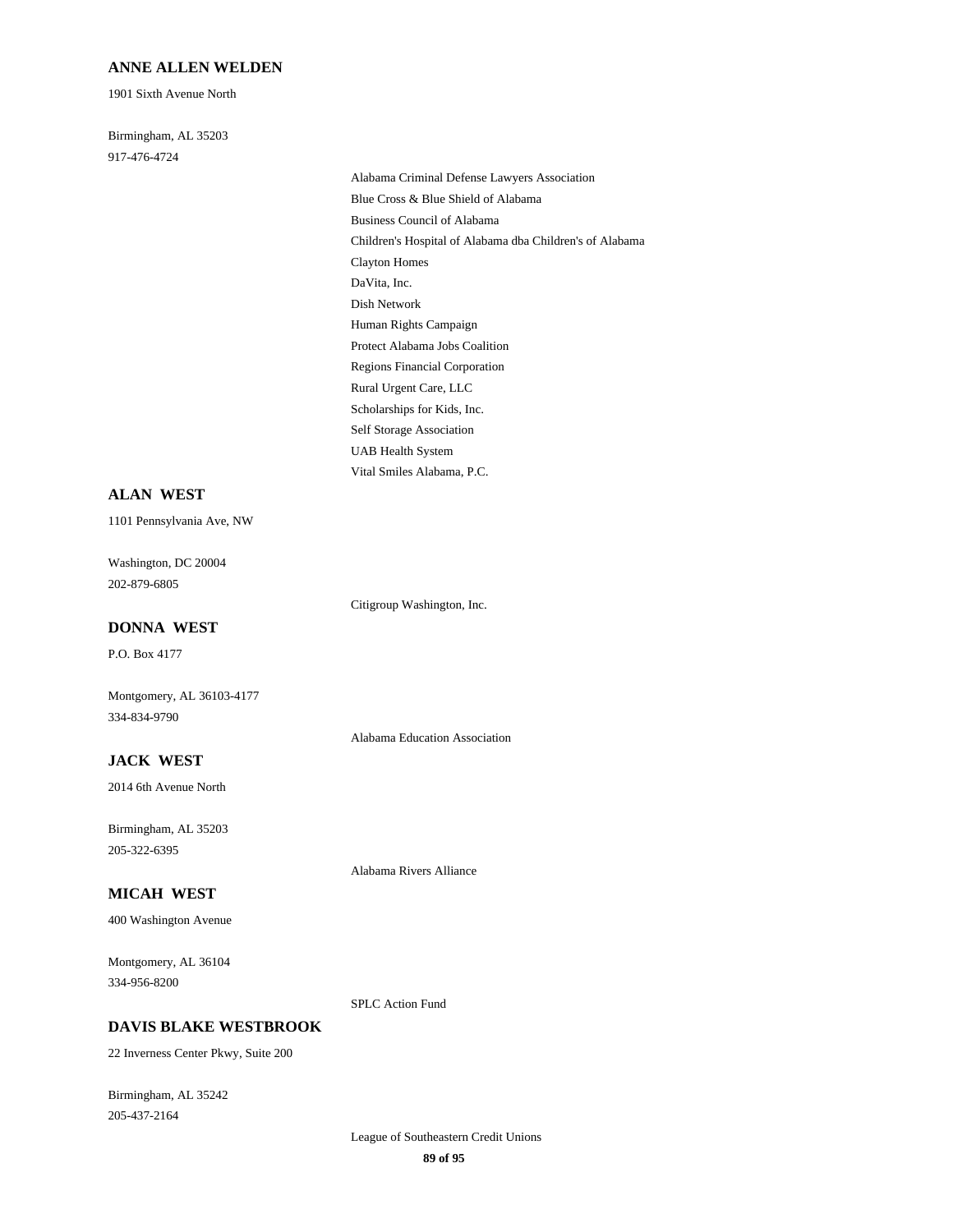#### **MARGARET WHATLEY**

770 Washington Ave

Montgomery, AL 36104 334-272-8781

Alabama Hospital Association

### **SHARON WHEELER**

731 Ryefield Road

Montgomery, AL 36117 334-220-6857

> Alzheimer's Association BB23, Inc. Selma -to- Montgomery March Foundation W2 Strategies, LLC

## **JENNIFER GAIL WHISENANT**

2101 Providence Park

Birmingham, AL 35242 205-980-0540

Birmingham Automobile Dealers Association

#### **RICHARD C. WHITAKER**

2 N Jackson Street, Suite 305

Montgomery, AL 36104 334-261-2000

Medical Association of the State of Alabama

#### **JARROD JOEL WHITE**

P.O. Box 2906

Mobile, AL 36652 251-415-7300

> Chevron U.S.A., Inc. and its Affiliates Keep Mobile Growing

#### **DONNA W. WILHELM**

Post Office Box 7957

Mobile, AL 36670 251-287-8420

Mercy LIFE of Alabama

# **RANDY V. WILHELM**

2350 Montevallo Road

Birmingham, AL 35223 205-837-3736

Kemp Management Solutions, LLC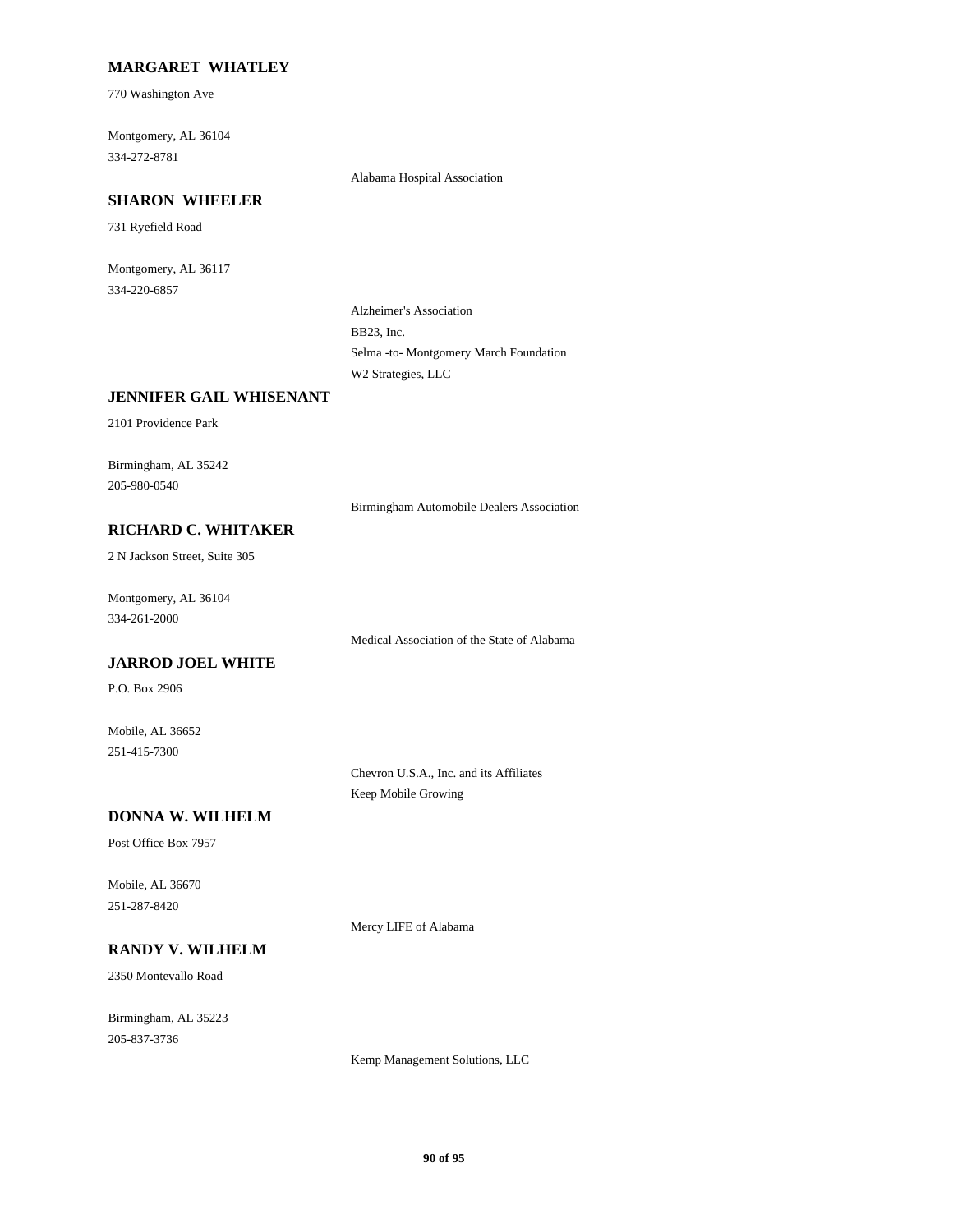#### **MARK D. WILKERSON**

405 South Hull Street

Montgomery, AL 36104 334-265-1500

> Community Utilities of Alabama, Inc Farmers Telecommunications Cooperative, Inc. Moundville Telephone Company, Inc. Spire Inc. Telecommunications Association of the Southeast

#### **GLEN WILKINS**

2090 Lawrenceville-Suwanee Road

Suwanee, GA 30024 770-277-3531

Walmart Inc.

# **CHRIS A. WILLIAMS**

6987 Halcyon Park Drive

Montgomery, AL 36117 334-244-4001

Alabama Associated General Contractors

## **JAMES WILLIAMS**

P.O. Box 244014

Montgomery, AL 36124 334-215-2732

Alabama Rural Electric Association of Cooperatives

## **MARK J. WILLIAMS**

453 S. Hull Street

Montgomery, AL 36104 334-269-5117

> Alabama Court Specialists Association Cisco Systems, Inc. Citizens for A Better Alabama Credit Union Coalition of Alabama Eli Lilly and Company H.D.I. Solutions, LLC PowerSchool Smart Work Ethics Talladega College Thriveway Consulting

#### **MARLENE WILLIAMS**

907 N. Ride

Tallahassee, FL 32303-5132 850-491-1038

General Motors LLC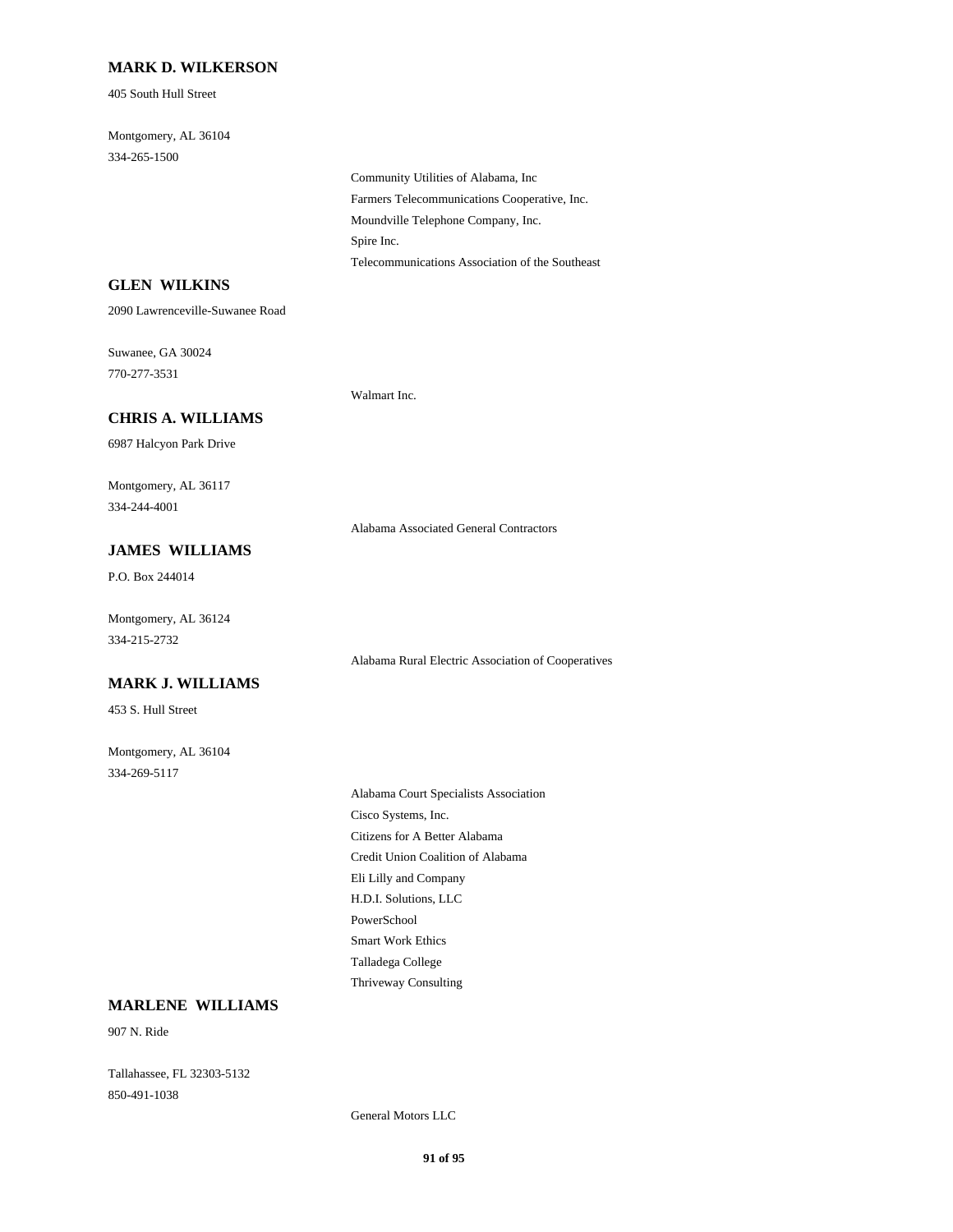#### **TAYLOR WILLIAMS**

770 Washington Avenue

Montgomery, AL 36104 334-241-7372

Power South Energy

#### **TERRI Q. WILLIAMS**

1884 Data Drive

Hoover, AL 35244 205-215-1332

AT&T Alabama

# **DONALD E. WILLIAMSON**

500 North East Blvd

Montgomery, AL 36117 334-272-8781

Alabama Hospital Association

## **RICHARD S. WILLIS**

Public Affairs Counsel Inc.

Birmingham, AL 35242 205-533-7899

> Alliance for Liberty, LLC Black Box Management, LLC City of Moody Essential Health Group, LLC Public Affairs Counsel, Inc. Sensys Gatso, Inc Smart Schools LLC Stop, LLC The Furniture Factory Bar and Grill, LLC The Water Works & Sewer Board of the City of Prichard

#### **MEREDITH BROWN WILLS**

1901 Sixth Avenue North

Birmingham, AL 35203 334-420-0795

> Alabama Criminal Defense Lawyers Association Blue Cross & Blue Shield of Alabama Business Council of Alabama Children's Hospital of Alabama dba Children's of Alabama DaVita, Inc. Dish Network Human Rights Campaign Protect Alabama Jobs Coalition Regions Financial Corporation Rural Urgent Care, LLC Scholarships for Kids, Inc. Self Storage Association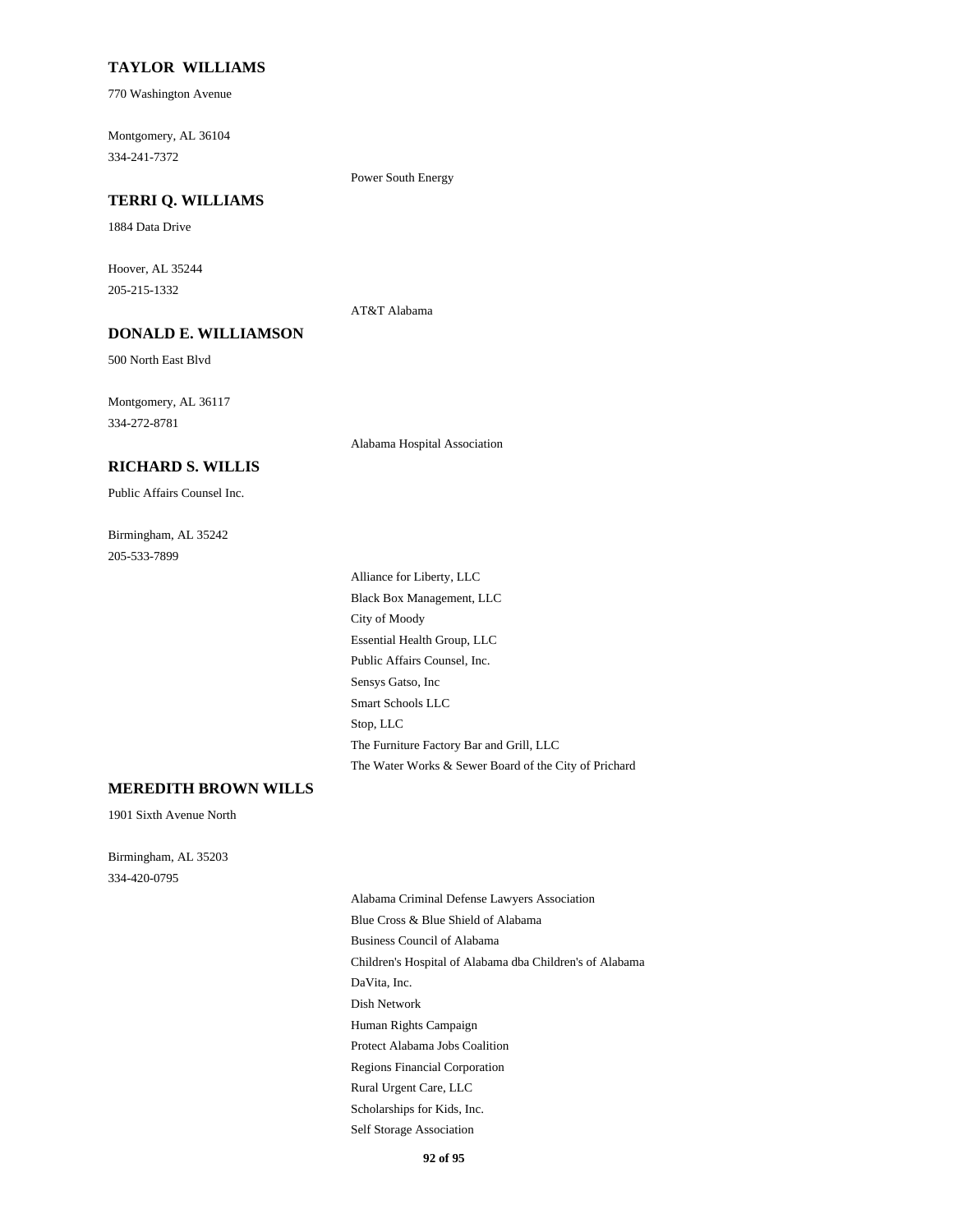#### UAB Health System Vital Smiles Alabama, P.C.

#### **PAUL V WILSON**

PO Box 428

Montgomery, AL 36101 334-265-3610

Council for Leaders in Alabama Schools (CLAS)

## **HERB RAYMOND WINCHES**

1620 Stonewall Drive

Birmingham, AL 35226 205-410-6091

> Alabama Football Coaches Association HRW Consulting Joe Maluff Southern Bloom, LLC

#### **STEPHEN WINDOM**

P. O. Box 1949

Montgomery, AL 36102 334-241-0078

Windom, Galliher & Associates

#### **Windom, Galliher & Associates**

P. O. Box 850296

Mobile, AL 36685 334-241-0078

> A.M. Sky, LLC Alabama Physical Therapy Association Alabama Power Company Alabama State Board of Medical Examiners Alabamians for Healthy Medical Alternatives American Promotional Events, Inc. - East dba TNT Fireworks Avenu Insights & Analytics, LLC Axcess Financial Services, Inc. Board of Dental Examiners of Alabama Breland Companies Brookwood Baptist Health Community Choice Financial Corrections Consultants, LLC Great West Financial and GWFS Equities, Inc. Greenwich Biosciences, Inc. Gulf Distributing Co. of Mobile, LLC Huntsville Hospital Health System Jefferson County Racing Association, Inc. Johnson & Johnson League of Southeastern Credit Unions Mobile Airport Authority New Hope Health, LLC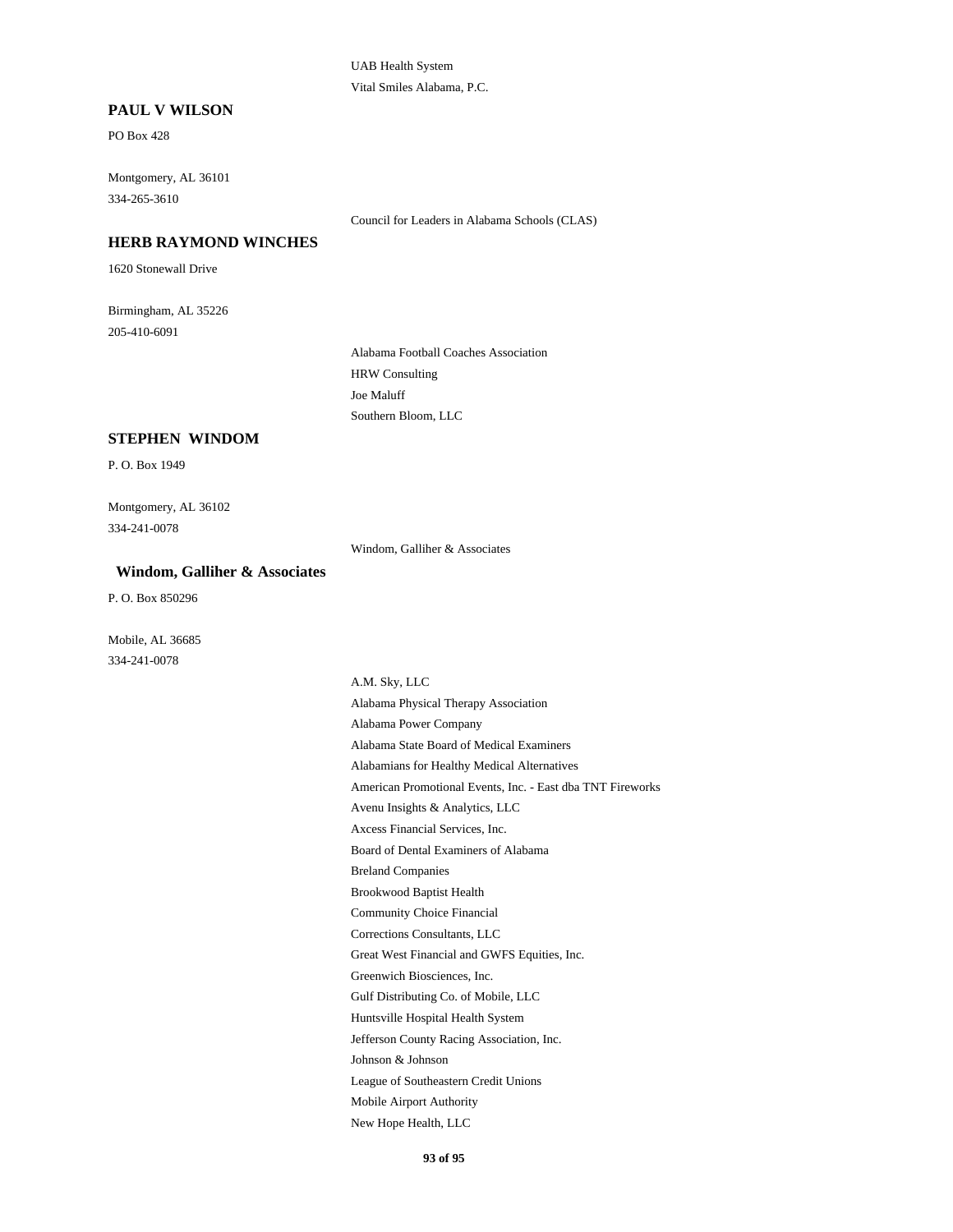NHS Management LLC On-Line Information Services, Inc. d/b/a AlaCourt Oracle America, Inc Pearson Education, Inc PowerSchool Protect Alabama Jobs Coalition Pure Storage, Inc Russell Lands, Inc. Scientific Games Corporation Securus Technologies, Inc. South University State Farm Mutual Automobile Insurance Company, Inc. UAB Health System Uniti Fiber University of North Alabama USA Health Care Authority Volkert , Inc.

#### **DAVID WISDOM**

1321 Gunter Ave

Guntersville, AL 35976 256-542-7664

O.W. Long & Associates LLC

#### **STEPHEN KARL WOERNER**

P.O. Box 4576

Montgomery, AL 36103-4576 334-213-2410

Voices for Alabama's Children

#### **Women's Resource Group**

1348 Magnolia Curve

Montgomery, AL 36106 334-315-8003

Planned Parenthood Southeast

#### **ALAN H. WOOD**

P O Box 1131

Trussville, AL 35173 205-514-1136

Liberty Dental Plan Corporation

#### **LISA A. WOODARD**

534 Adams Avenue

Montgomery, AL 36104 334-262-0034

School Superintendents of Alabama (SSA)